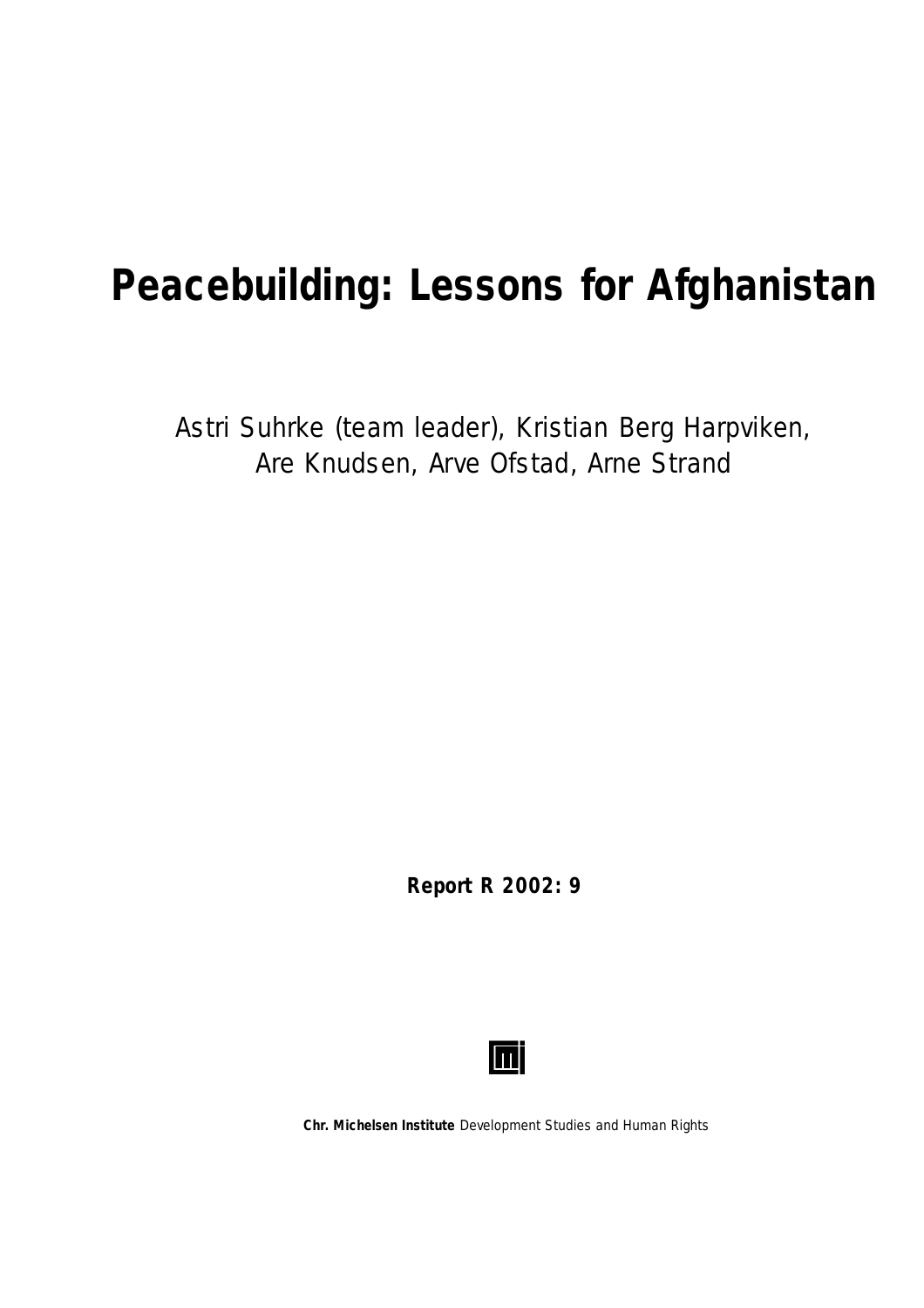### **CMI Reports**

This series can be ordered from: Chr. Michelsen Institute P.O. Box 6033 Postterminalen, N-5892 Bergen, Norway Tel: + 47 55 57 40 00 Fax: + 47 55 57 41 66 E-mail: cmi@.cmi.no Web/URL:http//www.cmi.no

Price: NOK 125

ISSN 0805-505X ISBN 82-8062-021-4

### **Indexing terms**

Peacebuilding Rehabilitation Aid Afghanistan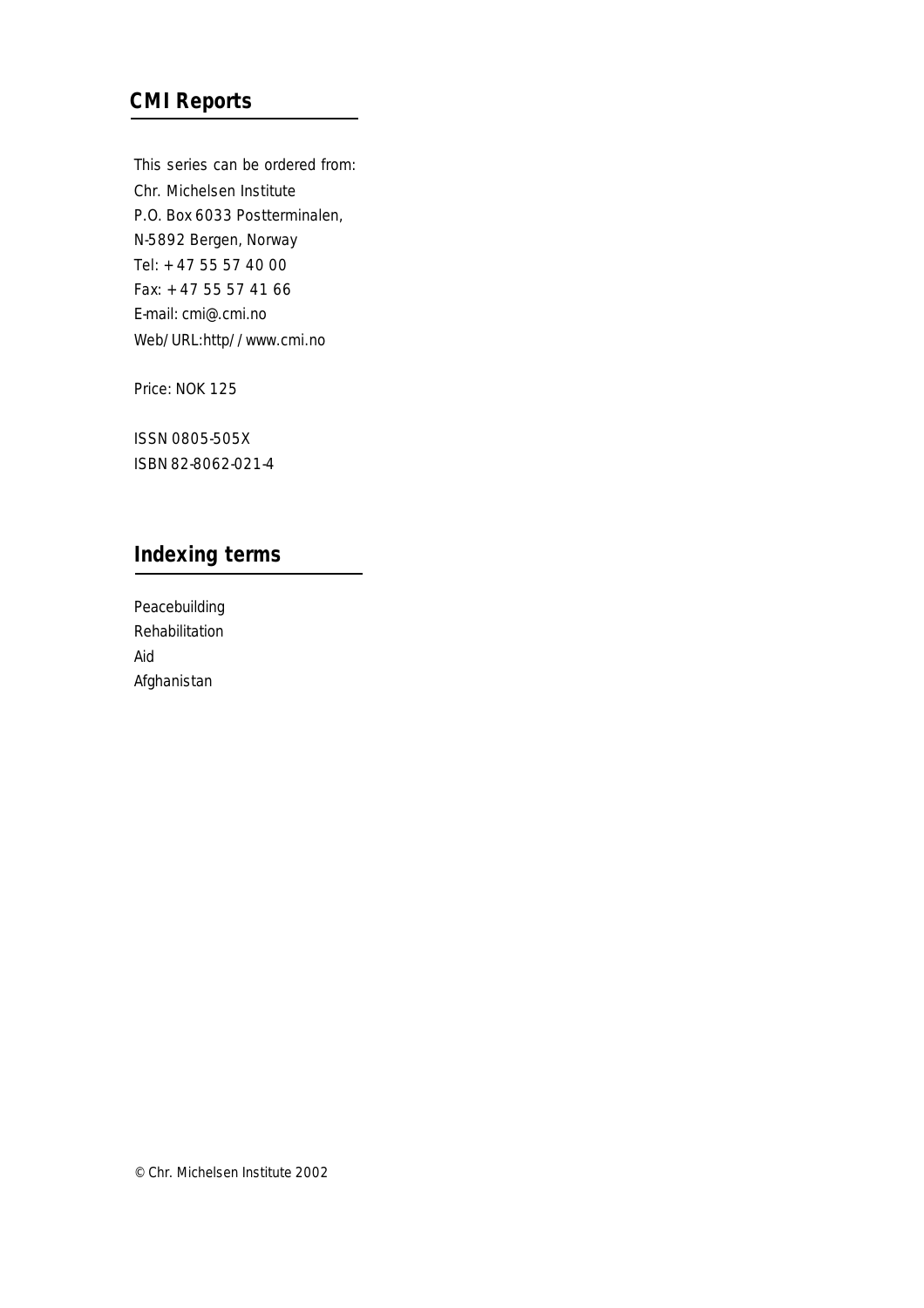### **Contents**

| Give primacy to the Afghan political process as specified in the Bonn Agreement 13  |  |  |
|-------------------------------------------------------------------------------------|--|--|
|                                                                                     |  |  |
|                                                                                     |  |  |
|                                                                                     |  |  |
| 3. WORKING WITH NATIONAL, REGIONAL OR LOCAL AUTHORITIES  15                         |  |  |
|                                                                                     |  |  |
| 3.2. WORKING WITH NATIONAL VERSUS REGIONAL AND LOCAL LEVEL AUTHORITY IN THE PAST 16 |  |  |
|                                                                                     |  |  |
|                                                                                     |  |  |
|                                                                                     |  |  |
|                                                                                     |  |  |
|                                                                                     |  |  |
|                                                                                     |  |  |
|                                                                                     |  |  |
|                                                                                     |  |  |
|                                                                                     |  |  |
|                                                                                     |  |  |
|                                                                                     |  |  |
|                                                                                     |  |  |
|                                                                                     |  |  |
|                                                                                     |  |  |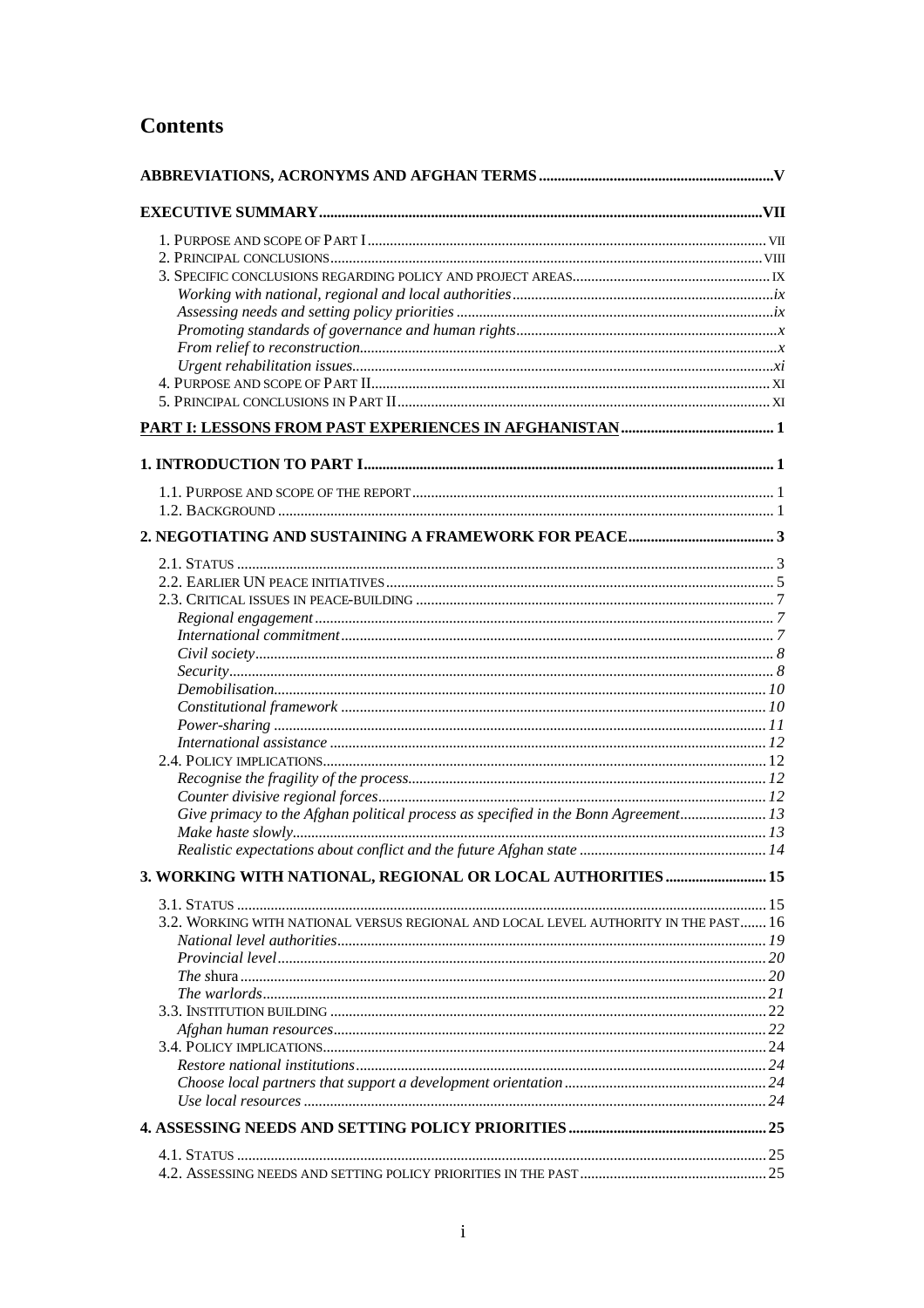| Build on previous plans for rehabilitation and reconstruction in an interim period 30 |  |
|---------------------------------------------------------------------------------------|--|
|                                                                                       |  |
| 5. PROMOTING STANDARDS OF GOVERNANCE AND HUMAN RIGHTS31                               |  |
|                                                                                       |  |
|                                                                                       |  |
|                                                                                       |  |
|                                                                                       |  |
|                                                                                       |  |
|                                                                                       |  |
|                                                                                       |  |
|                                                                                       |  |
|                                                                                       |  |
|                                                                                       |  |
|                                                                                       |  |
|                                                                                       |  |
|                                                                                       |  |
|                                                                                       |  |
|                                                                                       |  |
|                                                                                       |  |
|                                                                                       |  |
|                                                                                       |  |
|                                                                                       |  |
|                                                                                       |  |
|                                                                                       |  |
|                                                                                       |  |
|                                                                                       |  |
|                                                                                       |  |
|                                                                                       |  |
|                                                                                       |  |
|                                                                                       |  |
| 8.1                                                                                   |  |
| 8.2                                                                                   |  |
| 8.3                                                                                   |  |
|                                                                                       |  |
| 9.                                                                                    |  |
| 9.1                                                                                   |  |
| 9.2                                                                                   |  |
| 9.3                                                                                   |  |
| 10.                                                                                   |  |
| 10.1                                                                                  |  |
|                                                                                       |  |
|                                                                                       |  |
|                                                                                       |  |
| 10.2                                                                                  |  |
|                                                                                       |  |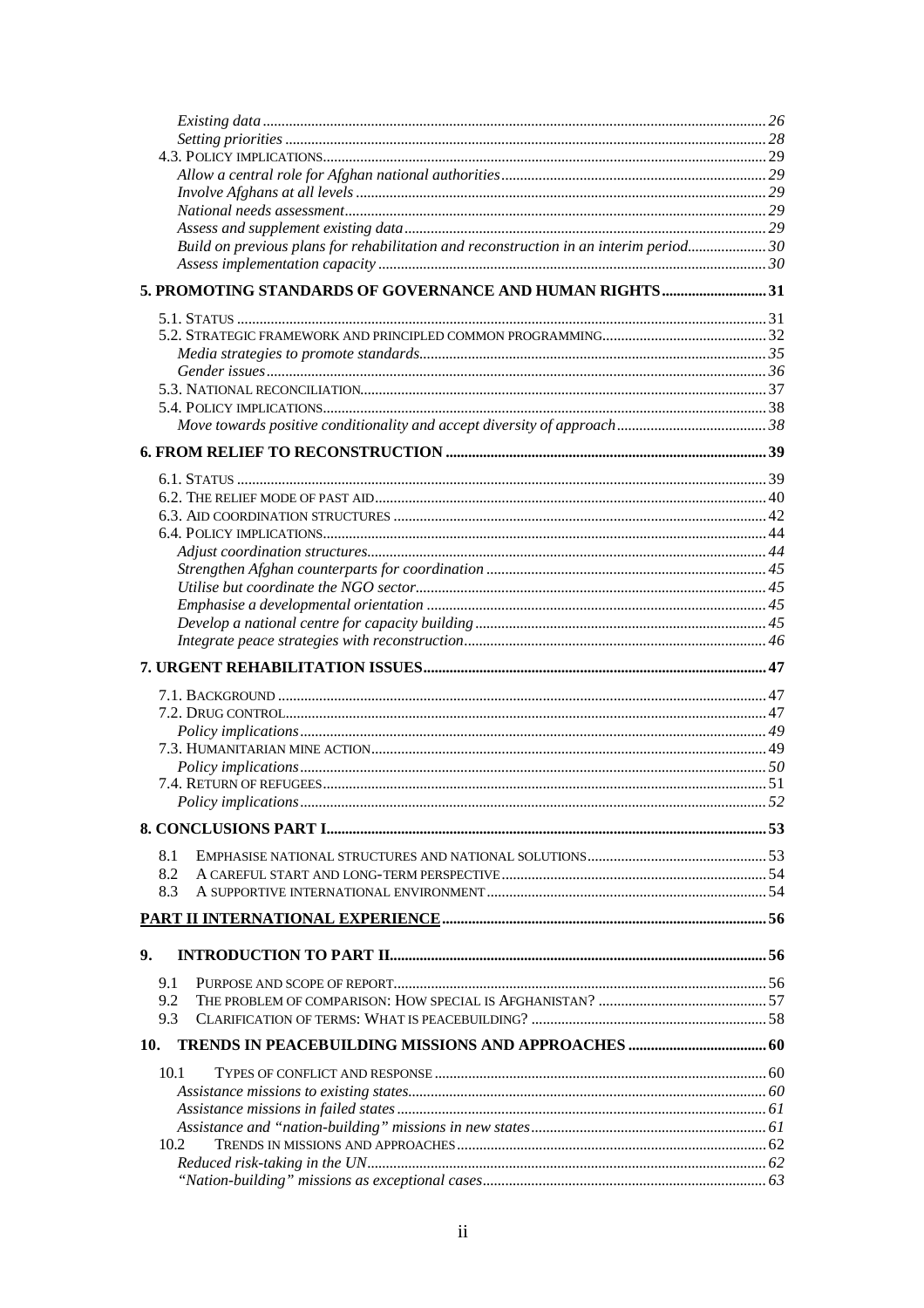| 10.3 |                                                                         |  |
|------|-------------------------------------------------------------------------|--|
|      |                                                                         |  |
|      |                                                                         |  |
|      |                                                                         |  |
|      |                                                                         |  |
| 11.  |                                                                         |  |
| 11.1 |                                                                         |  |
| 11.3 |                                                                         |  |
|      |                                                                         |  |
|      |                                                                         |  |
|      |                                                                         |  |
| 12.  |                                                                         |  |
| 12.1 |                                                                         |  |
| 12.2 |                                                                         |  |
| 12.3 |                                                                         |  |
|      |                                                                         |  |
|      |                                                                         |  |
|      |                                                                         |  |
|      |                                                                         |  |
|      |                                                                         |  |
| 13.1 | ECONOMIC RECOVERY POLICIES MUST RESPOND TO BASIC COUNTRY CONDITIONS 90  |  |
| 13.2 |                                                                         |  |
| 13.3 |                                                                         |  |
| 13.4 |                                                                         |  |
| 13.5 |                                                                         |  |
| 13.6 |                                                                         |  |
| 13.7 | NATIONAL PARTICIPATION IS POSSIBLE, EVEN UNDER DIFFICULT CONDITIONS 103 |  |
| 13.8 |                                                                         |  |
| 14.  |                                                                         |  |
|      |                                                                         |  |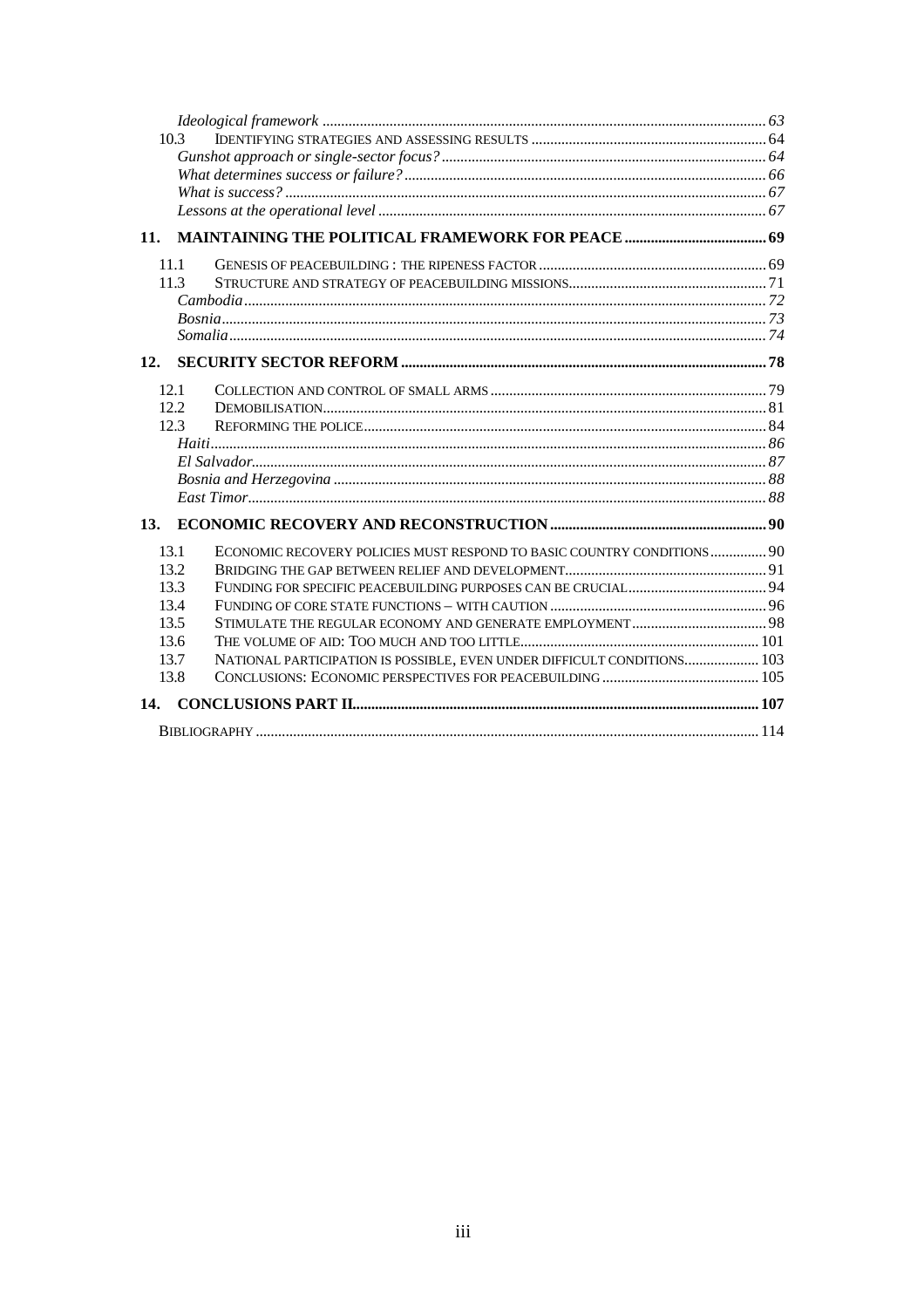### **Preface to this edition**

From October 2001 major changes were taking place in Afghanistan resulting in the defeat of the Taliban regime and the eventual establishment of a new interim government with international support. Reflecting the importance of these events and the dearth of readily available background material for decision making, the Norwegian Ministry of Foreign Affairs on short notice commissioned the Chr. Michelsen Institute to produce two reports that would provide insights relevant to the extremely complicated peacebuilding process facing Afghanistan.

The first report, submitted in January 2002, reviewed previous efforts by the international community within Afghanistan to address issues central to peacebuilding. On this basis, the report made several strong recommendations for international support to the present phase of transition to peaceful reconstruction and development. The report became available just in time for the Tokyo conference on international assistance to Afghanistan.

The second report, submitted in April 2002, reviewed a range of experiences in other countries relevant to the tasks of reconstructing the state and the economy in Afghanistan. Emphasis was put on the political framework for peacebuilding, security sector reforms, and early economic recovery.

While both reports have been circulated openly as Commissioned Reports and have been accessible at the CMI website, the two papers are joined here more conveniently as one CMI Report. The original text has not been changed, but the executive summaries and the bibliographies have been merged. Part I refers to the first report, while Part II refers to the second report. Some references in text may nevertheless still refer to the "first" and "second" report, rather that Part I and II.

The first report (Part I) was prepared by Astri Suhrke, Kristian Berg Harpviken and Arne Strand, while the second report (Part II) was written by Astri Suhrke, Are Knudsen and Arve Ofstad. Astri Suhrke has also been overall responsible for these reports. We would like to thank the Norwegian Ministry of Foreign Affairs for the opportunity to work on these extremely important and challenging issues, and hope that the reports have been useful.

Bergen, August 2002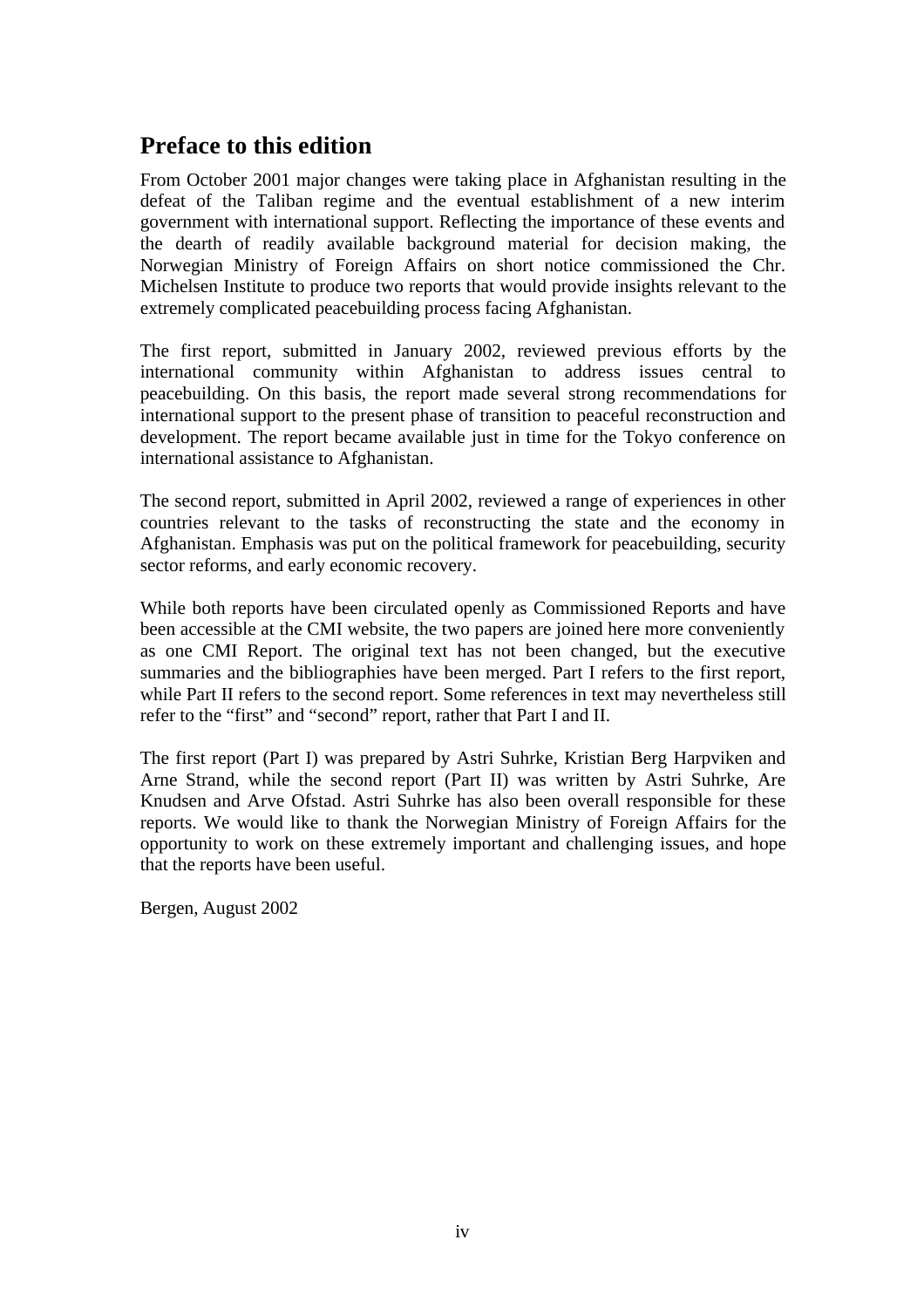## **Abbreviations, Acronyms and Afghan Terms**

| <b>ACBAR</b>   | Agency Coordinating Body for Afghan Relief                   |
|----------------|--------------------------------------------------------------|
| <b>ACC</b>     | Administrative Committee on Coordination (UN)                |
| <b>ADA</b>     | <b>Afghan Development Association</b>                        |
| <b>ADB</b>     | <b>Asian Development Bank</b>                                |
| <b>ANCB</b>    | <b>Afghan NGOs Coordination Bureau</b>                       |
| <b>APB</b>     | Afghan Programming Board                                     |
| <b>ASG</b>     | <b>Afghan Support Group</b>                                  |
| <b>BBC</b>     | <b>British Broadcasting Company</b>                          |
| <b>CAP</b>     | <b>Consolidated Appeal Process</b>                           |
| <b>CCA</b>     | Cooperation Centre for Afghanistan                           |
| <b>CEDAW</b>   | Convention on the Elimination of All Forms of Discrimination |
|                | against Women                                                |
| <b>CDAP</b>    | Comprehensive Disabled Afghans' Programme                    |
| <b>CHA</b>     | <b>Coordination of Humanitarian Assistance</b>               |
| CoAR           | Coordination of Afghan Relief                                |
| <b>CRC</b>     | Convention of the Rights of the Child                        |
| <b>DACAAR</b>  | Danish Committee for Aid to Afghan Refugees                  |
| <b>DHA</b>     | Department for Humanitarian Affairs (UN)                     |
| <b>ECHO</b>    | European Commission Humanitarian Office                      |
| <b>ECOSOC</b>  | Economic and Social Council (UN)                             |
| EPI            | <b>Expanded Programme on Immunization</b>                    |
| <b>ExCOM</b>   | <b>Executive Committee (UNHCR)</b>                           |
| <b>FAO</b>     | Food and Agriculture Organization (UN)                       |
| <b>FFW</b>     | Food for Work                                                |
| FoodAC         | <b>Food for Asset Creation</b>                               |
| <b>HFES</b>    | <b>Household Food Economy Studies</b>                        |
| <b>HMA</b>     | Humanitarian Mine Action                                     |
| <b>IAM</b>     | <b>International Assistance Mission</b>                      |
| <b>IASC</b>    | Inter-Agency Standing Committee (UN)                         |
| ICC            | <b>Islamic Coordination Council</b>                          |
| <b>ICRC</b>    | International Committee of the Red Cross                     |
| <b>IDP</b>     | <b>Internally Displaced Person</b>                           |
| <b>IGO</b>     | Inter-Governmental Organisation                              |
| <b>IMF</b>     | <b>International Monetary Fund</b>                           |
| Koochie        | Nomad                                                        |
| Loya Jirga     | <b>Grand Council</b>                                         |
| <b>MADERA</b>  | Mission d'Aide au Dévéloppement des Économies Rurales en     |
|                | Afghanistan                                                  |
| <b>Maharam</b> | Males from whom a Muslim female do not need to keep purdah   |
| <b>MAPA</b>    | Mine Action Program for Afghanistan                          |
| <b>MICS</b>    | Multiple Indicator Cluster Survey                            |
| MoP            | Ministry of Planning                                         |
| MoPH           | Ministry of Public Health                                    |
| <b>MMR</b>     | Ministry of Martyrs and Repatriation                         |
| <b>NCA</b>     | Norwegian Church Aid                                         |
| <b>NGO</b>     | Non-Governmental Organisation                                |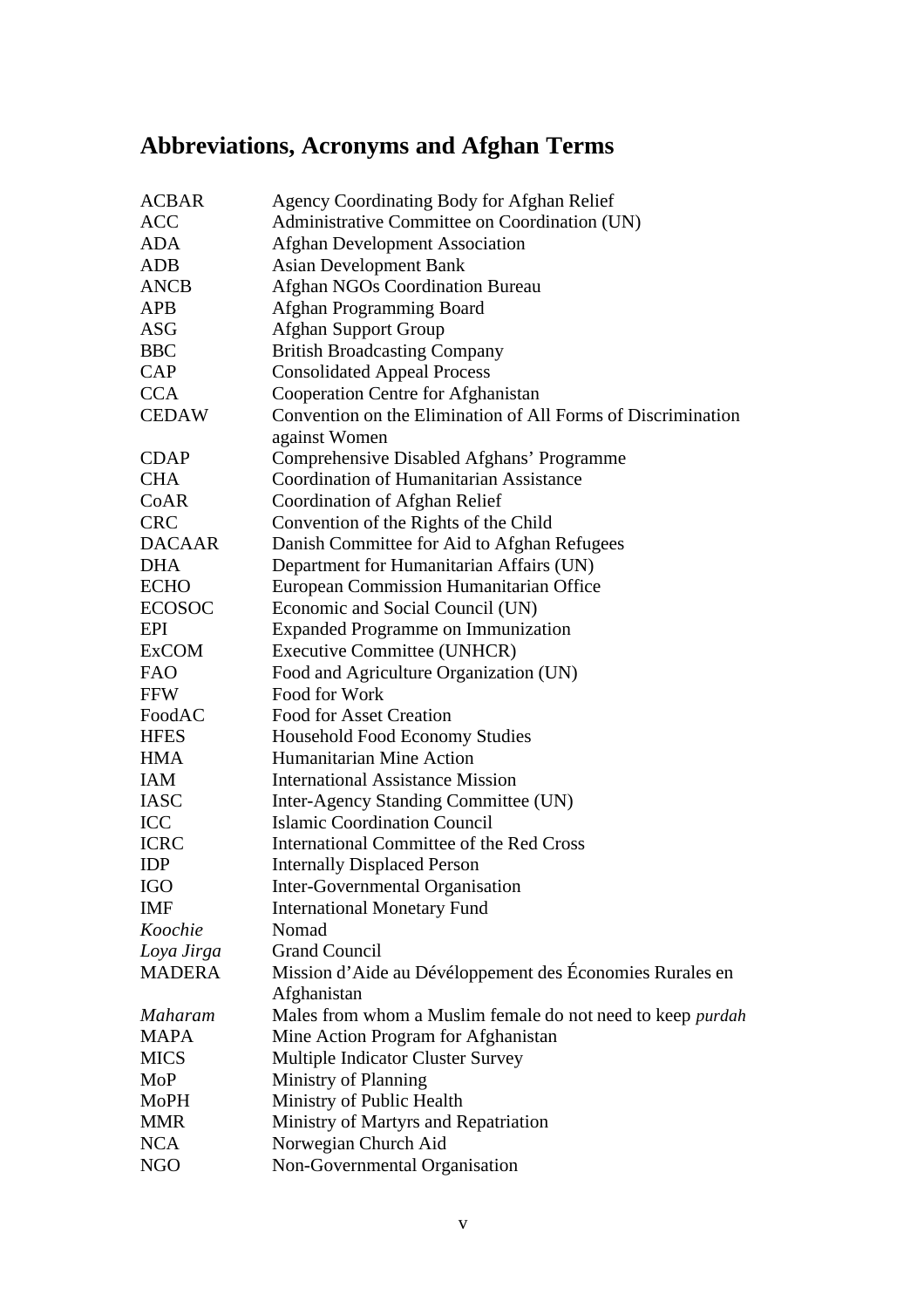| <b>NOVIB</b>   | Netherlands Organisation for International Development<br>Cooperation |
|----------------|-----------------------------------------------------------------------|
| <b>OCHA</b>    | Office for the Coordination of Humanitarian Affairs (UN)              |
| O <sub>I</sub> | Ockenden International                                                |
| <b>PCP</b>     | Principled Common Programming                                         |
| P.E.A.C.E      | Poverty Eradication and Community Empowerment (UNDP)                  |
| <b>PRA</b>     | Participatory Rural Appraisal                                         |
| <b>PROMIS</b>  | Programme Management Information System                               |
| <b>PRSG</b>    | Personal Representative of the Secretary General (UN)                 |
| Purdah         | Gender segregation                                                    |
| QIP            | <b>Quick Impact Project</b>                                           |
| <b>RCB</b>     | <b>Regional Coordinating Body</b>                                     |
| <b>RCO</b>     | <b>Regional Coordination Officer</b>                                  |
| <b>SCA</b>     | Swedish Committee for Afghanistan                                     |
| <b>SCF-US</b>  | Save the Children, US                                                 |
| <b>SF</b>      | <b>Strategic Framework</b>                                            |
| Shura          | Council                                                               |
| SMU            | <b>Strategic Monitoring Unit</b>                                      |
| <b>SRSG</b>    | Special Representative of the Secretary General (UN)                  |
| <b>SWABAC</b>  | South West Afghanistan and Balouchistan Association for               |
|                | Coordination                                                          |
| <b>UN</b>      | <b>United Nations</b>                                                 |
| <b>UNCO</b>    | United Nations Coordinator's Office                                   |
| <b>UNCHS</b>   | United Nations Centre for Human Settlement (Habitat)                  |
| <b>UNDAC</b>   | United Nations Development Assistance Framework                       |
| <b>UNDCP</b>   | United Nations International Drug Control Programme                   |
| <b>UNDP</b>    | <b>United Nations Development Programme</b>                           |
| <b>UNHCR</b>   | United Nations High Commissioner for Refugees                         |
| <b>UNICEF</b>  | United Nations Children's Fund                                        |
| <b>UNOCA</b>   | United Nations Office for the Coordination of Humanitarian and        |
|                | Economic Assistance Programmes in Afghanistan                         |
| <b>UNOCHA</b>  | United Nations Organisation for the Coordination of Humanitarian      |
|                | Assistance to Afghanistan (replaced UNOCA)                            |
| <b>UNOPS</b>   | United Nations Office for Project Services                            |
| <b>UNMAS</b>   | <b>United Nations Mine Action Centre</b>                              |
| <b>UNSMA</b>   | United Nations Special Mission to Afghanistan                         |
| <b>UXO</b>     | <b>Unexploded Ordnance</b>                                            |
| <b>VAM</b>     | Vulnerability Analysis and Mapping                                    |
| WB             | The World Bank                                                        |
| <b>WFP</b>     | World Food Programme (UN)                                             |
| <b>WHO</b>     | World Health Organisation of the United Nations                       |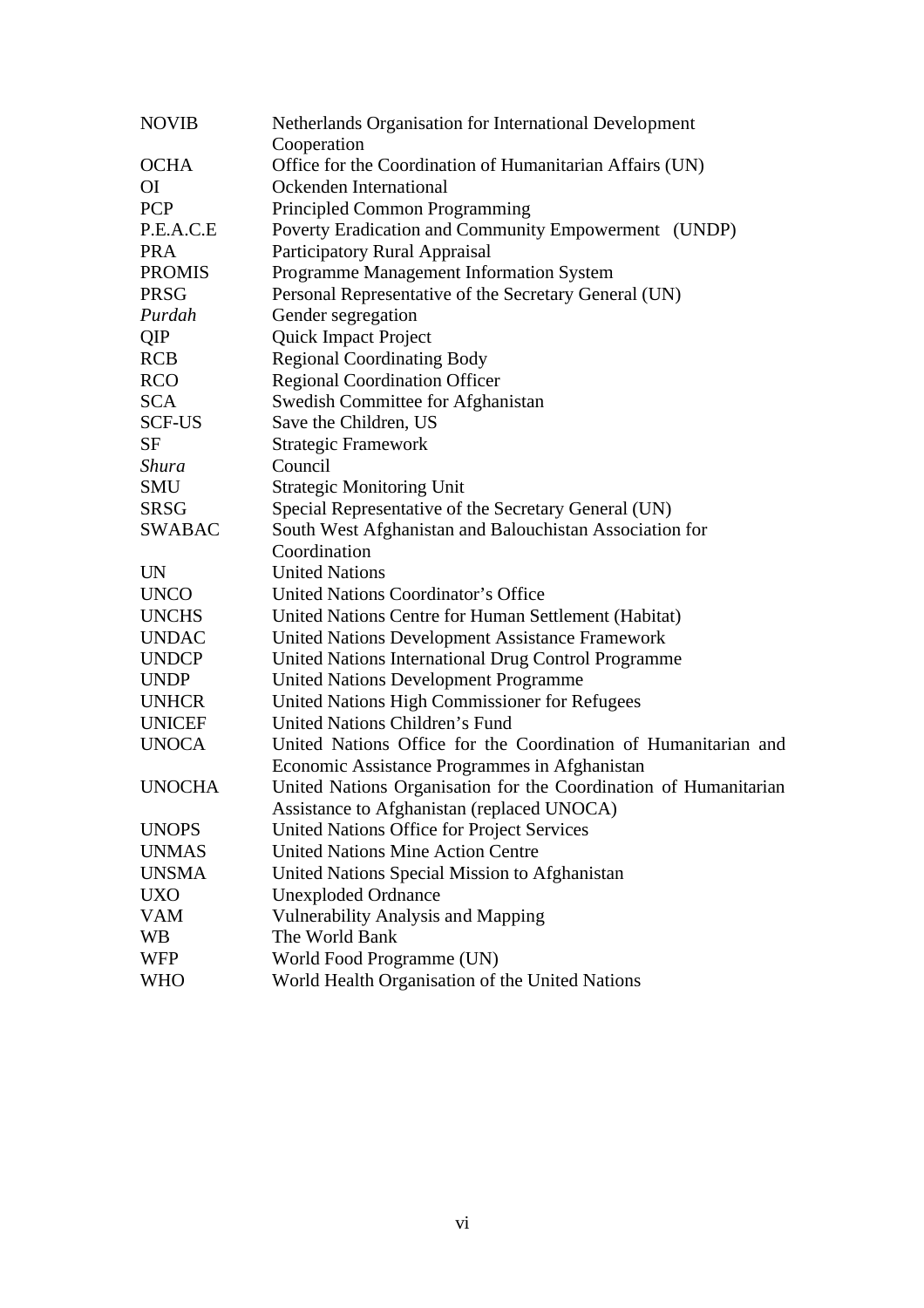### **Executive summary**

### **1. Purpose and scope of Part I**

Part I of this report reviews the experiences of the international community in Afghanistan that are most relevant to future peace-building tasks. It focuses on the 1990s but refers to broader historical and social factors where instructive.

The analysis starts with the most fundamental questions facing the Afghans and the concerned international community at present*,* namely how to

- sustain a political framework for peace-building
- support structures in Afghanistan that strike an appropriate balance between national, regional and local authorities
- develop strategies for assessing needs and identifying policy priorities.

The subsequent section looks at experiences in particular sectors that are central to peace-building:

- standards of governance and human rights
- organising the transition from relief to reconstruction and longer-term development
- some key issues in the transition phase (drug control, mine action, return of refugees/internally displaced persons ).

Some security issues are examined in chapter 2, but peacekeeping will mostly be discussed in an accompanying report (Part II) that examines lessons from UN operations elsewhere.

What is peace-building? A poorly defined term, it is used to denote at least two kinds of activity:

- strategies to develop trust and build confidence among communities, particularly at the local level
- a package of activities undertaken in so-called post-conflict situations, typically coordinated by the UN or through other common mechanisms. In this sense, the concept evolved during the 1990s and presently entails a broad range of activities designed to establish public order, undertake economic recovery and reconstruction, and develop institutions in the judicial, administrative and political sectors (state and civil society).

"Peace-building" in the first sense has been undertaken at the local level in Afghanistan by non-governmental organisations and a few UN agencies. Plans for "peace-building" in the second sense have not been prepared by the UN and the international aid community until now, after the fall of the Taliban and the establishment of a transitional government in Kabul. Yet the international community was previously involved on many levels and in various aid capacities. The 1990s consequently offer a set of rich experiences that are relevant to the current phase, ranging from micro-level projects to attempts by the UN to coordinate aid policy in a difficult political context.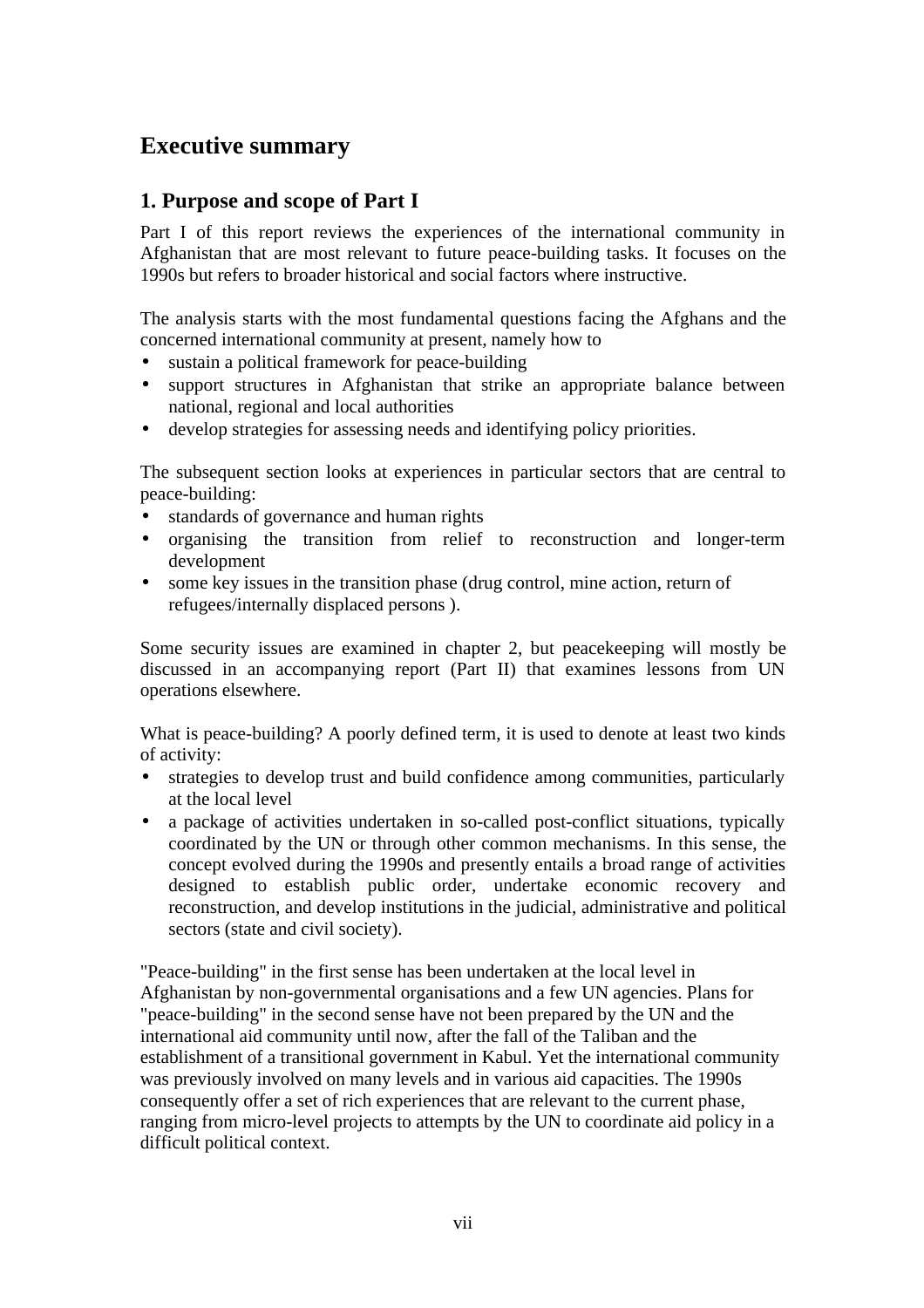### **2. Principal conclusions**

Afghanistan's future is deeply uncertain. The fragility of the peace-building process must be recognised at the outset. Beyond that, the report identifies three fundamental approaches as most appropriate at the present time.

### **A:** *Emphasise national structures and national solutions*

The viability of a peace-building process depends ultimately on the establishment of a legitimate Afghan state, responsive to the demands of the population, and able to resist threats from regional military groups within the country as well as pressure from external parties.

Afghanistan had functioning national institutions in the 1960s and 70s, but the central state has traditionally been weak vis-à-vis local, tribal forces. This strengthens the argument that the most feasible alternative at present is to acknowledge the regionally based groups in a decentralised or even federal state structure. However, this approach would legitimise warlords who have emerged from the military conflicts of the past two decades and sustained themselves through a political economy based on smuggling, drug production, plunder and external assistance. Some have an appalling human rights record.

To reduce the militarisation of politics and break the regional economies of war, the international community should support national institutions at the central, provincial and district level, as well as local-level authorities such as the *shura*.

Sensitivity is required when it comes to international expectations regarding Western, secular concepts of human rights and democratic development. These areas cover traditionally contentious questions that will probably remain so for the foreseeable future.

### **B:** *A careful start and a long-term perspective*

The high visibility of the Afghan conflict has generated widespread international interest in the recovery phase. Massive funding is on the horizon. As a large number of aid actors seek to participate, there is a danger that the country's weak transitional structures will be overwhelmed and marginalised in the decision-making processes.

To this end, it is particularly important to

- resist the temptation in the aid community to rapidly provide large-scale funding and quick-fix solutions to demonstrate that "peace pays". Setting authoritative policy priorities requires serious inputs from the Afghan side. A prominent international role in shaping recovery and reconstruction policy could undermine the rationale for having a national transitional government all.
- make haste slowly and take a long-term perspective. Civil wars that end in a stalemate may require rapid, reintegrative measures lest the belligerents resume fighting. The situation in Afghanistan is different; the major potential for conflict lies rather in how to divide the spoils of peace. To discourage such fights, the aid community should focus on existing relief and high priority recovery until the transitional political process has developed further, along the lines specified in the Bonn Agreement.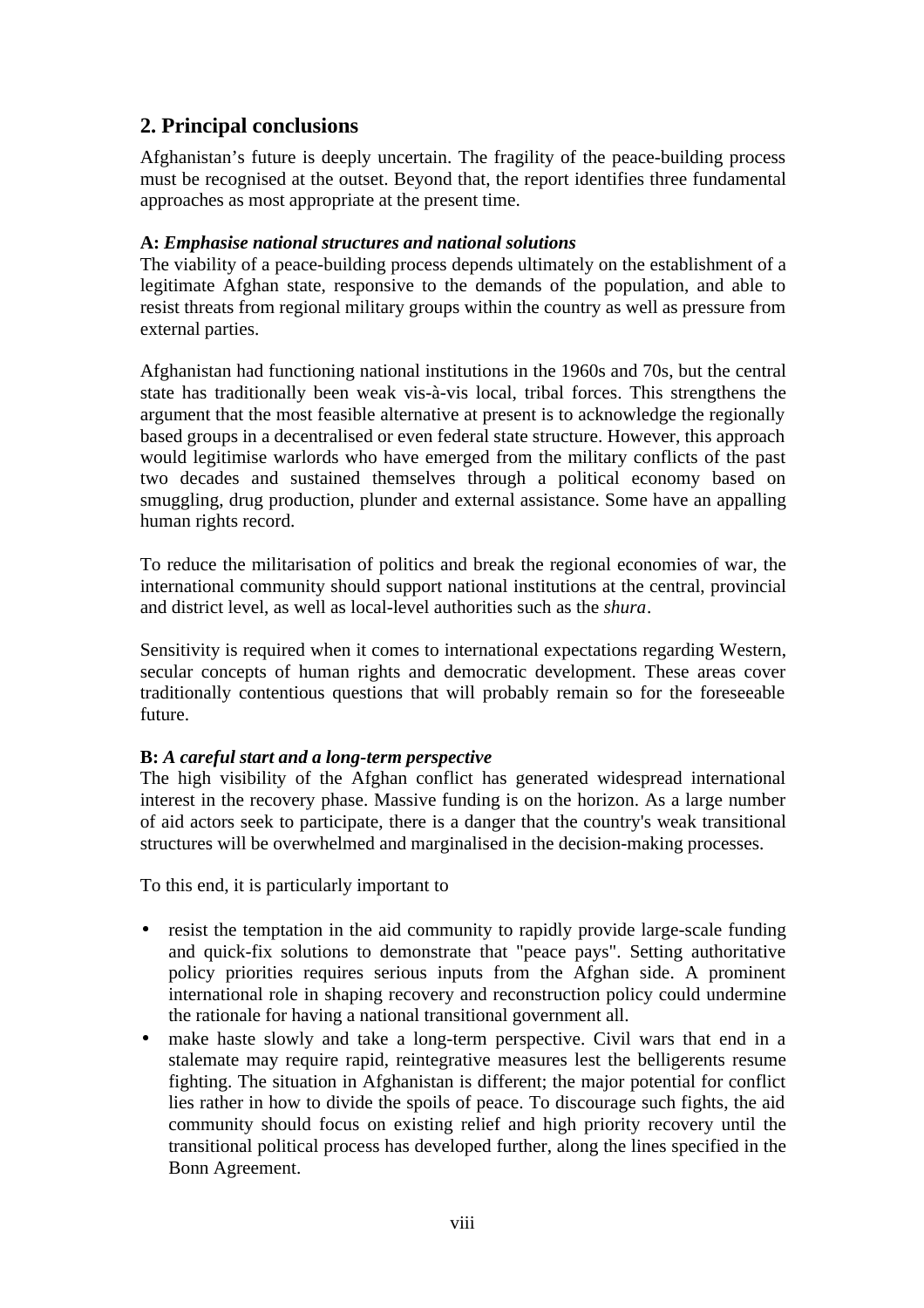- reverse the legacy of the 1990s and turn foreign aid into development cooperation. International assistance has until now been organised by agencies based in Pakistan. Afghan institutions were barely involved. Much of the aid was distribution of relief supplies. The aid community did little capacity building and, after 1998, had minimal contact with Afghan authorities.
- establish reasonably effective coordination on both the Afghan and the international sides. The present UN-centred structure developed around the Strategic Framework seems to have outlived its usefulness.

### **C***: A supportive international environment*

For the past two decades, divisions among Afghans have combined with competitive external interference to produce a self-sustaining conflict. To break this dynamic, peace-building must be situated in a broader regional context, and states in the area should be encouraged to participate in joint efforts and common institutions.

Leadership by the UN Secretariat in the present peace process requires sustained support. Unless UN member states uphold the Bonn Agreement on the understanding that peace and stability in Afghanistan are important objectives in themselves, events may slip back into the pattern of the early 1990s with well-intentioned, but ineffectual, UN leadership.

### **3. Specific conclusions regarding policy and project areas**

### *Working with national, regional and local authorities*

*Rebuilding Afghan national institutions* is of immediate concern and can start from the skeletal state administration that continues to exist at the central, provincial and district level.

To facilitate the transition from relief to reconstruction, aid agencies should seek out *actors with a development orientation* among Afghan NGOs and in state institutions, and work with community councils (*shura*). Assistance in the past has tended to reinforce rather than counteract the war economy; there is now an opportunity to reverse this trend if organisations make it a central aim of their operations.

Assistance programmes must make maximum use of *local capacity* in terms of personnel and institutions. To this end, inventories of existing capacity within the country and abroad would be useful, and could be started almost immediately.

#### *Assessing needs and setting policy priorities*

Some UN agencies worked with national and local authorities for data collection purposes in the late 1990s, Afghans participating mainly as respondents and data collectors. *Greater involvement of the Afghan administration* in assessing needs and collecting basic social statistics would be an important part of capacity building in the public sector. Activities in this area could start early in the recovery process.

*Collecting basic socio-economic and demographic statistics* on a national basis is central to the peace-building process. There is at present little data of national coverage to inform decisions regarding resource allocations among geographic areas and population groups. The last census was in 1979. In the absence of better national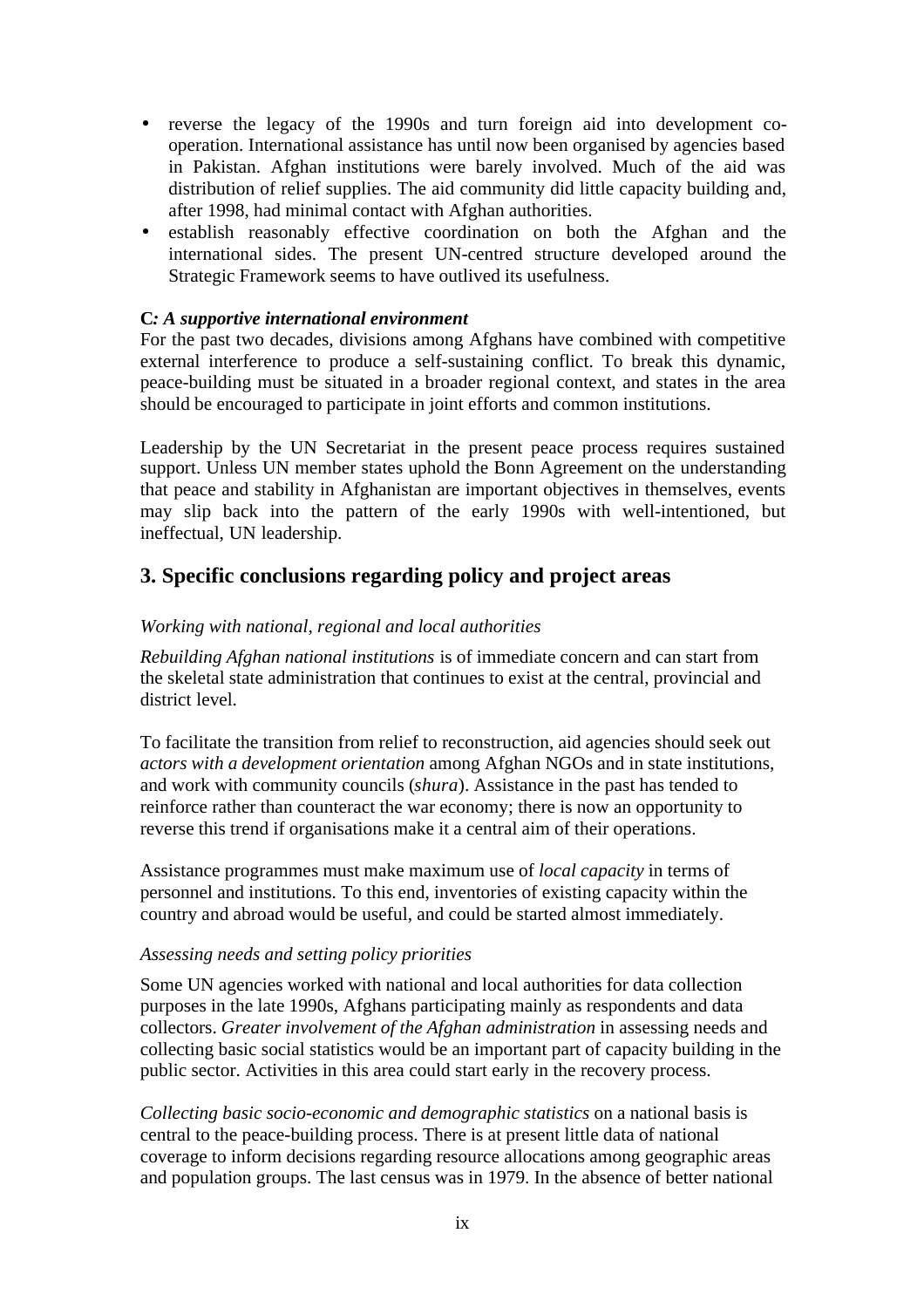data, unsubstantiated claims and politicised statistics are likely to be used in regional, ethnic and political rivalries.

UN agencies and NGOs have during the past decade amassed a substantial quantity of data that is relevant to recovery and reconstruction. However, the quality of these data is uncertain, and large parts are fragments that may not be easy to aggregate. A stocktaking of existing data from needs assessments and other surveys is a first step to improve the statistical base, and should be undertaken before large new data collection initiatives are launched.

### *Promoting standards of governance and human rights*

UN efforts in the late 1990s to promote respect for human rights in Afghanistan by aid conditionality and strategic distancing had limited results. Nevertheless, a principled stand combined with some flexibility to produce signs of change before being cut short by the events of September 11. With the installation of a more UN-responsive government, a policy relying more on capacity building to generate change - and less on conventional conditionality thinking - might prove most effective.

### *From relief to reconstruction*

With a large number of actors preparing to assist in Afghanistan's recovery, *a measure of authoritative coordination* among donors and agencies is essential for effective programming and to avoid overburdening the Afghan government. The structures established under the Strategic Framework to streamline humanitarian assistance with human rights considerations may not be suitable to a more complex reconstruction phase. At the same time, *national Afghan coordination capacity* should be created to enhance national responsibility, control and ownership of the assistance processes.

The regional coordination structures established by the UN inside Afghanistan should be modified to *correspond to the organisation of the new transitional government*, which has a national, provincial and district level, but no regional component. The de facto regional administrations that currently exist in Afghanistan are run by warlords and military-based groupings, and are not necessarily supportive of the transitional government.

With new aid actors on the Afghan scene - including the co-chaired ministerial meetings and the UNDP/World Bank/ADB collaborative arrangement - the Afghan Support Group, composed of major donors and working out of Islamabad, might find it useful to redefine its role. The option implied by its name is to form a group of states that would support the new national authorities of Afghanistan in the *spirit of the "like-minded" tradition*. The complexity of the emerging aid scene makes this a particularly important function.

Over time, *a relief mode of assistance* based mostly on foreign NGOs to implement projects must be replaced with *a reconstruction and development mode* in which the Afghan government and civil society organisations play a key role. In the meantime, basic social services provided by NGOs should be maintained. Establishing a national development training institute would help build national capacity.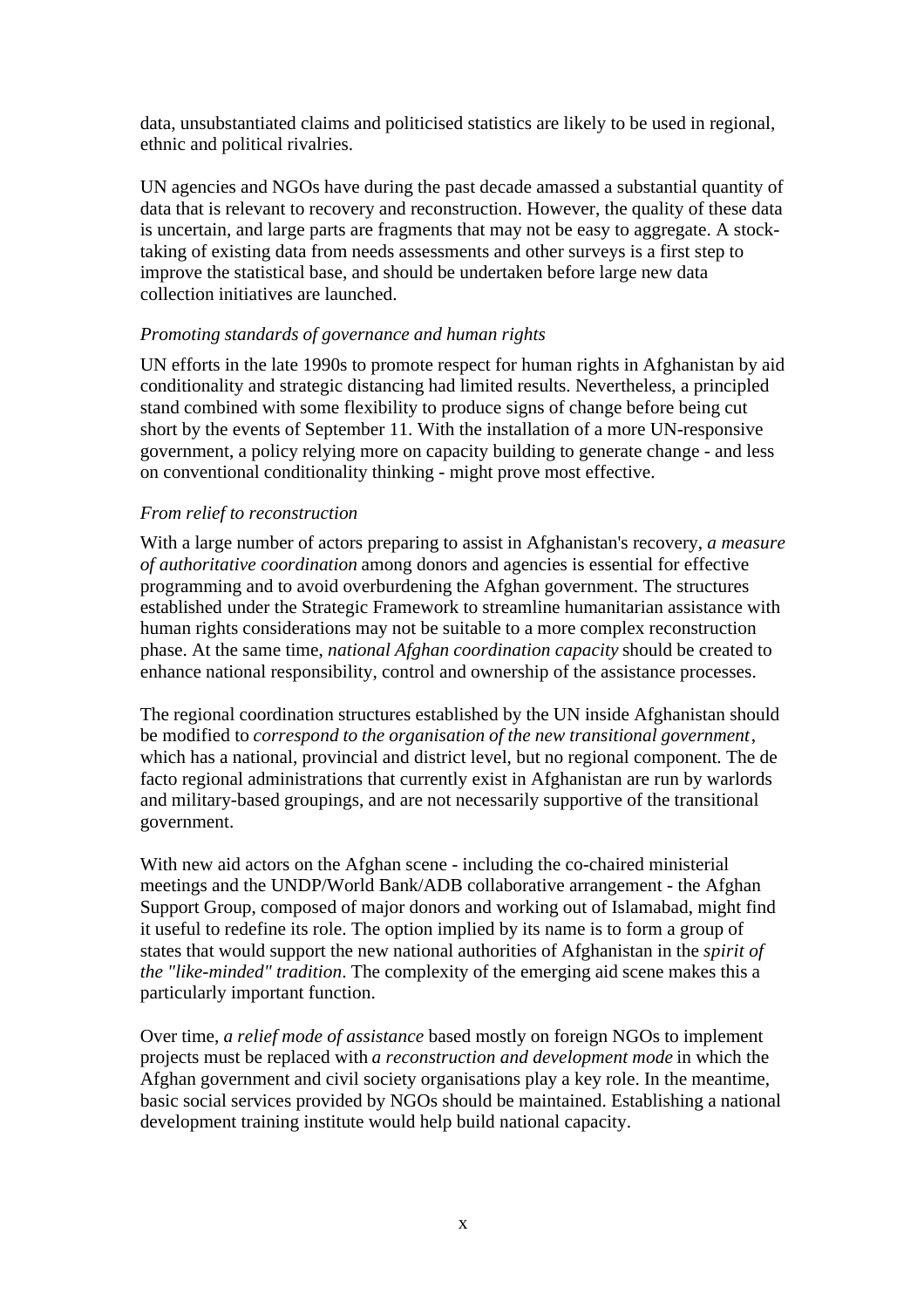There is limited experience in Afghanistan with local *peace-building strategies to develop confidence among communities.* When tried in connection with small reconstruction projects, however, the experience has been positive. Peace-building in this sense should be integrated into assistance programmes where appropriate.

### *Urgent rehabilitation issues*

The study examines in some detail three issues that will remain important in the transition period: control of drug production, mine action, and repatriation of refugees.

Following the Taliban's effective ban, there is now an *opportunity to carry forward the ban on drug production* before production is re-established at previous levels. While countering drug production is difficult, experiences gained over the past years in Afghanistan indicate that a combination of enforcement and general reconstruction is the most constructive way to proceed.

In dealing with the serious problem of landmines and unexploded ordnance, *an expansion of the mine action capacity should be rooted in the existing programme.* The programme is one of the best of its kind. The staff is largely Afghan. As a wellestablished and effective programme, it is a candidate for early transfer to national government control.

The existing programme for the return of refugees is also elastic in the sense that it can readily be expanded to meet the expected demand for increased repatriation. Current approaches for *facilitating and encouraging repatriation* are likely to work for many, but will need to be complemented by innovative approaches to meet the needs of those still hesitant to return.

### **4. Purpose and scope of Part II**

Part II of this report examines lessons from peacebuilding efforts during the past decade which are relevant to the current challenges of reconstructing the state and economy in Afghanistan. It follows a previous study (Part I) that analysed past experiences of the international community in Afghanistan.

The report does not review all sectors usually included in contemporary peacebuilding activities. Some issues have been covered in previous CMI reports and have been cross-referenced; others were selected because they are central to the situation in Afghanistan and lend themselves to comparative analysis. This volume focuses on

- the political framework for peacebuilding
- security sector reform
- economic recovery and reconstruction

### **5. Principal conclusions in Part II**

International peacebuilding became an increasingly institutionalised set of activities in the 1990s. Standard procedures and aid packages were introduced. Yet,

• approaches to peacebuilding have differed according to type of conflict and the nature of the peace agreement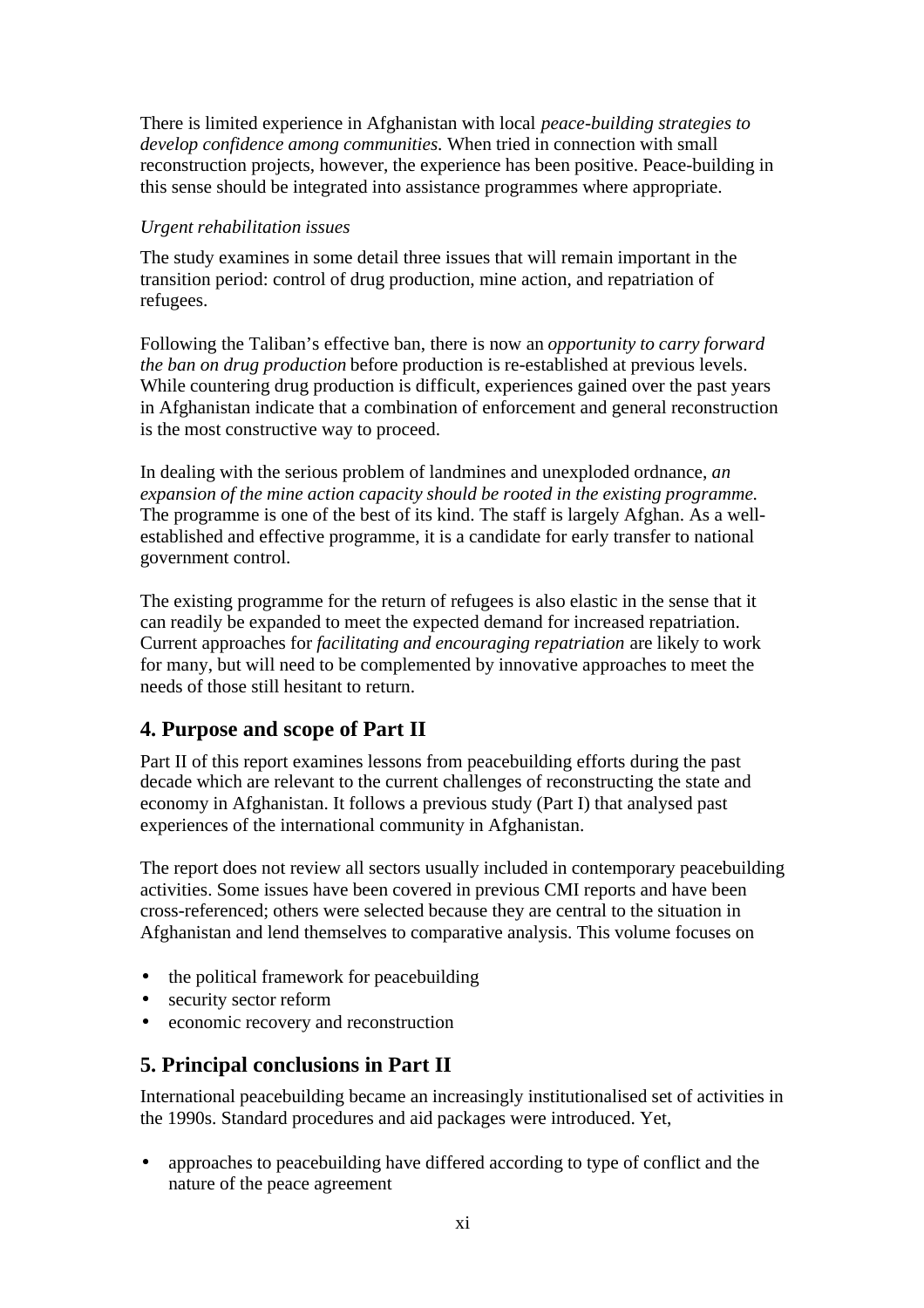- there is no obvious country model for peacebuilding in post-Taliban Afghanistan
- the effectiveness of particular strategies varies from one country context to another
- the lack of a tried-and-tested blueprint justifies innovation, risk-taking and flexibility in formulating strategies for peacebuilding

At present, the international community is simultaneously waging war and building peace in Afghanistan. The only comparable case from collective peacebuilding missions in the 1990s is Somalia (1993). That experience, as well as the logic of conflict resolution, suggests that war-related activities will undermine efforts to build peace.

In the absence of good blueprints or obvious models, the report has adopted a macroperspective designed to provide general insight from the history of peacebuilding since the early 1990s. The review helps to answer some central questions regarding peacebuilding strategies for Afghanistan at present:

### *1. Is the structure and mandate of the mission being prepared for Afghanistan in early 2002 appropriate?*

A large international presence for peacebuilding purposes can severely distort the economy and politics of the country in question. In poor and divided countries the effect is magnified. Large missions with ambitious agendas typically have a magnetlike effect on local politics as the various factions compete for foreign support. The economy typically develops in a dual and unsustainable fashion. The dynamic has been repeatedly observed (Somalia, Cambodia, Kosovo, East Timor). To dampen the distortion effect, a low-visibility, limited presence and a long-term perspective are essential.

The modest UN mission planned for Afghanistan therefore suggests the UN is doing the right thing, but not for the right reasons. The decision is not primarily a result of institutionalised learning about the appropriate size and scope of peacebuilding missions, but reflects security considerations and the continued military campaign. The general lesson therefore has to be reiterated in the UN and to other actors.

### *2. What are the criteria for success in peacebuilding and what are realistic expectations?*

"Peacebuilding" is usually understood as a transitional activity designed to prevent the recurrence of past violent conflict and to lay the foundation for (re)building political, economic and social systems that in the longer run will prevent new wars. To assess what works therefore involves several criteria. A minimal test is that past violence does not recur. A more ambitious threshold is that democratic processes are seen to take hold, that economic recovery financed by donors gives way to self-sustained growth, that divided societies start to deal collectively with memories of the past as well as visions for the future, and that a state of law emerges.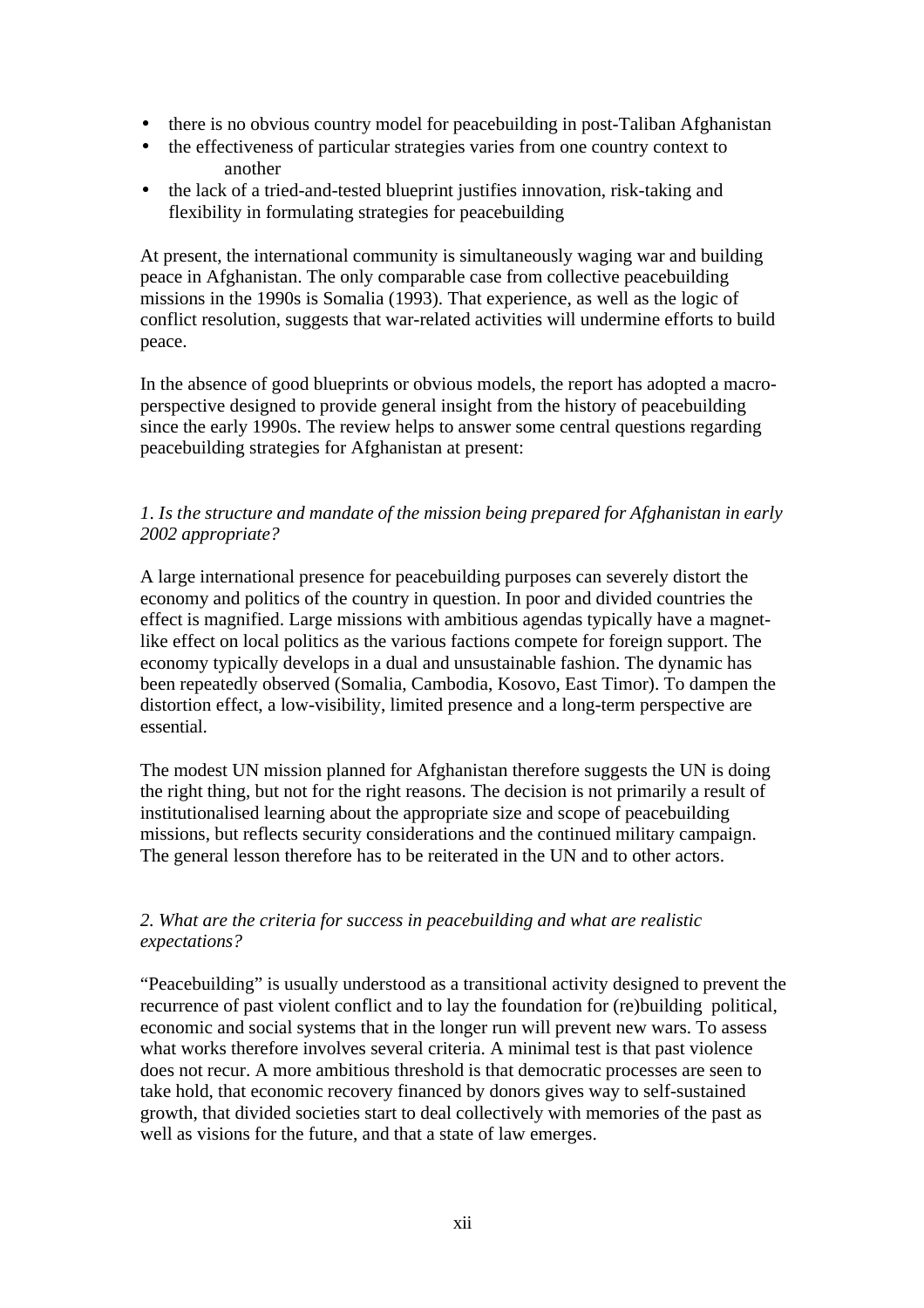Democratisation, observance of human rights and economic development are longterm and complex processes. Progress or lack thereof cannot be easily traced to a set of distinct activities in the immediate post-war period.

Historical evidence suggests that poor countries emerging from long and costly wars are most difficult to launch on a path of peace, let alone a democratic peace. A massive infusion of international aid and an international security presence can buy short-term peace and artificial economic growth, but by itself not democratisation and development. The nature of the political system before the war will also influence progress towards Western-style democracy after the conflict. Realistic expectations for Afghanistan must take this into account.

### *3. Are some factors more important than others in determining the success of peacebuilding?*

The so-called *"ripeness factor"* is important. The genesis of success or failure in peacebuilding lies in the nature of the peace settlement itself, and of the conflict from which it springs. Some conflicts are "ripe for resolution", and the peace settlement provides an agenda for the peacebuilding and sustains it. When this is not the case, sustained international efforts to mediate and build mutual confidence are particularly important.

The situation in Afghanistan is different. The main political challenge is to ensure that the current victors – who are also recent enemies – do not start a war over the spoils of peace. Since a power-sharing formula has not yet been agreed to, and various factions are flush with weapons and money supplied in the war against Al Qaida and the Taliban, the situation appears to be riper for conflict rather than for resolution.

*Regional developments* are critical. Neighbouring states can break and make a peace process by affecting the supply of arms, regulate trade routes and provide sanctuary to dissident factions. The rule clearly applies to Afghanistan, underlining the need for concerned actors to pay particular attention to the regional context.

#### *4. Are some sectors more important than others in peacebuilding?*

Establishing a legitimate political authority and civilian control over the police and armed forces is fundamental. Most peace agreements deal with both issues in detail. In the Afghan case, the Bonn Agreement only sets out a schedule for political transition. Solutions to the twin problem of dealing with local leaders, especially the warlords, and of establishing legitimate control over the various armed forces and police, therefore remain to be negotiated.

Standard procedure thus suggests that the first step in Afghanistan would be to negotiate a political agreement among the Afghan parties on restructuring the armed forces, i.e. an accord similar to those obtained in most peace settlements. The agreement would serve as the framework for sustained attention to implementation, and possibly enforcement.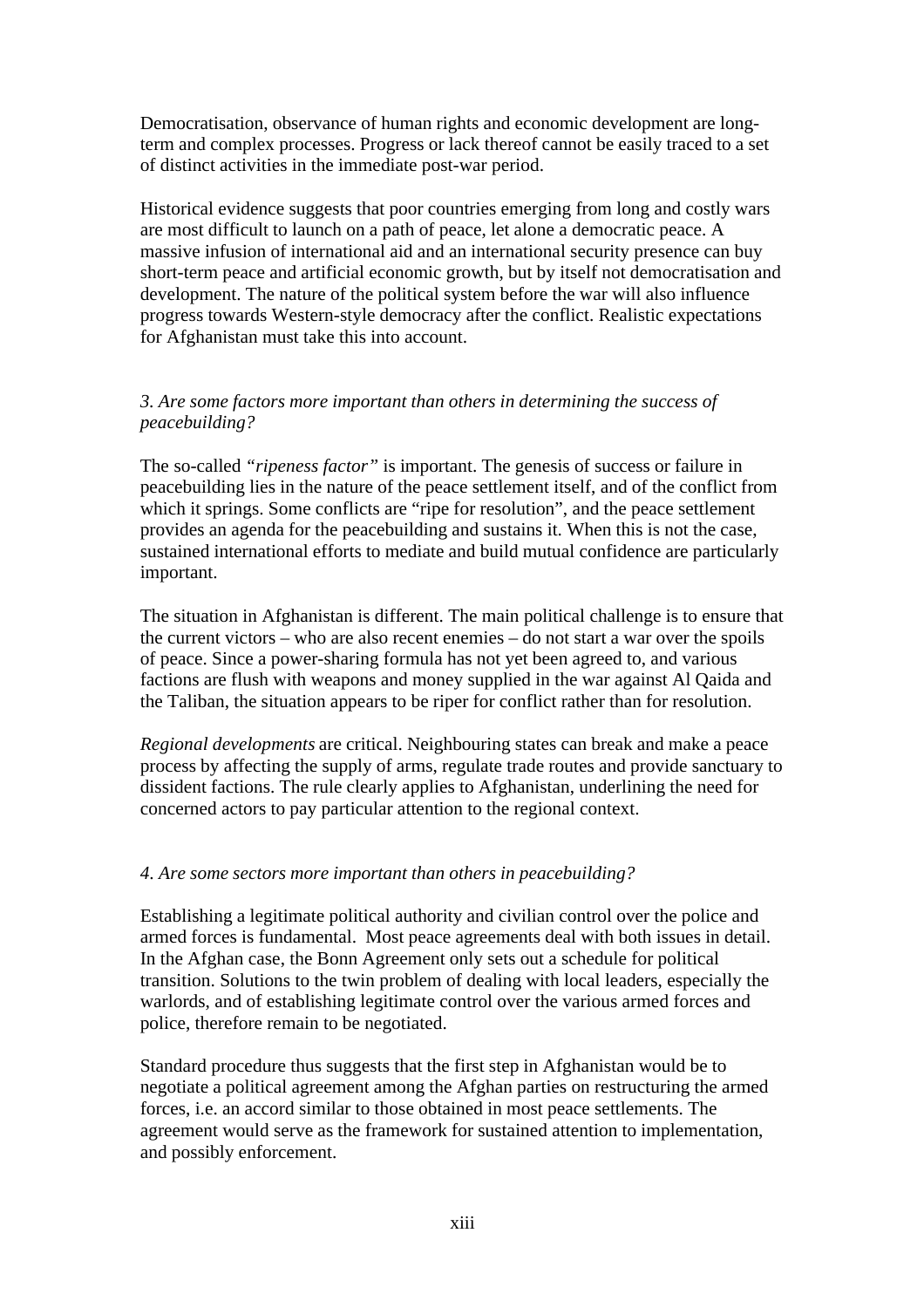Progress in other economic and social sectors may serve as confidence-building measures that could help deal with the critical issues of sharing political power and restructuring the military.

Monitoring of human rights in the immediate post-war phase is essential to reintroduce standards of law and humanity, particularly in societies traumatised by violence. It can limit a violent settling of scores or fighting to shape the evolving peace. An international human rights presence can also lay the foundation for a local human rights structure. The role of UNTAC in Cambodia is exemplary in all respects.

### *5. Can hard trade-offs in peacebuilding be softened?*

Three customary trade-offs are discussed in this report:

• quick-fix solutions in the security sector vs. a long-term perspective on institution building and reintegration

In most peacebuilding situations there is pressure to find rapid solutions in the law and order sector. Yet there is overwhelming evidence that effective police reform involves long-term institution building. This requires not only trainers, monitors and recruits of acceptable quality, but, above all, the establishment of legitimate local authorities to which the police will be accountable. Institution building in this sector must be in step with broader political development.

Programmes to facilitate *demobilisation and reintegration* (DPRs) are very costly, but can be successful in the short run. Longer-term integration of ex-combatants requires follow-up programmes and is dependent upon the extent of general economic recovery.

Programmes to *collect small arms* (cash-for-arms) are likely to have little impact if illegal arms are easily available in the region, if soldiers are part-time militia rather than professionals, and if a traditional (or modern) gun culture prevails. Buy-back programmes may be counterproductive by encouraging an inflow of weapons. Control of small arms under these conditions requires a broader and longer-term approach.

• macro-economic stability vs. financing the peacebuilding agenda to sustain the peace process

The logic of the IFIs' concern with prudent macro-economic management frequently clashes with the political logic of peacebuilding to finance certain programmes deemed necessary to sustain the peace. Compromises have been found; to sustain this means that decision-making for economic policy needs to take peacebuilding issues into account, while policy in other areas must recognise the importance of economic sustainability in the longer run.

• Promoting national state structures vs. relying on existing power configurations of local-regional forces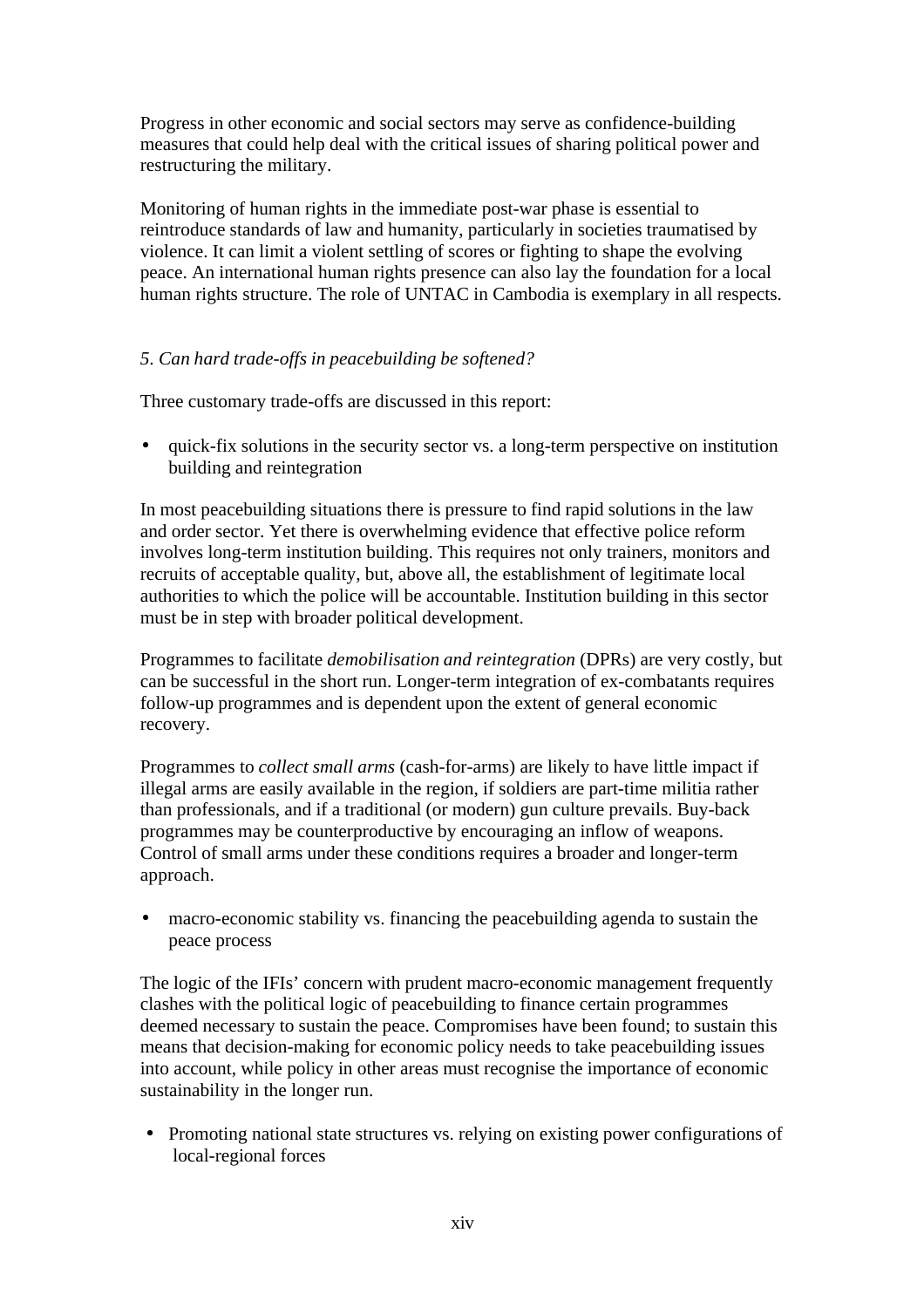In sharply divided or failed states, establishing common, national structures has been a political priority of the UN or the international community concerned. However, imposing common state structures on uncooperative entities has proved a slow and difficult process (Bosnia), and the prospect of a provisional government has exacerbated factional in-fighting (Somalia). Yet the Somali case suggests that a more sensitive approach towards elections, and a more inclusive attitude towards clan leaders and other segments of civil society, could have helped marginalise the warlords.

### *6. Will a high volume of aid promote peacebuilding?*

Poor countries like Afghanistan may be in great need of external resources, but are very vulnerable to distortions produced by sudden or "bulky" aid, and have great difficulties in turning externally funded projects into sustainable activities. Beyond this, the type and modality of aid is more significant than the volume.

A funding "gap" between relief and development might have existed in the early 1990s. At present, there is more of an overlap than a gap. This is particularly so in high-visibility cases (like Afghanistan), which attract large funds and many aid actors.

Experience from a long decade of peacebuilding suggests five conclusions are particularly relevant for Afghanistan:

- The volatile nature of post-war situations demands *flexible responses.* Special needs may require *risk taking*, and *innovation.* Some peacebuilding missions in the early 1990s demonstrated that it was possible to take risk and be innovative.
- External budget support may be necessary to maintain core state functions and provide minimum services until regular revenue collection resumes. Donors are often reluctant to finance recurrent expenditures, but there are precedents for the current UNDP fund to finance the Interim Authority of Afghanistan.
- Employment generation is an essential but neglected aspect of peacebuilding. Employment is critical to reintegrate particularly volatile groups (exmilitia/soldiers), and to create a sense of confidence in the future that will help to demilitarise politics.
- While specific forms of assistance is necessary in the transition period, a large infusion of funds can easily overwhelm the capacity of both state and civil society, gravely distort the economy, and generate new in-fighting among local factions.
- International aid can undermine the principle of sustainability. Post-war governments must be encouraged to raise tax revenues as soon as possible. The Cambodian case shows that an aggressive taxation policy can produce significant results even when the country is destitute.

### *7. How can the legacy of a war-dominated economy be overcome?*

Previous peacebuilding cases offer few ready lessons, except that transformation of a war-related economy to peacetime structures takes time. Economic and legal reforms are necessary to restore confidence in economic institutions. A context that favours economic growth and employment alternatives will speed up the process.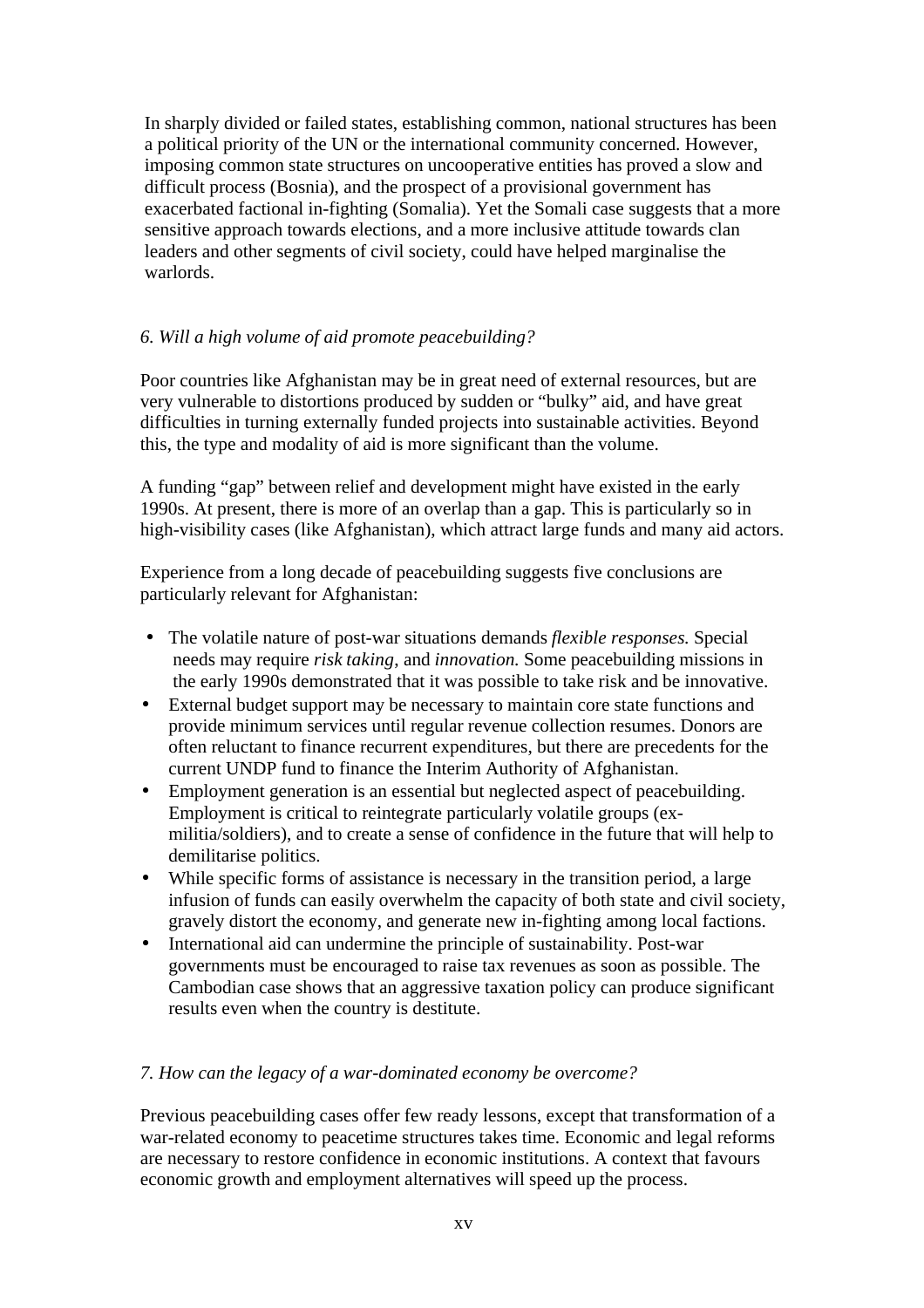### *8. How can local authorities and interest groups participate in setting priorities for reconstruction?*

Donors and aid agencies typically make their own needs assessments that only allow for *pro forma* local participation. Yet exceptions show that inclusive approaches are possible even under difficult situations (Mozambique, Angola and East Timor). This evidently goes against standard operating procedures of most agencies, however, and requires deliberate policies to plan ahead and permit sufficient time for the assessment process.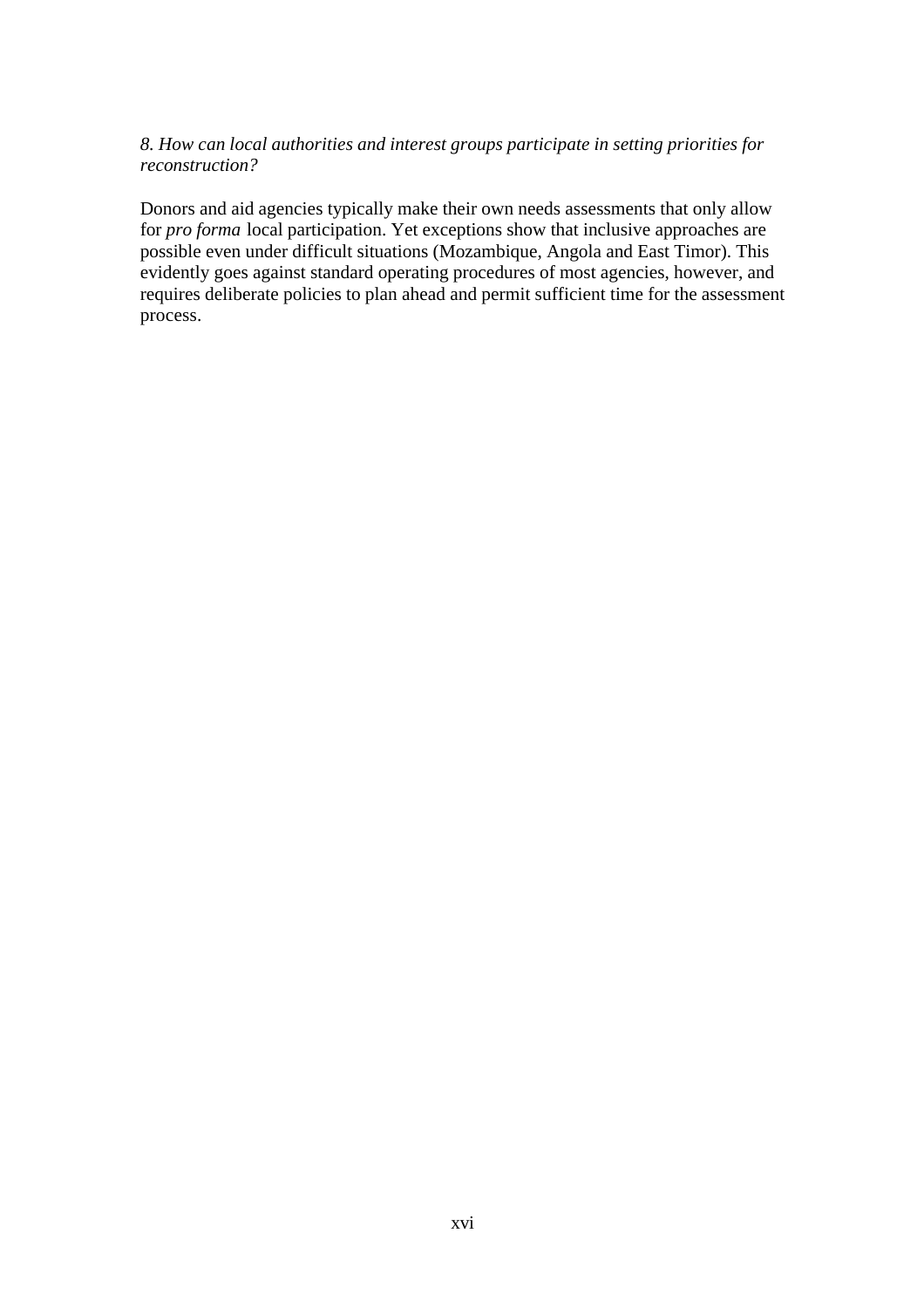### **PART I: Lessons from past experiences in Afghanistan**

### **1. Introduction to Part I**

### **1.1. Purpose and scope of the report**

This report reviews the experiences of the international community in Afghanistan that are most relevant to future peace-building tasks. We will focus on the 1990s, but will refer to broader historical and social factors where instructive. While emphasising the lessons noted by the international aid community, the diplomatic efforts of the United Nations to promote peace in this period - and the reasons for their failure - will also be discussed.

The analysis starts with the most fundamental questions facing the Afghans and the concerned international community at present*,* namely how to

- sustain a political framework for peace-building
- support structures in Afghanistan that strike an appropriate balance between national, regional and local authorities
- develop strategies for assessing needs and identifying policy priorities.

The subsequent section looks at experiences in particular sectors that are central to peace-building:

- standards of governance and human rights
- organising the transition from relief to reconstruction and longer-term development
- some key issues in the transition phase (drug control, mine action, return of refugees/internally displaced persons).

Insofar as the international community has no prior experience in peacekeeping in Afghanistan, this issue will mostly be discussed in an accompanying report that examines lessons from UN operations elsewhere. Only security issues relating to protection for humanitarian assistance and public order will be addressed in this volume (chapter 2).

Each chapter is organised as follows:

- identification of major challenges and current status,
- analysis of relevant lessons in the 1990s, contextualised in terms of broader social and historical trends where appropriate, and
- policy implications for current peace-building activities.

### **1.2. Background**

What is peace-building? A poorly defined term, it is used to denote at least two kinds of activity:

• strategies to develop trust and build confidence among communities, particularly at the local level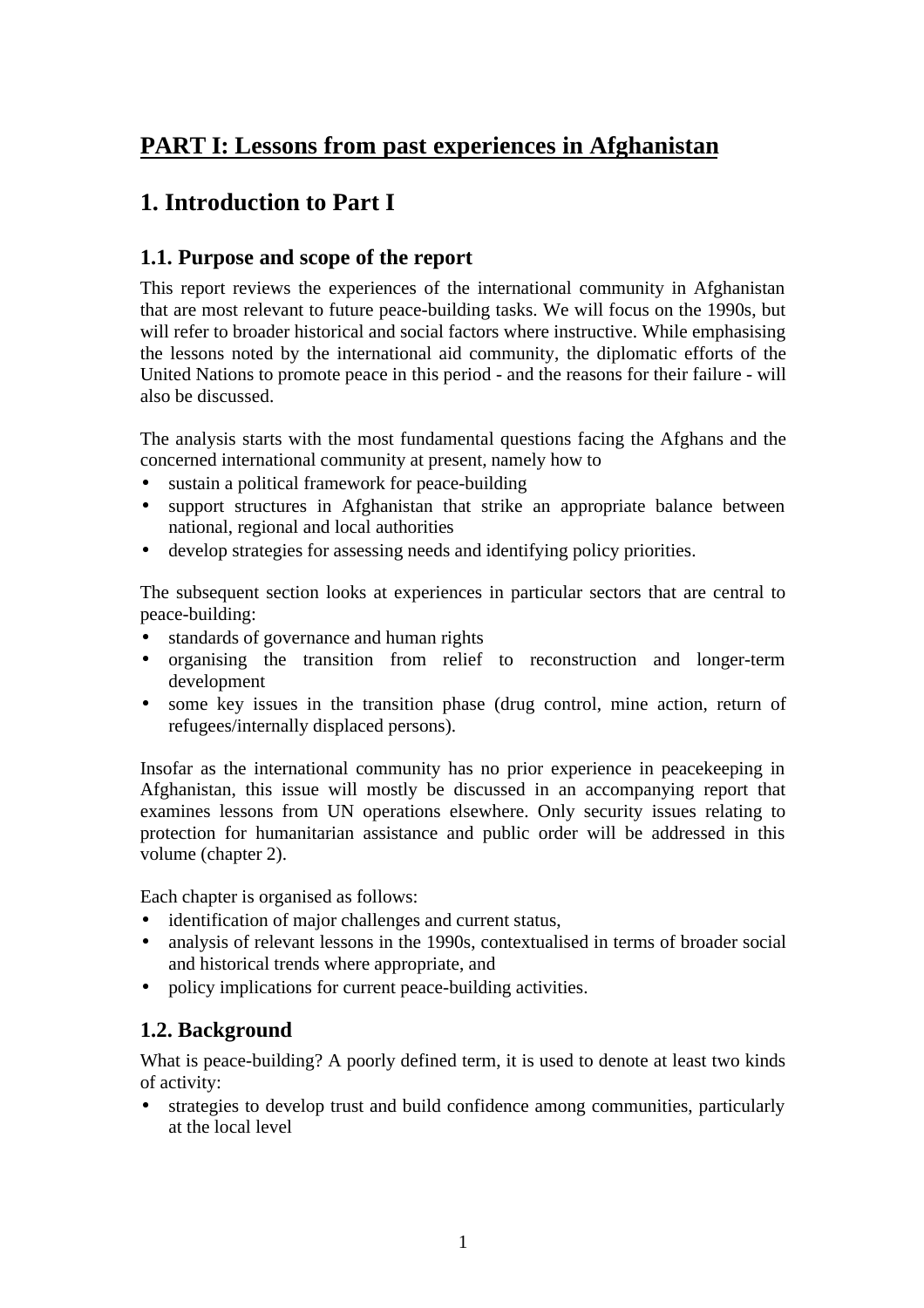• a package of activities undertaken in so-called post-conflict situations,<sup>1</sup> typically coordinated by the UN or through other common mechanisms. In this sense, the concept evolved during the 1990s and presently entails a broad range of activities designed to establish public order, undertake economic recovery and reconstruction, and develop institutions in the judicial, administrative and political sectors (state and civil society).

"Peace-building" in the first sense has been undertaken at the local level in Afghanistan by non-governmental organisations and at least one UN agency. Plans for "peace-building" in the second sense have not been prepared by the UN and the international aid community until now, after the fall of the Taliban and the establishment of a transitional government in Kabul.

Previously, continuous violence had made it impossible to develop a comprehensive package to rebuild the state and the economy. Yet, the UN attempted at various times during the 1990s to negotiate a political framework for peace, and international aid agencies as well as bilateral donors provided relief and limited reconstruction assistance. Numerous international and national NGOs had projects on the ground. Towards the end of the 1990s, the international aid community developed fairly elaborate mechanisms to coordinate assistance and integrate political, aid, human rights and peace considerations within a common framework. The result was known as the Strategic Framework and Principled Common Programming.

The 1990s consequently offer a set of rich experiences that are relevant to the current phase, ranging from micro-level projects to attempts by the UN to coordinate aid policy in a difficult political context.

 $\overline{a}$ <sup>1</sup> As social scientists have pointed out, conflict is endemic to most social processes. The task of peacebuilding is not to eliminate social conflict, but to ensure that it is resolved in non-violent ways. While "post-crisis" is a more appropriate term, "post-conflict" has been widely used in the international aid community and has been institutionalised by the World Bank and other agencies. See e.g*. Post-Conflict Reconstruction: The Role of the World Bank*, Washington: The International Bank for Reconstruction and Development, 1998.

 <sup>(</sup>www.worldbank.org/servlet/WDSContentServer/WDSP/IB/1998/04/01/000009265\_

<sup>3980624143531/</sup>Rendered/PDF/multi\_page.pdf ) and other publications prepared by the Post-Conflict Unit of the World Bank.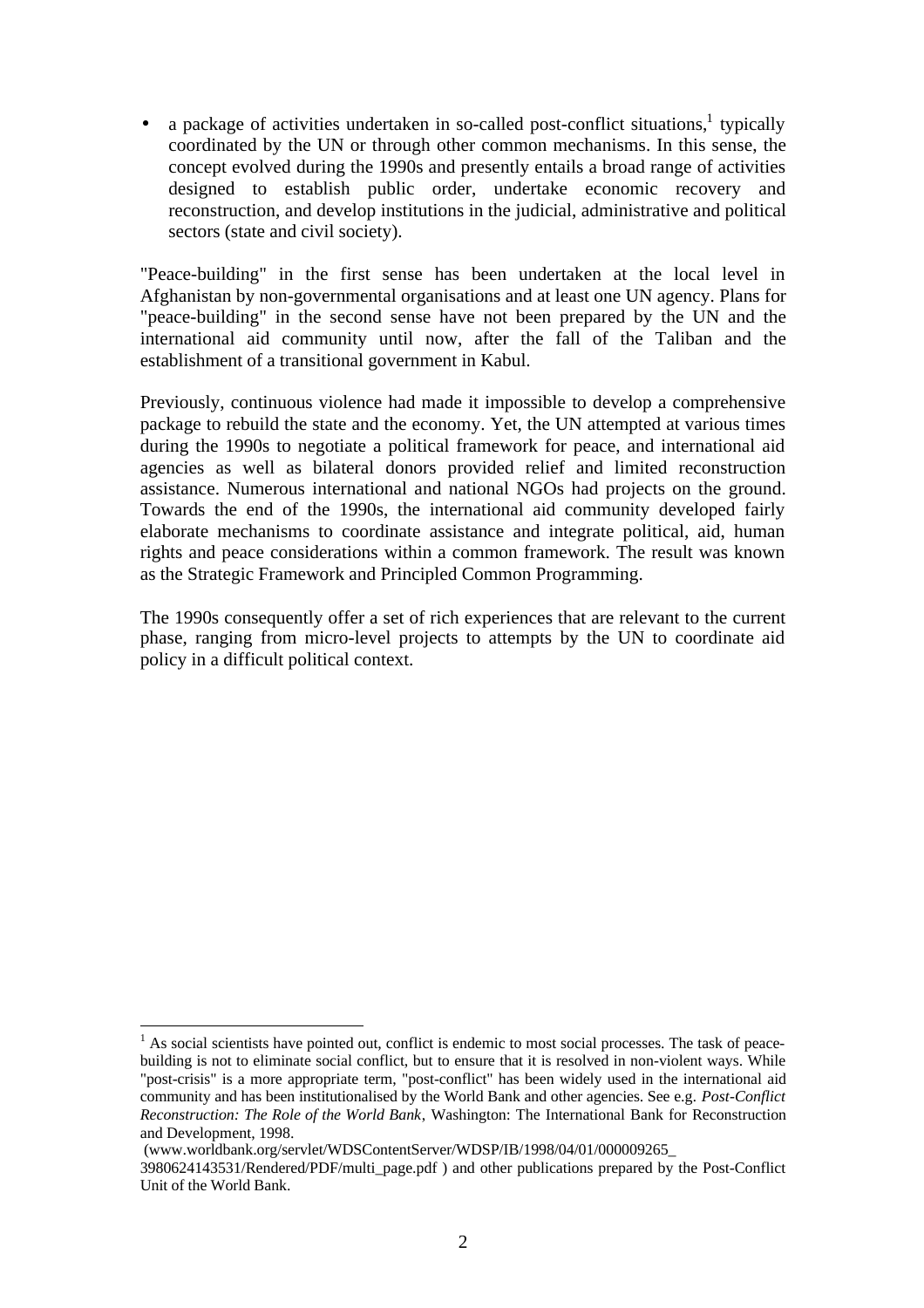### **2. Negotiating and sustaining a framework for peace**

### **2.1. Status**

The Bonn Agreement (5 December 2001) is the current framework for peace-building activities in Afghanistan. Once negotiated, a framework for peace must be actively maintained. This is especially important in the Afghan case since the post-war order does not rest on a formal peace agreement, only a UN-brokered agreement among various Afghan groups to share power in a transitional governing structure.

The transition process is fragile in both its internal and external dimensions. The key Afghan parties to the Bonn Agreement are political-military groups that at one time or another opposed the now defeated Taliban regime. Most claim to represent a particular regional identity group, as defined by ethnicity, religion,<sup>2</sup> and geographical divisions. Yet there is little popular identification with the regionally based groups that shaped the internal conflict in the 1990s. The groups and so-called parties are primarily military organisations (led by warlords, commanders, or military groupings) that were able to offer a minimal level of security to the people in their areas, but apart from this appear to have little legitimacy or popular support.<sup>3</sup> They are sustained by a war economy based on smuggling, drug production, plunder, and foreign support. Some have appalling human rights records. These regional groupings constitute a new phenomenon, distinctly different from the tribal formations and other local entities that traditionally counterbalanced the influence of the central state.

The Bonn agreement soundly prescribes a process in which the current transitional government in Kabul will not directly set up the next cabinet.<sup>4</sup> Simultaneously, the survival of the new central authority requires building down the military capability of the regional armed groups - or carefully co-opting them - and establishing a security force controlled by the state.

Several states in the area, especially the neighbouring ones, have major and mostly conflicting stakes in the future Afghan polity. The current distribution of power inside Afghanistan and in the transitional government bears evidence of this. The strong position of the Northern Alliance, and the young generation from the Jamiat-e Islami party in particular, is a direct result of support from Russia, Iran and India. In a different capacity, the United States designated Northern Alliance forces as its main local ally in the military campaign against bin Laden and the Taliban. The Northern Alliance claims to represent the smaller ethnic and religious groups in Afghanistan.

<sup>4</sup> "No person serving as a member of the Interim Administration may simultaneously hold membership

 2 The most significant distinction here is between *shia* and *sunni* Muslims.

 $3$  There are significant differences between the groups. Whereas some are pure warlords whose power depends on a combination of military force and war-related business, other groups do have some level of popular support within particular geographic areas, or in certain segments of the population. Based on these differences, achieving a seemingly equal treatment of the various groups will be difficult.

of the Special Independent Commission for the Convening of the Emergency *Loya Jirga*." (III (A.4)). The Bonn Agreement further provides for an Interim Authority to rule for 6 months from 22 December 2001, during which time *a loya jirga* will be called to establish a Transitional Authority. This authority must call a constitutional *loya jirga* within 18 months of being formed, and has itself a sunset clause of 2 years.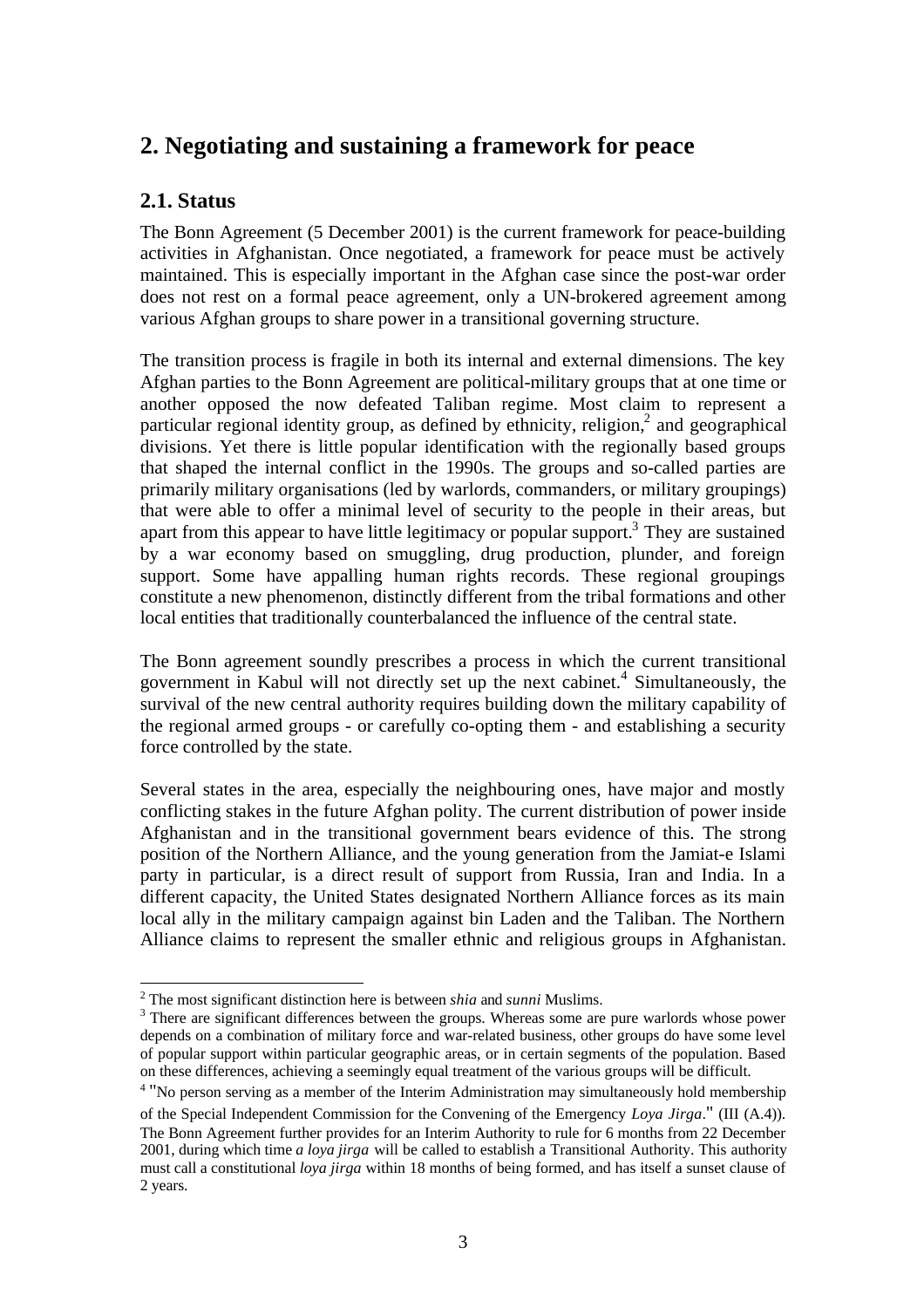The largest and historically most powerful ethnic group, the Pashtuns, traditionally backed by Pakistan, has been given a less prominent role in the transitional structure.

The Bonn Agreement formally commits the UN Secretary-General to assist in implementing the transitional structure, but does not obligate foreign states to undertake or refrain from any actions.<sup>5</sup> In formal legal terms, this is a weak starting point given Afghanistan's position in the vortex of competitive international politics in the region.

Some states and international agencies have a more general interest in promoting peace and stability in Afghanistan. Such interest covers two, quite different positions: (i) a minimalist concern to support just sufficient change in the country to ensure that it will not harbour militant movements that pose a threat to other states, and (ii) a more ambitious commitment to help modernise, develop and democratise the country. The modernists seem currently to have the edge in the international aid community, partly because militancy was associated with anti-modernity during the Taliban period. While finding some ready allies inside Afghanistan, the modernists will also encounter a varied body of traditionalist and conservative sentiments. The latter will have some foreign support as well. Managing the tension between the minimalist and modernist positions - and their Afghan counterparts - will be a major challenge in the transition period.

A second, fundamental tension stems from the contradiction between the desire for quick results and the slow process of empowering representative Afghan institutions. There is an obvious temptation for the international aid community to rush in with funds and quick fixes to demonstrate that peace pays, and to pre-empt the many destabilising forces at work.<sup>6</sup> However, the present Afghan regime ("the Interim Authority") is only a weak caretaker government, installed by external forces. Authoritative decisions about governing structures and economic reconstruction must await the next Afghan cabinet, which will be nominated through a traditional form of indirect elections (*loya jirga*) and thus be more legitimate and representative.<sup>7</sup> According to the Bonn Agreement, this cabinet will be nominated in mid-2002. The time schedule gives Afghanistan and the international community a much-needed window of opportunity to prepare for reconstruction. For international donors to move ahead of the political transition process with their favoured peace-building projects

<sup>&</sup>lt;sup>5</sup> The Agreement only records a request by the Afghan participants that foreign countries observe the principle of non-interference in Afghanistan's internal affairs. These and other requests to the international community are stated in the Annex. The Agreement is signed by the Afghan participants and witnessed by the UN/SRSG.

<sup>&</sup>lt;sup>6</sup> A similar dilemma was noted by the World Bank representative in Islamabad who "watches" Afghanistan. His presentation to the meeting of aid actors in November 2001 called by UNDP/World Bank noted that "[t]here will be a great temptation to 'do whatever it takes' to get results in the short run. This understandable tendency must be tempered by a longer-term perspective and vision of what Afghanistan's institutional structure and public sector will look like…" The challenge is to "[a]void inadvertently putting in place institutional arrangements which will become a problem over the longer term." William Byrd (2001), *Aid Management During Post-Conflict Reconstruction: Lessons from International Experience.* www.pcp.org…/Aid Management.

<sup>&</sup>lt;sup>7</sup> A broadly representative nomination is essential to establish legitimacy. The Bonn Agreement contains some ambiguities regarding the composition of the Emergency *loyal jirga* that will nominate the next two-year cabinet. These may be clarified with reference to the 1964 Constitution, which provides the constitutional framework for the present transition and codifies the traditional *loya jirga* process.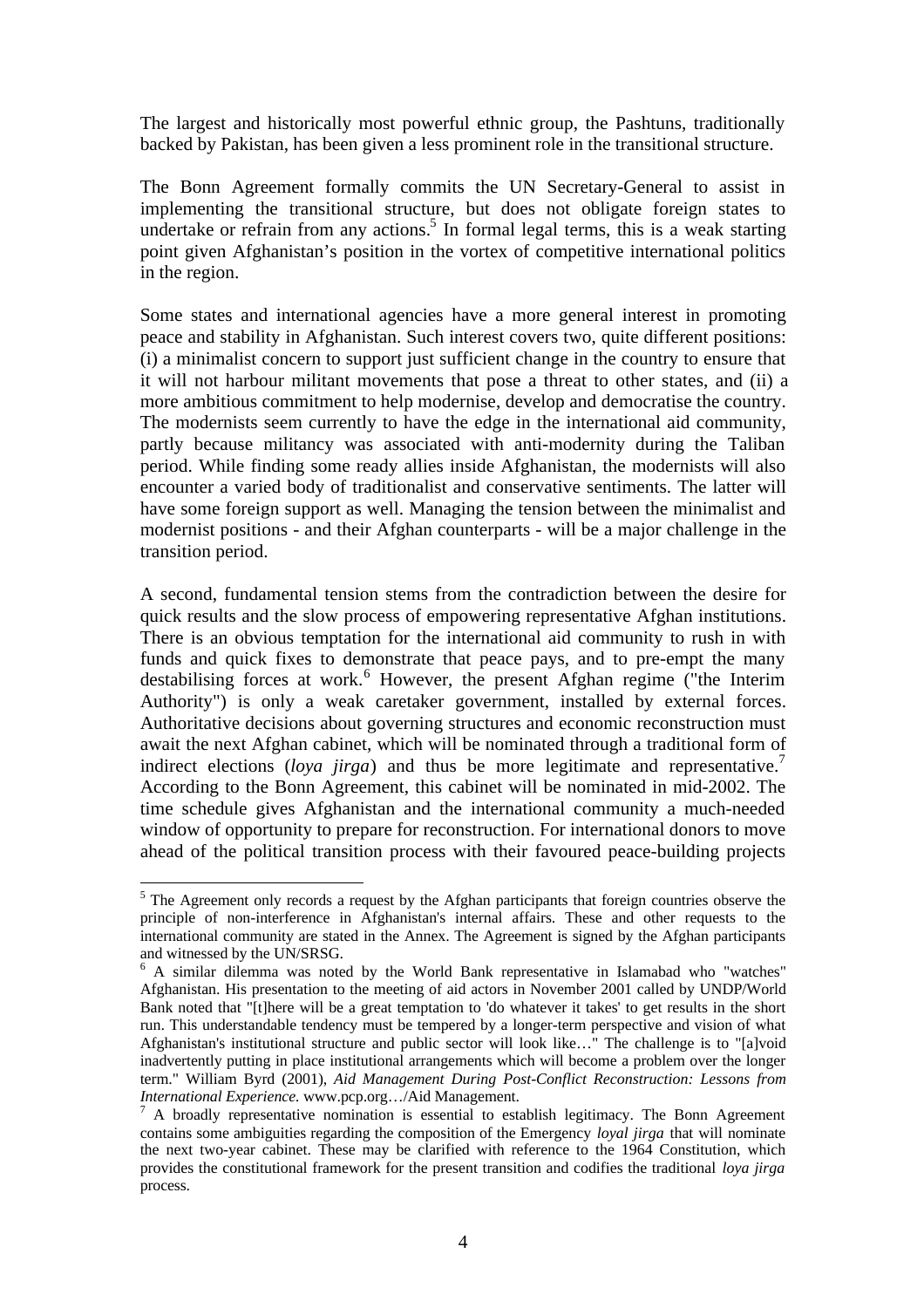could well undermine the restoration of a representative and independent Afghan authority, which is fundamental to sustaining the peace.

In managing these and other dilemmas in the early peace process, the international community can draw several lessons from the history of its past involvement in Afghanistan.

### **2.2. Earlier UN peace initiatives**

 $\overline{a}$ 

The UN-brokered Geneva Accords of April 1988 that prepared the ground for Soviet withdrawal did not include a mechanism for the internal settlement of the conflict. Neither was there a commitment by foreign governments to cease arming their respective Afghan protégés.<sup>8</sup> Large-scale repatriation and reconstruction plans were prepared in the expectation of a rapid collapse of the Kabul government, but the regime survived thanks to continued Soviet support as well as infighting among the mujahedin.

The memory of events that followed has cast a shadow over the present peace process. The UN/SRSG, Benon Sevan, tried from 1989 onwards to forge an agreement between incumbent President Najibullah and a coalition of mujahedin groups supported by Pakistan (the Afghan Interim Government). The plan was to gather 150 Afghan representatives in Vienna, and select a core group to organise a *loya jirga* that would appoint an interim government. The process fell apart in early 1992 when Najibullah suddenly indicated he would step down, which served as a signal for other contenders to scramble for power. Complex internal alliance-building ensued crossing the previous political divide of communists vs. mujahedin and largely following ethnic lines. The UN was rapidly outmanoeuvred. Various mujahedin groups took control of different parts of the country and divided Kabul among themselves. Moving into a power vacuum at the centre, Tajik, Uzbek and Hazara forces took most of the capital.<sup>9</sup> Four years of civil war among the mujahedin followed; fighting was particularly focused on gaining control over the capital, Kabul, which was nearly destroyed.

What went wrong? Most importantly, neither the major powers nor the regional states actively supported the UN peace process. The US had effectively disengaged from Afghanistan, and the regional powers fuelled the conflict. Seeking to establish their influence in the country, or at least spheres of control, Russia, Pakistan, Iran and, from farther afield, Saudi Arabia, supported their favoured Afghan groups in the civil war.<sup>10</sup> Only the UN Secretariat seemed actively committed to restoring peace, and the

<sup>8</sup> See Barnett R. Rubin (1995), *The Search for Peace in Afghanistan: From Buffer State to Failed State*, New Haven: Yale University Press, pp. 84-91. In the words of leading Pakistan negotiator Riaz Khan "…the primary interest of the United States and other Western Nations was reversal of the Soviet military advance." Riaz Mohammad Khan (1991), *Untying the Afghan Knot: Negotiating Soviet Withdrawal,* Durham: Duke University Press, p. 294.

<sup>9</sup> Rasul Baksh Rais (1994), *War without Winners: Afghanistan's Uncertain Transition after the Cold War*, Karachi: Oxford University Press, pp. 155-161.

<sup>&</sup>lt;sup>10</sup> The main pattern was for Russia, Tajikistan and India to support the Tajiks led by Ahmad Shah Masood and for Uzbekistan to support the Uzbek warlord, General Dostum, both based in northern Afghanistan, while Iran supported the (largely Shia Muslim) Hazara in the central region, the powerful Ismael Khan in the West and Masood in the North. Saudi Arabia aided the eastern-based followers of Abdul Rasul Sayyaf and different *wahabi* groups, and Pakistani assistance was instrumental in the rise of Taliban in the South.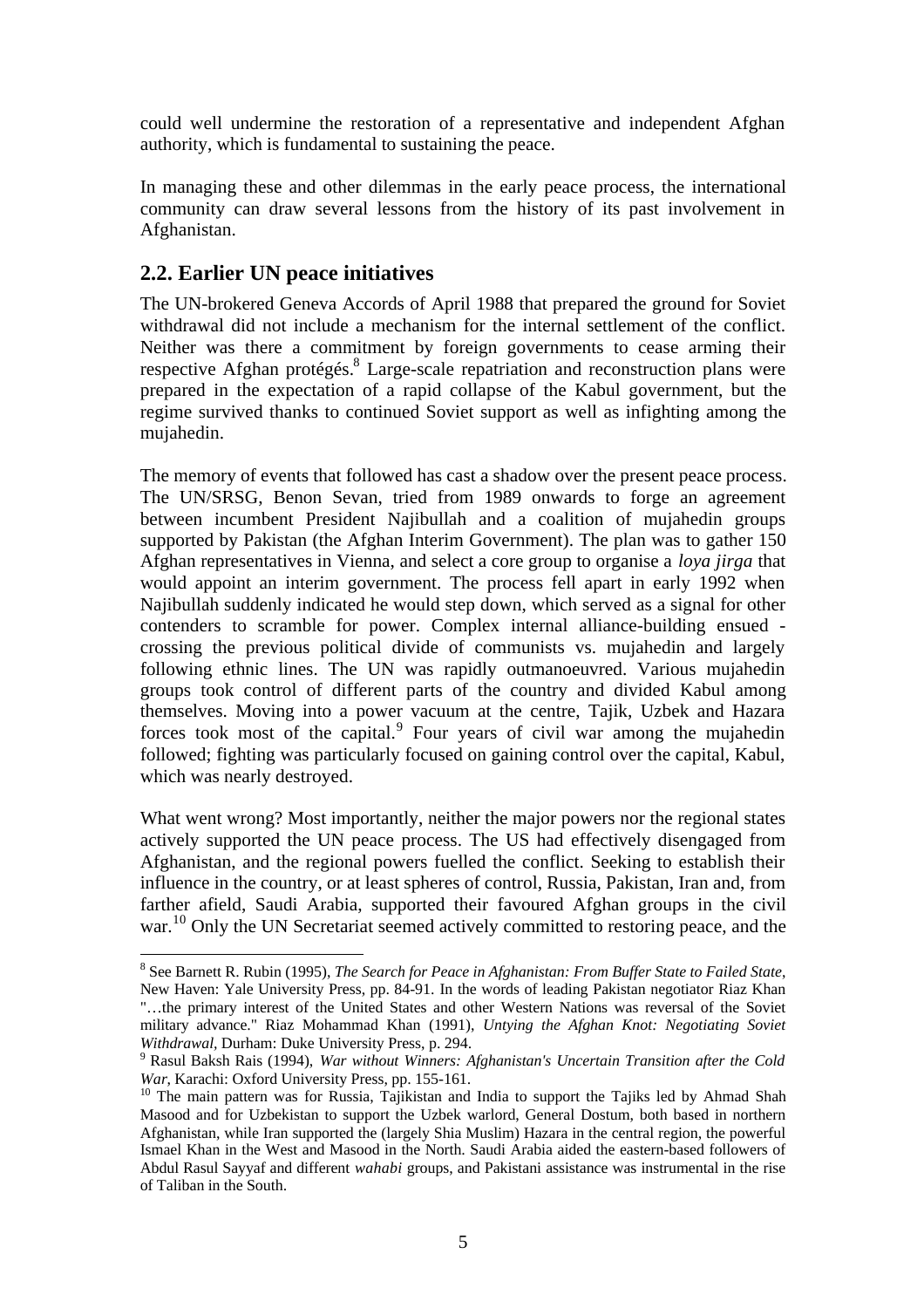SRSG undertook a lone, one-man performance. While Pakistan also actively engaged in the negotiations, Islamabad had strong partisan interests and gave massive support to its own client faction. A transition agreement brokered in Pakistan in mid-1992 provided for an elected government in 18 months, but lacked mechanisms for settling disputes between the parties and provisions for asserting state control of the commanders and regionally based armies. The domination of the new cabinet by one party, the Jamiat-e Islami, alienated other groups, which boycotted the next transition phase. The peace process was effectively dead.

By mid-1995 the situation on the ground changed dramatically as the new Taliban movement gained control over most of southern and western Afghanistan, and in 1996 captured Kabul. At the UN, Lakhdar Brahimi took over as SRSG in late July 1997 and tried to confront the destructive logic of competitive foreign interference by calling the relevant states into a joint forum - the so-called 6+2 group (neighbouring states plus USA and Russia).<sup>11</sup> An expanded UN peace mission (UNSMA) brought Afghans other than the armed factions into the peace consultations, particularly Afghans in exile. However, with the Taliban in control of most of the country, and the Northern Alliance riven by internal tension, neither the Afghan parties nor their regional backers were ready to engage in serious peace talks. In February 2000, Brahimi resigned.

As a recent evaluation of UN engagement in Afghanistan has pointed out, the diplomatic side in the coordinated Strategic Framework launched in 1998 worked on the assumption that only isolation would be effective in relation to the Taliban. The aid community, by contrast, tended to advocate constructive engagement (see chapter 5 below).<sup>12</sup> The difference in perspective was reinforced by mistrust between the diplomatic and the aid communities, precluding efforts to link assistance to peacebuilding in a constructive manner. Yet, some positive developments were noted, including UNSMA's recognition of the need to engage Afghan civil society more broadly in the consultations.

At the same time, a discussion emerged in the aid community of possibilities for starting reconstruction as a step towards peace, rather than following the conventional sequence of peace first, reconstruction second.<sup>13</sup> Innovation was supported at the highest level in the UN: in August 2001, Kofi Annan called for a new approach to promote peace in Afghanistan.<sup>14</sup> As it turned out, the initiative was overtaken by the events of September 11 and their aftermath.

<sup>&</sup>lt;sup>11</sup> Matthew Fielden & Jonathan Goodhand (2001), "Beyond the Taliban?: The Afghan Conflict and United Nations Peacemaking ", *Conflict, Security and Development*, vol. 1, no. 3.

<sup>12</sup> Mark Duffield, Patricia Gossman and Nick Leader (2001), *Review of the Strategic Framework for Afghanistan (final draft)*, Islamabad: Strategic Monitoring Unit.<br><sup>13</sup> December 1976

Promoting peace-building through reconstruction was a major theme at the Afghan Support Group meeting of donors and aid organizations held in Islamabad in June 2001. The ideas inspiring the current initiative for a massive reconstruction package to solidify the peace process are in fact closely related to those underlying the discussions in Islamabad.

<sup>14</sup> United Nations General Assembly, Security Council (2001), *The Situation in Afghanistan and its Implications for International Peace and Security*, Report of the Secretary-General, A/55/1028- S/2001/789. www.un.org/Docs/sc/reports/2001/789e.pdf.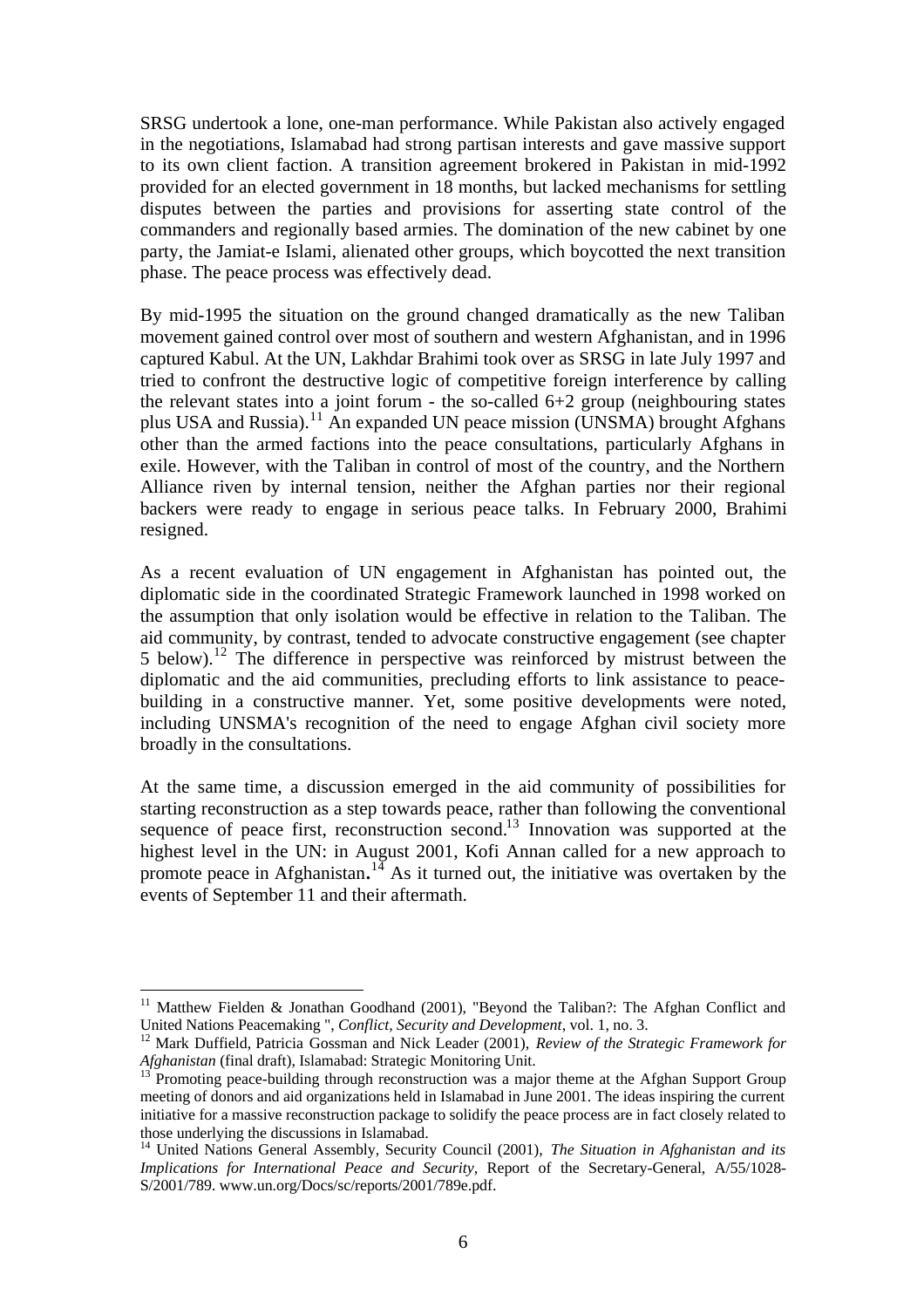### **2.3. Critical issues in peace-building**

The conflict dynamic of the 1990s was characterised by the mutually reinforcing effects of internal and external divisions: divisions among the Afghans virtually invited competitive foreign interference, while external conflicts locked into and hardened internal splits. In essential respects, this picture remains the same today.

Nothing much has changed on the Afghan side – except that one faction (Taliban) has been deposed and has evidently disappeared (at least in its original form). The internal divisions between various regional military groups persist; the groups and their leaders are largely a carry-over from earlier periods. In a new development, some of the representatives in the present Interim Authority in Kabul do not have a basis in the military groups. This was possible due to concerted international insistence, which shows that such pressure can be effective.

Regional power interests in Afghanistan also remain relatively unchanged, although affected by Pakistan's changing role and worsening relations between India and Pakistan. Most have retained their links with local Afghan groups, or, in Pakistan's case, seek to adjust to the declining fortunes of a previous client. The negative dynamic of interlocking conflicts poses several critical issues for sustaining the framework for peace-building:

### *Regional engagement*

An implicit goal for the UN peace efforts of the 1990s was to re-establish Afghanistan as a united buffer zone between neighbouring states. The establishment of the  $6+2$ group in 1997 was a positive step in this regard, although significant actors not bordering on Afghanistan, notably Saudi Arabia and India, were excluded. In relation to Afghanistan, each neighbouring country has particularist interests in the country that are mostly connected to national security agendas but do not in all cases affect the other countries involved. This raises the question as to whether a forum for cooperation of a more permanent character should be established. There is growing realisation that continued unrest in Afghanistan easily generates continued instability in the larger region, and that some of the conflicts played out in Afghanistan do not originate there but reflect unresolved issues within or between other states in the region.<sup>15</sup>

#### *International commitment*

 $\overline{a}$ 

The current, massive international interest of states beyond the region in rebuilding Afghanistan politically and economically is the most significant change from the developments in the 1990s. To sustain the framework for peace-building, this commitment must not only endure; specific interests pursued by various external actors in Afghanistan need to be balanced by a commitment to the peace process per se. Already, the signals from some key states, including the United States, are mixed.<sup>16</sup> Concerted support from states for the UN-brokered peace process may help

<sup>15</sup> See for instance Martha Brill Olcott, *In Preventing New Afghanistans: A Regional Strategy for Reconstruction*. Carnegie Endowment for International Peace, Washington D.C., January 2002. www.ceip.org.pubs.

<sup>&</sup>lt;sup>16</sup> The US, for instance, has, indicated a reluctance to support Afghan recovery economically in the longer run, claiming it has covered its part of the cost through the military campaign ("USA vil ikke betale gjenoppbyggingen", *Aftenposten*, 6 December 2001). Moreover, liberally provisioning eastern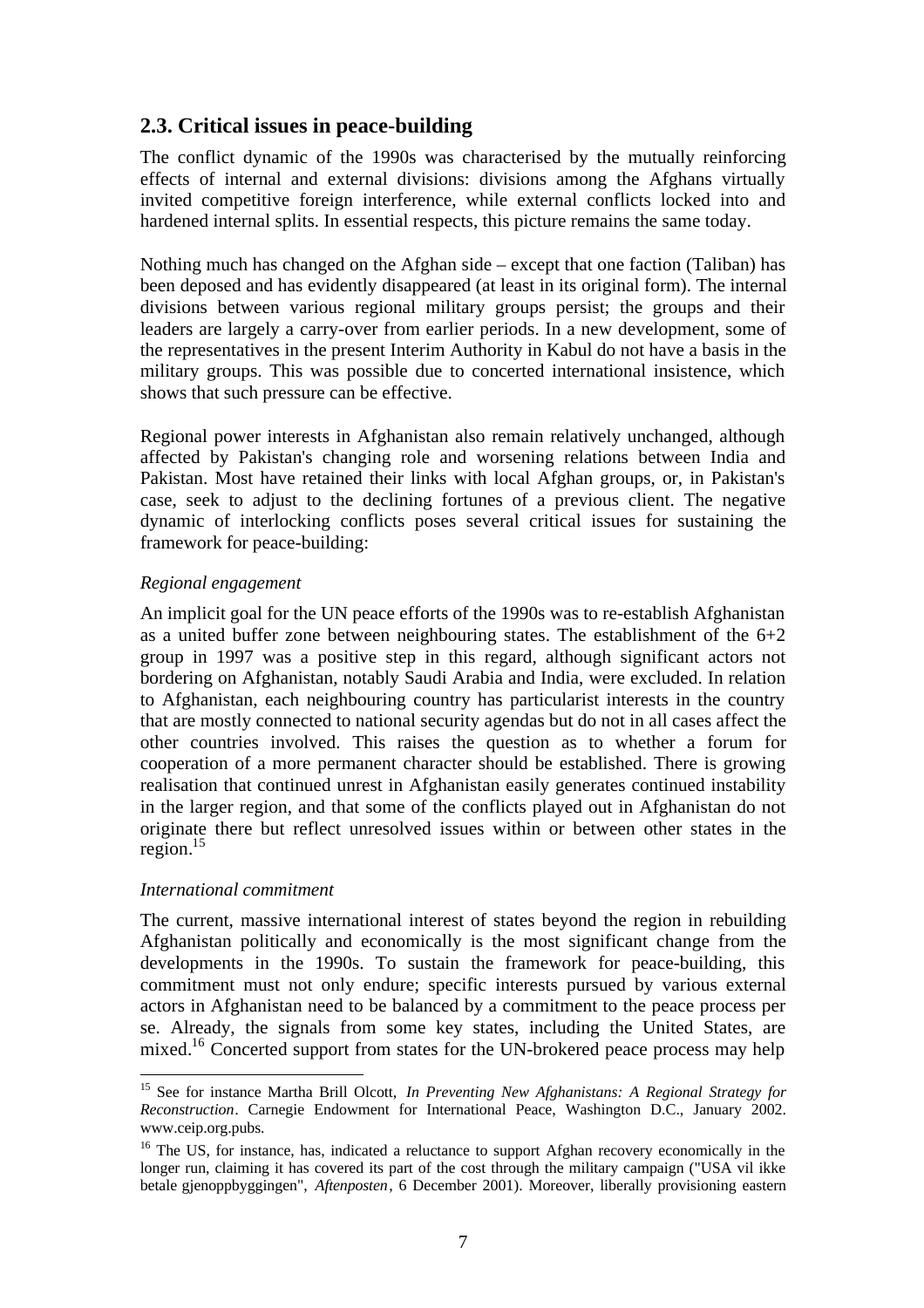modify both the internal Afghan dynamic and the consequences of competition among regional states.

The need for international pressure to sustain the transitional process provided for in the Bonn Agreement is potentially in conflict with another key objective: to make peace-building a primarily Afghan process rather than alienating it from the polity it is designed to serve by giving it a heavy foreign imprint.

A range of substantive issues has further been identified as critical to the peacebuilding process:

#### *Civil society*

As noted above, a legacy of the past two decades is that Afghan politics are currently dominated by a handful of parties whose power is based primarily on military force, developed in a war economy fuelled by external support. Yet despite the war and the militarisation of ethnic divisions, social networks and basic norms have not broken down fundamentally, and a civil society does exist (see chapter 3 below). Given the limited representativeness of the so-called parties, and equally their moral responsibility for the continued war, there is now an opportunity to bring forward the tentative efforts started by UNSMA in the late 1990s to involve people with a different background in the peace process. The Bonn Agreement has taken some appropriate steps in this regard.

#### *Security*

1

With the long absence of an authoritative or functioning state, regional or locally based military groups have entrenched their positions. Founded on a well-established economy of war, these parties currently represent all military power in Afghanistan. To forge a national army out of these disparate groupings, or to establish a degree of central control over the security apparatus, is a formidable challenge.

The experience of the 1990s has taught the warlords and the parties that militarybased control over territory is necessary to generate economic and political power locally, which in turn may secure a position at the national level. Enlisting their support during the vulnerable transition phase will largely depend on what benefits the parties and their fighters see in the peace process. Apart from the ability of the new state and its external supporters to distribute tangible benefits, there is also a question of legitimacy. As noted above, the present Interim Authority in Kabul may not have much legitimacy, but the next transitional authority - to be installed in mid-2002 by a *loya jirga* - will have considerably more. That body may be able to deliberate authoritatively on the formation of a national army and decide on sensitive issues such as regional composition, control and salary structure, and compensation for armed groups that will be disbanded.

Given the complexity and significance of these issues, it would be unwise for the international community to get out ahead of the Afghan political process in reforming the military structure. More appropriate at this point would be a commitment to

Pashtun tribes to continue the hunt for bin Laden in late December effectively strengthened regionally based military groupings at the very moment when the first post-war national authority was being installed in Kabul.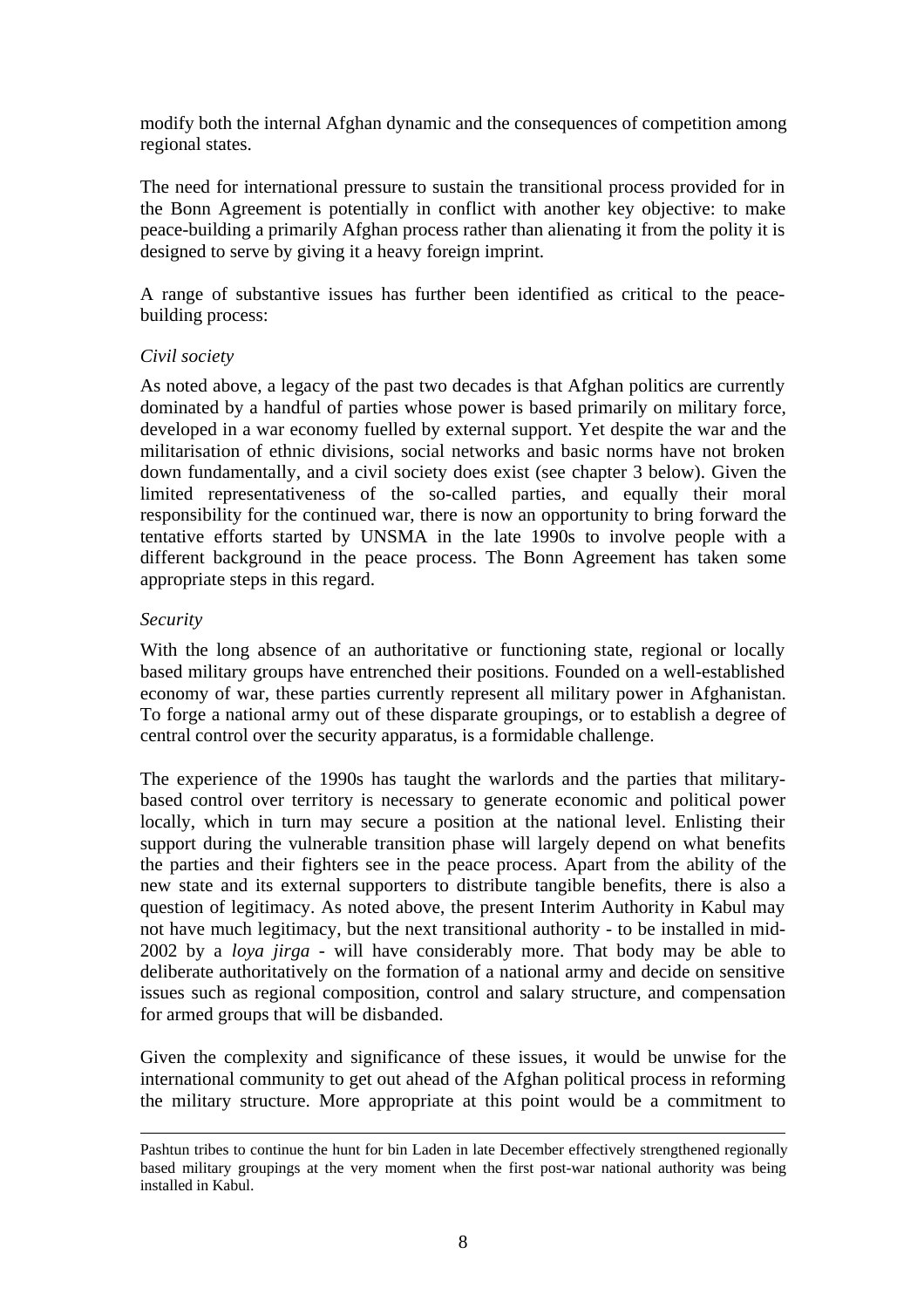support, financially and otherwise, an arrangement that the Afghans themselves can agree upon, and that satisfies a minimalist position in the international community regarding order and stability.

In the meantime, who is to provide security? The international peacekeeping force deployed in late December is important symbolically in demonstrating international backing for the peace process. A clear lesson from the period 1992-93 is that the absence of a neutral force at a critical time in the capital permitted the mujahedin to fight undisturbed. The most critical function of the present international force is probably political, that is, to secure a neutral space in the capital until the next transitional cabinet is well established and the constitutional process well under way. Possibly, it may be extended later to other major cities.<sup>17</sup> This leaves open the question as to how basic security should be provided for a) people outside the major urban areas, and b) humanitarian convoys and other major inter-regional traffic.

Regarding (a), there seem to be few alternatives to building on the existing regionally based armed groups or local warlords, while gradually integrating them in to the new national security force. The integration formula needs to recognise that amongst the ethnic Pashtun no sizeable professional military groups exist at present. An eventual national force should probably have a certain ethnic proportionality.<sup>18</sup>

Regarding security for humanitarian convoys and other traffic, the pattern from the mujahedin period in the early 1990s is that the humanitarians made deals with local commanders, sometimes as a last resort, to obtain security (see chapter 3 below). Commanders that were strategically well placed on major access routes got a large share of the assistance as they were prioritised by the aid organisations. Taxation of aid transport (at gunpoint, if needed) was common as well. The result was a skewed distribution of aid, which undermined all principles of sound assistance by demonstrating that military power ultimately determined aid priorities and channels. Then, as now, security for convoys was mainly an economic issue. Relief supplies were valuable to the military-based groupings for economic reasons, and were only used as an instrument of warfare (i.e. to be denied rival forces) in specific battle situations.

At present (December 20001), major security problems have appeared along principal arteries, notably the Kabul-Kandahar and Kabul-Jalalabad roads. The source is turf warfare among local armed groups to collect "taxes" and assert their control, aggressive tax-collection, or unpredictable banditry. There are no easy alternatives to a renewed militarisation of aid distribution. A national authority must somehow be established, with incentives for local military leaders to co-operate. It should be made clear that a new national security force will be based on existing capacities. Ensuring security in the home area thus becomes a prerequisite for inclusion in a national

<sup>17</sup> United Nations Security Council, *Resolution on the Situation in Afghanistan*, S/RES/1386 (2001) www.un.org/Docs/scres/2001/res1386e.pdf. The ministers of Interior, Foreign Affairs and Defence in the Interim Authority appeared to disagree on the size and role of the international force. The Defence Minister, General Fahim, reportedly favoured a small force with limited functions. The equivalent to a status of forces agreement negotiated in Kabul in late December reflected Fahim's influence, especially by permitting Northern Alliance forces to remain in the city, although in cantonment areas. *New York Times*, 1 January 2002.

<sup>&</sup>lt;sup>18</sup> Quotas based on ethnicity or other criteria are not advisable. Quota systems tend to reinforce difference, and would in this case strengthen the role of existing military regional organisations.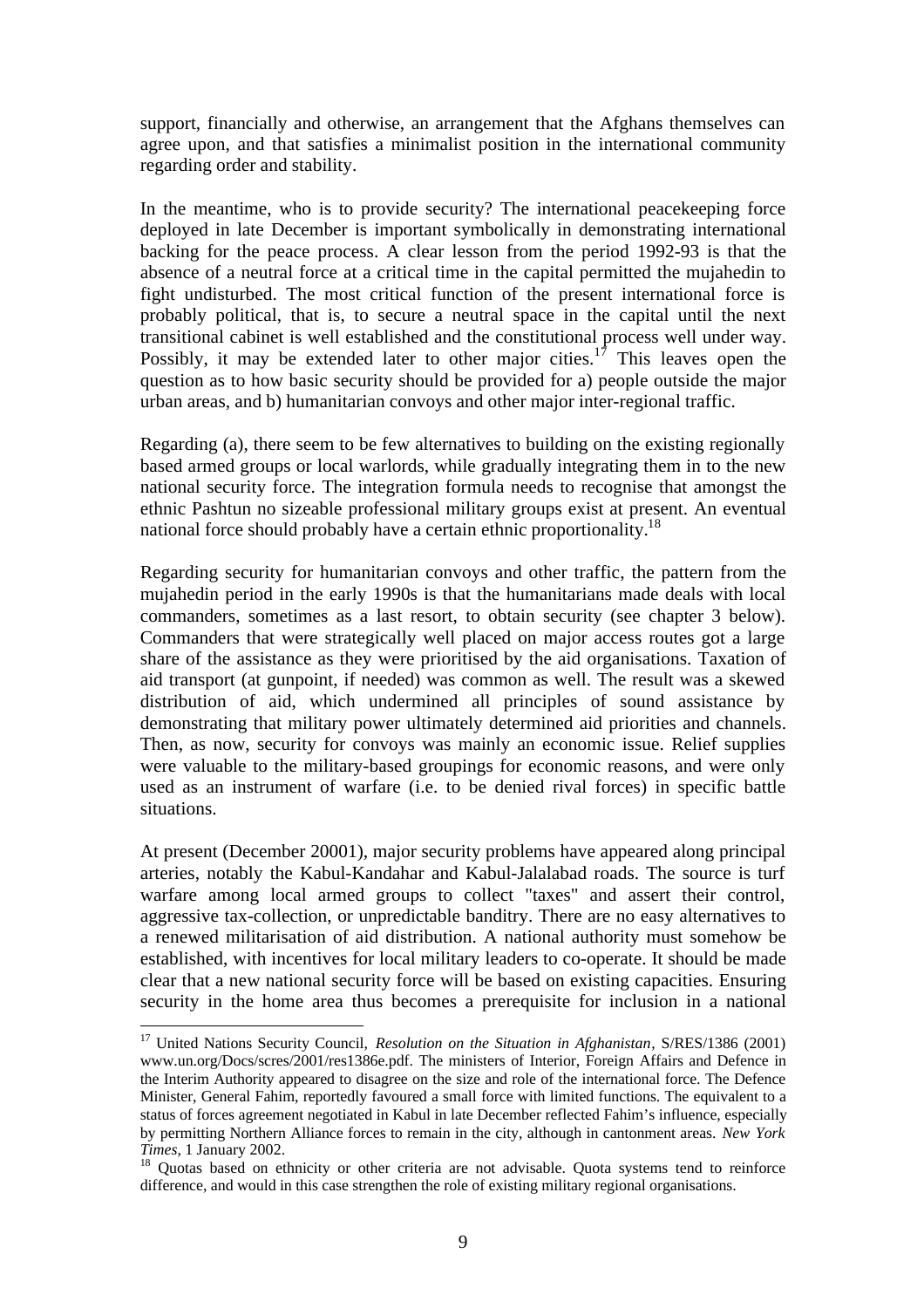security force. The alternative of deploying international forces to protect the main highways in an interim period appears even more complicated.<sup>19</sup>

#### *Demobilisation*

Any demobilisation scheme must recognise the particularities of the Afghan situation. Useful estimates of the number of fighters are not available, but much of the Afghan male population clearly has some sort of fighting experience. The war in the 1990s was not fought by large standing armies with professional soldiers. The fighting had a seasonal aspect, and the soldiers were mostly men who maintained close ties with their families and home communities, and who had an established social role as well as potential income-generating activities to return to. The rapid decline of the Taliban illustrates this point as well. Once the movement seemed unlikely to survive, its fighters and field commanders disengaged militarily to take up social roles in their communities.

Conventional concepts of demobilisation and reintegration consequently have little relevance in the Afghan context. To a large extent, demobilisation can be expected to be spontaneous, and the most effective means of preventing further violence (fighting or armed crime) is to promote general economic recovery. As to the relatively small contingent of more professional soldiers, many of them would probably be absorbed in a future national security force.

### *Constitutional framework*

 $\overline{a}$ 

Drawing up a new constitution is an essential part of the transition. Establishing principles of political representation and laying the foundation for a functioning judiciary is essential. Constitutional developments in Afghanistan date back to the early 1920s. New constitutions have often sparked political unrest, and significantly different principles have been promoted and codified.<sup>20</sup> The tension between minimalist and modernist positions in the international aid community, and their Afghan counterparts, is especially likely to manifest itself in the constitutional process.

The Bonn agreement has established the 1964 Constitution as the legal framework during the transition. It is widely seen as a liberal document, particularly compared with the 1977 Constitution promulgated under President Daud.<sup>21</sup> While the socialist principles espoused by Daud have since been discredited - both in Afghanistan and the world at large - the process of drawing up a new constitution will still be a delicate

<sup>&</sup>lt;sup>19</sup> Foreign deployment would deny local warlords economic and political power without offering incentives to participate in a national structure, and additionally introduce the sensitive foreign dimension.

 $20$  When Daud Khan was overthrown by the communists in April 1978, and when king Amanullah in 1929 lost power to Habibullah Kalakani ("Bacha-e Saqqao"), the shifts in power were triggered by the implementation of new constitutional provisions.

<sup>&</sup>lt;sup>21</sup> The 1964 Constitution was a liberal breakthrough. It limited the power of the King's family, including their participation in the administration, strengthened the role of the parliament, and affirmed individual rights, including private property rights. A significant element in the new constitution was the right to form political parties. By contrast, the 1977 Constitution established during the rule of President Daud Khan gave significant power to the President, including the right to dismiss the national assembly and veto any legislation. It opened the way for the collectivisation of agriculture and land reform, threatening private property rights. Ludwig Adamec (1992), *Historical Dictionary of Afghanistan,* Metuchen, NJ: Scarecrow Press, pp. 57-60.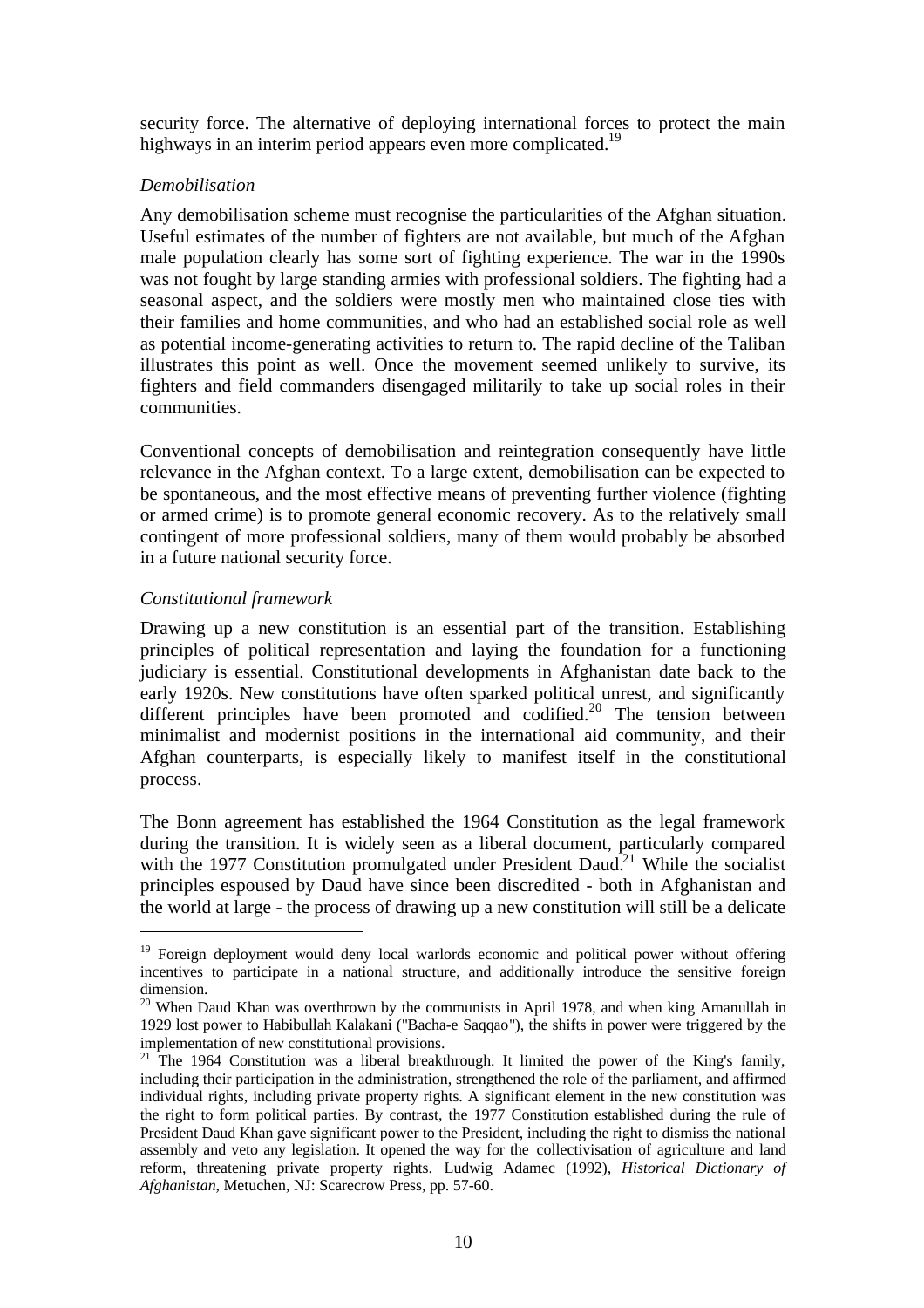balancing act. Questions that have triggered unrest in previous constitutional processes remain contested, e.g. the distribution of power between the national and local levels (see chapter 3 below), the role of women, and the nature of the judiciary (secular versus religious courts).

To reduce tensions around these issues, a broadly consultative Afghan process to draft a new constitution as provided for in the Bonn Agreement will be essential, although quite time-consuming. The modernists should recall that previous efforts to modernise have met resistance when launched in a manner that was imposed (whether by king, president or communists), rather than reflecting an inclusive, deliberate process. If the future constitution does not meet the ambitions of modernists in the international aid community, a major lesson from the 1990s is that sustained engagement is more effective than confrontation in encouraging change (see chapter 5 below).

#### *Power-sharing*

 $\overline{a}$ 

With a new constitution to be drafted after two decades of war, fundamental questions have arisen about the structure of the future Afghan state. The degree of centralisation vs. decentralisation is at the core. Advocates of radical decentralisation argue that the 'ethnification' of the conflict over the past decade has led to strong regional identities, and that the only viable solution is to establish a federal structure that grants considerable power to a new regional level of administration.<sup>22</sup> An associated claim is that Afghanistan has never had a strong state, and attempts to establish one have always been associated with resistance and power abuse; hence a new formula that reflects ethnic lines and the existing distribution of power is needed.<sup>23</sup>

Against this it is argued that existing parties and warlords have manipulated ethnicity but do not enjoy broad popular support. A federal system would legitimise existing regional groupings dominated by old-style warlords - of which the ethnic Uzbek, General Dostum, is the most infamous - and sharpen ethnic divisions.<sup>24</sup> The consequences might well be continued war and eventually a division of the country.<sup>25</sup> An underlying claim in this respect is that ethnicity has not taken firm root amongst common Afghans, and that introducing a regional level of administration is not only without precedent, but has little relevance for a population whose primary identity is with the local community.

Both views hold some merit. The critical question is whether the major risks to peacebuilding emerge from centripetal or centrifugal forces. At present, moderately strong regional identities have a parallel in regional military groups, most of which have little popular support even amongst their own, supposedly constituent population. Essentially warlord structures, they invite continued foreign interference. Their military character makes them unattractive as a constitutive base for the country's

<sup>&</sup>lt;sup>22</sup> See for example M. Nazif Shahrani, 'Not "Who?" but" How?": Governing Afghanistan after the Conflict', pp. 6-7, in *Federations*, special issue on Afghanistan, October 2001.

<sup>23</sup> See Marina Ottaway and Anatol Lieven, *Rebuilding Afghanistan: Fantasy versus Reality*. Carnegie Endowment for International Peace, Washington, D.C, January 2002. www.ceip.org.pubs, and "Break Up Afghanistan? Why Not?" *New York Times,* 1 December 2001.

<sup>&</sup>lt;sup>24</sup> Other examples are Haji Qadir of the Eastern Shura based in Jalalabad, Ismael Khan, based in Herat although influential in most of the North-West and Gul Agha Shirzai in the Kandahar region.

<sup>25</sup> See for example S. Frederick Starr, "A Federated Afghanistan?", *Central Asia Caucasus Biweekly Briefing*, 7 November 2001.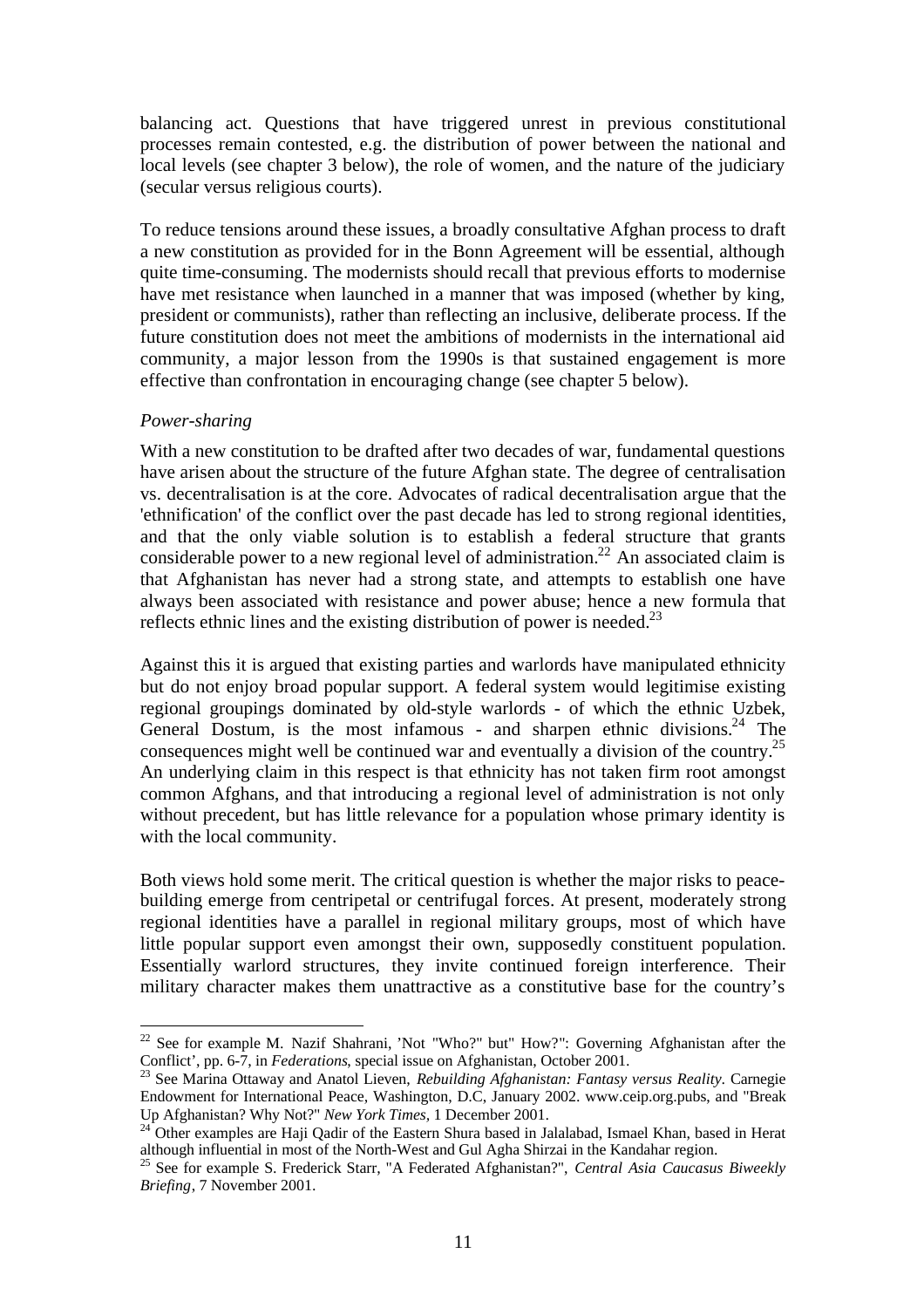long-term political future. Arguably, the challenge for peace-building in Afghanistan is to demilitarise the political process, not invite its militarisation as federalism might do.

Current realities in Afghanistan suggest that considerable power be vested in bodies below the level of the central state, but this can be done without going down the risky path towards a federation. Reviving the former administrative structure at the province and district level seems wiser. This structure opens the way for considerable self-organisation at the village level as well, such as that represented by village councils (*shura*). Reinvigorating the old, civilian administrative structure also reduces the risk of making the political process hostage to military power.

### *International assistance*

International aid is essential to provide alternatives to the war economy, and eventually to undermine it. Yet massive and sudden aid may exacerbate conflict rather than dampen it. The aid may be appropriated by military groups, or generate new conflict if authoritative political institutions have not been established to decide on distribution. In the past, aid has become an integral part of the war economy by directly or indirectly nurturing armed groups. The dilemma of disbursing aid without exacerbating conflict is particularly relevant for emergency assistance, which in the present transitional phase should be provided in ways that do not undermine longerterm reconstruction and peace-building efforts.

### **2.4. Policy implications**

What are the principal lessons of the last decade with respect to maintaining a political framework that can sustain peace-building in Afghanistan?

### *Recognise the fragility of the process*

The current change inside Afghanistan was brought about essentially by the military actions of the US, which had been a marginal player in the 1990s and at the present juncture has not expressed a strong interest in "nation-building" in Afghanistan. Rather, US policy has been driven by a particularist interest, i.e. to crush Al-Qaeda and the Taliban. This initial disjunction between military and political logic suggests that the peace process will be slow and difficult. The situation is made more fragile by the position of the regional powers with the most direct interests in Afghanistan. During the 1990s, as before, they pursued goals that sharpened internal conflict rather than seeking to establish Afghanistan as a unified, stable buffer state.

### *Counter divisive regional forces*

More distant actors, including some European states, possibly the US, and international aid agencies, have a more general interest in promoting stability and peace in Afghanistan. Effective peace-building requires that these actors firmly support the development of Afghanistan as a stable buffer state and, if possible, mobilise other states behind this goal. Without a broad international commitment to the transition envisaged in the Bonn Agreement, there is a real danger of events slipping back into the pattern of the 1990s with well-meaning but ineffective UN leadership.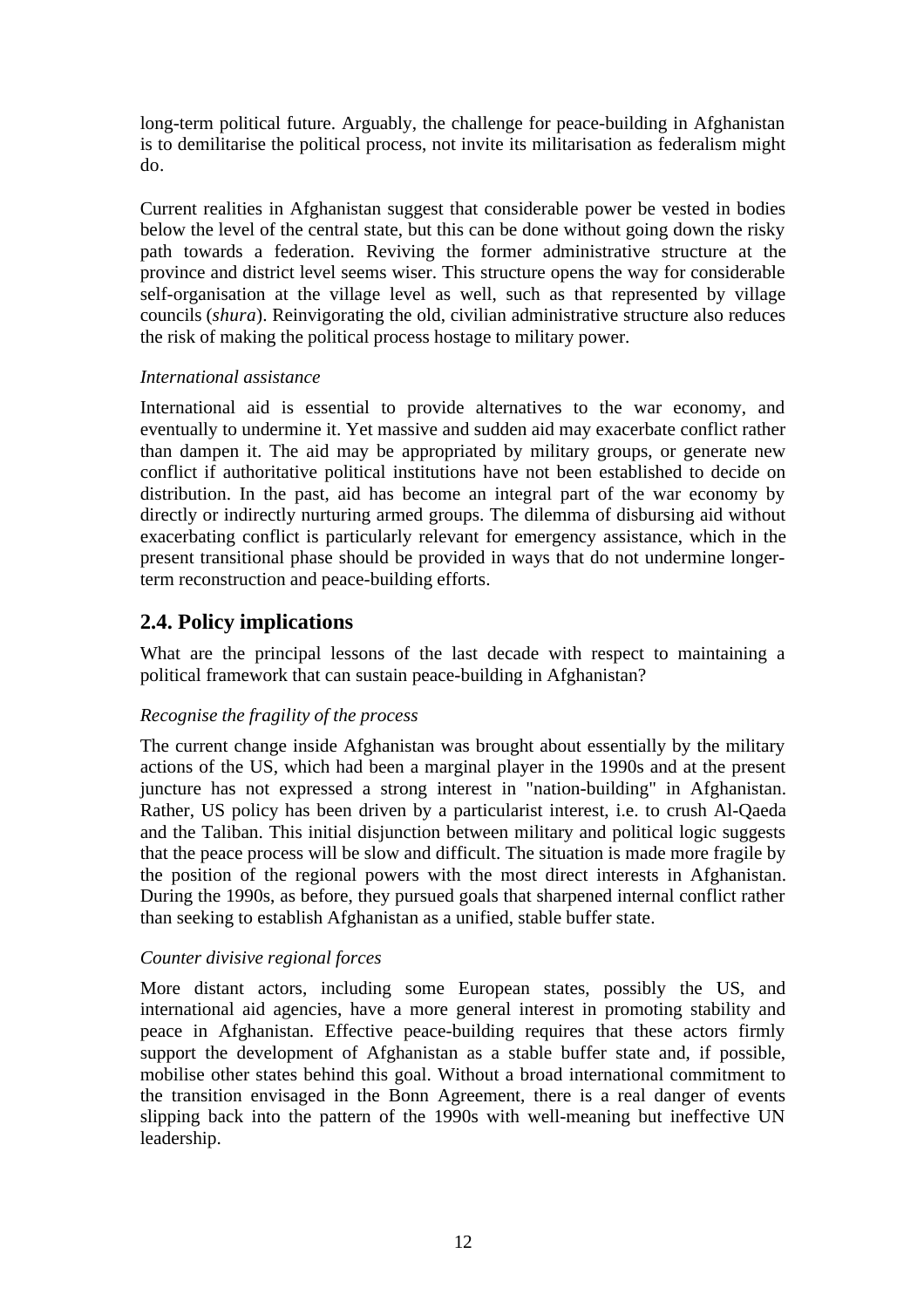To break the cycle of interlocking internal and external conflict, regional states must transfer their competition to the economic and diplomatic realm, and participate in a common framework for reconstruction. Regional states should be invited to accept the principle of non-interference, to assure transparency in the provision of military aid (if such aid is to be given at all), and to work through common institutions. The UN should consider imposing an arms embargo during the transition period.

Within Afghanistan, divisive regional forces are represented by the military groupings. Both centrifugal and centripetal forces may endanger the peace process regional forces may splinter it, and excessive centralisation of state power will invite resistance. Yet legitimising the present regionally based structures is tantamount to inviting foreign interference and a repeat of the destructive dynamic that prevailed in the 1990s.

### *Give primacy to the Afghan political process as specified in the Bonn Agreement*

While reconstruction aid can help sustain the peace process, a dominant international role in setting policy priorities could be counterproductive by undermining the rationale for having a national transitional government at all. The international aid community should recognise the importance of letting the Afghan political process mature before promoting reforms and policy priorities that have long-term implications or affect especially sensitive political areas. That applies both to military reform and priorities for economic reconstruction (see chapter 6 below).

The foundation for a stable political system is that policy priorities emerge primarily from a national process, rather than the credit lines of international donors. The present Afghan cabinet is a weak caretaker government installed by foreign forces. It can hardly speak authoritatively or forcefully vis-à-vis powerful international aid agencies. The next transitional authority will be nominated through a traditional, national process and have a greater measure of legitimacy. Serious deliberation of reconstruction priorities should await its appointment in mid-2002.

### *Make haste slowly*

While parts of the country and the state apparatus are in ruins, a well-established international system of emergency relief has resumed operation. Local authority structures that address essential issues of justice and security function in much of the countryside. The rehabilitation of some relatively non-controversial basic services and state infrastructure (e.g. rebuilding ministries in Kabul) can be done immediately, some existing activities essential to recovery should continue (e.g. demining and return of refugees), and a unique opportunity to reduce poppy cultivation may still exist (see chapter 7).

Apart from this, there is little reason to show that "peace pays" with massive and immediate injections of foreign funds. In some civil wars ending in a stalemate there is a real danger that one or the other belligerent may resume fighting unless rapidly integrated into a system of rewards (see Part II of this study). Afghanistan is different. With a clear victory and defeat in this round, the potential future conflict is rather about dividing the spoils of peace. In the absence of a reasonably legitimate and established transitional cabinet, placing a large economic package on the table might be an incentive to fight rather than a stimulus to peace.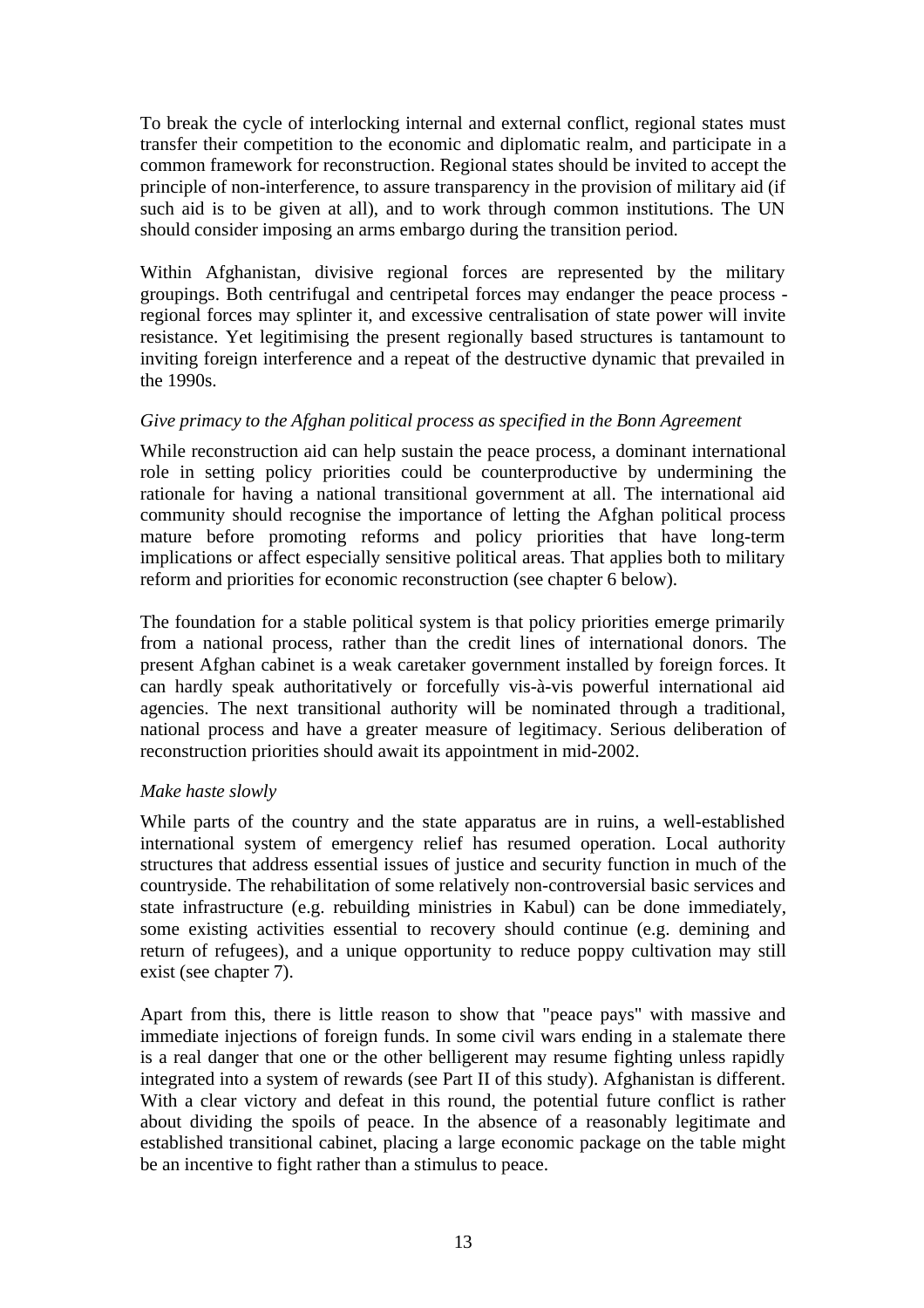Until Afghan priorities for reconstructing the state and economy are authoritatively clarified, whatever aid is given must be distributed equitably among the parties. As four men representing the country's main ethnic groups (Pashtun, Hazara, Tajik, Uzbek) told a reporter recently: "If you give us four loaves of bread, we will all eat in peace. But if you give a loaf to just one of us, then the other three will fight to get  $\frac{1}{1}$ .  $n^{26}$ 

#### *Realistic expectations about conflict and the future Afghan state*

While the US-led offensive is drawing to an end without, so far, provoking a military response from Pashtun groups, small-scale violence among Afghans is likely to be a continuous facet of the political process. Low-intensity conflict of this kind is not necessarily a threat to the state. Violence between local groups may build on the traditions of the tribal feud, and is governed by codes regarding legitimate reasons for taking up arms as well as the methods of warfare.

The state in Afghanistan has, historically speaking, survived only in a delicate *modus vivendi* with strong social forces, such as those represented by tribal or religious networks, or by local communities. Successful peace-building hinges on realistic assumptions concerning the future role of the state as an integrating force. This probably lies somewhere in the middle of the minimalist-modernist spectrum noted at the outset: that is, an agent capable of offering a framework for security, facilitating access to basic welfare services, and providing rules for aggregating interests and setting policy priorities on a national basis.

<sup>26</sup> "Afghan Leaders' Limited Goal: Proving They Can Cooperate", *Washington Post,* 30 December 2001.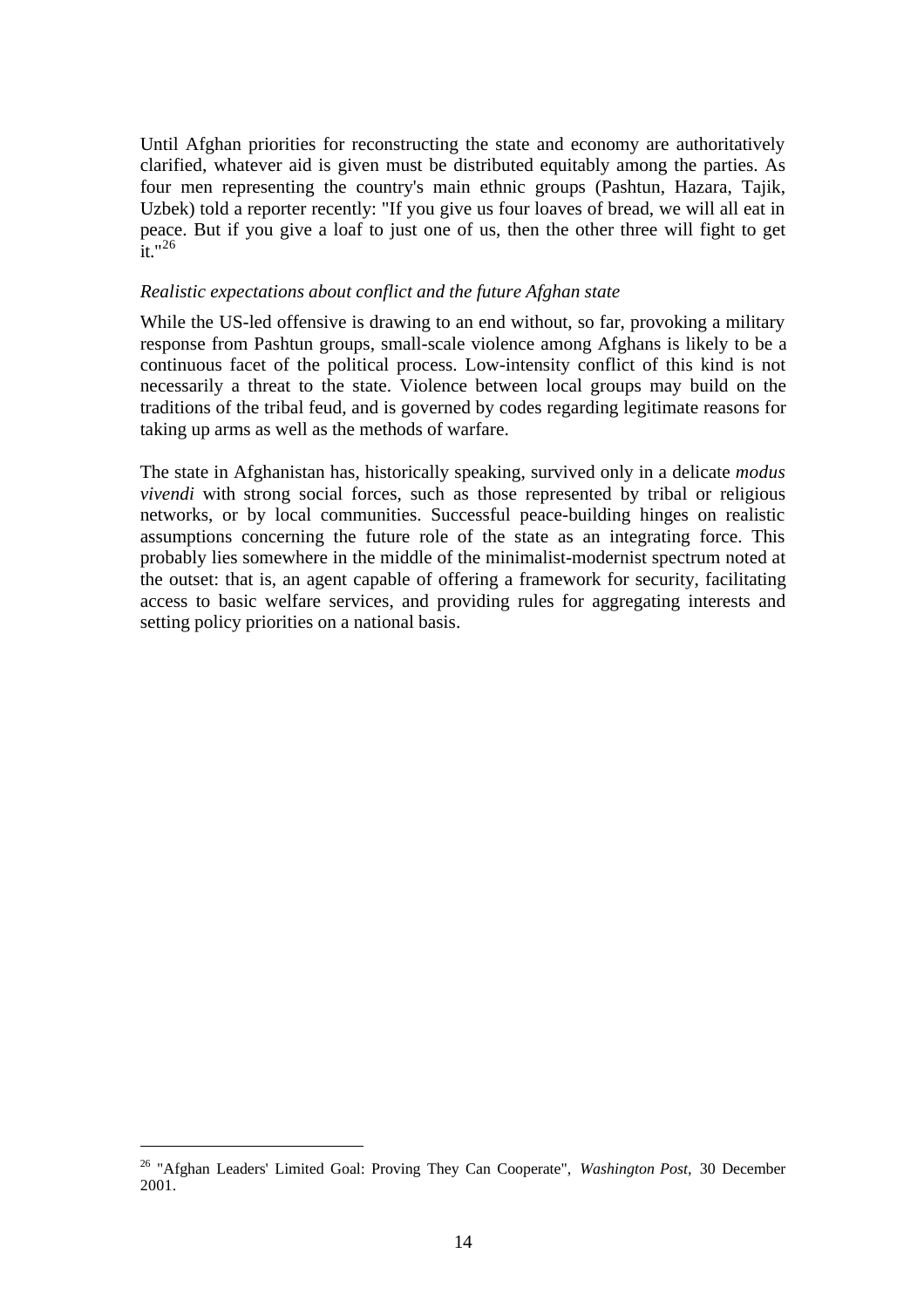### **3. Working with national, regional or local authorities**

### **3.1. Status**

 $\overline{a}$ 

Afghanistan has a long history of power struggle between national authorities and various local bodies. While national structures have intermittently been strengthened, local organisation has remained strong, and a new regional level of military groupings has emerged during the last two decades. Establishing an appropriate and balanced division of power between these various levels will be a major issue in the future Afghanistan, and will affect virtually all peace-building activities.

The idea of a unitary state and modern state institutions (a national police, army, educational system, etc) are embodied in Afghanistan's constitutions of 1931 and 1964. The 1964 Constitution will be the legal framework for the state until a new constitution is promulgated (around late 2004 according to the Bonn Agreement.) However, there has always been a distinct gap between the theory of unitary structure and the practice of decentralised power. Given the high stakes involved, defining the reality of centre-local relations will be an arena of intense competition, both as part of the coming constitutional process and as the defining element of politics in the transitional period. The fact that the signatories to the Bonn Agreement do not fully represent regional factions with power on the ground is likely to enhance the contestation.

For Afghans, divisions of administrative responsibility at the central, regional and local levels will affect major issues of power (e.g. taxation) and principle (e.g. religious versus secular courts and the role of women). To some extent, the modernisttraditionalist divide runs parallel to central-local divisions.

The structure of Afghanistan's administration is significant to external parties as well. Some states, notably the US, prefer a strong national authority for security reasons (e.g. to control borders, outlying areas, crime and drug trafficking). Other external institutions, notably the IMF, see strong, national-level institutions as a prerequisite for sound macro-economic policies.<sup>27</sup> Surrounding states, however, have stronger ties to regionally based power constellations and less interest in a strong government in Kabul unless it is run by their favoured faction.

Some development actors also focus on sub-national levels. The UNDP maintains that while reconstruction policies optimally require the presence of an effective national government, aid can move from relief to reconstruction with the formation of 'a regional administration'.<sup>28</sup> In line with its previous experience in Afghanistan, the

 $27$  From the outset, the IMF has urged the restoration of the Ministry of Finance "to its full capacity" to generate revenues and manage expenditures, establish a Central Monetary Authority, and develop an economic database (presumably national), including the institutional framework to manage it. While warning against "a bloated federal bureaucracy", Fund officials warned against a situation where "local leaders impose taxes or lay claim to natural resources in ways that escape transparency and governance." Statements by IMF officials at the UNDP/World Bank/ADB conference 'Preparing for Afghanistan's Reconstruction', Islamabad, 27-29 November 2001.

<sup>28</sup> *Afghanistan Crisis, UNDP Strategy,* UNDP, 30 October 2001, p.4.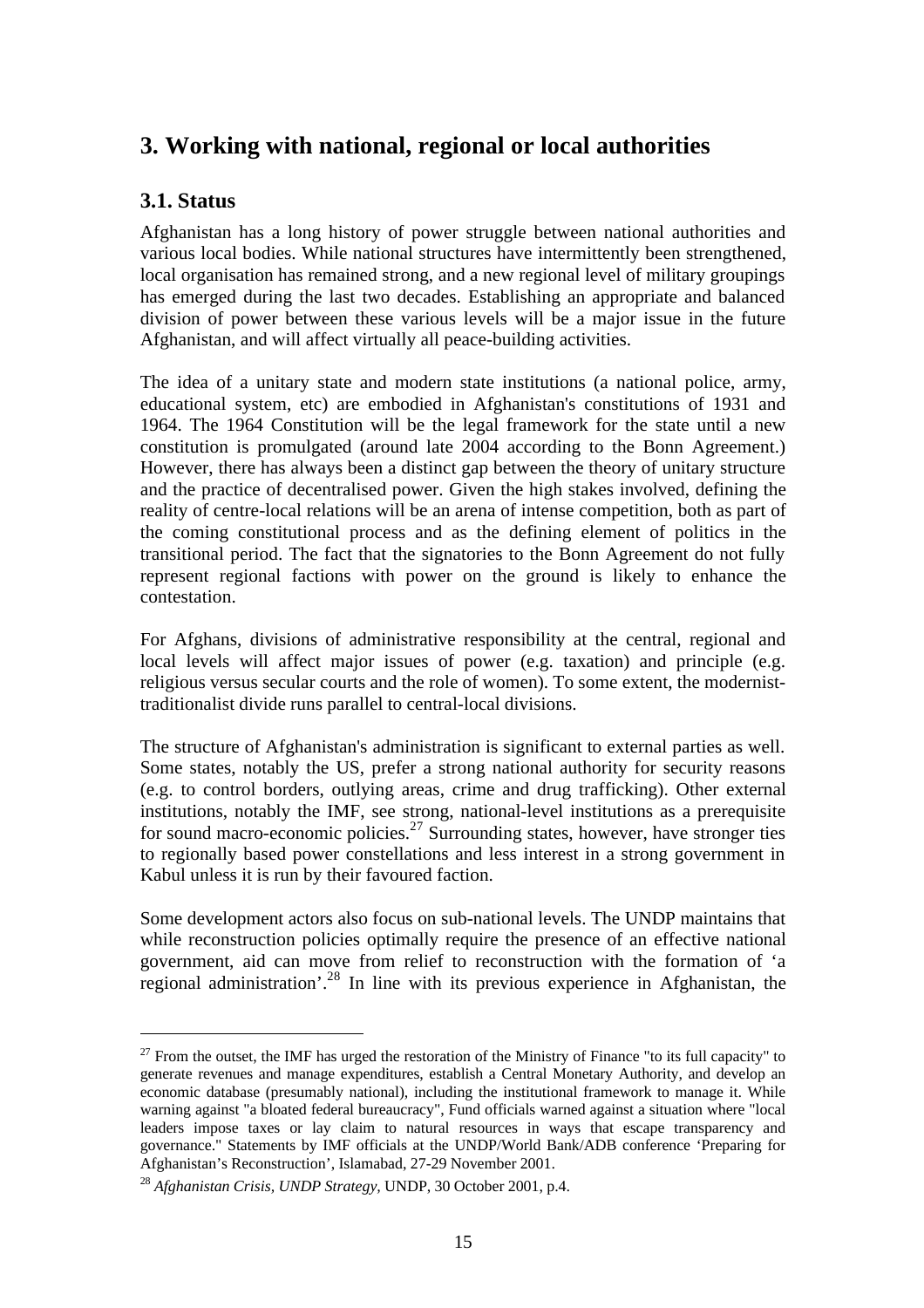agency also emphasises a local or community level focus during the rehabilitation period, in both project and policy orientation.<sup>29</sup>

When engaging in aid or peace-building activities, external actors will necessarily influence the balance of national versus local authority, whether directly or indirectly. Foreign assistance will probably be the main source of revenue for Afghanistan in the near future, and the choice of local partner will be a critical determinant of power in Afghan politics.

### **3.2. Working with national versus regional and local level authority in the past**

Two distinct and partly competing politico-administrative organisations currently exist in Afghanistan (see Fig I). One is the national administrative structure as provided for in the 1964 Constitution. The structure has survived two turbulent decades of war - indeed, one of the first tasks of the ministers in the Interim Authority that was installed late last year was to meet employees who demanded back payment for some of the time they had served under the Taliban. The national administration extends down to the provincial, district and sub-district level.<sup>30</sup>

The other structure rests on military power rather than constitutional legitimacy. Based on geographic regions, it evolved from the rule of the warlords in the early 1990s and now seems to have been re-established by the various military commanders. The UN adopted a similar regional structure when the aid community in the late 1990s moved towards a more intrusive role under the Strategic Framework mechanism and divided the country into regional "zones", each with a UN-appointed international Regional Coordinator.

 $29$  The agency cites as a main lesson applicable to reconstruction in Afghanistan "the establishment of viable governance based on stronger community and local participation rather than on the basis of a western 'democratic' model." *UNDP and Recovery in Afghanistan: Strategies, International Experience and Lessons Learned in Recovery, Post Rehabilitation [sic] and Development.* Paper presented at the Islamabad Conference, 27-29 November 20001.

<sup>30</sup> The 1964 Constitution divided Afghanistan into 24 provinces (*wilayat)*, each headed by a governor (*wali*), reporting to the Ministry of Interior in Kabul. Representatives of the various Ministries were attached to the provincial administrations, reporting directly to their own ministries in Kabul. The province was further divided into districts (*woluswali)* with an administrator (*woluswal)* reporting to the provincial governor. Larger districts were divided into subdistricts (*alaqadari*). The smallest division was at the village or rural subdivision level, while the cities were divided into wards. At this local level there was a middleman function, a locally recruited person who stood between villagers and the administration. In the countryside, this function was called *arbab, malik* or *mir*, in the cities it was known as *wakil-e-gozar.*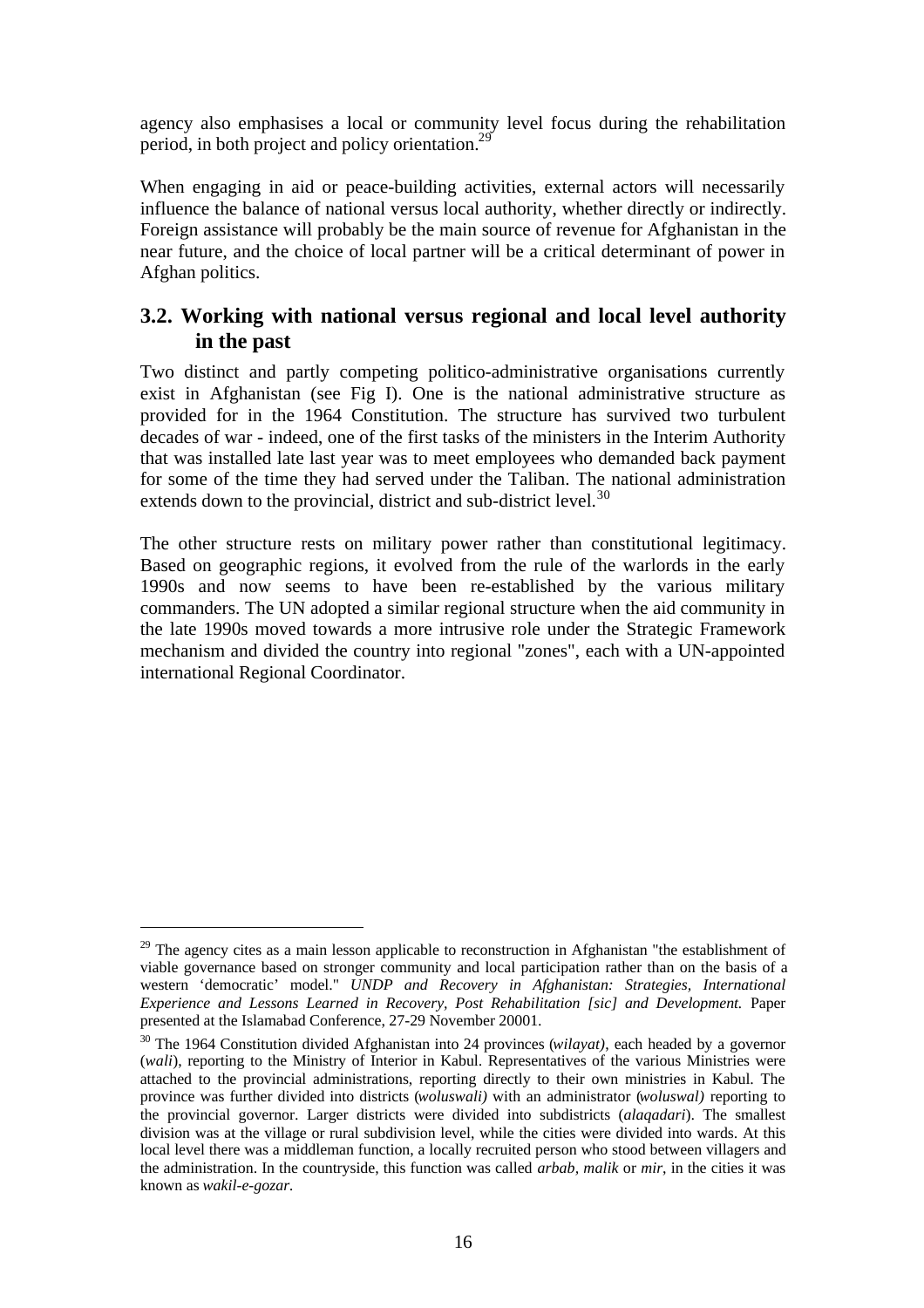**Fig 3.1. Politico-administrative organisations in Afghanistan**



For many Afghans, the period from the 1950s to the mid-1970s stands out as a "golden era". A mix of bilateral collaboration and balanced superpower competition ensured a degree of independence and modernisation. Both the US and the Soviet Union assisted (mainly through loans) with building airports, roads and hydroelectric plants, though in different parts of the country. Other countries assisted as well (France sent constitutional experts; Germany trained the police, etc). However, by the early 1970s the government was heavily dependent on foreign assistance, and relied on superpower competition to maintain its credit line.<sup>31</sup> With the US disengaging and no other large donor to fill the gap, the Soviet Union assumed a dominant role.

After the Soviet invasion in 1979, the superpowers engaged in a proxy war where humanitarian assistance complemented military aid. For the next two decades, international assistance played a major role in shaping and supporting various Afghan groups. A common feature of the humanitarian organisations - UN agencies and NGOs alike - was that they largely avoided working with Afghan official structures, and UN agencies maintained their head offices in Pakistan rather than in Kabul.<sup>32</sup>

In the 1980s Western emergency aid, often in the form of cash, had mainly been channelled through the mujahedin groups. Assistance was designed to strengthen the mujahedin operating inside Afghanistan and excluded people in areas controlled by the Kabul regime. Although a mujahedin government was installed in Kabul in 1992, competing groups opposed each other on both the national and the regional levels, there was no unified governmental structure and civil war continued. Most

<sup>31</sup> A full review of this period is found in Luis Dupree (1980) *Afghanistan* (second edition), Princeton, Princeton University Press

 $32$  The exception was the ICRC, the Swiss registered NGO, the International Assistance Mission (IAM) and some smaller NGOs.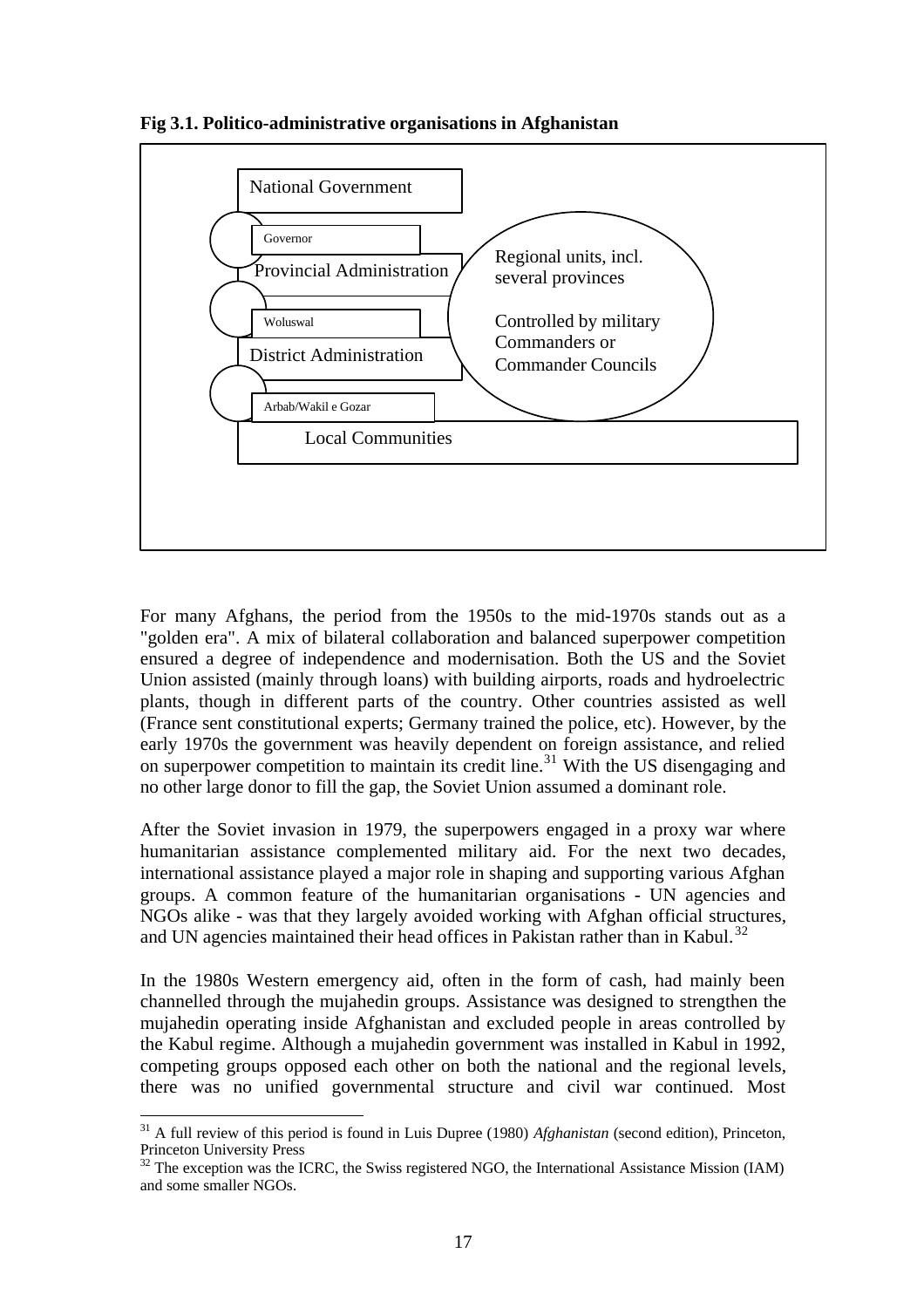humanitarian actors avoided formalising relations with the new government, preferring continued co-operation with individuals of military groups with whom they had worked during the 1980s.<sup>33</sup>

This pattern of interaction was above all a *partisan and negotiable relationship*. Linking diverse humanitarian actors to their preferred Afghan counterparts, the relationship was prone to corruption and political favouritism. Most assistance went for emergency relief, although increasingly it included infrastructural projects such as the rebuilding of roads and irrigation systems. The early 1990s strengthened regionalisation and further weakened the central state apparatus, especially when regional warlords behaved like quasi-states by generating income from trade, receiving arms and other support from neighbouring countries, and inviting humanitarian agencies to provide basic health, education and relief services for their populations.

The Taliban's gradual ascent to power from 1994 onwards entailed a clear shift towards a more unitary and repressive governmental policy. The movement's strict traditional- conservative national view, rooted in village traditions as well as a particular interpretation of religion, reduced the room for negotiation with foreign actors, above all those representing 'modern', Western values and development. This mostly applied to the humanitarian aid agencies as well. While restoring the governmental structures of the 1964 Constitution, the Taliban also reduced the importance of the Kabul ministries and gave more authority to religious networks and institutions.

The humanitarian community responded with a dual policy. The UN Strategic Framework (SF) and the Principled Common Programming (PCP) limited interaction with "any presumptive Afghan authority" and capacity building, but many organisations recognised the need to work with the authorities to provide relief and implement projects. In contrast to the partisan and negotiable relationship formed with individual mujahedin leaders, the common aid policy formally adopted under SF/PCP in 1998 was characterised by a *strategic distancing* from the de facto national authorities. This was accentuated by the UN General Assembly denying Afghanistan's seat in the UN to the Taliban regime, and the introduction of UN sanctions against the regime in1999.

On the whole, humanitarian assistance during the past two decades has reinforced power structures at both the regional and the local levels. This made it possible to register some local development, but did not modify a regionalised political economy of war that made leaders more dependent upon - and responsive to - outside forces rather than their own people, and where control of trade (legal and illegal) was a major source of revenue. Fragmentation of political control also hampered Afghanistan's vital transit trade, facilitated competitive foreign interference, and made internal divisions rather than national boundaries the relevant lines of confrontation.

<sup>&</sup>lt;sup>33</sup> There are two notable exceptions here. The UNCHS/Habitat worked consistently with municipal structures in Kabul, and devised a strategy for these to resume a larger degree of responsibility in the provision of services for the urban population. The IAM, based in Kabul since the 1960s, maintained a policy of collaborating with the government and its various ministries. IAM activities included joint projects with the authorities in the health sector.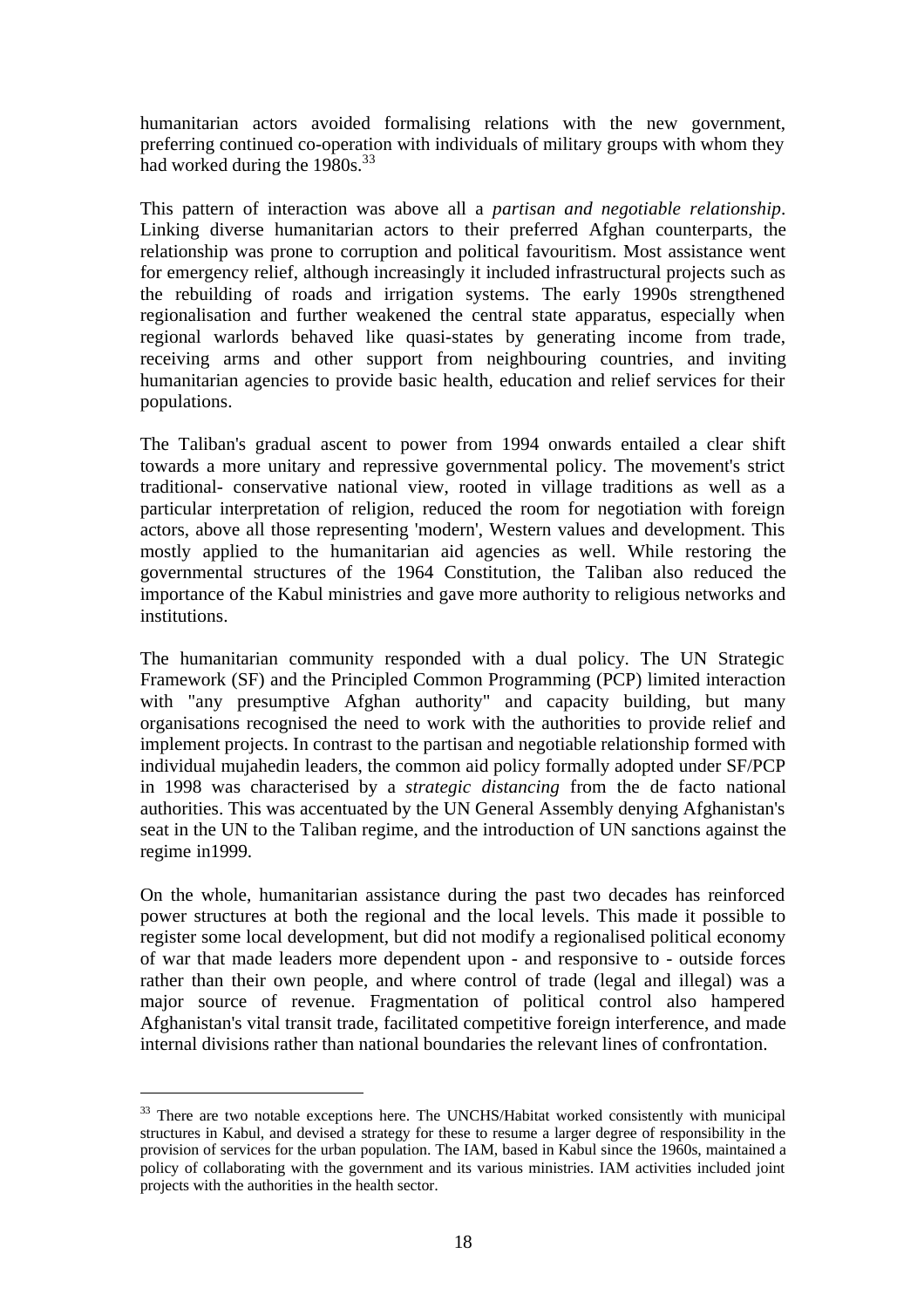Most aid organisations accepted their role as somewhere between "strategic distancing" and that of a compliant partner in a regionalised economy of war. However, at the local level some made a point of demanding that the authorities take more responsibility by contributing to projects and programmes.<sup>34</sup>

The fragmentation of political control in Afghanistan and the localised focus of aid activities had further consequences for assistance. It encouraged the dilution of standards, laid the basis for waste, and inhibited the development of a coherent or transparent system for setting priorities among regions, provinces and districts.<sup>35</sup>

The present situation in Afghanistan is similar to the 1992-1996 period in that the national authority is challenged by competing warlords, locally designated commanders and governors, who are all seeking external support. A more detailed review of past experience of working with different actors and levels in providing humanitarian assistance is therefore useful.

### *National level authorities*

 $\overline{a}$ 

For security and political reasons noted above, the international aid community has very limited experience of working with Afghan national authorities during the past two decades. By the time the Taliban regime was toppled, the cumulative effect of this practice was that the most competent governmental employees had been employed by the international humanitarian agencies (whose budgets often far exceeded that of the Afghan ministries). This further weakened Afghan institutional capacity at the central level and reinforced an image of a dysfunctional apparatus that had better be bypassed if anything were to be achieved. The type of aid further strengthened this trend. Since most of the UN-channelled assistance was for humanitarian and emergency purposes rather than reconstruction, it was easier to ignore the de facto national authorities.

Nevertheless, some aid actors found it both possible and useful to work with the national administration in this period. For instance, UNCHS/Habitat worked with various ministries and the Kabul Municipality throughout the 1990s. An NGO, the International Assistance Mission, has even longer, formalised collaboration at the ministry level. During the Taliban period, the UN-led Regional Coordinating Board in Kandahar, the *de-facto* Afghan capital during that period, organised collaboration among UN agencies, NGOs and Taliban ministries. UNICEF worked with the (Taliban) Ministry of Health, paying the salaries of governmental health workers to maintain vaccination programs in the provinces, and with the Ministry of Planning to develop statistics on child development. In the second half of the 1990s, UNHCR had what it deemed indispensable logistical assistance from the Ministry of Martyrs and

<sup>&</sup>lt;sup>34</sup> For instance, the UNDP-led P.E.A.C.E. programme required local authorities to be involved in the decision-making process. An NGO working out of Herat, Ockenden International, had representatives from the Taliban administration present during needs assessments and used it to clarify the Taliban's responsibility towards the community.

<sup>&</sup>lt;sup>35</sup> The limits of a predominantly local-level approach were evident in the experiences of the international aid community during the 1990s with respect to both relief and small-scale development. Typical problems were the lack of central statistics, an overall sense of need, multiple standards, an unclear or controversial setting of priorities, etc. For details see *Assessing Needs and Vulnerability in Afghanistan*, Report commissioned by OCHA, UNHCR, UNICEF and WFP. Bergen: Chr. Michelsen Institute, August 2001.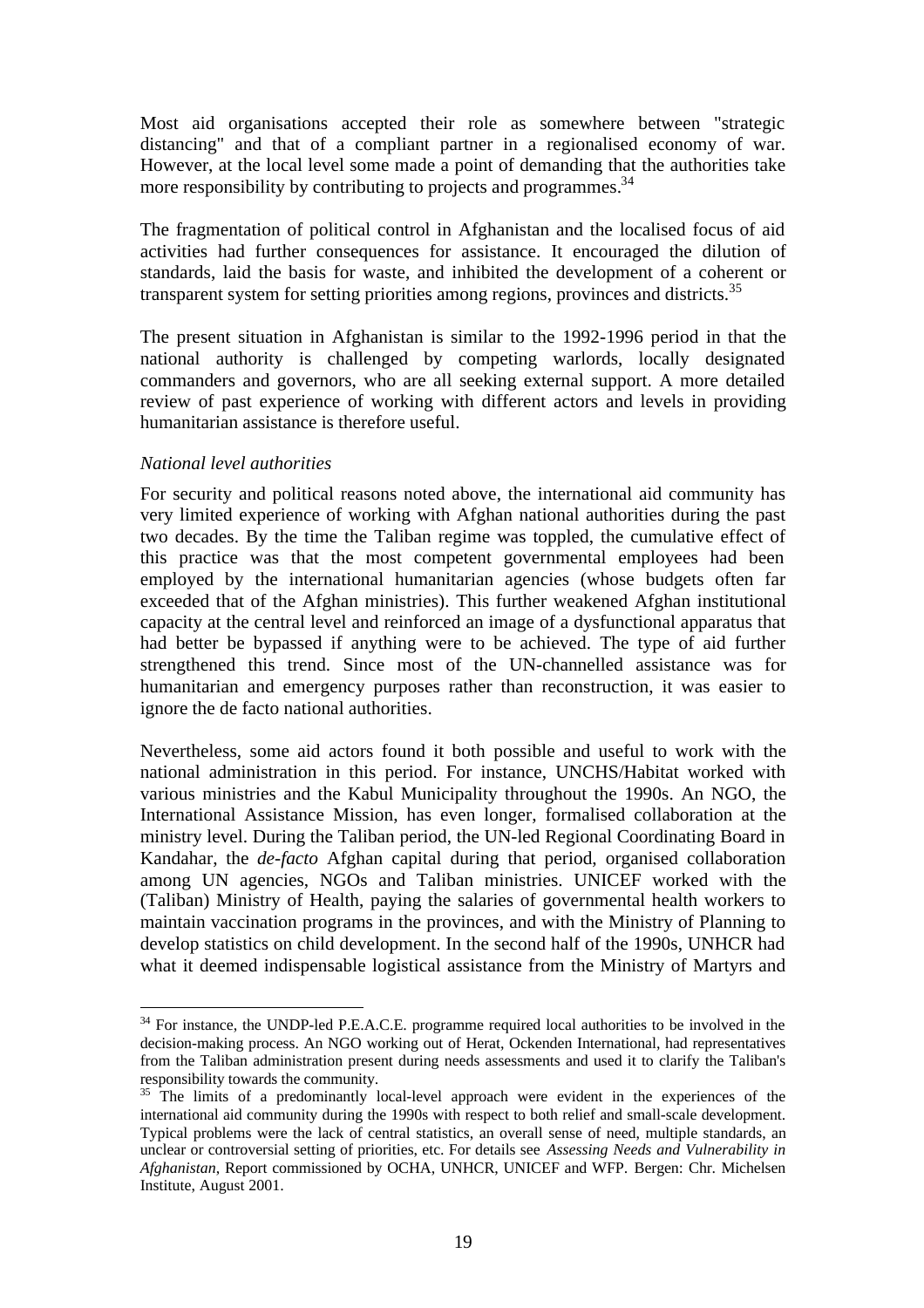Repatriation to organise the repatriation of refugees. The office of the UN Coordinator for humanitarian affairs (UNCO) helped the Central Bureau of Statistics to undertake a census of Kabul in 2000.<sup>36</sup>

## *Provincial level*

Provincial administrations have been important within their respective areas, with a core of civilian administrative staff surviving changing regimes. Provinces such as Nangarhar (Jalalabad), Herat, Kandahar and Balkh (Mazar-e-Sharif) that lie astride major trade routes with neighbouring states traditionally had their own branches of the Ministry of Foreign Affairs, and generated tax revenue from the transit trade. Provincial leadership varied in the early 1990s, ranging from military commanders who appointed themselves as governors (Herat and Mazar-e-Sharif) to governors appointed by a local council of mujahedin parties (Nangarhar). To a larger degree than in Kabul, agencies depended on local authorities to issue travel permits and secure road travel outside the cities. During the Taliban period a more unified governing structure developed, with more income from customs and tax collection being forwarded to the central state apparatus. Yet considerable authority remained with the provincial level of administration.

Throughout the 1990s most UN humanitarian agencies and their implementing NGO partners sought to bypass the formal authorities at the provincial as well as the national level. Self-appointed military governors occupied an intersecting role in the two politico-administrative organisations (see Fig. 3.1), and in their capacity as warlords or members of a military group could not so easily be bypassed. However, agencies that collaborated with the government at the national level did so at the provincial level as well. Afghan NGOs established a closer relationship with the authorities than did their international counterparts and the UN agencies, thus decreasing the conflict that many of the international agencies experienced.

### *The s*hura

 $\overline{a}$ 

The village council, the *shura,* lies outside the formal state apparatus. Ideally it consists of all free men, and makes decisions by consensus. By tradition it is not a permanent structure but a reactive body, called upon to solve a particular problem or conflict. As such, the *shura* is traditionally not a village development body with a capacity to plan or implement policies. Furthermore, a *shura* does not necessarily represent a particular geographic division, but rather a particular network, such as a clan, with members dispersed over a larger area.

Searching for representative counterparts to implement aid projects, UN agencies and NGOs started to focus on the *shura*. Some insisted on the existence of a *shura* as a precondition for project implementation at the village level. The *shura* that emerged on demand were often less representative than the traditional ones. At times their only function was to gather in the face of aid agencies. In the early 1990s, many commanders utilised their military standing to appoint loyal followers to *shura* formed for rehabilitation or reconstruction purposes. Individual organisations often wanted to establish their own *shura*, rather than dealing with the traditional one or

 $36$  For a wider discussion on how the UN agencies related to the Taliban administration see Nick Leader, (2000). *Negotiating the 'governance gap': The UN and Capacity-building in Afghanistan*. Islamabad, UN Capacity-building Task Force.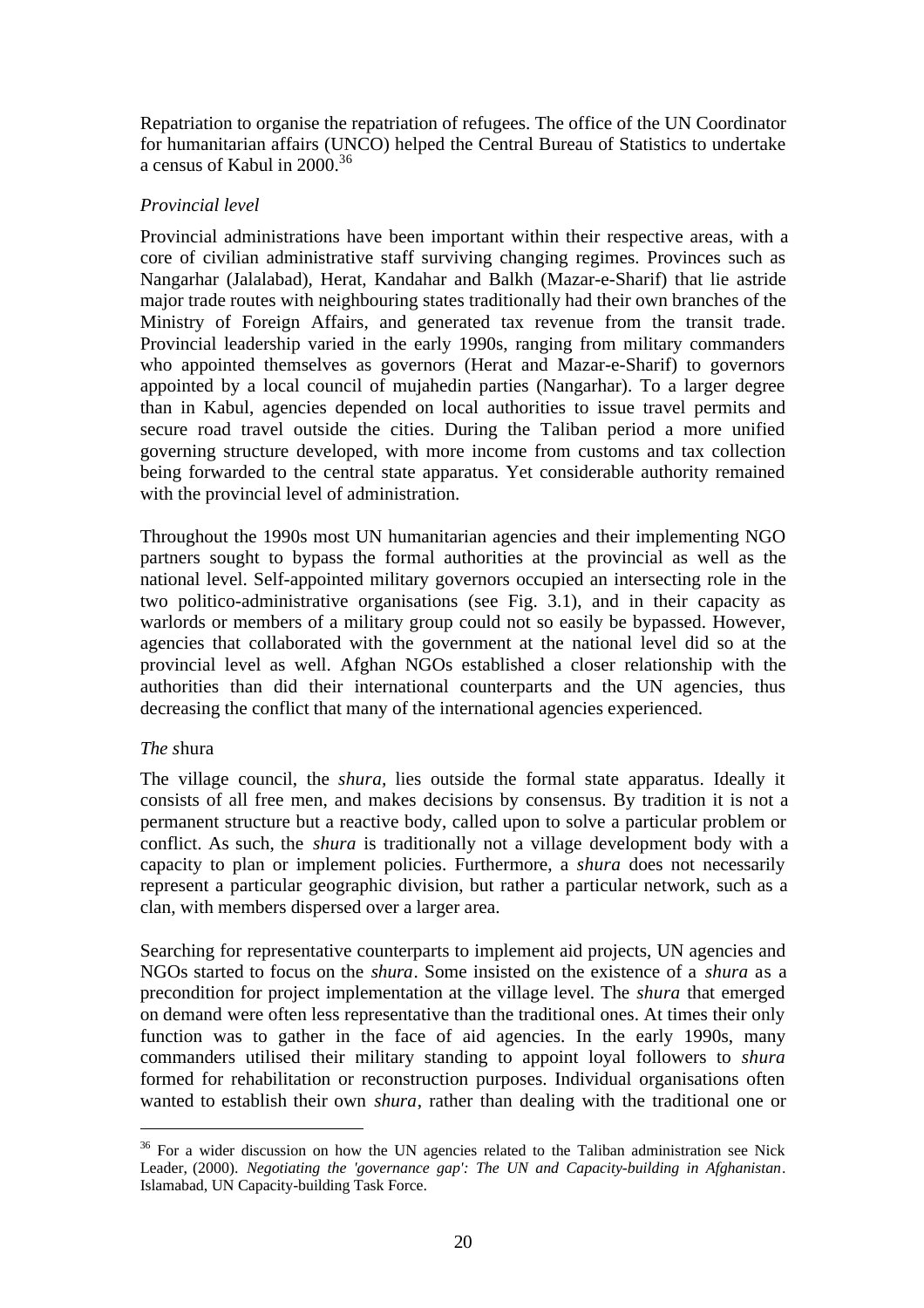those established by other agencies.<sup>37</sup> Overall, it was a highly fragmented humanitarian assistance scene.

Despite these shortcomings, the *shura* is recognised as a local-level institution in Afghan society and has successfully been transformed into village development associations when appropriate investment in institution building has been made.<sup>38</sup> More development oriented NGOs, for instance, have devised strategies to establish separate male and female *shura*, as well as mechanisms to aggregate interests, set priorities for development purposes, and implement projects.

### *The warlords*

 $\overline{a}$ 

Main recipients of humanitarian assistance in the 1980s, the warlords and the military groups continued to influence aid delivery in the early 1990s by blocking access and demanding their share of supplies. The general experience of the humanitarian organisations was that control over the aid process was lost if they had to rely on a commander for the delivery and distribution of assistance. They were all experienced in negotiating with aid agencies and international donors, and well rehearsed in the game of maximising outside resources for their own military and political interests. With the country divided into local fiefdoms the mobility of agencies was limited, enhancing their dependence on the commander in the area of existing operations.

The popular support of the warlords varied, depending on their previous social standing in the area, their behaviour towards the local population, and their willingness to share available resources. Most humanitarian agencies were at the mercy of these commanders unless they managed to establish relations with local communities, or maintained a purely humanitarian profile, refusing (as far as possible) military escort and guards for their offices. Many 'bought' security by maintaining cooperation with the commanders they had supported during the war against the Soviets. By the second half of the 1990s, the ascent of Taliban meant improved security for humanitarian convoys and other traffic in large parts of the country.

With the fall of Taliban, most of these old commanders returned to power as selfappointed governors or regional warlords.<sup>39</sup> With their political positions reestablished, they are likely to expect to be rewarded for services rendered to the international community. Unlike in the 1980s, however, rising concern about the human rights violations of some commanders, and declared international support for a national government, suggests more difficult negotiations than previously. We shall return to the question of conditionality (see chapter 5 below).

<sup>37</sup> For instance, one medium-large village in Herat had two NGO *shura* in addition to one established by the village. The latter was headed by the village *arbab,* who maintained the relationship with the District Administration. Among the members was the village *maulawi,* who attending meetings of the Province *ulema shura.*

<sup>38</sup> See Kristian Berg Harpviken., Muhammed Suleman and Merete Taksdal (2001), *Strengthening the Self-reliance of Returnee Communities: The Enjil Community Development Program, Herat Province, Afghanistan*, Report from an Independent Mid-term Review, Woking, UK: Ockenden International, May 2001.

<sup>&</sup>lt;sup>39</sup> Many who now reclaim control of provinces in their capacity as previous governors were in exile during the Taliban period. This includes Haji Qadir of the Eastern Shura, based in Jalalabad, General Dostum, based in Mazar-e-Sharif with control of neighbouring provinces, and Ismael Khan, based in Herat although influential in most of North-Western Afghanistan. In the South, the warlord Gul Agha Shirzai returned from Quetta (Pakistan) to re-establish his rule in Kandahar.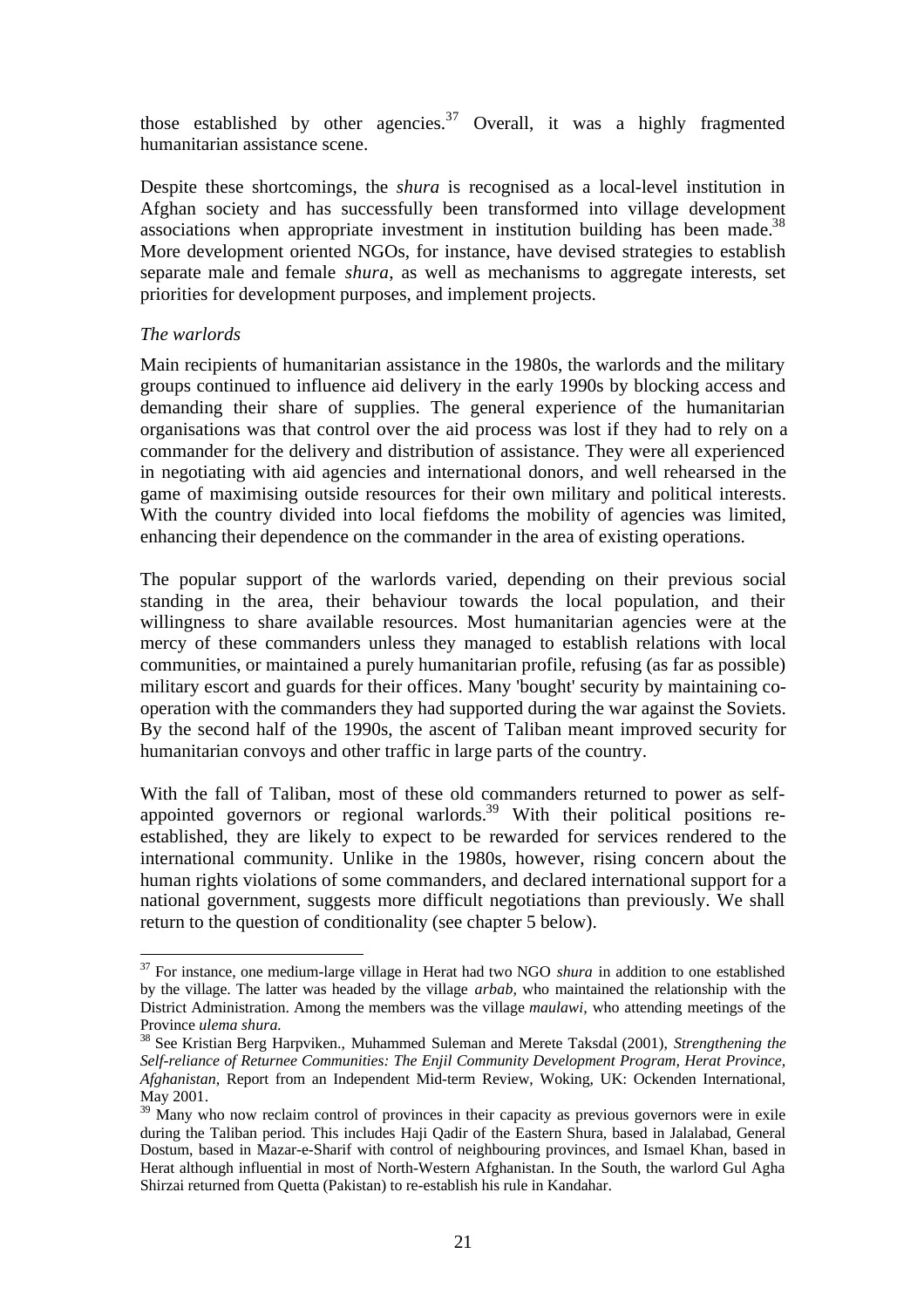## **3.3. Institution building**

For the past two decades, the international aid community has done little to build local capacity in either the public sector or civil society. To the extent this issue is now on the aid agenda, the agencies will have little country-specific experience or networks to draw on. Instead, they have a legacy of a virtual UN shadow administration in the social sector, run from Pakistan and often using local Afghan employees and selected NGOs to implement projects (see chapter 4 below). There is, however, a rich and varied Afghan capacity that can be mobilised. To illustrate: the massive growth of Afghan NGOs in the early 1990s was largely a local response to a UN invitation in 1989.<sup>40</sup> Some municipalities and *shura* that have been encouraged to take on a larger responsibility have done so effectively and become predictable suppliers of services to the local population.

### *Afghan human resources*

 $\overline{a}$ 

While many educated Afghans have left the country, very significant Afghan human resources remain or are in neighbouring states. Many skilled Afghans are engaged in the UN and NGO sector; there is also a range of professionals in the health and education sector and in the business community. As a World Bank report of 2001 notes, the business sector within Afghanistan increased in areas enjoying relative security during the  $1990s<sup>41</sup>$ 

A useful starting point is to discard the prevailing myth that there is little or no Afghan civil society, and then identify the strengths and weaknesses of the relevant groups and sectors. Many seem invisible to the aid agencies because they have been peripherally involved in either the provision of humanitarian assistance or the UN-led peace negotiations. Moreover, the international aid community has tended to focus on vocal diaspora groups rather than those working quietly inside Afghanistan or in the neighbouring countries. This tendency seems to be persisting in the post-Taliban phase: at the recent United Nations Development Programme/World Bank/Asia Development Bank-sponsored meeting in Islamabad, called to start planning for reconstruction, only a couple of some 200 Afghans invited had Kabul as their address; the rest were from the diaspora. <sup>42</sup>

A variety of civil organisations appeared in Afghan cities during the communist regime, including women groups, labour and trade organisations. Discarded as "communist" structures by the mujahedin government and humanitarian agencies alike, they represent at least a tradition that may be revived.<sup>43</sup> In the countryside, tribal structures and the village middleman were sidelined first by the commanders and later by the *shura* established by the humanitarian agencies.<sup>44</sup> The tribal structures remain

 $40$  When the UN announced it would support the establishment of Afghan NGOs in 1989, the number increased from around 20 to 250. Many were formed by political parties, military commanders, UN employees, and Pakistani and Afghan businessmen.

<sup>41</sup> For details see World Bank (2001) *Brief Overview of Afghan Economy*, 5 October 2001. Islamabad, World Bank.

 $42$  Similarly, the list of consultants suggested to undertake the initial needs assessment in December 2001 revealed Western predominance.

<sup>&</sup>lt;sup>43</sup> The NGOs mainly recruited their staff among Afghans residing in Pakistan who had fled from the Soviet invasion. They were closely related to the mujahedin parties.

<sup>&</sup>lt;sup>44</sup> This middleman function was termed arbab, malik or mir in rural areas and wakil-e-gozar in the cities. They represented the population vis-à-vis the government and were to inform the villagers on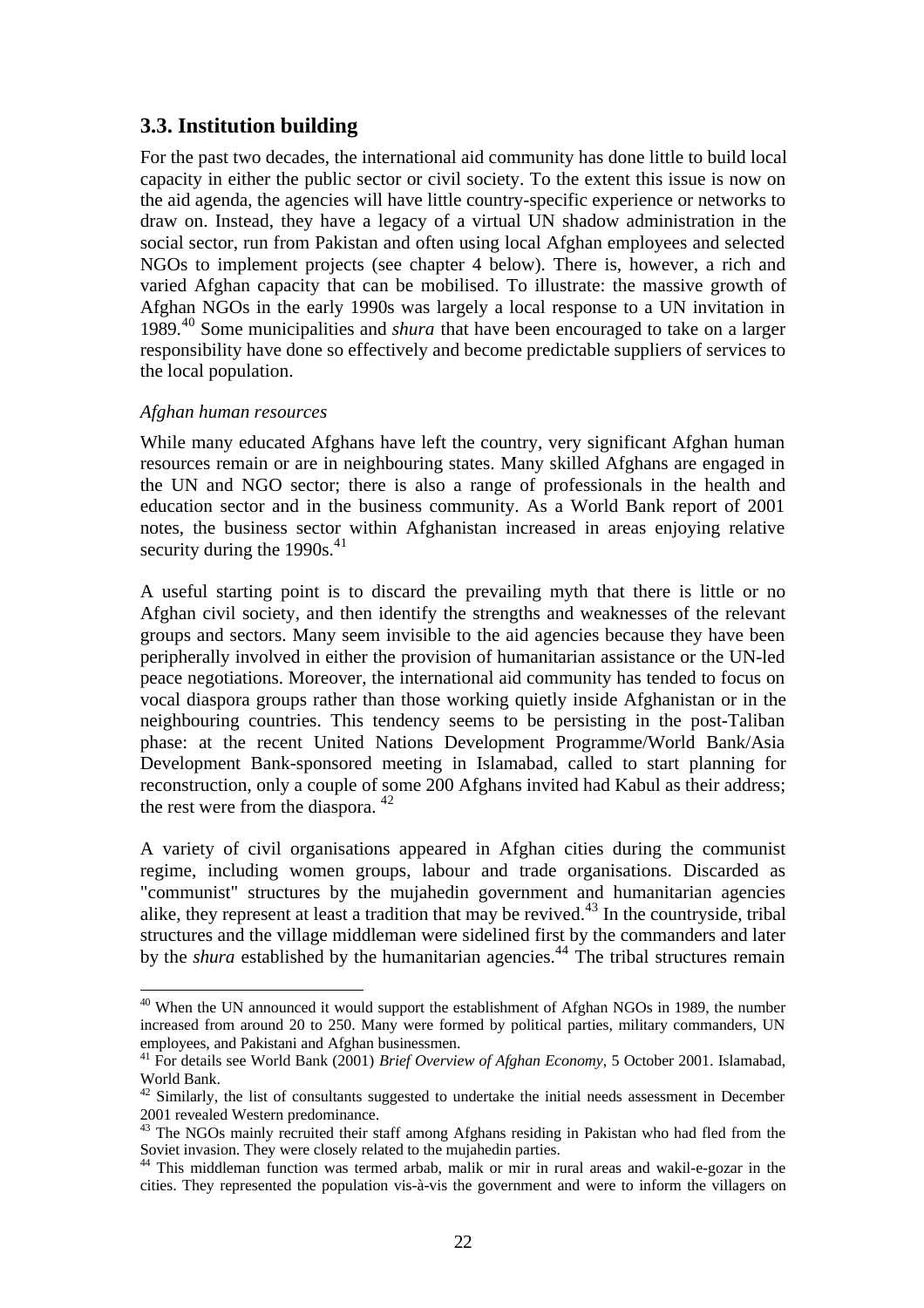intact, although they are evidently less influential than before. The religious networks gained prominence and became better organised during the Taliban period, but their future role is difficult to judge in the present situation.

Afghan Islamic groups that include prominent and respected religious leaders were involved in the peace process during the 1990s, as were civic groups that attempted to negotiate between the warring factions. However, this proved a dangerous occupation as several leaders of such civic associations (including the father of Hamid Karzai, Chairman of the Interim Authority) were assassinated in Pakistan. Moreover - and very importantly in relation to present peace-building efforts - when these groups felt excluded from the UN-led peace processes, they gradually lost momentum and popular support.

In general, Afghan NGOs established in Pakistan earned themselves a negative reputation as several were affiliated with "conflict entrepreneurs", had more of a business approach and lacked solid roots in society. Setting these aside, several innovative and successful NGOs have gained both national and international credit for their work. Moreover, staff members of such NGOs have gained popular respect and trust. They represent a significant source for future development, whether in the state administration (from which many were recruited) or in civil society.<sup>45</sup>

During the past two decades there has been a massive work-migration outflow of Afghan men to Pakistan, Iran and the Gulf countries, where they have acquired advanced skills in construction and other industries that are central to the reconstruction phase. The exile period has also strengthened regional networks of trade and capital flows. Afghans have become prominent businessmen in neighbouring countries, many maintaining the legal trade network between Afghanistan and the Middle East and the West. Earlier proposals to mobilise these resources have re-emerged and are being promoted by the World Bank.<sup>46</sup>

The greatest scarcity concerns people with higher education and administrative skills. Resources within the diaspora community are here highly relevant. An initiative to establish a database of Afghan professionals in exile who could be called on to assist in the reconstruction period appeared in 1998, and has also been incorporated in the World Bank's first *Approach Paper* for the reconstruction. <sup>47</sup>

1

governmental decisions and regulations. Ideally, they were appointed jointly by the government and the villagers and not regarded as government employees.

<sup>&</sup>lt;sup>45</sup> The Afghan demining NGOs have a worldwide reputation as being professional and innovative, and several of the development oriented NGOs are of international standard.

<sup>46</sup> The World Bank "Approach Paper" presented at the Islamabad meeting in November 2001 emphasised mobilising Afghan entrepreneurial skills from the exile community (para. 64). There was less mention of Afghans inside the country, who have very considerable entrepreneurial and survival skills. *Afghanistan. World Bank Approach Paper*, available at http://lnweb18.worldbank.o.../ 7AA687A0D 8FE2 99985256 AFB00742B6D?OpenDocument.

<sup>&</sup>lt;sup>47</sup> "Approach Paper", para 11, Executive Summary. For earlier proposals, see Haneef Atmar, Sultan Barakat and Arne Strand (1998). *From Rhetoric to Reality. The Role of Aid in Local Peace-building in Afghanistan*. Workshop report, York: The University of York.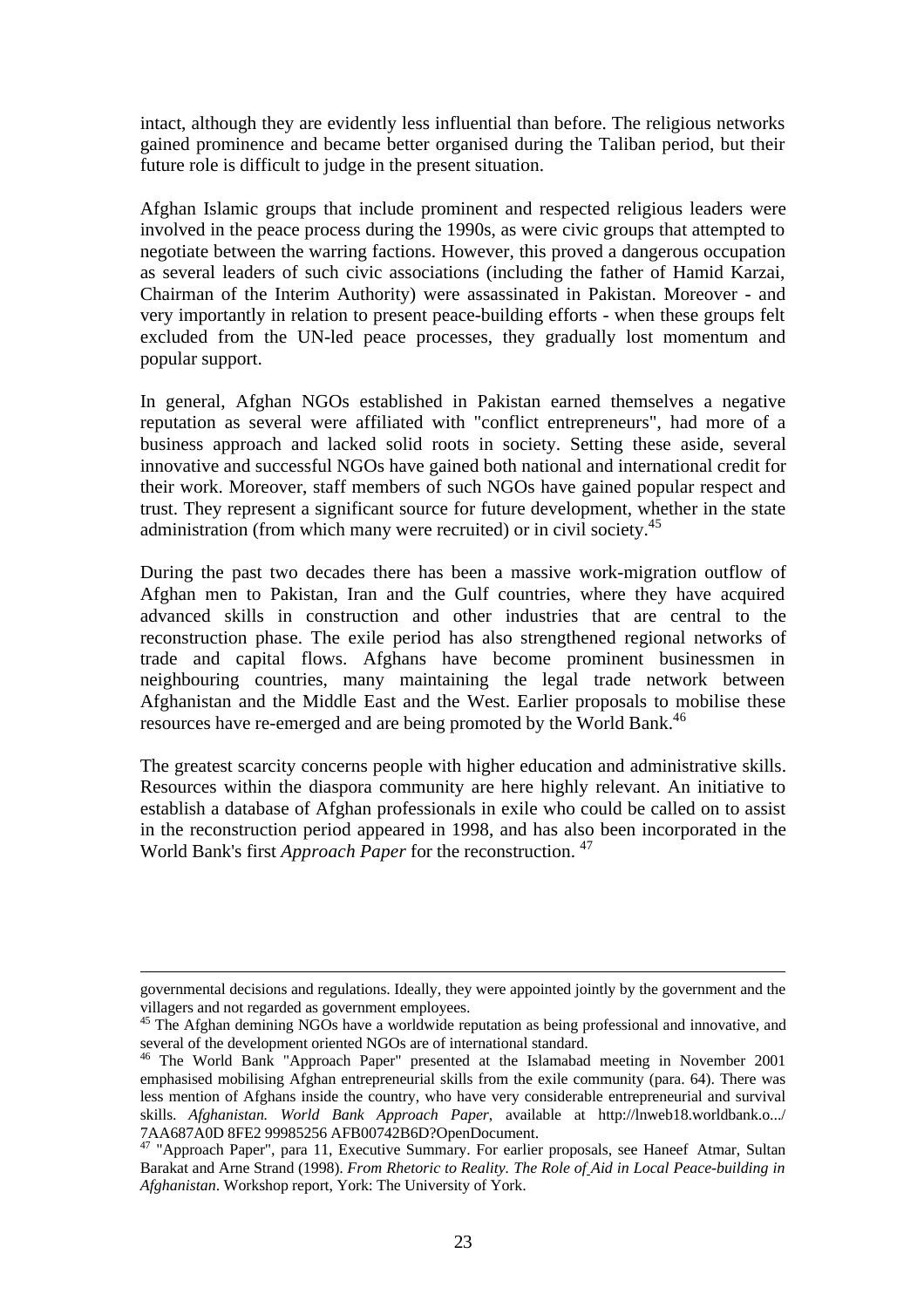## **3.4. Policy implications**

### *Restore national institutions*

Central institutions of the modern state, first launched in the 1920s, became progressively more established under the modernising monarchs in the 1960s and 1970s. There was a national police, a national bank, a national army, and national ministries with provincial branches. These institutions continued to exist to some degree into the 1980s - even a skeletal structure was restored by the Taliban. Admittedly, the structure had limited reach and was gravely weakened during years of warfare. But the idea of a national state and institutions does not have to be invented.

The problems posed by the existence of regional and local warlords should not be underestimated. As power structures that have developed over two decades, they represent strong vested interests, and most have foreign support. There are basically three approaches to building them down. The warlords can be politically starved through exclusion, tamed by inclusion in a national structure, or reformed *in situ.* Experience from the past two decades suggests that the last alternative is unlikely to succeed. A precondition for the second is the existence of a reasonably strong national authority that can shape the inclusion process. The first alternative entails the development of national institutions at the central, provincial and district level that can break the regionalised economy of war. The two most promising approaches, then, both require a strengthening of national institutions.

Because of weak existing structures, a national focus for aid distribution may initially lead to programmes and projects that are less than effective. On the other hand, working at the national level is necessary to set overall policy priorities and to facilitate making them transparent.

### *Choose local partners that support a development orientation*

While traditionally having limited functions, the *shura* may become development bodies that function on the local level, provided they receive support to take on this role. By contrast, working with military commanders at the regional or the local level only serves to strengthen the political economy of war. Working more closely with local, traditional authority structures might mean the aid agencies will lose influence over the assistance process, yet the gain would accrue to civil society institutions with a degree of representativeness rather than the warlords.

### *Use local resources*

The principle of using local human resources is generally emphasised by the international community in post-conflict situations; practice does not necessarily follow. As noted above, there are many skilled Afghans both inside and outside the country. The international aid community has so far, emphasised the exile community. To rectify this, aid actors need to identify, co-operate with, and develop relevant Afghan groups and institutions. The knowledge and networks of the humanitarian organisations that have long experience of working inside Afghanistan are particularly valuable in this respect.

Given very limited capacity building in the past, this clearly must be a main priority for rehabilitation and broader peace-building strategies.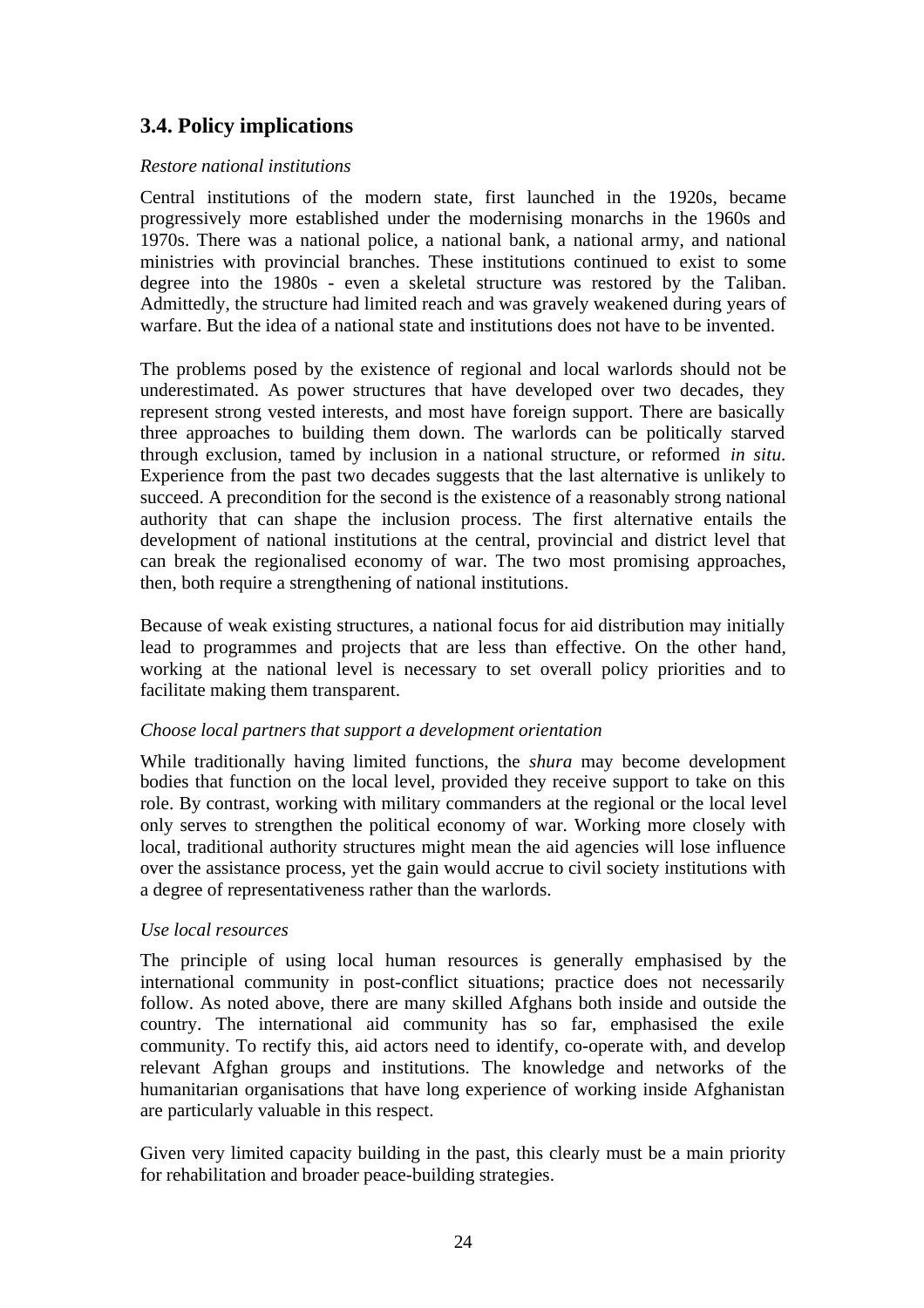# **4. Assessing needs and setting policy priorities**

## **4.1. Status**

A needs assessment process is an urgent first step towards reconstruction. This was the recommendation emerging from the Islamabad meeting called by the UNDP, World Bank and Asia Development Bank in November 2001 to consider reconstruction plans for Afghanistan. Agencies consequently instructed their staff to develop an initial assessment of needs and identify policy priorities in preparation for the Tokyo donor meeting in mid-January. This raises two key questions:

- are further needs assessments necessary in a country where humanitarian and other aid agencies have worked for decades?
- how far should the process of assessing needs and setting reconstruction priorities proceed in advance of the political transition in Afghanistan, which alone can ensure an orderly and legitimate Afghan input?

Past experience is relevant in both respects.

## **4.2. Assessing needs and setting policy priorities in the past**

During the past decade of international assistance, the Afghans have played a very limited role in identifying needs and setting priorities within the relief and reconstruction sectors. The international humanitarian community has functioned as almost a shadow government by providing basic welfare and social services in a country whose rival groups prepared for, or engaged in, warfare. Aid priorities were mostly determined by donor interests, agency mandates, NGO objectives, and access or networks in the field. The Afghans had little influence on these processes, either as individuals or through institutional channels. With agency practice - elevated to formal policy after the Taliban came to power - of minimising contacts with the Afghan national and provincial authorities, and a limited engagement with Afghan civil society, assistance became a one-way process. Strikingly, Afghans were not represented in the common structures set up under UN/donor auspices in 1997/98 to streamline the aid process (the Strategic Framework). The result is a database, aid culture and structure dominated by external actors. To reverse this trend and change foreign aid into development co-operation is a major challenge.

Current nation-wide statistical data sets for Afghanistan are quite weak. UN agencies admit that much of their information is only at the level of "guesstimates". Basic social statistics on demography, health and education are incomplete. A few baseline studies exist, but are geographically confined. The last census was in 1979**.** <sup>48</sup> The UNDP Human Development Index has not included Afghanistan since 1996. There are no national institutions capable of compiling the information, and the 1996 data used in the HD Index are highly questionable as well.<sup>49</sup> Attempts by UN agencies to generate a common database have not proved very successful due to incompatible

<sup>&</sup>lt;sup>48</sup> The census undertaken by the Afghan Central Statistics Authority gave a total population on 23 June 1979 of 13 051 358, excluding a nomad population estimated to be 2,5 million.

<sup>&</sup>lt;sup>49</sup> The 1996 figures were only an upgrading of figures provided by the Kabul government in the early 1990s and are hardly valid on a national basis.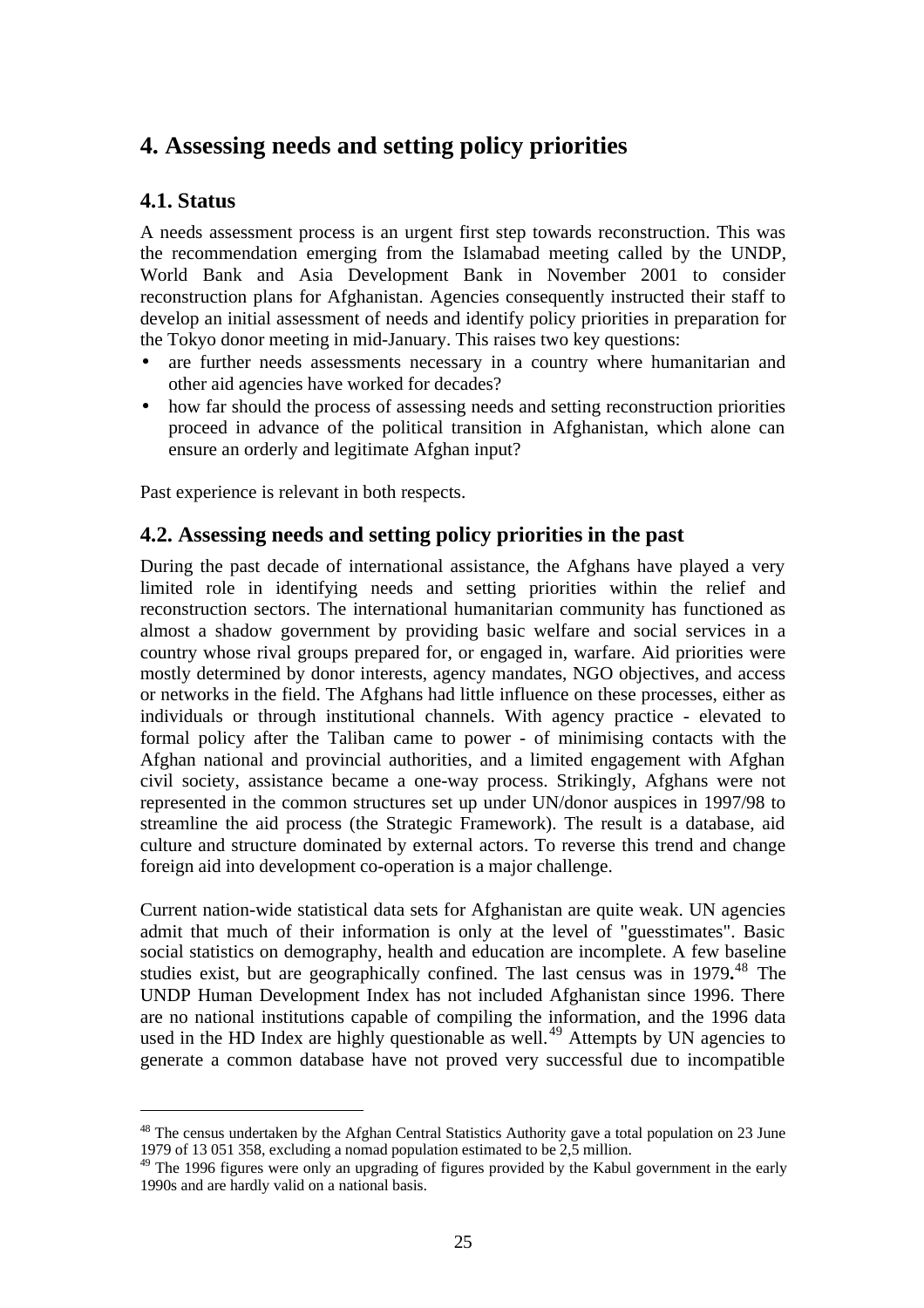standards, agency rivalry and the limited involvement of various coordination  $b$ odies.<sup>50</sup>

Ongoing conflict and strained relations with successive Afghan authorities in the 1990s generally limited the ability of the humanitarian agencies to undertake comprehensive needs assessments. Another main reason was the understanding in many agencies that given the overwhelming and mostly self-evident needs of the Afghan population, extensive assessments were unnecessary and might raise expectations that the humanitarian community could not meet. Limited funding reinforced this view.

Yet the picture is not entirely bleak. Aid organisations have over the years compiled at least partial data on the perceived needs of the Afghan population, and their priorities for rehabilitation and restoration of rights. Agencies have collected various sets of information relevant to their mandates. There have been some attempts to generate general databases, agree on common standards and verify the information generated by individual agencies. $51$ 

Despite the official distance between the UN agencies and the Taliban - and the difficulty of working with national ministries in the chaotic civil war period that preceded the Taliban - some collaboration in collecting data did occur. For instance, the Afghan Central Bureau of Statistics undertook a census of Kabul in 2000 with the assistance of staff from the UN Coordinator's office. UNICEF worked with national (Taliban) line ministries to develop comprehensive statistics on the health and education of children (MICS).

#### *Existing data*

 $\overline{a}$ 

A recent evaluation of UN needs assessment in Afghanistan, undertaken by the Chr. Michelsen Institute (CMI), identified several data collection initiatives in the humanitarian sector (see box 4.1).<sup>52</sup>

Recent needs assessments by UN humanitarian agencies have relied on three main mechanisms: (i) micro level assessments undertaken by implementing partners, mostly NGOs using methods ranging from "light" to more fully participatory, (ii) monitoring processes and broader surveys to inform situation analyses and capture trends, and (iii) a mandate- and rights-based approach, whereby the needs of the population are given by agency mandates and/or international norms. The CMI

<sup>&</sup>lt;sup>50</sup> There are numerous coordinating bodies, such as the Islamabad based Afghan Programming Board (UN agencies, NGOs and Donors) and the regionally based Regional Coordination Bodies initiated in 1998 through the PCP process. There are a further four NGO coordinating bodies, where ACBAR, ANCB and ICC are based in Peshawar and SWABAC in Kandahar. At present they are all struggling to maintain their activity level, as funding has sharply decreased over the last years.

<sup>&</sup>lt;sup>51</sup> For instance, the Programme Management Information System (ProMIS) was developed in 1998-99 by UNDP/UNOPS/FAO as a document and project database and an online mapping service with statistical tables. It is still, however, in an early stage of development. UNICEF worked in 2001 to establish a common standard for measuring malnutrition. Herat based NGOs established in spring 2001 a common methodology and criteria for assessing needs for those affected by the drought, and the UNled Drought Task Force in Islamabad enabled agencies to make use of situation analyses and special surveys in a consolidated way.

<sup>&</sup>lt;sup>52</sup> CMI evaluation (2001), op.cit.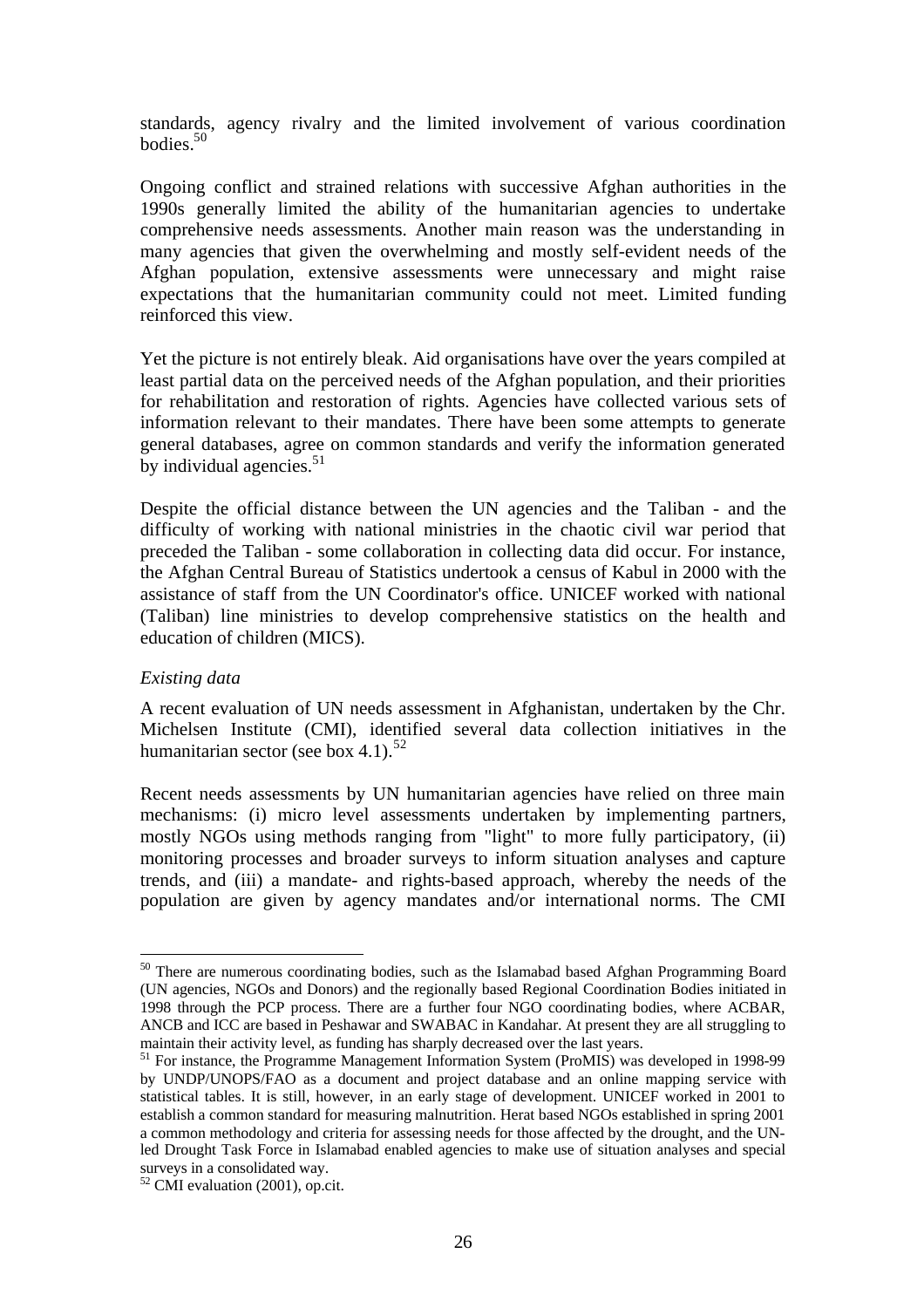evaluation found weaknesses in the needs assessment process that led to significant gaps in the existing data on socio-economic conditions and perceived needs:

- the views of women have been inadequately covered,
- some vulnerable groups, including ethnic minorities, forced returnees and nomads, are covered less well than others, and
- the UN agencies and their implementing NGO partners have focused on shortterm needs, primarily immediate relief, rather than assessing longer-term rehabilitation and reconstruction needs.

#### **Box 4.1. Needs Assessment Initiatives in Afghanistan**

The *World Food Programme* has since 1997 used its global food assessment tool, Vulnerability and Analysis Mapping (VAM), for identifying food insecurity in most parts of Afghanistan. VAM is a set of data, maps and special studies to monitor food supply, food deficit and socio-economic variations.

The *United Nations Children's Fund* has developed a Multiple Indicators Cluster Survey (MICS) to obtain data on several dimensions on child development, including child mortality, education, water and sanitation, child health, child rights, child labour, and disability. A limited survey was undertaken in 1997 and a much more comprehensive data collection process is now in progress.

The *United Nations High Commissioner for Refugees* has conducted systematic interviews with a sizable sample of returnees to most parts of Afghanistan, mapping needs and socio-economic conditions.

The *United Nations Development Programme*-led P.E.A.C.E. programme has undertaken a comprehensive needs assessment in a limited number of project areas, working through rehabilitation *shura* at the village and district level.

The *United Nations Centre for Human Settlement* (Habitat) has mapped information on conditions in the largest cities, working with municipal structures.

A number of other agencies have undertaken limited assessments within their scope of work. These are typically geographically limited, e.g. the *Comprehensive Disabled Afghan Programme* (CDAP), a UNDP/UNOPS-established organisation, on disability; various surveys by WHO on morbidity and mortality; and FAO on seed distribution and animal husbandry.

The UN-appointed *Regional Coordinators,* a structured established by the UN in the late 1990s to help streamline donor policies (Strategic Framework), have assessed particular socio-economic problems or sectors in their regions, often in collaboration with NGOs.

The small *Strategic Monitoring Unit*, also established as part of the Strategic Framework, has so far established baseline data within one geographical area (Hazarajat).

The *NGOs* have rich though fragmented information from geographical areas where they have worked, some for decades. The surveys are limited to particular regions or sectors of organisational specialisation (e.g. sanitation, education or health). Demining NGOs have since 1989 collected information on the mine problem through a range of surveys. Much of the NGO data cannot easily be aggregated due to incompatibility problems, and figures used for 'funding generation' should be verified.

*The World Bank and UNDP* have kept a "Watching Brief" on Afghanistan, which has led to half a dozen studies on specific problem areas (e.g. trade, food security and mine impact).

The focus on short-term humanitarian aid during the 1990s reflected funding constraints, security conditions in the country, and the deliberate decision of donors and the agencies not to engage with Afghan authorities unless they respected UNcodified human rights and refrained from using aid for war-related purposes. The result is that needs assessments have also been limited to short-term objectives.

The consequent gap with respect to data for reconstruction purposes is not absolute, however. Some of the basic data collected for humanitarian purposes are also relevant to rehabilitation/reconstruction. Moreover, UNDP prepared a reconstruction plan in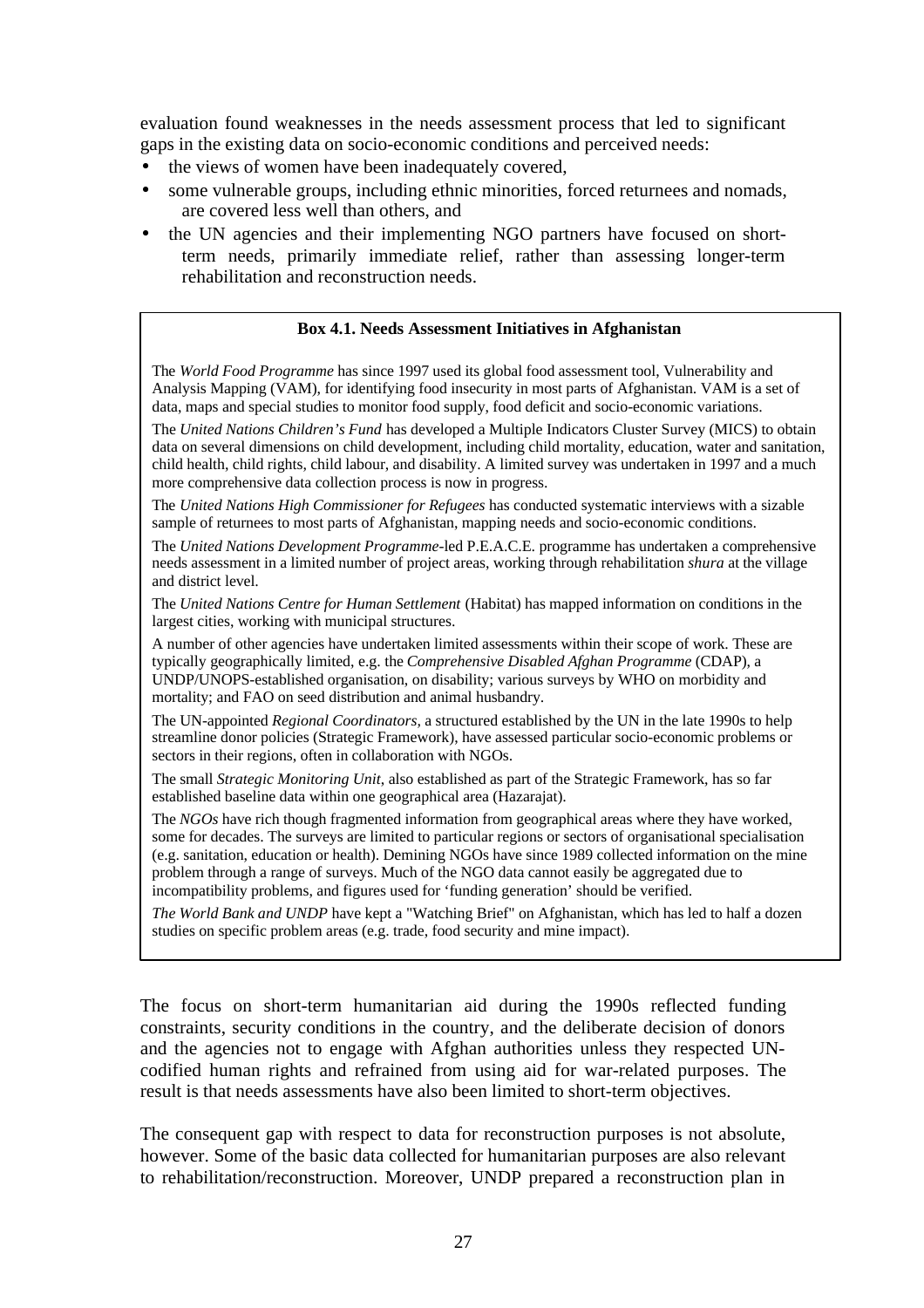1993, when there was some hope that the post-communist phase would lead to sustained peace. By early 2001, major donors and aid organisations in the Afghan Support Group (ASG) signalled a change by authorising a working group, led by the World Bank/Islamabad, to explore longer-term strategies for rehabilitation and reconstruction.

### *Setting priorities*

Most needs assessment during the past decade has been undertaken by NGOs as part of their project development process, i.e. preparing proposals for UN agencies and international donors. Their degree of interaction with the local communities in defining and prioritising needs varied greatly, ranging from rapid visual assessments during a village visit to extensive participatory processes, including both male and female populations in the village. However, the needs assessment processes did not seek to capture the wider range of needs, either at the village level or - with the partial exception of food security - on a national scale. The framework for prioritising projects was mostly set by agency mandate, donor interests, or NGO expertise. Within this largely supply-driven process there was no common UN mechanism to further prioritise projects according to a sense of need informed by the distribution of existing projects.

The UN Consolidated Appeal Process (CAP) is illustrative of this practice. While designed to be an instrument for a coordinated, needs-oriented aid process, CAP rapidly became just a list of projects, prepared according to a specific format, and divided into five categories of assistance.<sup>53</sup> Donors could freely select projects for funding without any authoritative guidelines regarding priority with respect to sectors or regions from either a joint external body or the Afghan authorities. The other structures established to implement the Strategic Framework and Principled Common Programming - thematic and sectoral working groups of the aid community based in Islamabad, and UN-appointed regional coordinators and boards of aid organisations inside Afghanistan (RCO/RCB) - functioned unevenly and were of little help in this regard.<sup>54</sup>

Another development that influenced the assessment of needs and priorities was the rights-based approach introduced by the UN agencies towards the end of the 1990s to link assistance with the promotion of human rights in Afghanistan. The rights of women were particularly emphasised, and projects that did not meet the requirements of gender-balanced assistance were not to be funded.

With a fragmented database, numerous service providers, and no common mechanism for authoritative resource allocation, there was no way to set priorities systematically among regions, provinces and districts. Allocation of very limited resources and choice of area were often influenced by political or ethnic considerations. This was most obvious in the bilateral aid system, but the multilateral aid system orchestrated

<sup>&</sup>lt;sup>53</sup> The five "thematic areas" are: alleviation of human suffering, protection and advancement of human rights, return of refugees, sustainable livelihoods. The Strategic Framework, including the CAP process, has recently been evaluated, see Mark Duffield, Patricia Gossman and Nick Leader (2001), *Review of the Strategic Framework for Afghanistan* (final draft), Islamabad: Strategic Monitoring Unit.

<sup>54</sup> CMI evaluation (2201), op.cit.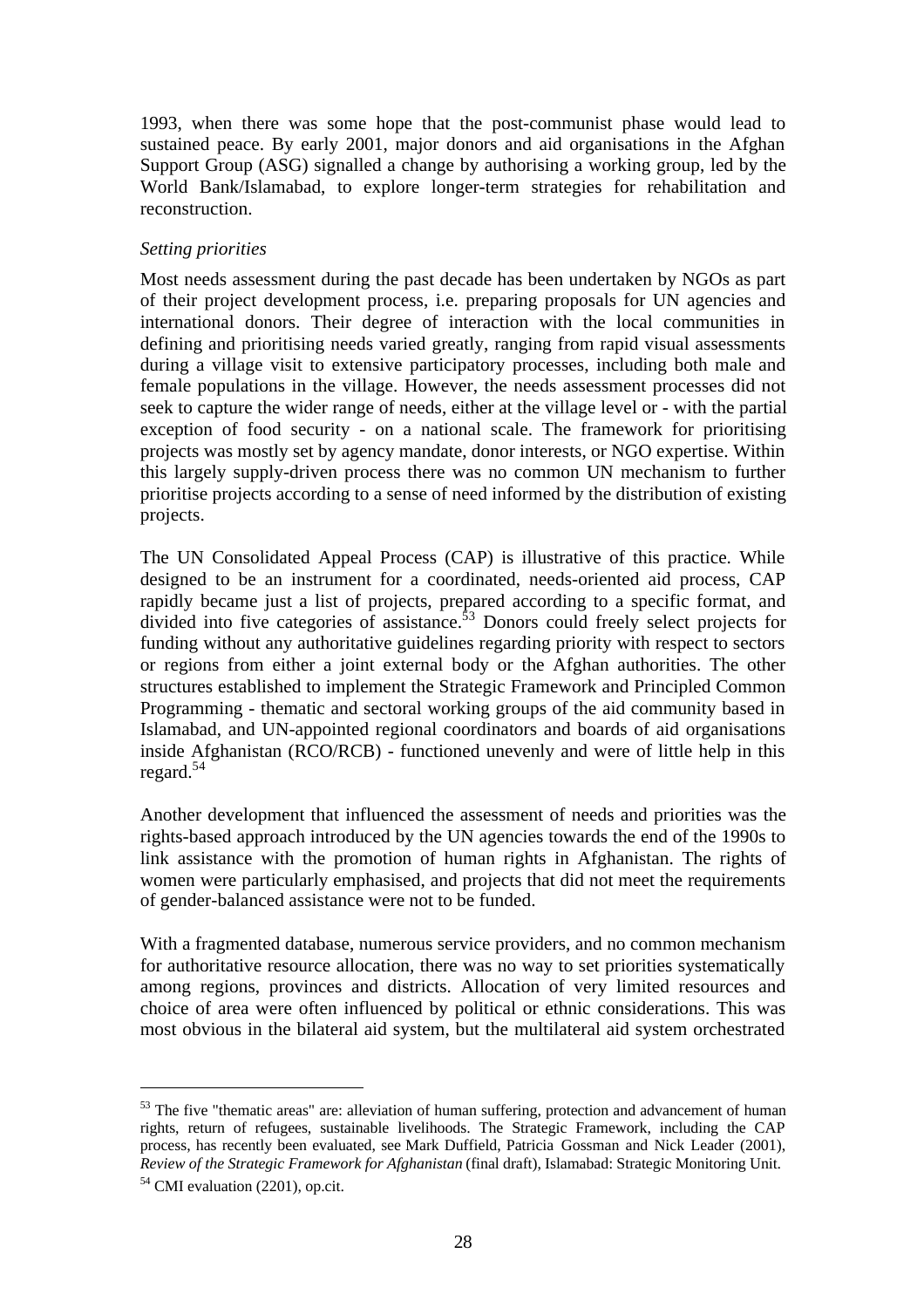in the SF/PCP after 1998 also experienced intense rivalry among UN agencies, donors and NGOs over priorities in resource allocation.

## **4.3. Policy implications**

### *Allow a central role for Afghan national authorities*

The most basic lesson of the 1990s is that if the political transition in Afghanistan is to have any meaning, the process of assessing needs and setting policy priorities must not only be expanded to include Afghans, but centrally involve a range of Afghan actors. With the Afghan Interim Authority in place and a new transitional cabinet to be formed in June 2000, at least a formal locus exists for involving Afghans in setting policy priorities and assessing the needs that inform such priorities.

### *Involve Afghans at all levels*

A crucial part of the needs assessment process will be to involve Afghans at all levels and in all stages. The process can become a gradual and important part of institution building if external agencies work with ministries at the national and provincial level, as well as civil society organisations. As noted, this was done to a limited extent even under the Taliban. Systematically involving Afghan institutions and organisations may help generate a common understanding between the interim government, the Afghan people and the humanitarian agencies of needs, priorities, and ways of meeting them.

### *National needs assessment*

Establishing a national data bank relevant to relief and reconstruction needs would help establish transparency and make criteria for resource allocation explicit. Competition over aid allocation, especially as among regions, has been a major source of conflict in the past, and is particularly important in the present phase given the tension between national and regional authorities, and their various external supporters. The re-establishment of the Afghan Central Bureau of Statistics, possibly within the Ministry of Planning where it was located before, should be a priority for international assistance.

### *Assess and supplement existing data*

While preparing for a comprehensive national needs assessment, existing data can be readily be improved. First is the need to simply make an inventory of the very large number of studies that do exist, and assess their quality. Basic demographic and socioeconomic data should be compiled at an early stage, particularly a census (which has not been undertaken since 1979). Ways to systematise and improve existing data sets should be considered. For instance, fragmented sectoral data can be aggregated (e.g. NGO data for particular sectors such as water, sanitation and unexploded ordnance), national surveys already started could be resumed (e.g. MICS), and surveys undertaken for certain geographic areas can be made comparative (e.g. those of national NGOs such as Afghan Development Association (ADA) and Coordination of Humanitarian Assistance (CHA) in Western Afghanistan or the RCO in Hazarajat). Guidelines for further data collection will help ensure greater uniformity in their reporting and use.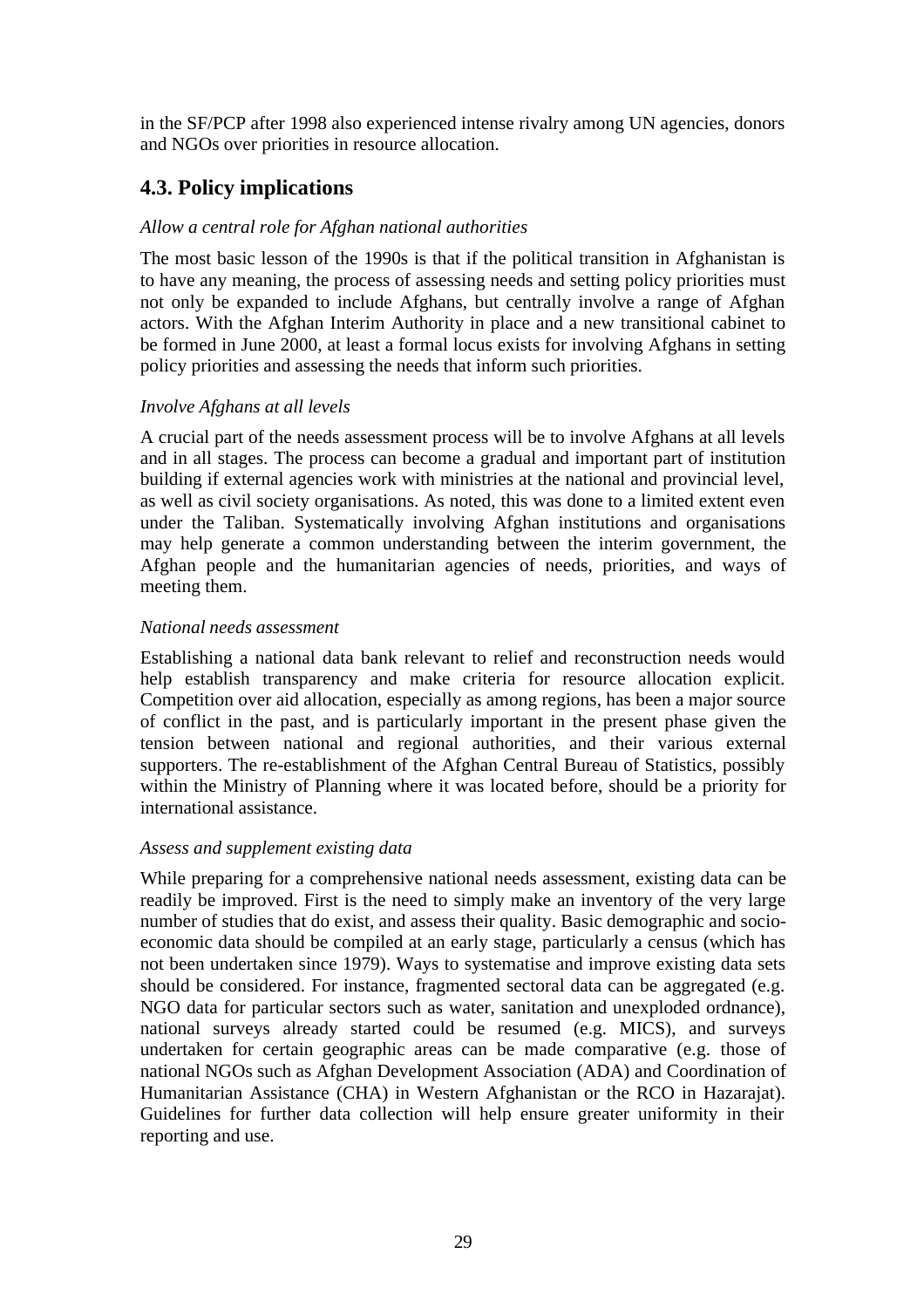#### *Build on previous plans for rehabilitation and reconstruction in an interim period*

Reviewing existing or preliminary assessments for rehabilitation and reconstruction, such as the UNDP 1993 plan, current drafts by the ASG working group and the World Bank's *Approach Paper*, should precede the development of new plans. Existing documents can provide the aid community with approximate figures and priorities while awaiting representative input from the Afghan transitional authority. The CAP has identified relief needs that will remain a priority at least until the present Afghan Interim Authority is scheduled to hand over power. As noted in chapter 2, to elaborate recovery and reconstruction priorities before June 2002, when a more representative authority is scheduled to take over in Kabul, would give disproportionate influence to the views of the international agencies and donors, and could undermine the rationale for a national transitional structure.

### *Assess implementation capacity*

In general, assessing the implementation capacity of relevant actors is as important as assessing the needs of the beneficiaries. Assessing and strengthening Afghan institutions - in both the public and the private spheres - is clearly an integral part of a broader reconstruction and development process.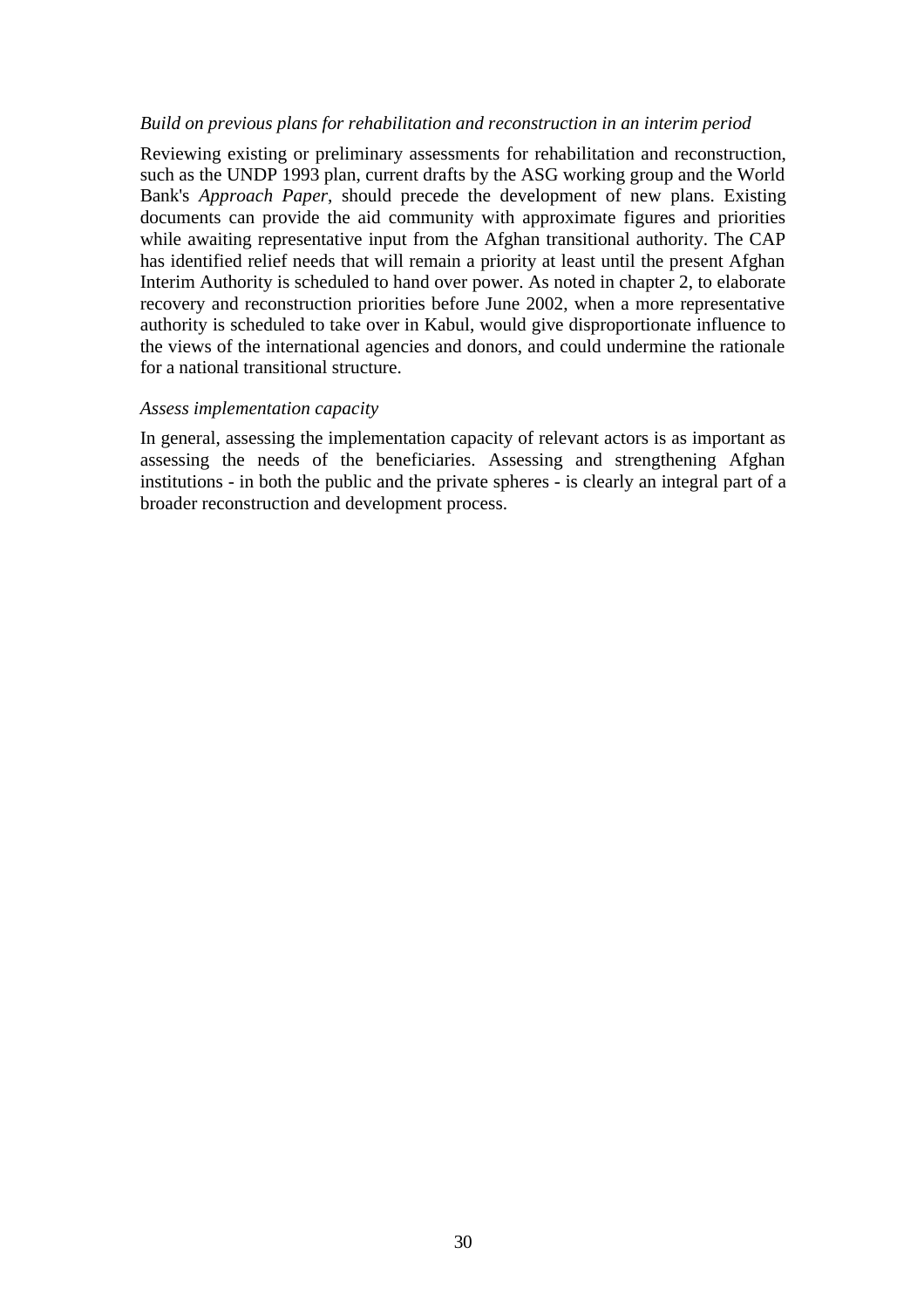# **5. Promoting standards of governance and human rights**

## **5.1. Status**

The UN has affirmed that it will play a central role in supporting the transition to a new government in Afghanistan (SC Res. 1378, 14 November 2001), and has laid down specific criteria for the composition of the government. When endorsing the Bonn Agreement, the Security Council reiterated its long-standing demand that the new government should be "broad-based, gender sensitive, multi-ethnic and fully representative" (Res.1383 6 December 2001). Standards for governance were only indirectly articulated, in that the Council promised to support "national reconciliation, stability and respect for human rights," as well as co-operation in controlling terrorism. The Bonn Agreement includes these goals; additionally, it specifies that Afghanistan will be governed in accordance with "the principles of Islam, democracy, pluralism and social justice".

Collectively, these principles provide a frame of reference for groups both inside the country and in the international aid community that wish to hold the Afghan authorities to certain standards of governance. In declaratory terms, at least, the UN has rejected a minimalist position (see chapter 2) in favour of more ambitious goals for Afghanistan. The question of means consequently has to be addressed. How can the international community promote these principles nationally as well as at the local level?

In theory, the UN and the aid community have considerable leverage. Massive funding for reconstruction is on the horizon, starting with a Donor Alert of 662 million dollars in early December. The UN has both a military and a diplomatic presence in the capital, and the humanitarian aid agencies have resumed operations. Yet the broad-based government envisaged in Kabul will represent numerous internal divisions, will be likely to have limited control over large parts of the country ruled by various warlords, and may itself be at their mercy. The situation invites formalism, where the national government has the power to endorse but not to implement either principles or rights.

Conflicting aims in the international community will accentuate the difficulties. The division between minimalists and modernists has been noted earlier (chapter 2). States pursuing particularist interests in Afghanistan may undermine the position of even the minimal central authority necessary to maintain order, let alone observe principles of governance. A case in point is the assistance given by the US to local warlords in the South-East to enlist their support in the war on foreign terrorists and their Afghan allies.

Locally, leverage by foreign supporters on local commanders is limited by the element of mutual dependence. Aid agencies may be both dependent and relatively powerless. That applies above all to humanitarian agencies. They find it difficult to withhold relief supplies and lack sanctions against commanders who appropriate a good share of the supply convoys, as was recently reported from Jalalabad. To note that plundering relief supplies violates both the principles of social justice and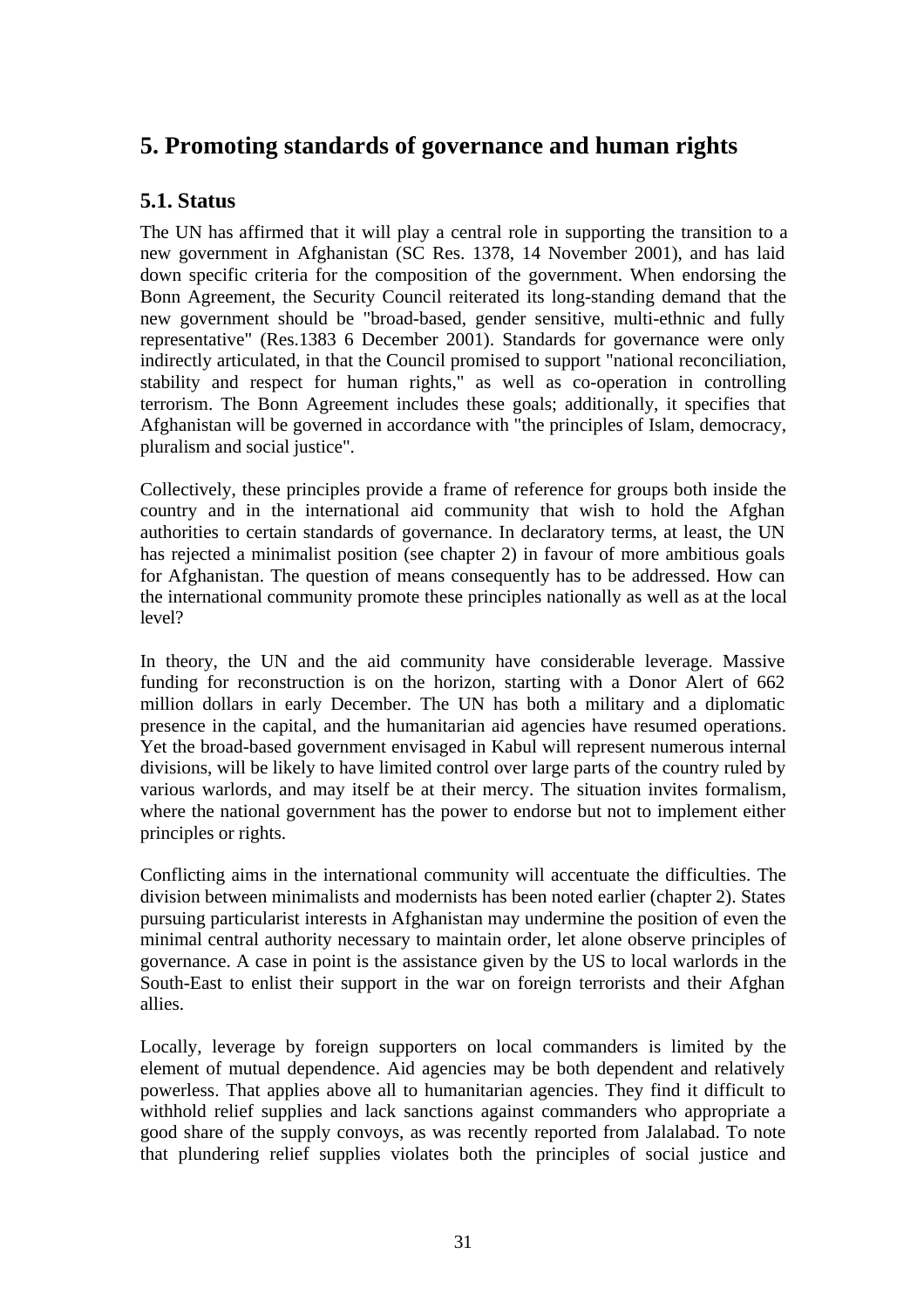international humanitarian law, as specified in the Bonn Agreement, is important for affirming standards, but obviously insufficient.

The UN has previously made a significant effort to promote standards of governance and human rights in Afghanistan. While discouraging, the record is not entirely bleak.

## **5.2. Strategic framework and principled common programming**

Until the late 1990s, the UN or the international aid community did little to promote standards of governance in Afghanistan. During the 1980s, the overriding goal of Western states and aid agencies was to empower the mujahedin to fight the Soviets. When the victorious mujahedin turn their weapons on each other, their remaining external supporters sought to promote the power of their factions rather than modify their principles of rule. UN aid agencies and other aid actors provided humanitarian relief to the civilian population; *qua* emergency assistance it was not linked to political or human rights conditionality.

Over time, however, the humanitarian aid community became increasingly concerned that it was contributing to the war by providing relief and social services to the people, thereby freeing up resources for the warlords to continue fighting. Direct appropriations of supplies deepened the concern. A discussion on conditionality gradually emerged in the aid community. Some argued for negative conditionality, i.e. that only minimal life-saving assistance be provided unless the fighting stopped. Others advocated making assistance a reward for good behaviour (such as a truce) or linking it to participation in desired projects in the logic of positive conditionality.<sup>55</sup>

The critical rethinking in the aid agencies eventually matured in the form of the Strategic Framework. The initiative was approved at the highest agency level by a decision in the Administrative Committee on Coordination (ACC) in early 1997 to integrate political strategy and humanitarian assistance in a coherent framework. Relief and aid for recovery in the longer run would be linked to a joint effort to promote peace. An inter-agency mission with NGO representation, and led by the UN Department of Political Affairs, followed to mobilise support in the aid community working out of Pakistan and in Afghanistan. A parallel initiative among the donors had reached a similar conclusion at the Ashkabad meeting in January 1997. When the Strategic Framework and Principled Common Programming were launched the following year, the initiative consequently commanded broad agreement in the aid community.

As a UN-centred initiative, the Strategic Framework rested on certain overarching goals. The UN would promote peace and human rights in Afghanistan, and simultaneously "increase the capacity of the Afghan people to determine their own priorities."<sup>56</sup> To this end, the aid actors would subscribe to seven guiding principles

<sup>&</sup>lt;sup>55</sup> For reactions in the aid community, see Paula R. Newburg "Politics at the Heart. Organizing International Assistance to Afghanistan." Carnegie Endowment for International peace. Washington D.C. February 1999. Unpublished paper. Positive conditionality was tried in a small way in the early 1990s under the first UN coordinator for assistance (UNOCA), Sadruddin Aga Khan. Distribution of wheat, for instance, was in some areas tied to a dialogue or truce among local rivals. <sup>56</sup> The UN would:

<sup>•</sup> promote political negotiations within Afghanistan and with neighbouring states aimed at ending hostilities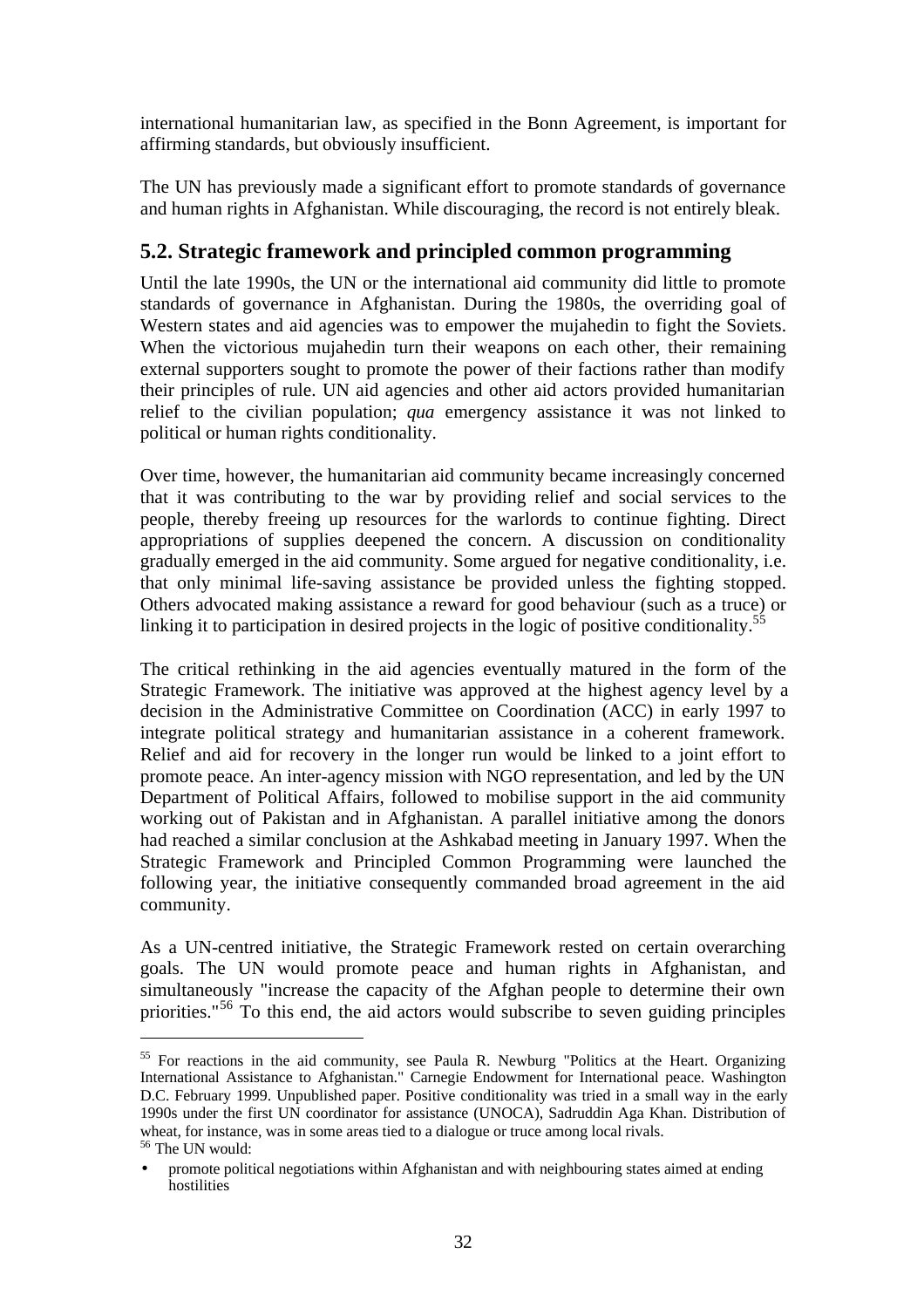and agree to "speak with one voice on all issues of principle", as the final document of 15 September 1998 affirmed.<sup>57</sup> The seven principles made it clear that except for "life-sustaining humanitarian assistance", aid would be subject to human rights conditionality and considerations of peace. Rehabilitation and development assistance would be provided only if no direct political or military advantage accrued to the warring parties. Support for institutions and capacity-building was closely tied to full observance of human rights as codified in UN declarations and conventions.

The last principle was specifically directed at "any presumptive state authority", and thus applied to the newly established Taliban regime, which was not recognised in the UN as representing Afghanistan (the seat was occupied by the ousted Rabbani government).<sup>58</sup> It soon became clear that the Strategic Framework, while originally developed as an instrument for peace, had become a tool for pressuring the Taliban to observe standards of human rights. In principle and practice the policy actually departed from the logic of conditionality. There was little aid to be cut off (negative) or allocated to areas where change was desired (positive). There was little or no dialogue with the authorities that held out promise of aid as a reward for changing behaviour. Rather, it was a strategy that articulated preconditions in the imperative form of "shall", "will" and "must". The principles invoked made no concessions to Islam or to Afghan culture (the words do not appear in the seven principles at all). Rather, the Framework cited rights and principles codified by an assembly of states that did not recognise the Taliban, but its rival, and subsequently imposed a one-side embargo against it.

The tactic was based squarely on pressure rather than concession. Given the worldview and social origins of Taliban, a confrontation was inevitable. The key question here is to what extent it worked, and if this "most difficult case" has lessons for dealing with current Afghan partners.

Concerned to protect their projects in Afghanistan, the aid organisations tended to argue that pure pressure tactics were counterproductive. More could be gained, they found, by combining principled goals with circumspection, patience, flexibility and pragmatism in choice of means. An often-cited case was the WFP's Kabul bakery in  $2000$ <sup>59</sup> A conflict between the Taliban and the agency over women working for the bakery prompted the Taliban to issue an edict prohibiting Afghan women from working for foreign aid agencies altogether. The WFP then threatened to close the

1

<sup>•</sup> engage all Afghan parties through dialogue and advocacy to respect human rights and international humanitarian law

<sup>•</sup> increase the capacity of the Afghan people to determine their own priorities

<sup>•</sup> continue to address humanitarian needs while planing development seeds

reinforce its presence inside the country, especially in Kabul.

*Strategic Framework for Afghanistan. Towards a Principled Approach to Peace and Reconstruction*. 15 September 1998. www.pcpafg.org/assist…strategy/ sfa/strategic%20framework.html, para 14. <sup>57</sup> Ibid., para 15.

<sup>&</sup>lt;sup>58</sup> The relevant principle (no. 5) reads: "Institution and capacity-building activities must advance human rights and will not seek to provide support to any presumptive state authority which does not fully subscribe to the principles contained in the founding instruments of the United Nations, the Universal Declaration of Human Rights, the Convention on the Rights of the Child, the Convention on the Elimination of Discrimination against Women and International Humanitarian Law." Ibid.

<sup>59</sup> Matthew Fielden and Sippa Azerbaijani-Moghadadam, *Female Employment in Afghanistan: A Study of Decree # 8*. Islamabad: Inter-Agency Task Force Study on the Decree and its Implications, 2000.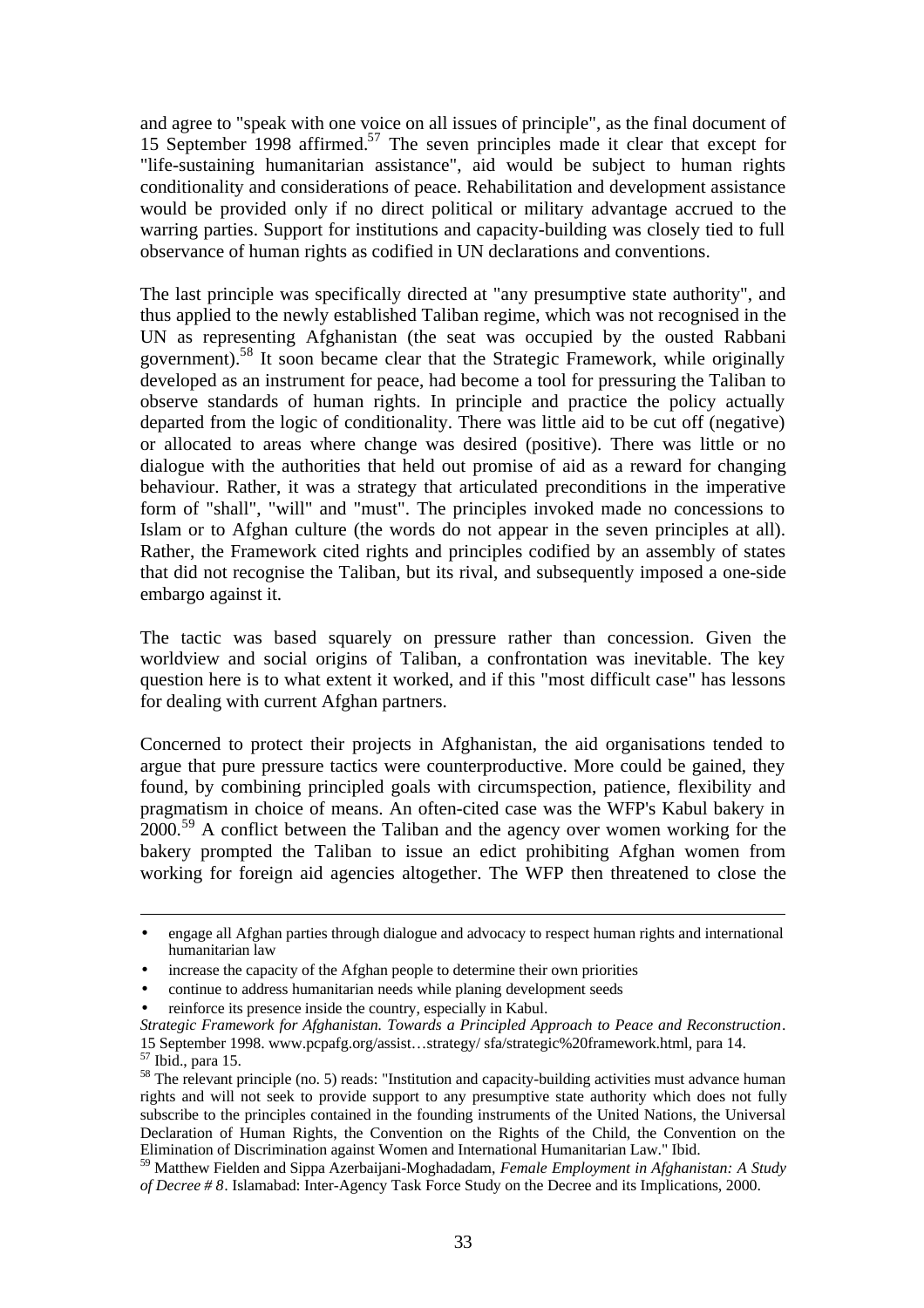shop, which supplied a sizeable number of women in the city with daily bread. After a stand-off, a compromise was reached whereby the women would be employed by a Taliban ministry, which in turn would second them to the WFP. Similar examples are cited in the education sector. While the top leadership formally denied secular education to girls, Taliban leaders in some areas declared that girls could attend school if the aid agencies would provide separate facilities. According to a UNICEF estimate in early 2001, some two thousand girls were going to school in the Taliban heartland of Kandahar.<sup>60</sup>

Anecdotal evidence of this kind led significant parts of the foreign NGO community that worked inside Afghanistan to advocate "constructive engagement", arguing that this was compatible with the overall goals of the seven principles. The view was also gaining ground in the UN aid agencies. Yet important donor states committed to isolating and pressuring the Taliban, above all the US and the UK, could in retrospect also argue that their tactic had worked.

There were clear signs in 2001 that at least some Taliban factions were advocating an accommodation with Western states. Despite doctrinal insistence on the Taliban's own principles, and spectacular demonstrations of defiance such as the demolition of the Buddha statutes, other actions signalled a desire to co-operate with the UN and its leading members. Most significantly, the UN verified early in the year that the regime had enforced a total ban on poppy cultivation in areas under its control (see chapter 7). The action followed repeated UN Security Council resolutions demanding an end to drug production and trade. About the same time, the regime sent a delegation to visit the US and requested invitations to meet with the governments of some European countries as well. In Islamabad, the changes were noted in the important donor group, the ASG, which was exploring the possibilities of a positive response when the events of September 11 occurred.

The record is thus inconclusive. A study completed in 1999 - before the bakery compromise and the poppy ban - concluded that nothing had worked.

 $60$  CMI evaluation (2001), op.cit.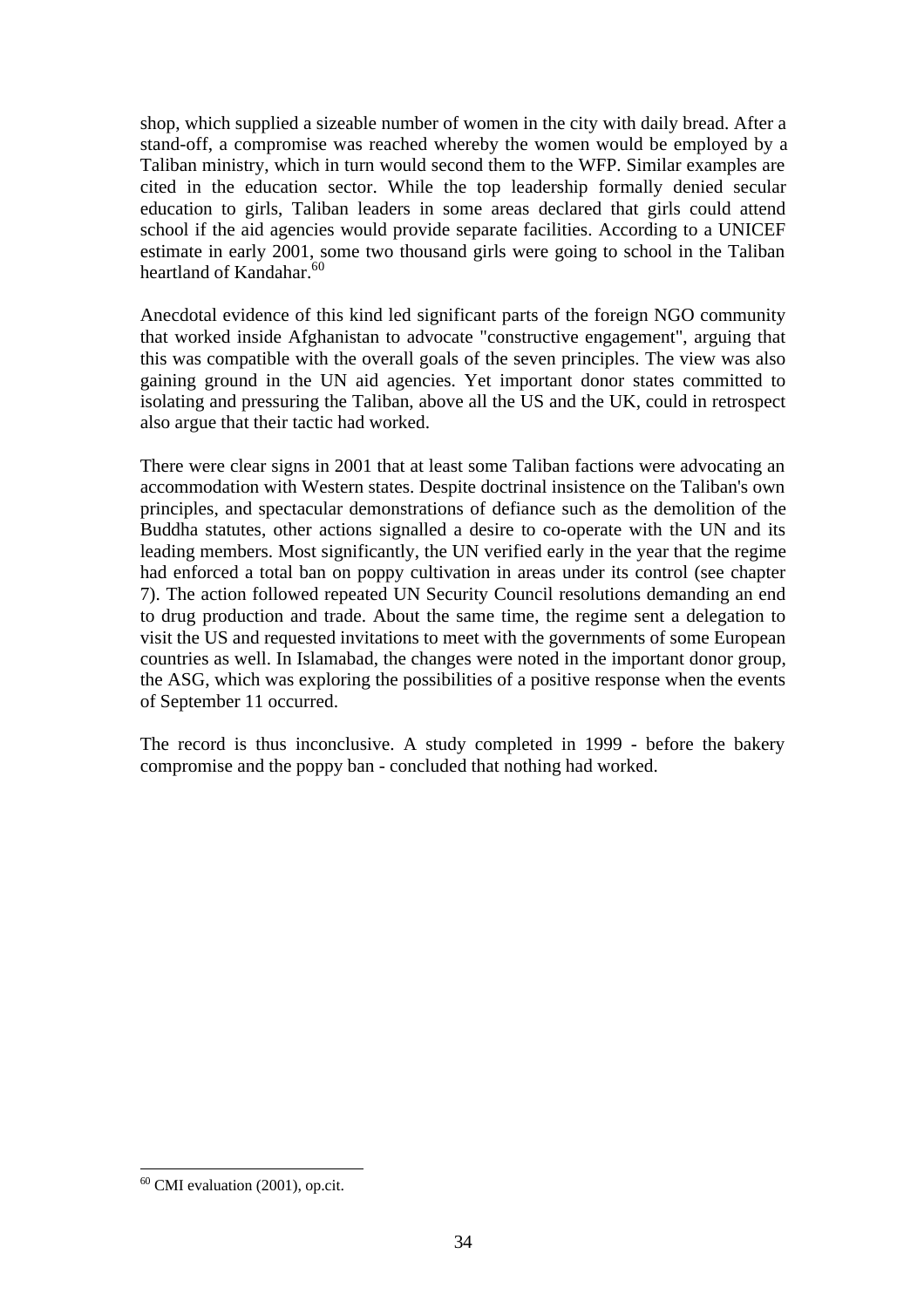#### **Box 5.1. Aid incentives and disincentives**

The overall conclusion of the study is that attempts to use aid incentives and disincentives to influence policies in Afghanistan have not been effective. This is not surprising, since Afghanistan represent an extremely unfavourable environment in which to attempt to exercise influence through the aid modalities. The Taliban are still a movement more than a well organised entity, which means that there is no clear **"**recipient**"** with **"**command and control**"** to effect the desired policy change. Much more important is the fact that Taliban not only do not **"**own**"** the policy changes promoted by donors, but are essentially suspicious and hostile to them. Their priorities and principles are far removed from those promoted by the donors. Secondly the incentives offered by the West have been limited. Aid flows have been modest relative to other economic magnitudes; the Taliban have had access to alternative lines of support; they do not see themselves as aid dependent, nor do they greatly value much of past assistance.

*Source*: Koenraad Van Brabant & Tony Killick, *The Use of Development Incentives and Disincentives in Influencing Conflict or Civil Violence: Case study: Afghanistan*. Paris: OECD/DAC, 1999.

Two years later, a combination of pressure and accommodation appeared to have produced some results. The main weaknesses of the SF/PCP strategy was that it was given little time to work, changes in behaviour were not rewarded (the ban on poppy cultivation did not result in funding for alternative agriculture, which evidently had been expected), and the command approach was not balanced by efforts to promote standards by developing institutions and capacity in the logic of positive conditionality. The SF/PCP appeared as a tool to impose standards unconditionally and assertively. Partly as a result, divisions appeared in the aid community that further weakened the effectiveness of the common approach.

### *Media strategies to promote standards*

Strategies to promote standards need not focus only on the authorities, but equally on civil society. A successful initiative in this regard in the 1990s was the BBC's imaginative use of radio programmes. In Afghanistan access to reliable information is often a problem, illiteracy is almost the norm, and women's access is often limited by tradition. But the BBC's half-soap, half-education programme *New Home New Life* is listened to by almost half the population. Produced by local Afghan staff, it has demonstrated success in affecting people's actions (see box 5.2).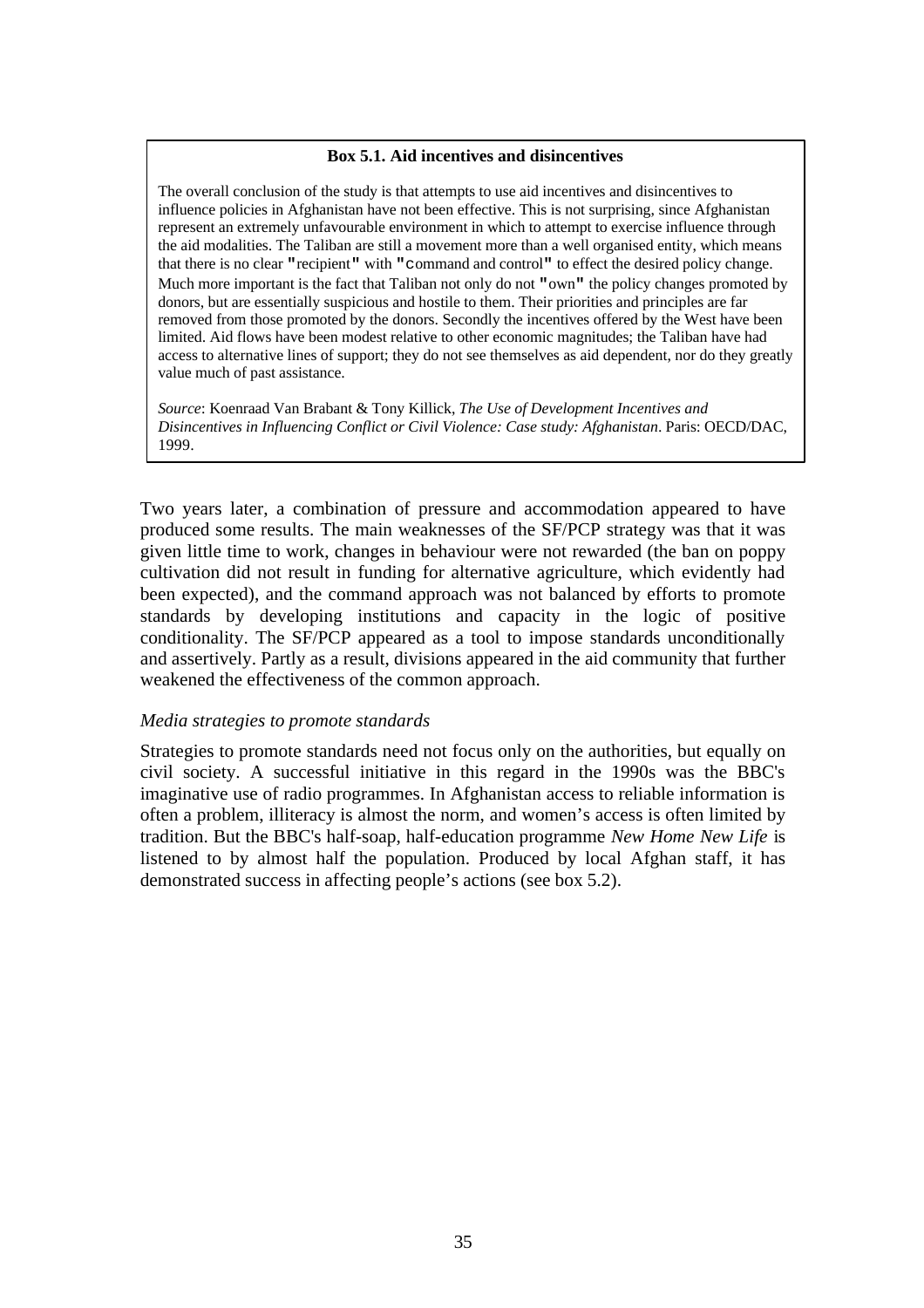### **Box 5.2.** *New Home New Life*

Fully 81% of Afghans in a 1998 survey either owned or had access to a radio. To most, BBC broadcasts in Dari or Pashtu are the most reliable source of information. This is largely the result of three decades in which national radio has been used to present the propaganda of shifting regimes, but also the ability of the BBC to appear more balanced than other foreign channels.

The radio soap opera *New Home New Life* has been broadcast by the BBC Afghan Education Project since 1994 in both Dari and Pashtu. The series uses drama to convey messages on social and economic recovery, covering themes from health and education to conflict resolution and gender equity. Scripts are based on ideas and data collected by project researchers who travel throughout the country, and are developed in close consultation with professionals in the substantive areas selected. In terms of listeners' preference, *New Home New Life* is at 60%, second only to News at 65%.

A 1997 evaluation of mine awareness projects found the BBC programme to be widely popular. The regular listener audience was 47% of the sample population. The study further found that both direct training and radio listening had a significant impact on behavior, but the impact was much greater among those who received mine awareness information through both channels. The conclusion has wider application: reinforcing messages through popular programmes in widely accessible media is relevant for promoting human rights and standards for governance as well.

*Sources*: Andrew Skuse, *Radio, Politics and Trust in Afghanistan: A Social History of Broadcasting*, unpublished manuscript, Social Development Department, UK Department of International Development; Neil Andersson, Charles Whitaker and Aparna Swaminathan, *Afghanistan: The 1997 National Mine Awareness Evaluation*, November 1998, CIET International

#### *Gender issues*

The rights of women were a major element in the SF/PCP approach. Of the three specific UN sources of human rights mentioned by the seven principles on which the approach is founded, two concern women and children (CEDAW and the CRC) - the third is the UN Universal Declaration of Human Rights. The attention paid to women in the overall spectrum of human rights would seem disproportionate were it not for the flagrant violations of the Taliban regime in this area.

The role of women in Afghan society has been a sensitive issue for at least three decades. Two extreme policies have been adopted. The communist regime went far in the direction of asserting the rights of women and bringing them into the public realm. Women were encouraged to get an education, take employment outside the home, become professionals, and join Party organisations - even the army. Afghanistan under the Communist Party signed the UN convention on the rights of women (CEDAW), which the UN later held up to the Taliban. The extreme "open room" policy of the communists contrasted with the "closed room" for women imposed by the Taliban. While women in Taliban controlled areas were not exposed to femalespecific physical violence such as rape, they were systematically excluded from the public realm and had limited access to basic services. Thus they were the victims of massive discrimination. <sup>61</sup>

 $\overline{a}$ <sup>61</sup> UN Gender Mission. *Report of the UN Inter-agency Gender Mission to Afghanistan*. New York: Office of the Special Advisor on Gender Issues and Advancement of Women. 1997.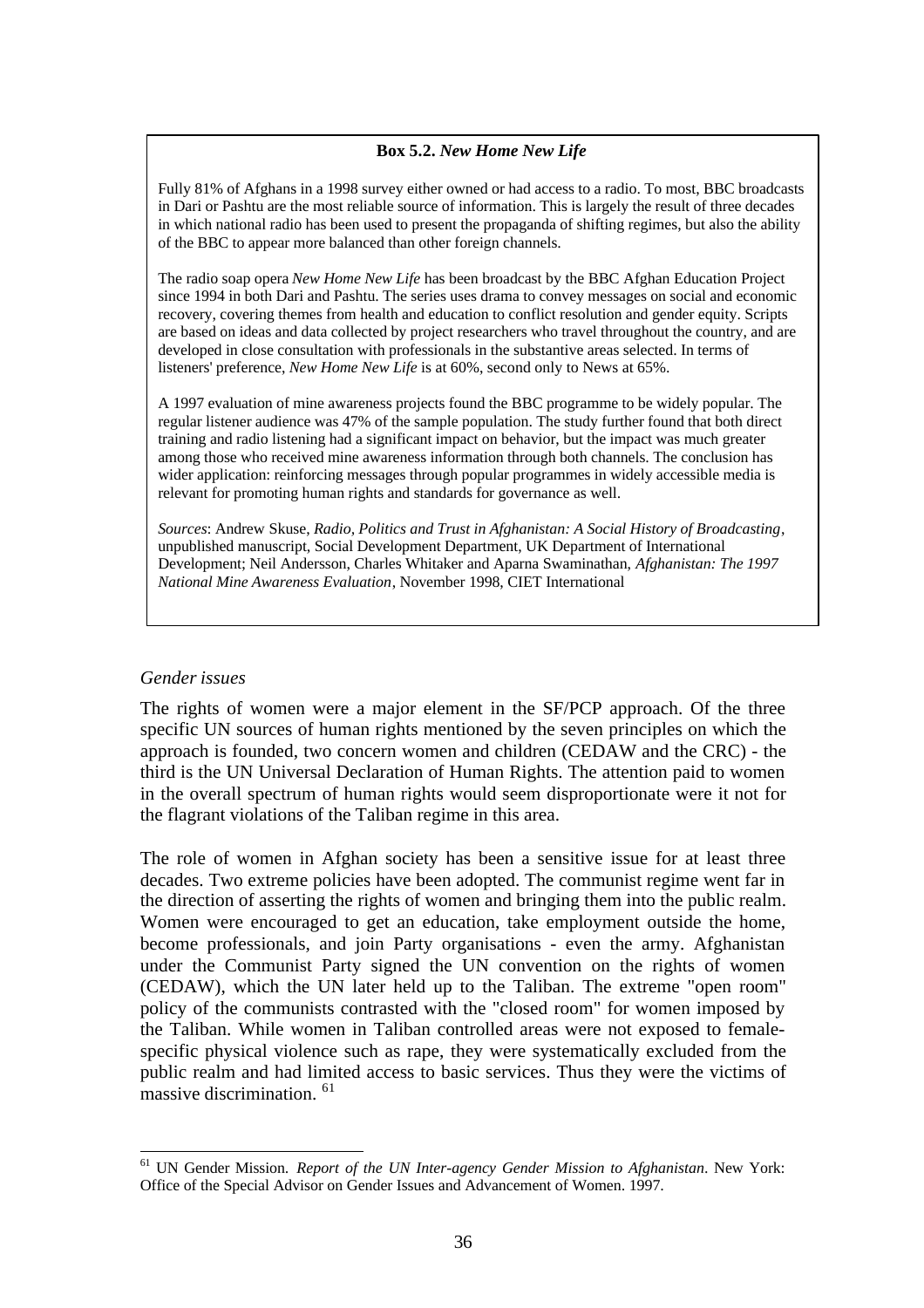With both the Taliban and the communists defeated, the policy extremes they espoused may be equally discredited. The present phase may therefore present opportunities to promote reforms along a middle way when it comes to women's rights in society.

## **5.3. National reconciliation**

 International human rights organisations have urged that those guilty of war crimes and other massive human rights violations must be held accountable.<sup>62</sup> The Bonn agreement endorses the principle of "national reconciliation" and commits the Interim Authority to establish an independent Human Rights Commission to monitor and investigate human rights violations with the assistance of the United Nations. In legal terms, this opens the door for the investigation of past abuses. $63$ 

Throughout Afghanistan's past 23 years of conflict, injustice, violence and power abuse has been the practice of all parties. Most recently, the repressive practices of the Taliban made them widely unpopular, also amongst their own supposedly core supporters in traditional Sunni religious networks within the Pashtun areas. Initially, however, the movement was welcomed by many Afghans, in large part because the mujahedin government that it replaced had an established record of massive human rights violations, including massacres of civilians, support to international terrorism, as well as large-scale crime and corruption. $64$  The communists during their reign (1978-1992) were also guilty of gross human rights violations.

With violations widely committed by all parties, holding those responsible accountable will be difficult. The political transition arrangement is built on the cooptation of several leaders who themselves carry considerable guilt, and the success of the transition may hinge on the ability to keep these individuals aboard. A second issue concerns equity in the justice process if the Americans are arresting and trying Taliban members (although not for human rights violations committed against Afghans), while Northern Alliance leaders are not held accountable. Thirdly, an eventual trial process would need to consider the weaknesses of the Afghan legal system.

As for reconciliation, whatever processes will eventually be decided upon should reflect Afghan notions of right and wrong. The Afghans can in this respect draw on a repertoire of relevant cultural traditions, including a strong sense of justice, but also a historic tradition of broad consultation and a pragmatic attitude to settling old conflicts and moving on.

 $62$  'Interview with head of Amnesty International, Irne Khan', IRIN, 12 December 2001.

<sup>63</sup> Paragraph III.C.6 states: "The Interim Administration shall, with the assistance of the United Nations, establish an independent Human Rights Commission, whose responsibilities will include human rights monitoring, investigation of violations of human rights, and development of domestic human rights institutions. The Interim Administration may, with the assistance of the United Nations, also establish any other commissions to review matters not covered in this agreement."

<sup>64</sup> Arne Strand, Kristian Berg Harpviken and Abdul Wasay Najimi, *Afghanistan: Current Humanitarian Challenges*, CMI Report R 2001:5, Bergen: Chr. Michelsen Institute.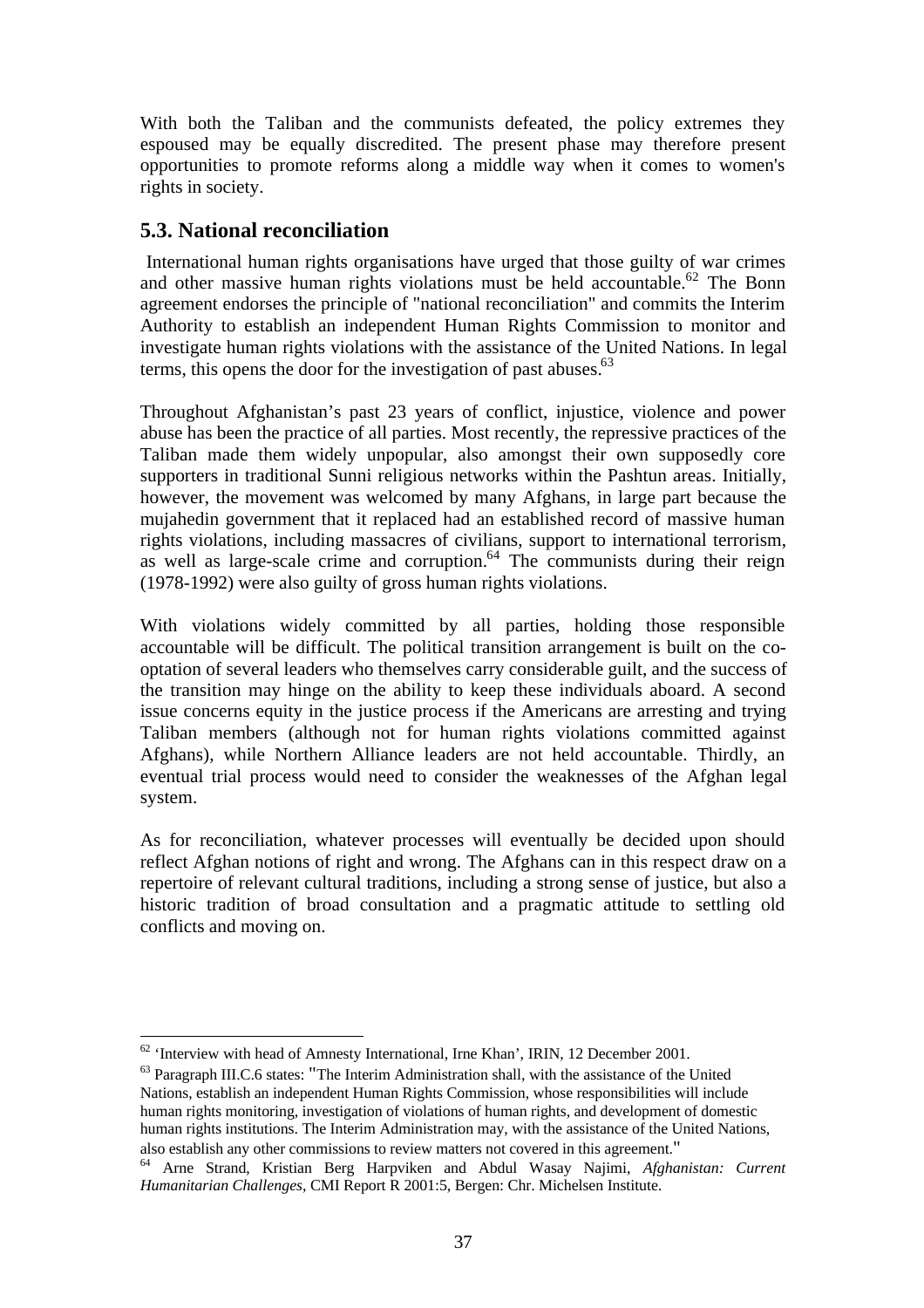# **5.4. Policy implications**

### *Move towards positive conditionality and accept diversity of approach*

Unlike in the SF/PCP period, the international aid community is considering channelling very large amounts of money to Afghanistan's recovery. Further, there is a commitment to engage in a way that to makes it possible to balance demands for standards with positive incentives to develop Afghan institutions and forces that in the longer run can promote the desired norms. The SF/PCP experience suggests that this may be more productive than simply announcing standards and threatening sanctions. Aid agencies have come to similar conclusions in other post-conflict cases (see Part II of this report).

The standards articulated in connection with the transitional government (democracy, Islam, social justice, human rights) are more general and diverse than those elaborated by the SF/PCP. As such, they hardly constitute a clear basis for common action in the aid community. Even the SF/PCP, which had more precise principles and an internationally condemned adversary, found it difficult to make all aid actors "speak with one voice on issues of principle", as the SF basic document required. Thus, while there is a case for linking political and human rights conditionality to reconstruction aid, uncertainty about which strategy will work best in Afghanistan - and has worked best in the past - is an argument for a diversity of approaches in the aid community.

With the transitional government, opportunities may open to affirm human rights standards in certain areas. Afghan and aid actors may find it possible to

- move ahead on gender issues in line with UN/CEDAW principles
- make innovative use of the media to promote awareness of human rights and standards of governance in the population at large.

With respect to transitional justice, political considerations suggest proceeding with caution. As for eventual reconciliation processes, to be effective and credible they must reflect Afghan traditions.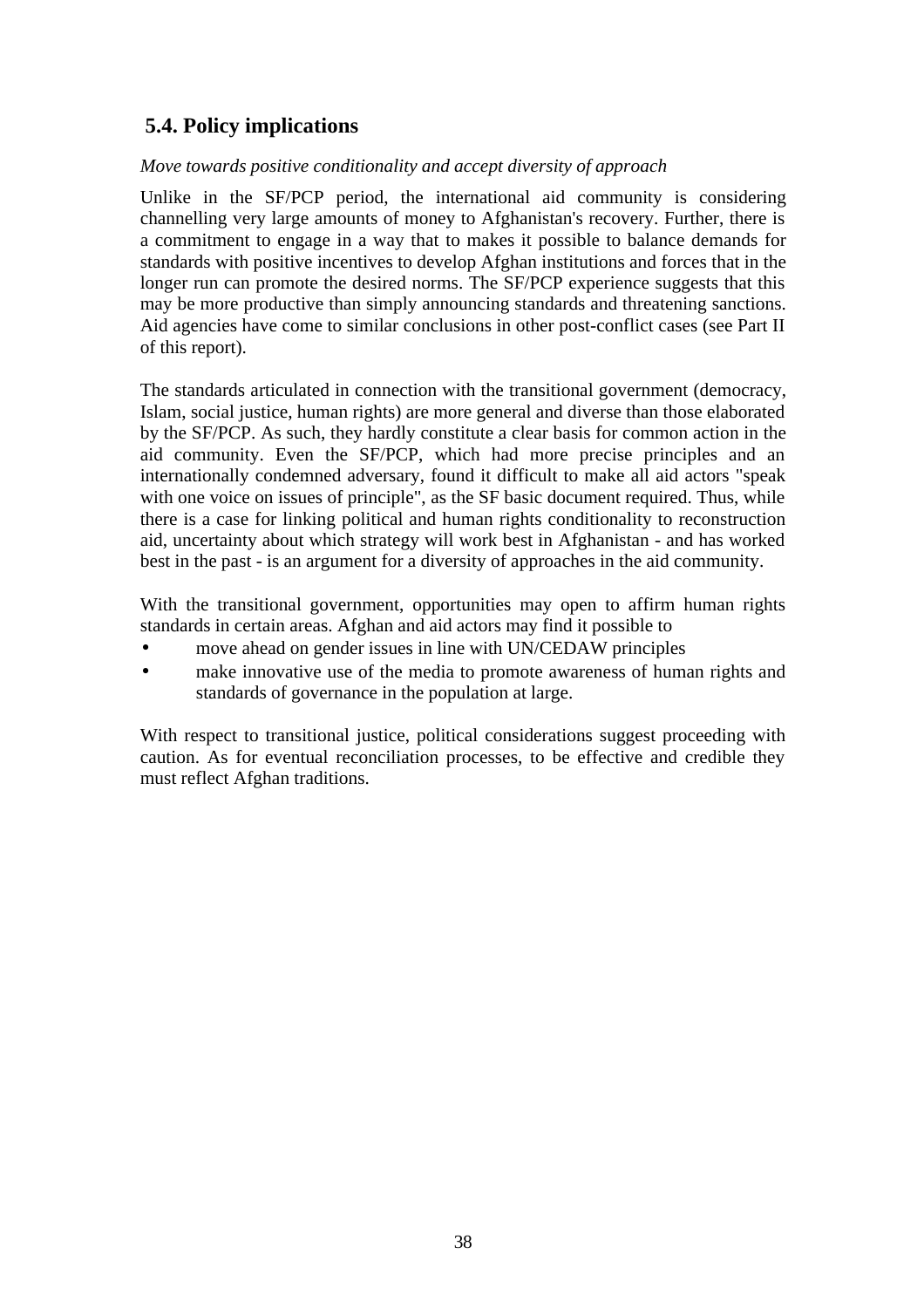# **6. From relief to reconstruction**

## **6.1. Status**

 $\overline{a}$ 

The existing international structures for providing assistance to Afghanistan are well established - which is both a plus and a minus. The international aid community collectively commands considerable country-specific knowledge and expertise that is highly relevant also to the reconstruction phase. Yet as providers of mainly humanitarian assistance, the organisations are steeped in a relief mode of assistance. Over the past two decades, institutional culture and vested interests have developed around an aid model that is essentially external to the recipient state: the aid organisations have mostly operated from neighbouring Pakistan, and strategies have been formulated by donors and implementing agencies, with little or no consultation with Afghan authorities and civil society. To make its expertise relevant to the reconstruction phase, this aid community must reorient itself to work more closely with development actors and Afghan authorities and civil society.

As a high-visibility conflict with prospects of massive funding in the near future, the Afghan situation is attracting a large number of aid actors. Strong coordination mechanisms are required to prevent waste and duplication, and to ensure that the presently weak Afghan central authorities are not completely overwhelmed by having to deal with a succession of foreign aid representatives. The prospect of large funding also raises the concern that aid, if unwisely implemented, can undermine the peacebuilding process.

The present coordination mechanisms in the international aid community were developed to deliver effective and "principled" humanitarian assistance in the late 1990s and are not obviously relevant to the present phase. The Islamabad-based Strategic Framework initiative is being overtaken by a series of aid-defining events organised by donors and agencies elsewhere (in Washington, Brussels, Tokyo and Islamabad).

On the Afghan side, there is limited administrative and absorptive capacity. This calls for innovative approaches to capacity and institution building, accommodating a recognised role for the new Afghan authority, while ensuring coherence among external initiatives. The re-establishment of central coordinating institutions on the Afghan side is important, and is already being discussed in the aid community.<sup>65</sup>

A brief review of past practices will help towards understanding the organisational challenges facing the international aid community as it moves from relief to reconstruction.

<sup>65</sup> See discussion at the UNDP/World Bank Islamabad meeting in November 2001. The World Bank "Approach Paper" includes the idea of a central Reconstruction Agency in Kabul.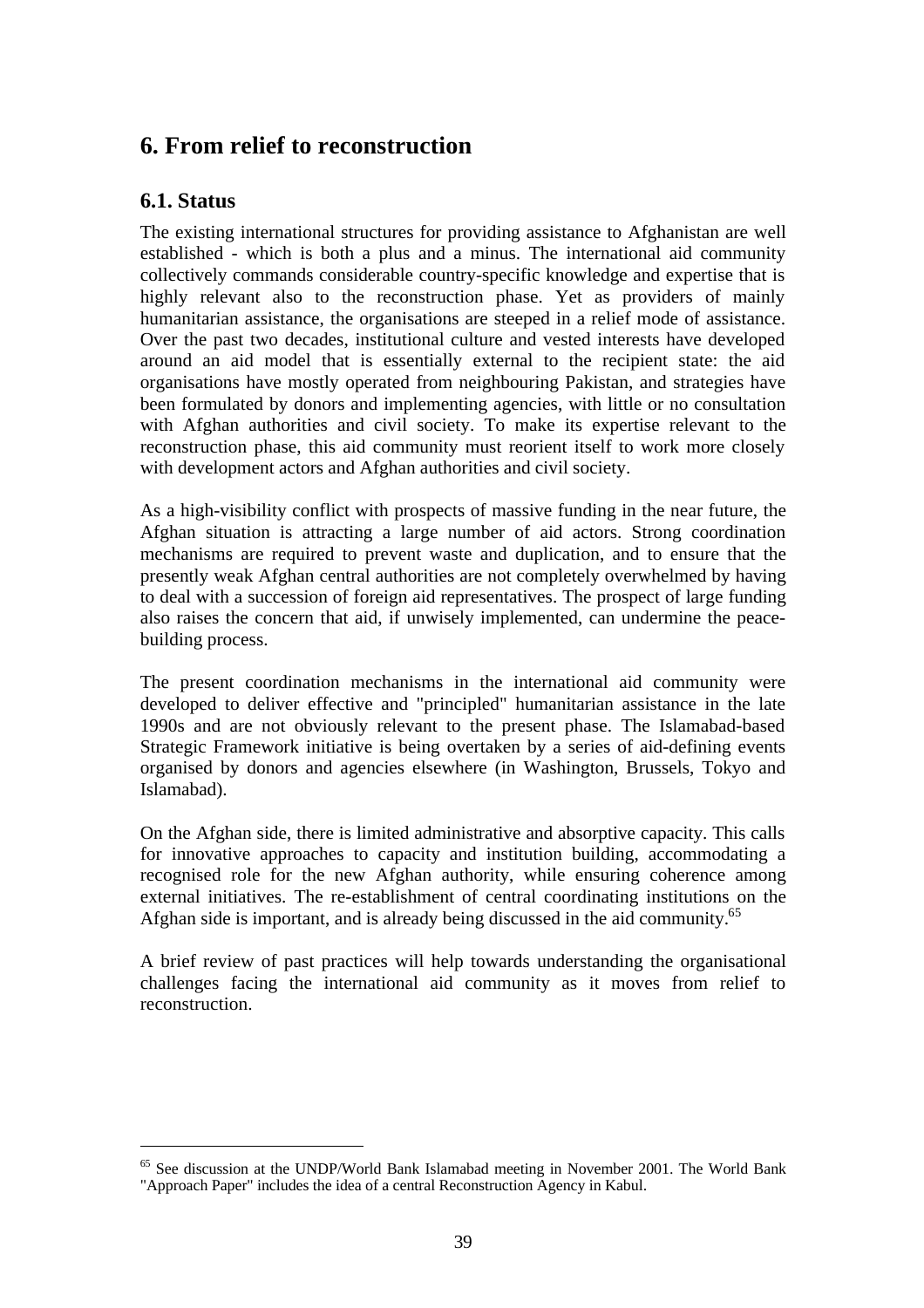## **6.2. The relief mode of past aid**

Preliminary rehabilitation efforts in the early 1990s were stopped by renewed warfare. By mid-decade the Taliban was disarming the areas they controlled and fighting was reduced in large parts of the country, permitting trade and other economic activities to increase.<sup>66</sup> But from 1998 onwards the country experienced several devastating earthquakes and large areas were hit by a prolonged drought.

Thus, throughout the entire decade aid agencies focused primarily on shorter-term relief projects to aid victims of war and natural disaster. Neglect of institution- and capacity-building was reinforced by a rights-based approach, and by restrictions on development activities and engagement with the authorities required by the Strategic Framework introduced in 1998. In the latter part of the 1990s, a large part of the assistance in fact was surplus wheat (around 40  $\%$  in 2000).<sup>67</sup>

Planning tools in the international aid community such as the Consolidated Interagency Appeal (CAP) had a one-year funding horizon. Many donors operated with even shorter project cycles for their emergency relief operations. This discouraged the NGOs from identifying the longer-term needs of the Afghan population and from strengthening their own capacity to handle more complex and development-oriented programmes. Capacity-building generally received low priority. Most Afghan NGOs ended up as contractors for short-term emergency projects, often cutting corners in project implementation to sustain the organisation until the next contract came through.

While quantitatively minuscule in the overall aid flow, some assistance projects went beyond the relief mode.<sup>68</sup> These were mostly undertaken by UN agencies and the larger NGOs with a funding base that allowed them to take on such activities (see box 6.1).

In their rehabilitation/development activities these agencies usually employ Afghan ex-government officials or other local professionals, and many Afghan NGOs are run by a generation of younger Afghans with technical education and subsequent training by aid organisations.<sup>69</sup> Many of the Afghan NGOs run good projects on the ground, but lag behind the international ones when it comes to writing good proposals in English. The prevailing notion among relief-oriented agencies is that there are few local institutions to work through and that foreign staff are necessary to manage the projects.<sup>70</sup>

<sup>66</sup> The World Bank Report *Brief Overview of Afghanistan's Economy* of 5 October 2001 observes that

<sup>&</sup>quot;[t]here was a modest economic recovery in the mid-1990s in areas that became largely free of conflict."

 $67$  See Pledges/Contribution for Assistance to Afghanistan in 2001, in OCHA/UNCO (2000). *Afghanistan 2001 Appeal*. Geneva/Islamabad, OCHA/UNCO.

 $68$  These mostly fell in the "sustainable livelihood" category in the CAP. In 2000, such projects constituted only 6 % of the total funding channelled through the CAP, see summary of 2000 Appeal for Afghanistan in OCHA/UNCO (2000). *Afghanistan 2001 Appeal*. Geneva/Islamabad, OCHA/UNCO.

 $69$  Donor NGOs and agencies such as Christian Aid (UK), Novib (the Netherlands) and Norwegian Church Aid have consistently have engaged in organisational and human development schemes for Afghan NGOs.

 $70$  A typical feature of the international emergency-oriented aid agencies is a European male in his midtwenties, directing senior Afghan staff with higher degrees and several years of aid experience. Even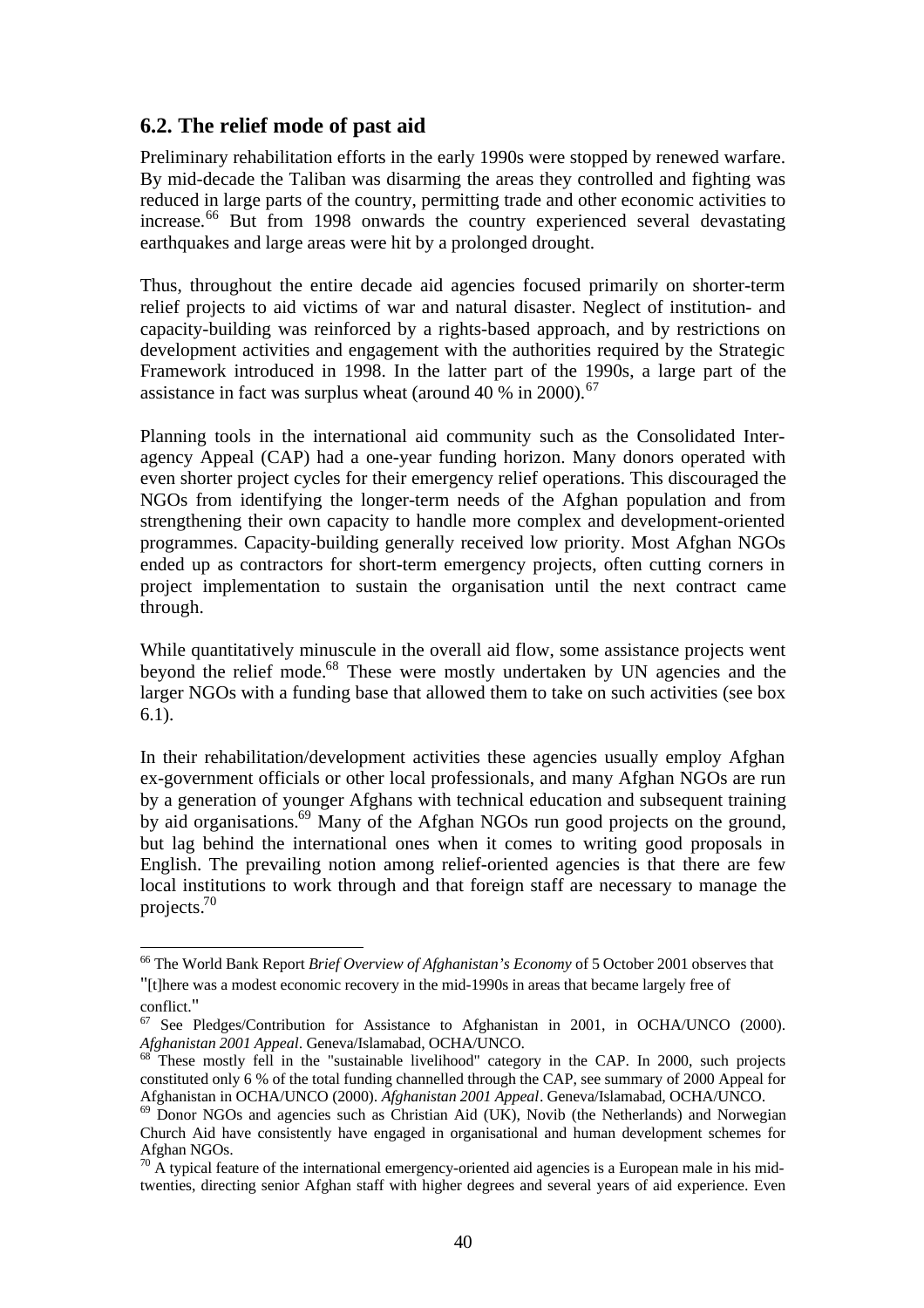#### **Box 6.1: Rehabilitation and development oriented activities**

In 1997, UNDP introduced the Poverty Eradication and Community Empowerment (P.E.A.C.E.) initiative, which has as its overall objective: "to contribute to the restoration of peace in Afghanistan through poverty alleviation, good governance building, and community empowerment in both rural and urban areas." The programme consists of five main components:

- Comprehensive Disabled Afghans Programme (CDAP – implemented by various NGOs)

- Livestock Development for Food Security (implemented by FAO)

- Strengthening Community Self-help Capacities in Rural Afghanistan (implemented by UNOPS)

- Rebuilding Communities in Urban Afghanistan (implemented by UNHCS-Habitat)

- Food Security through Sustainable Crop Production (implemented by FAO)

The programme has relied heavily on community mobilisation, particularly through *shura* (also for women), which a recent evaluation finds has encouraged new coping mechanisms and enhanced resilience.

Other UN organisations have also developed programmes pointing beyond a narrow relief mode: - UNHCR has encouraged return and reintegration through small-scale reconstruction aid

- WFP has encouraged Food for Assets Creation (FoodAC), where food is distributed to people working on basic reconstruction projects, with a minor share being distributed to vulnerable members of the community, priorities being set by a local community body

- The UNOCHA Mine Action Programme for Afghanistan (MAPA) has interpreted its mandate to include preparation of the ground for basic reconstruction and development projects.

Amongst the larger NGOs, some have specialised in certain sectors and become implementing partners for UN agencies or for major donors, such as the EU:

- The Danish Committee for Aid to Afghan Refugees (DACAAR) has specialised in water supply and sanitation

- The Swedish Committee for Afghanistan (SCA) has a large education engagement

- Save the Children (US) has a large education engagement

Several NGOs (Afghan and international) have worked in community development:

- The Afghan Development Association (ADA),

- The Afghan Rehabilitation and Environmental Agency (AREA)

- Coordination of Humanitarian Assistance (CHA)
- Coordination of Afghan Relief (CoAR)
- CARE International

1

- Ockenden International

- Mission d'Aide de Development des Economics Rurales en Afghanistan (MADERA)

*Sources*: The UN Assistance Afghanistan site: www.pcpafg.org/; Bernt Bernander, Alexander Costy and Farhana Faruqi (2000), *A Thematic Evaluation of the UNDP P.E.A.C.E. Initiative in Afghanistan*, Stockholm: Stockholm Group for Development Studies.

senior aid workers may promote their own agencies over local institutions and downplay the latters' usefulness in planning and implementing projects. The advantage of the foreign aid community is their ability to generate projects acceptable to donors, and identify Afghans with the required technical skills. While important in its own right, this has inhibited a development orientation and discouraged optimal utilisation of Afghan resources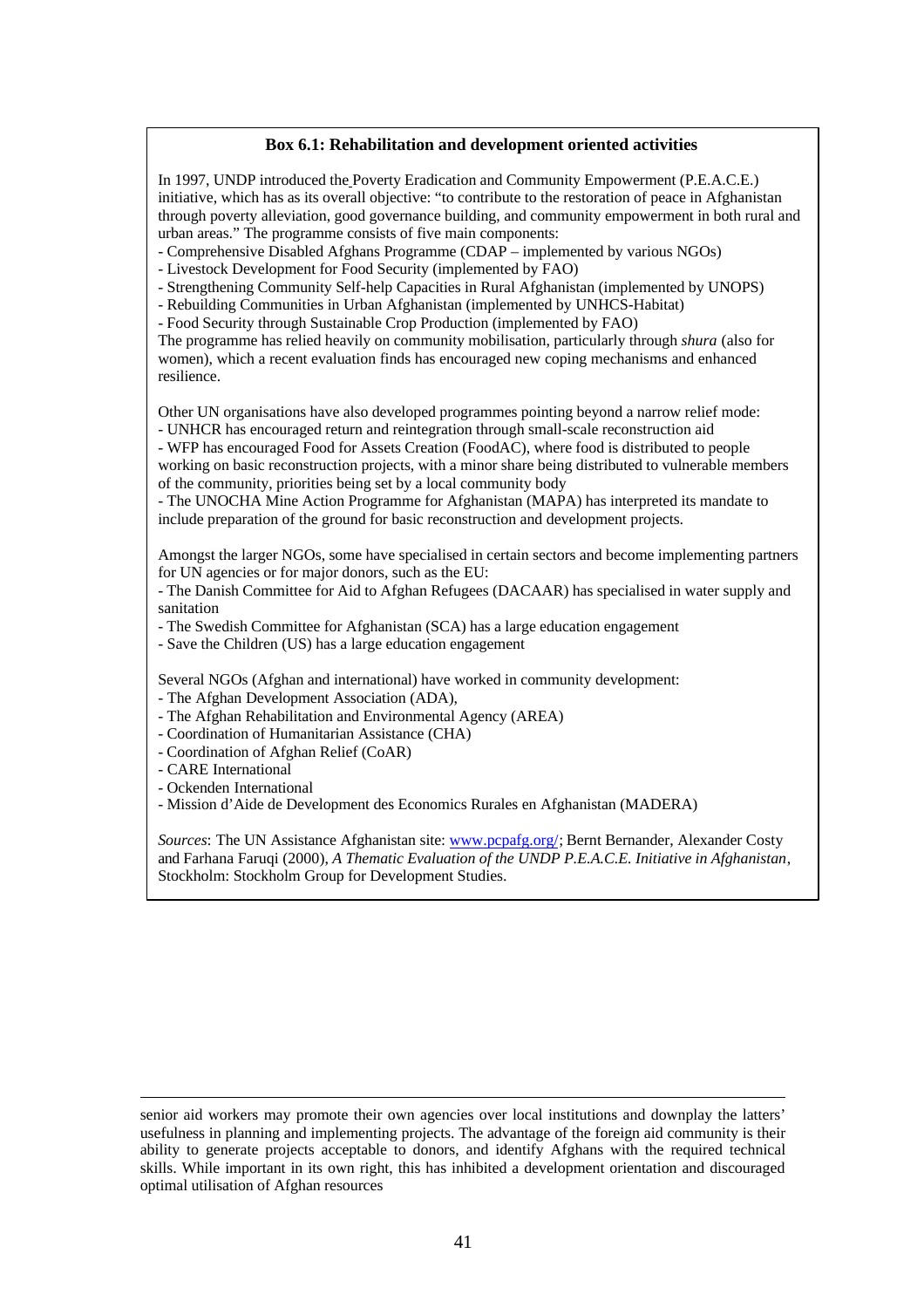Some organisations have brought a peace-building perspective into their activities. This was also part of the rationale behind UNDP's P.E.A.C.E. initiative. An evaluation of this programme in 1999 found that development *shura* introduced at the district level had helped resolve disputes and deflect recruitment to the Taliban army, and recommended that the agency integrate "peace-building strategies (...) such as conflict analysis, conflict-sensitive targeting and active risk reduction" into its development strategies more generally.<sup>71</sup> A few Afghan NGOs have worked along these lines, such as the Afghan Development Association (ADA). Working in zones with potential conflict between Pashtun and Hazara populations, ADA has established joint project management and indirectly used its projects to build relations of trust. Another Afghan NGO, Co-operation for Peace and Unity (CPAU), established in 1996, has sought to integrate a peace perspective with aid activities more generally by offering training courses in peaceful conflict resolution for agency staff as well as community representatives.

## **6.3. Aid coordination structures**

 $\overline{a}$ 

Before 1997, there were few structures of coordination in the intergovernmental aid community, and the NGOs were divided by religion, nationality and geographical location.<sup>72</sup> The introduction of the UN Strategic Framework (SF) and Principled Common Programming (PCP) established a superstructure for Afghan aid coordination working out of Islamabad. Together, they represented a set of principles to guide the joint aid effort, and institutional mechanisms to facilitate coordination.

As discussed in the preceding chapter, the principles linked the provision of most aid to observance of human rights. The institutional centrepiece was a new Afghan Programming Board (APB), consisting of UN agencies, NGO coordinating bodies and the major donor countries. The APB, it soon became evident, was a consensusoriented forum for sharing information rather than an authoritative body for decisionmaking, but it expanding international aid presence inside Afghanistan by establishing Regional Coordination Boards in seven designated regions. The boards consisted of both UN agencies and NGOs, and were serviced by UN Regional Coordinators that reported to the UN Coordinator's Office as well as to UN/OCHA. The previous year (1997), humanitarian coordination among the UN agencies had been streamlined with the appointment of a designated office for this purpose, the UN Humanitarian Coordinator based in Islamabad. The entire structure operated alongside and in close consultation with the Afghan Support Group (ASG) of donors, which had been formalised after a Dutch initiative in early 1997.<sup>73</sup>

<sup>71</sup> For details see Bernt Bernander, Alexander Costy and Farhana Faruqi (2000), *A Thematic Evaluation of the UNDP P.E.A.C.E. Initiative in Afghanistan*, Stockholm: Stockholm Group for Development Studies.

 $72$  There were five NGO coordinating bodies, of which three were national and based in Peshawar, and two regional with one based in Kandahar/Quetta and one in Herat. Although membership was overlapping, one body had members from Islamic countries, one had only Afghan NGO members, while another included all types of NGO. There was no formalised cooperation between them, but rather competition for funding and joint participation in meetings and workshops.

<sup>&</sup>lt;sup>73</sup> The Ashkabad conference that took place in January 1997 formalised these arrangements. A driving force in much of the preparation was the Dutch Minister, Jan Pronk.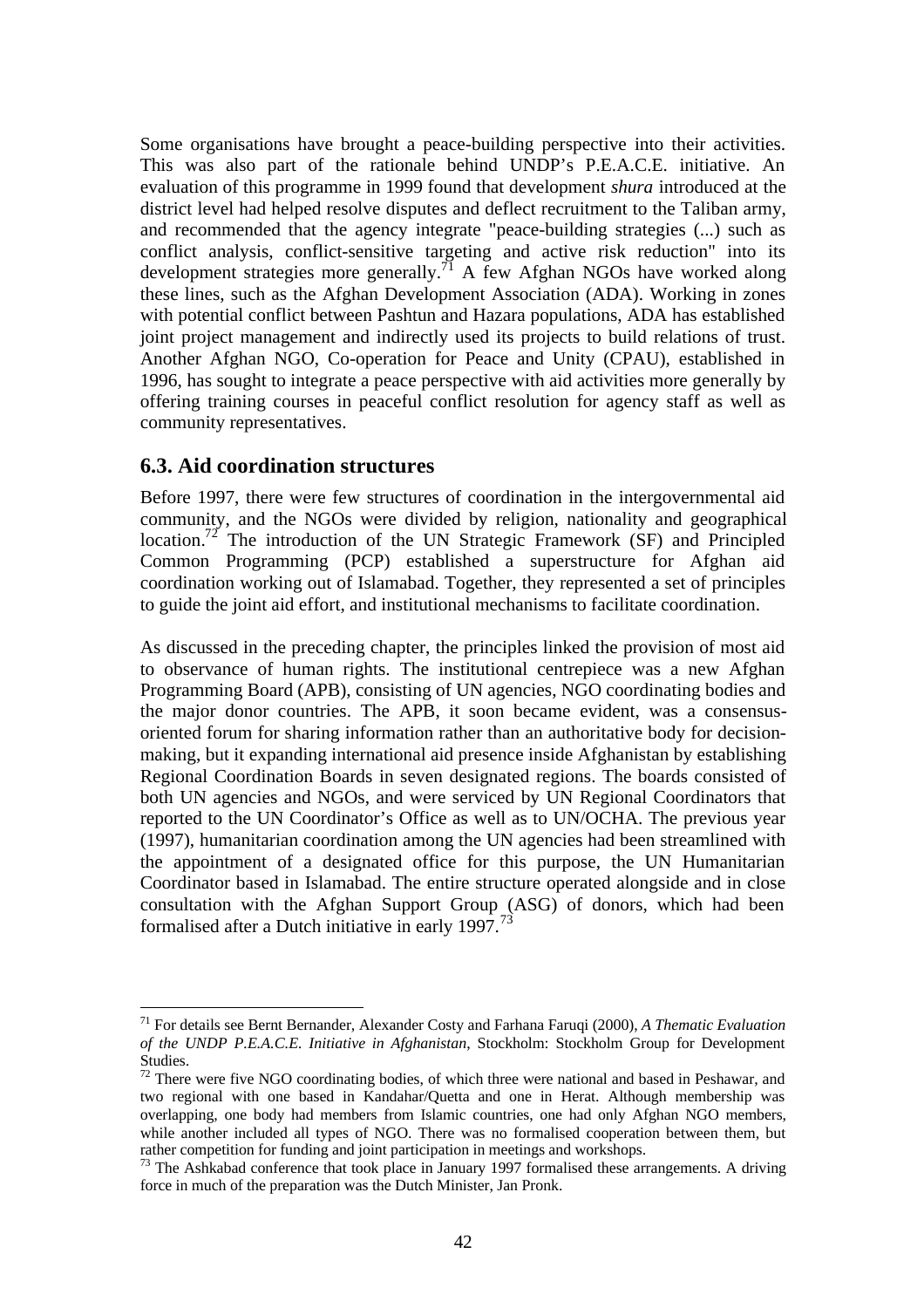The idea of establishing a trust fund to give the coordination structure more teeth was introduced as well. While the World Bank at present is a strong advocate of a trust fund for reconstruction,<sup>74</sup> it appears that the earlier idea was part of the initial Strategic Framework concept as developed in UN/New York. However, despite their agreement on the major principles that would guide the joint aid effort, major donors and NGOs alike feared that a trust fund would undermine their freedom to make decisions to an unacceptable degree. Since the Strategic Framework was a UN initiative, it was assumed that UN agencies would use it to control project prioritisation and, some NGOs feared, secure funds for themselves.

By 2001, evaluation reports concluded that while the SF/PCP process had created greater interaction among the humanitarian actors, there had been little joint planning and prioritisation of tasks, and hardly any joint needs assessments or capacity development.<sup>75</sup> Coordination efforts were further hampered by NGO coordinating bodies being at the brink of collapse due to sharply decreased funding. The UN Regional Coordinators based inside Afghanistan were operating on a shoestring budget.<sup>76</sup>

While the Afghan Support Group (ASG) of major donors was not formally a part of the UN-centred coordination structure, it emerged as the more influential element. The biannual ASG meetings, often attended by senior officials, served as a forum for serious policy discussions, and the revolving leadership of three country missions in Islamabad (known as the *troika*) maintained the momentum on a daily basis. The donor-based ASG thus overshadowed the broader APB structure where UN agencies and NGOs were also present.

The fall of the Taliban and international support for a successor government have altered the central premises of the previous coordination structures:

- The establishment of an Afghan national government, as provided for in the Bonn Agreement, means that there must be one more seat at the table. While the UN and the international financial institutions will clearly have an important role in planning and coordinating aid, there is now a formal obligation and a strong political rationale for including Afghan authorities and civil society.
- Previous coordination mechanisms were emergency oriented and had a one-year timeframe, as exemplified in the Consolidated Appeal Process administered by OCHA. Plans for rehabilitation and reconstruction are likely to have a multi-year framework, with UNDP, the World Bank and the Asia Development Bank already taking a lead role.

 $\overline{a}$ <sup>74</sup> "Approach Paper" presented at the Islamabad meeting, 27-29 November 2001.

<sup>75</sup> UN/OCHA (1998). *Making a Reality of Principled Common Programming*. Islamabad, UN OCHA. The document envisages a solid investment in needs assessment, strong Afghan involvement at all levels and extensive capacity-building as crucial components to further the PCP process. That did not materialise, as two evaluations concluded. CMI (2001) *Assessing Needs and Vulnerability in Afghanistan*. A report commissioned by OCHA, UNHCR, UNICEF and WFP. Bergen: Chr. Michelsen Institute, August 2001, and Mark Duffield, Patricia Gossman and Nicolas Leader, *Review of the Strategic Framework for Afghanistan*, Final draft, Islamabad: Strategic Monitoring Unit, 2001.

<sup>&</sup>lt;sup>76</sup> The regional coordinator based in Mazar-e-Sharif reported in March 2001 that she did not have a budget to hire a translator and depended on other agencies to provide transport if going outside of the city centre. See CMI (2001), op.cit.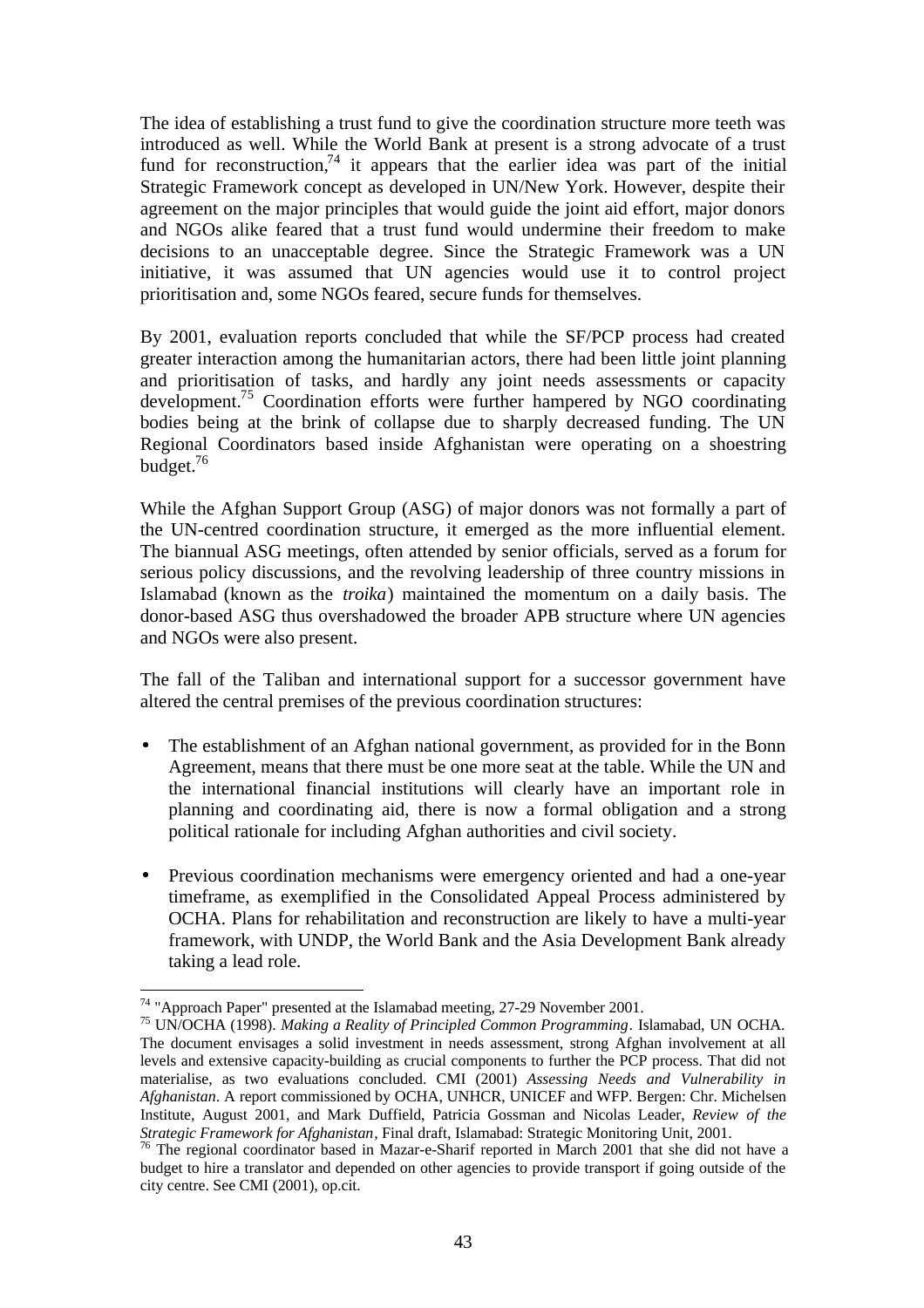• Needs assessments were previously undertaken by individual aid agencies in accordance with their mandate and expected funding ability. A national framework for rehabilitation and reconstruction would require a more coherent and comprehensive approach to needs assessment.

Simultaneously, groups and institutions that want to partake in the reconstruction of Afghanistan have proliferated and the competition to stake a claim for either specific roles or coordination has intensified. An initial list of the main intergovernmental actors is suggestive (see box 6.2.) The multiplicity of actors calls for careful coordination on both the international and the Afghan sides.

#### **Box 6.2. Main intergovernmental actors in reconstruction and peace-building in Afghanistan**

- The Special Representative of the Secretary General (SRSG)
- The UN Coordinator for Rehabilitation and Development
- The UN Humanitarian Coordinator
- The World Bank/UNDP/ADB collaborative arrangement for reconstruction and development
- The Afghan Support Group (ASG)
- The 6+2 group (neighbouring states + Russia and USA)<sup>77</sup>
- Group of 21 states in the UN that take a particular interest in Afghanistan. Norway was recently included. The Organisation of the Islamic Conference is an observer.
- Ministerial-level meetings for reconstruction of concerned states (international steering committee of the US, Japan, Saudi Arabia and the EU)
- The UN Development Group (most UN humanitarian and development agencies)

## **6.4. Policy implications**

### *Adjust coordination structures*

 $\overline{a}$ 

A measure of authoritative coordination is clearly necessary to streamline the aid scene, although it difficult at the present time to make detailed suggestions. The limitations of the Strategic Framework concept, including the role of Afghan Planning Board (APB) and the Regional Coordinating Officers (RCOs), are generally recognised, suggesting that these now be modified. The UN regional structures inside Afghanistan, for instance, should probably be altered so as not to legitimise regional divisions based on military groups as discussed above (see chapter 2). With a central government taking form in Kabul, international coordination structures should seek to complement a national structure of administration (on the central, provincial and district level) rather than the regional divisions.

With new aid actors on the Afghan scene - especially the co-chaired ministerial meetings and the UNDP/World Bank/ADB collaborative arrangement - the Afghan Support Group might find it useful to redefine its role. The option implied by its name is to form a group of states supporting the new national authorities of Afghanistan in the spirit of the "like-minded" tradition. This includes the task of assisting the Afghan government in dealing with powerful international aid agencies and donors.

 $77$  Neighbouring states include China, Iran, Pakistan, Tajikistan, Turkmenistan and Uzbekistan.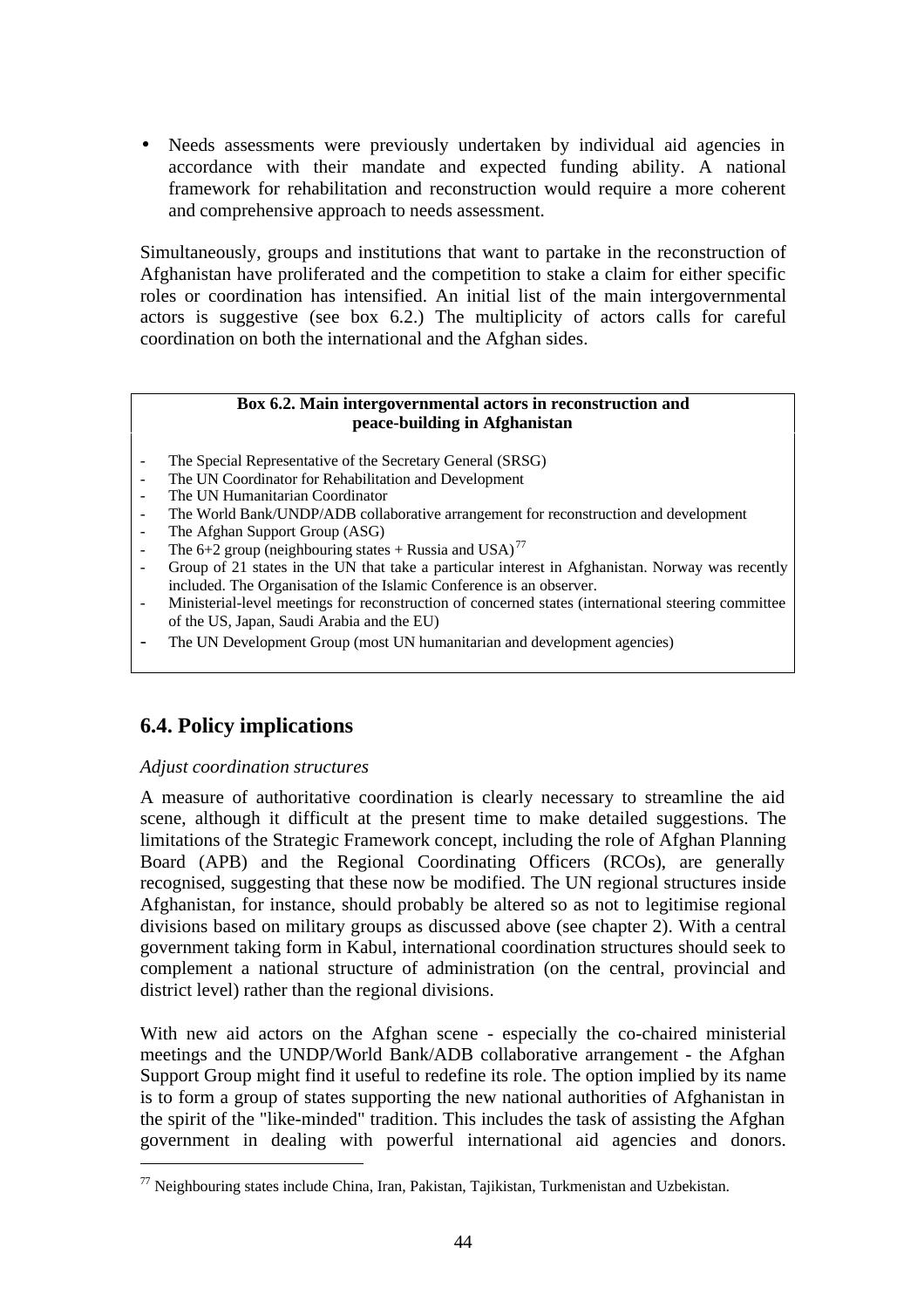Collectively the ASG possesses much country-specific knowledge and experience that is invaluable for such a role.

Effective coordination of external assistance can be a powerful tool of policy that leaves the recipient government with little room to question conditions. The weakness of the Afghan central authorities makes the potential imbalance especially obvious. It seems appropriate to balance the need for coordination with a measure of diversity that gives the Afghan government some autonomy vis-à-vis the international aid community. The consideration is particularly relevant to the current discussion of establishing a Trust Fund for reconstruction, possibly managed by the World Bank.

### *Strengthen Afghan counterparts for coordination*

On the Afghan side, the only aid coordination during recent years has been participation in Pakistan- or Kandahar-based frameworks of NGOs. Creating Afghan counterparts to international coordination structures could be based on the old Ministry of Planning or be established as a special coordination unit directly under the Chairman of the Interim Administration**.** Since all Afghan political and civil groups will want a share in the massive aid now on the horizon, it might be useful to establish a broader forum, for instance an Afghan Reconstruction Council where prominent persons from all provinces are brought in to advise on policy priorities and geographic allocations. A similar arrangement has been used with good results elsewhere.<sup>78</sup>

### *Utilise but coordinate the NGO sector*

At present, foreign and Afghan NGOs provide a considerable part of the Afghan population with basic services in health, education, demining, sanitation and drinking water. To avoid disruption of services to a vulnerable people, mechanisms must be found to ensure that these projects continue in a transition phase and be integrated with plans for longer-term reconstruction. Eventually, these services might either be transferred to the Afghan government or continue to be operated by civil society within a framework of public regulation.

## *Emphasise a developmental orientation*

Relief or transitional activities are likely to continue (e.g. providing seeds and organising water supply). With major rehabilitation and reconstruction being planned, it is particularly important that relief agencies adopt a development orientation by including Afghans in project planning and management. This applies to the local as well as the national level. While not discounting problems of local capacity and, in some areas, legitimacy of leadership, efforts by the humanitarians in the past have shown that partnership is possible. An equally important stumbling block has been the relief orientation of the humanitarians.

## *Develop a national centre for capacity building*

 $\overline{a}$ 

The idea of an Afghan training institute for NGO staff repeatedly surfaced in the 1990s. The time now seems opportune to revive the initiative and make it a National Institute for Development Administration to include both government employees and

 $^{78}$  A similar coordination arrangement was established for the reconstruction process in Lebanon.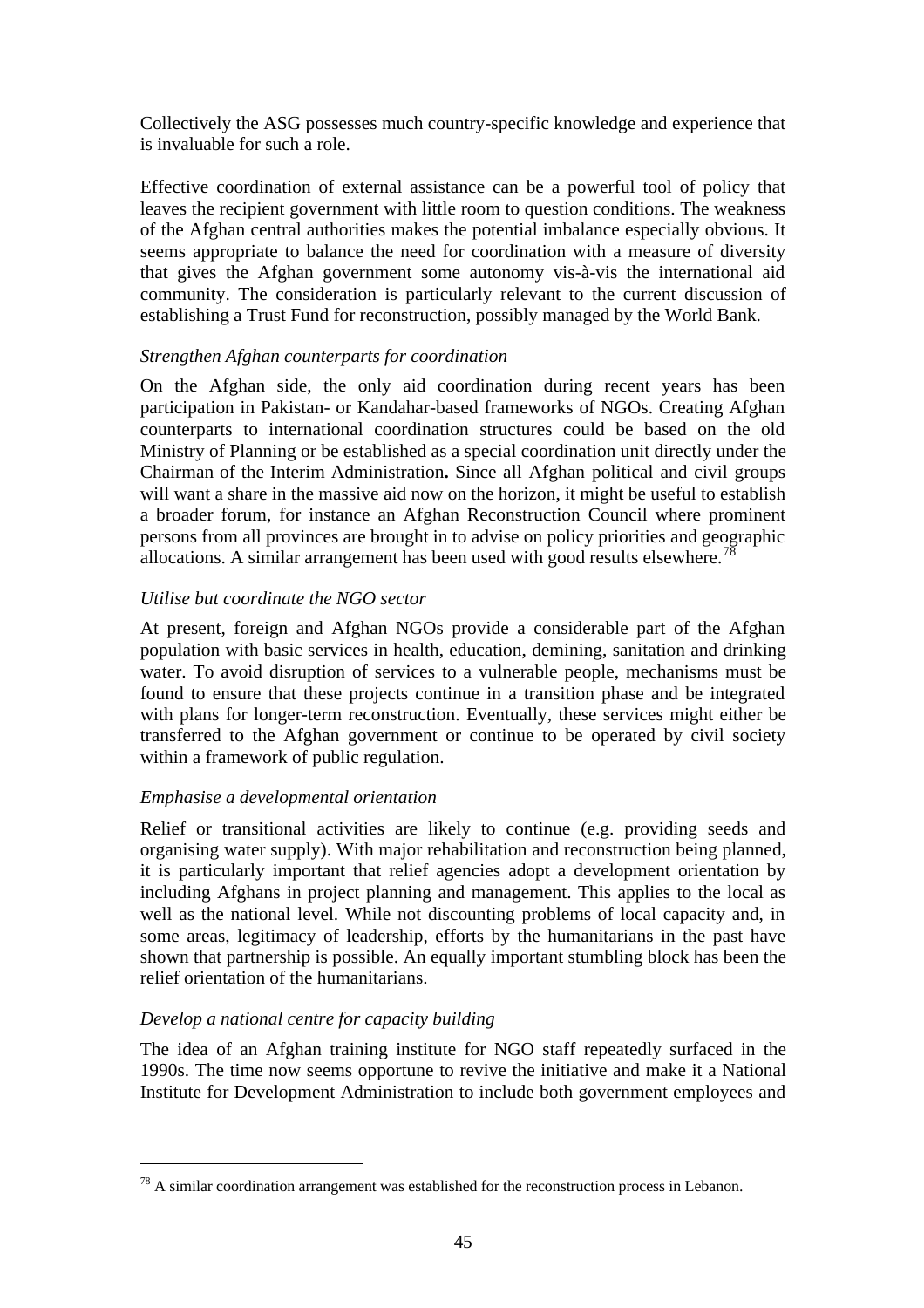others.<sup>79</sup> The institute could retool existing civil servants and train new ones, including women. Such an institute would need to be located in Afghanistan and possibly linked to the existing university structure, but could work closely with foreign institutions, e.g. in supportive twinning arrangements.

#### *Integrate peace strategies with reconstruction*

As noted, peace promotion activities, including confidence-building measures and conflict resolution strategies, were pursued by Afghan and foreign aid agencies on a small scale in the 1990s. Experiences on the local level have been positive, including strategies that encourage and reward people for working together on rehabilitation projects. There should now be opportunities to integrate peace promotion strategies more consistently in reconstruction and development programmes.

 $79$  This was also one of the recommendations from a 1999 evaluation of NGO coordinating bodies. See Arne Strand, A.W. Najimi and Nicola Lander (1999), *NGO Coordination in Afghanistan: An Evaluation Report*. Peshawar, ACBAR, ANCB and ICC.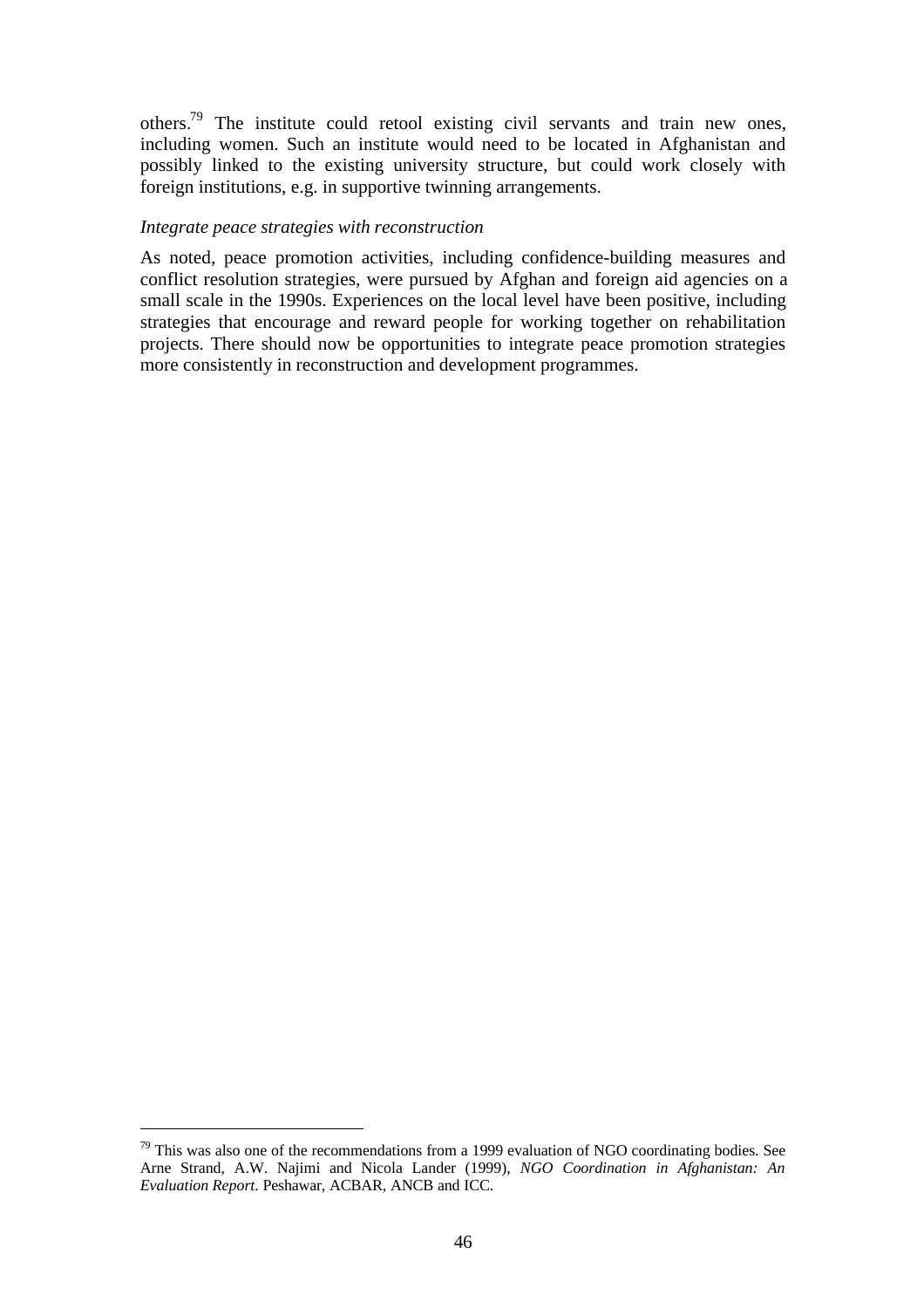# **7. Urgent rehabilitation issues**

# **7.1. Background**

With signals from donors that significant funding would be pledged for recovery and reconstruction in Afghanistan, aid agencies started already in November-December 2001 to identify priorities and draft schedules of proposed activities. The typical format was a comprehensive list of tasks grouped by sector and a time schedule (short, medium and longer-run). Given Afghanistan's desperate poverty and widespread destruction from war and natural disasters, any list of this kind would be relevant.<sup>80</sup>

This chapter will review a few sectoral issues on which aid agencies might usefully focus in the early recovery period. We have selected only three; there are probably other equally deserving areas. Demining and repatriation of refugees were selected because they have well-established programmes and their importance in the transition is self-evident. Drug control is of particular interest because of its links to larger political and economic issues in the transition.

# **7.2. Drug control**

Cultivation of poppy, and processing and smuggling the product, has long constituted a major income for Afghan farmers, traders, warlords and ruling groups. Requiring limited amounts of water, opium is suitable for cultivation in most parts of Afghanistan. Production expanded throughout the 1990s, making poppy cultivation a source of income for an increasing number of families. Afghans do not receive the bulk of the income derived from this activity, which accrues to regional and international drug cartels. An estimate from 1999 indicates that the Taliban only earned 45 million US dollars from drug production that year, Afghan producers even  $less$ <sup>81</sup>

Attempts to curb production in the 1990s yielded little result. Rewarding those who stopped cultivation proved largely counterproductive, as new farmers started producing to benefit from opening in the market. Similarly, attempts to encourage commanders and regional governors to curb production resulted only in some symbolic gestures. Farmers and commanders alike argued that they needed to be compensated for their loss of income in order to finance the cultivation of alternative crops with comparable income potential, or find new jobs.

As drug production expanded in the 1990s, the concern of humanitarian actors led to a "poppy clause" in agreements between agencies and local communities. $82$  This was meant to ensure that assistance was not used to increase production, and equally as encouragement to communities that wished to refrain from production for religious

 $\overline{a}$ <sup>80</sup> An early example was a *Draft Working Paper for a Preliminary Strategy on Recovery for Afghanistan,* prepared by the UN Development Group, 20 November 2001*.*

See Barnett R. Rubin (2000), The Political Economy of War and Peace in Afghanistan, in *World Development*, Vol. 28, No. 10, pp. 1795-1796.

<sup>&</sup>lt;sup>82</sup> The Norwegian Government made this a precondition for assistance provided through the Norwegian Church Aid.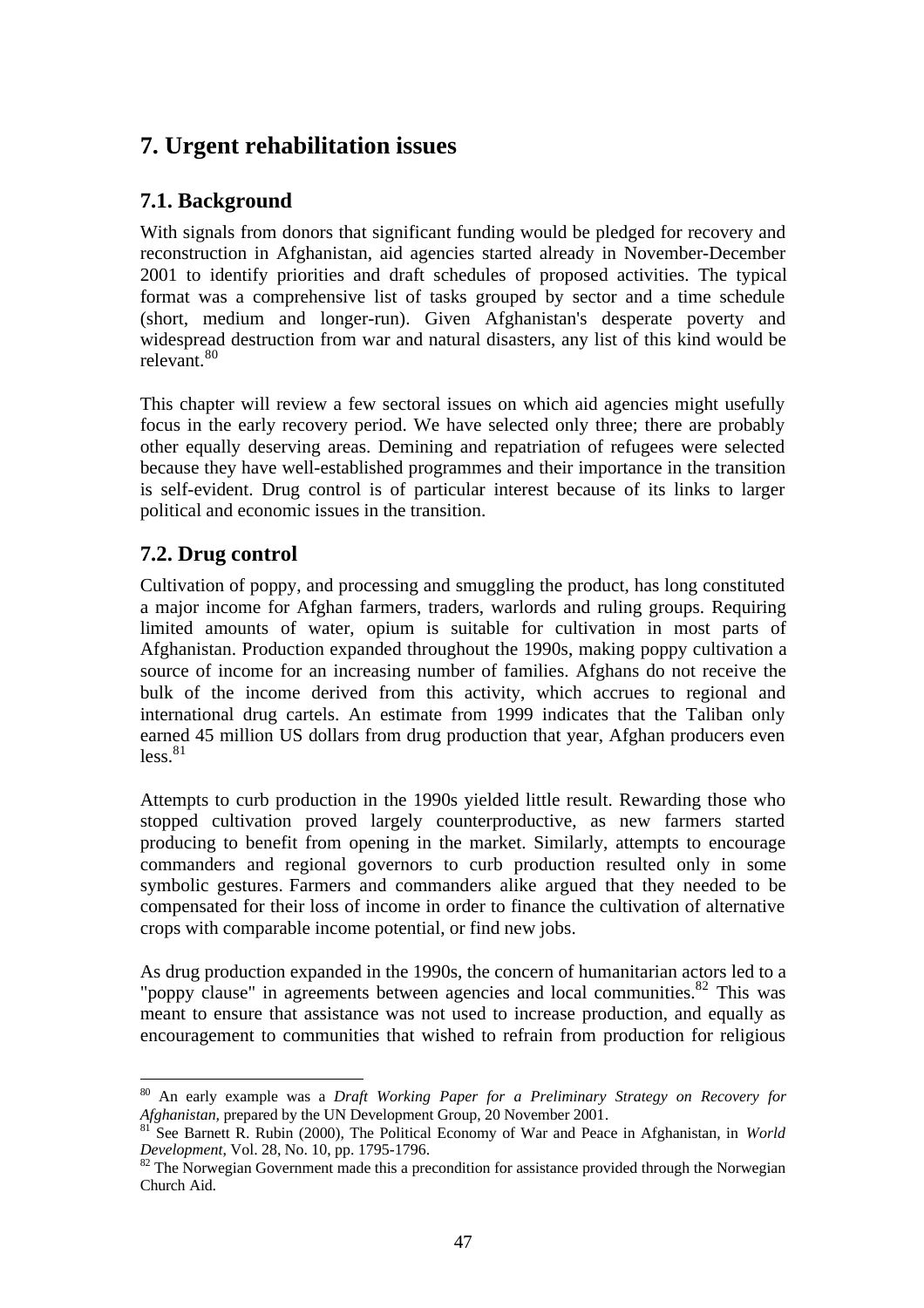reasons.<sup>83</sup> While the overall impact was negligible, not the least due to severe limitations in funds for reconstruction projects, there were several examples where a negotiated "poppy clause" gave a positive result.<sup>84</sup>

The UN International Drug Control Programme (UNDCP) undertook annual surveys of poppy production, produced several strategic studies and engaged in negotiation with the respective authorities. $85$  The aim was to encourage them to refrain from production and to use force to destroy poppy fields and heroin factories. Proposals were developed for projects to be implemented if and when the production came to an end. Their success was negligible.

When drugs came up as one of three major issues in the sanctions imposed on the Taliban by the UN Security Council in late 1999, UNDCP gained new leverage in negotiations with the regime. In July 2000, an edict banning the cultivation of poppy for religious reasons was issued by Taliban leader Mullah Omar. The edict was enforced with great effectiveness by the Taliban. By contrast, the international followup was indecisive. UNDCP wanted to launch projects on alternative production, but donors were reluctant. For many Afghan farmers, the poppy ban came on top of two years of drought, and was a severe economic blow. The failure of the UN to assist seemed to prove that the international community was unwilling to abide by its promises for projects in drug-free communities. This also undermined confidence in international assistance more generally. As soon as the Taliban regime fell, there were reports of new poppy planting.<sup>86</sup>

The experience with the Taliban ban indicates that the best way towards eradication is through a government that is willing to enforce a ban. A weak Interim Authority may find it difficult to challenge a significant part of the population as well as powerful commanders by prohibiting a key source of income. It may also lack the capacity to enforce a ban, and the international force would not risk an involvement in this area.

The experiences from rewarding farmers who cease cultivation are not very positive, yet these programmes have also suffered from a shortfall in funds and undermined confidence. Keeping aid back from poppy-producing communities may have yielded slightly better results, but the disadvantage is that it closes off opportunities for establishing a dialogue on the issue. The major obstacle lies in international drug cartels in the area. These are often closely integrated with the warlords and regional military groups inside Afghanistan. The latter have a major interest in promoting production. The links illustrates both the complexity and the importance of the issue.

<sup>&</sup>lt;sup>83</sup> The UNDCP had a large information campaign to emphasise this point. The problem was that the campaign seemed to be directed towards donors rather than the Afghan farmers; many of the sign boards erected inside Afghanistan had Koranic quotations in English.

<sup>&</sup>lt;sup>84</sup> A donor NGO such as the Norwegian Church Aid was consistent in discussing drug eradication with local communities and their Afghan NGO counterparts. There are examples of Ockenden International convincing communities to abandon poppy cultivation when they had the prospects of obtaining a community development programme for that area. Attempting to eradicate drug production was not without risk. For instance, the French NGO MADERA faced problems after documenting heroin production and smuggling in Eastern Afghanistan. Their efforts obviously were not welcomed by Governor Haji Qadir or influential drug smugglers in Pakistan.

<sup>&</sup>lt;sup>85</sup> For more on UNDCP's mandate and activities, see: www.pcpafg.org/Organizations/UNDCP/.

<sup>86</sup> 'Afghanistan: War heightens risk of renewed poppy cultivation', *Integrated Regional Information Network*, UNOCHA, 16 November 2001.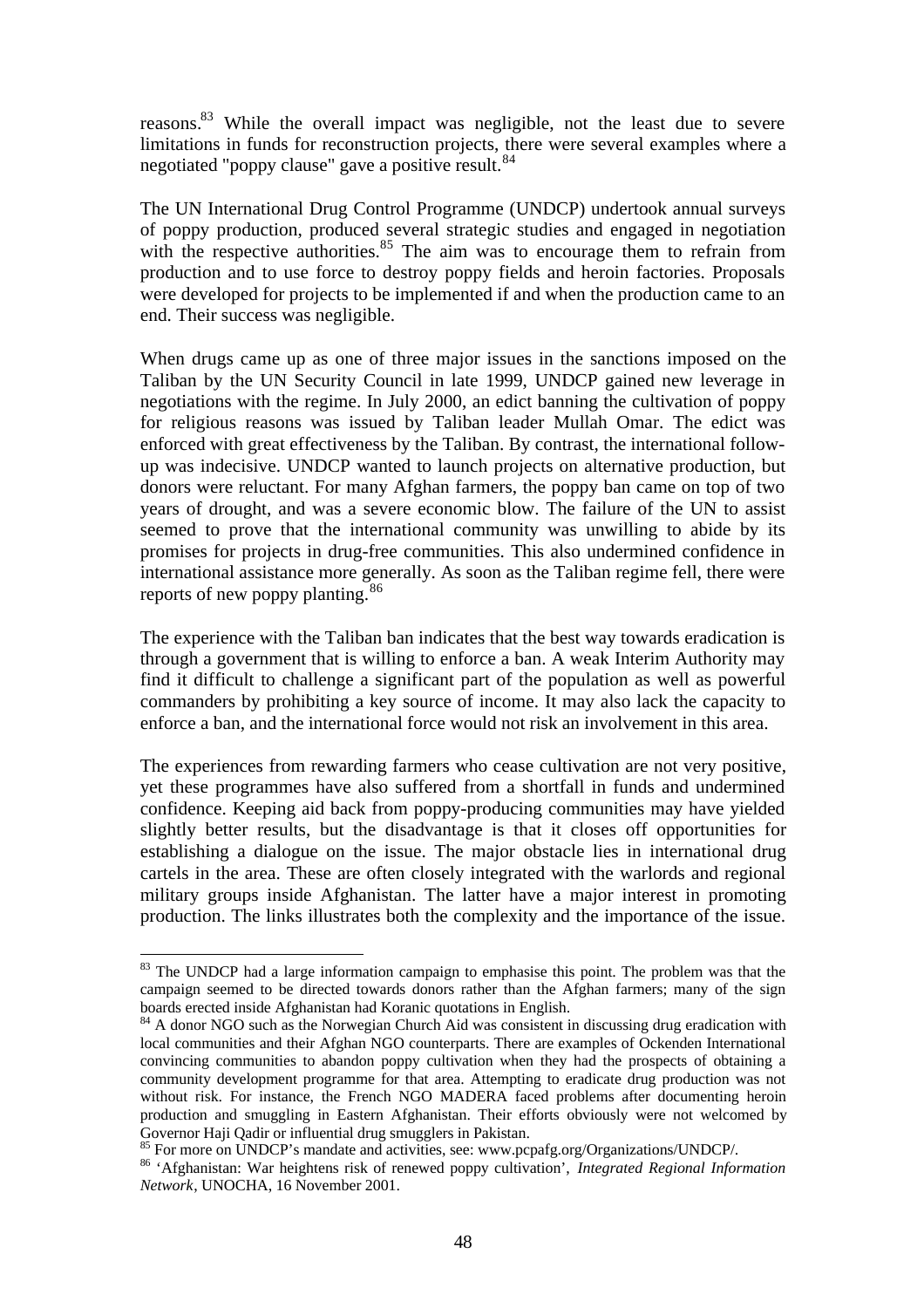Drug production is an integral part of the war economy, which nurtures warlords and regional military groups that often have little popular support, and whose power may threaten the consolidation of a national authority. Curbing cultivation, production and trade of the drug is therefore essential to peace-building in a broad sense.

### *Policy implications*

*Response:* Following the Taliban's enforced ban on poppy cultivation in areas under their control, most of the country has not been producing poppy for the past year. This suggests that a rapid and comprehensive response is warranted, combining moderate enforcement with a commitment to the reconstruction of agricultural infrastructure and the production of alternative crops and, further, massive job generation schemes in rural areas.

*Long term perspective:* The production of drugs is an integrated part of an elaborate economy of war, which nurtures illegitimate leaders and poses a potential threat to stability. Henceforth, successfully addressing the issue may be essential, and while the strategies may be open for discussion as well as continuous revision, a long-term commitment is of the essence.

*International perspective:* The main profit of the drug trade goes to transnational organisations rather than to the Afghan farmer or commander. This implies that a successful strategy to counter the trade will need to be regional, including efforts to curb the smuggling of drugs and the trade in chemicals for heroin processing.

# **7.3. Humanitarian mine action**<sup>87</sup>

 $\overline{a}$ 

The Mine Action Programme for Afghanistan (MAPA) is often considered the best in the world.<sup>88</sup> Dating back to 1989, the programme has developed new operational procedures and techniques. A major strength of the programme has been a strong survey capacity, which has served as the foundation for a nation-wide database. $8\overline{9}$ Existing surveys have generated rough measures of the impact of landmines, informing priorities and resource allocation within the programme. The Afghan programme also pioneered a nationwide post-clearance survey in 1998, applying a crude economic model. The programme is presently implementing a nation-wide general impact survey, which will further strengthen the programme's ability to concentrate resources in areas where impact is likely to be highest.  $90$ 

<sup>&</sup>lt;sup>87</sup> Humanitarian Mine Action (HMA) is a concept covering the variety of activities aimed at alleviating the impact of landmines and unexploded ordnance, including survey and marking; mine awareness; demining; victim assistance; and advocacy.

<sup>88</sup> A recent evaluation states: "A combination of sound strategic and operations planning, good management, good fortune, and hard work on the part of MAPA organizations has attracted consistent financial assistance and support from the donor community. This has contributed to the development of what is internationally recognized as the most successful UN coordinated programme in the world." Khan Mohammad, Ted Paterson, Qadeem Tariz & Bill van Ree, *Report on the Review of UNOCHA's Mine Action Programme for Afghanistan*, Islamabad: Canadian International Development Agency (CIDA), Department of International Development (DFID) & Government of Japan, March 2001, p. 1. <sup>89</sup> Kristian Berg Harpviken, Ananda S. Millard, Kjell E. Kjellmann and Arne Strand, *Sida's*

*Contributions to Humanitarian Mine Action*, Evaluation Report, Swedish International Development Authority (Sida), 5 March 2001, chapter 3.

<sup>&</sup>lt;sup>90</sup> The General Impact Survey is to be implemented in collaboration with the Survey Action Centre (SAC), a consortium of mine action NGOs, and will apply a modified version of their standard format.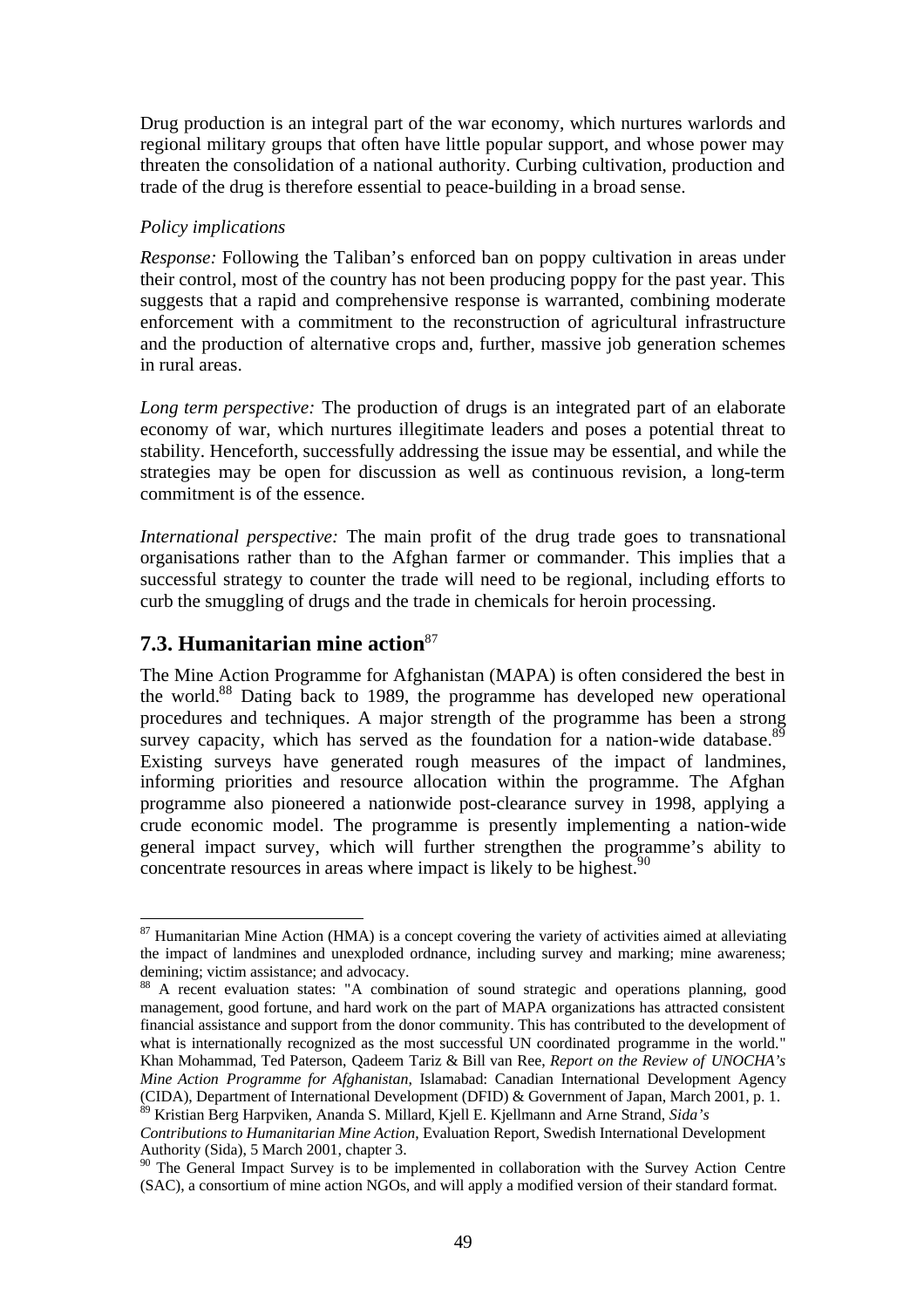MAPA is run by UNOCHA and implemented by a total of fifteen organisations. Eight Afghan NGOs constitute the larger share of the implementing capacity.<sup>91</sup> The low expatriate ratio in the programme is another significant quality – currently less than 10 out of a total staff of 5000 are expatriates. MAPA has been able to continue its work throughout the 1990s despite the problems associated with the war. The social and economic impact of the programme has been considerable. A recent evaluation, applying a cost-benefit model, estimated that in 1999, each dollar invested in the programme had resulted in 4,6 dollars on average in return.<sup>92</sup> MAPA estimates that with a full engagement of its existing resources, Afghanistan's high priority minefields would be cleared in seven years.<sup>93</sup>

MAPA provides a solid foundation for continued mine action in Afghanistan. One immediate challenge is to supplement the overview of landmines and unexploded ordnance (UXO) in the country. Some mine-affected areas have not been accessible due to fighting, and there is also a need to assess the impact of the recent military campaign, particularly in terms of UXO. In the expectation of large-scale reconstruction plans, as well as new funding opportunities, expansion of the programme is advisable. In this case, building on existing capacities is preferable to bringing in new organisations.<sup>94</sup> In terms of reorienting the programme, a major challenge is to combine the expansion with the need for building up a new type of demining capacity that can tackle minor tasks in a more flexible manner, particularly clearing small-scale landmines and UXO. Such a capacity, preferably attached to an existing institution at local or district levels, will be necessary in the longer term.<sup>95</sup>

The future of the mine action programme in relation to the new government should be considered as well. As a well-established programme with a large Afghan component, MAPA may be a first candidate for transfer to the new government. Such a move would boost the credibility of the transitional Afghan authorities, and the uncertainties regarding the management transfer are unlikely to impact negatively on the programme.

### *Policy implications*

 $\overline{a}$ 

*Survey new areas:* There is an immediate need for surveying areas that have been inaccessible, or that have been affected by the recent military campaign, in order to assess capacity needs. This emergency survey should be kept simple, and be followed by full-scale impact surveys.

*Expand the programme:* A moderate expansion of the Afghan mine action programme seems appropriate. Given the high levels of quality achieved so far, in terms both of

<sup>&</sup>lt;sup>91</sup> Some of the Afghan organisations have also taken on international contracts in mine action, both in clearance and survey, which bears evidence of their standard. UNOCHA may be criticized for its unwillingness to loosen administrative and financial control over the organizations as they have matured.

<sup>92</sup> Khan Mohammad, Ted Paterson, Qadeem Tariz & Bill van Ree, *Report on the Review of UNOCHA's Mine Action Programme for Afghanistan*, Islamabad: Canadian International Development Agency (CIDA), Department of International Development (DFID) & Government of Japan, March 2001.

<sup>&</sup>lt;sup>93</sup> UNOCHA Mine Action Programme for Afghanistan, *Mine Action Thematic Sector: UNDP/WB/ADB Needs Assessment for Afghanistan*, Draft, 16 December 2001, p. 2.

<sup>&</sup>lt;sup>94</sup> MAPA claims it has the capacity to double its capacity, employing up to 5000 new personnel (*ibid*). 95 Bill van Ree (1995), 'A Concept for Demining of Low Priority Areas in Afghanistan.' Islamabad: UNOCHA.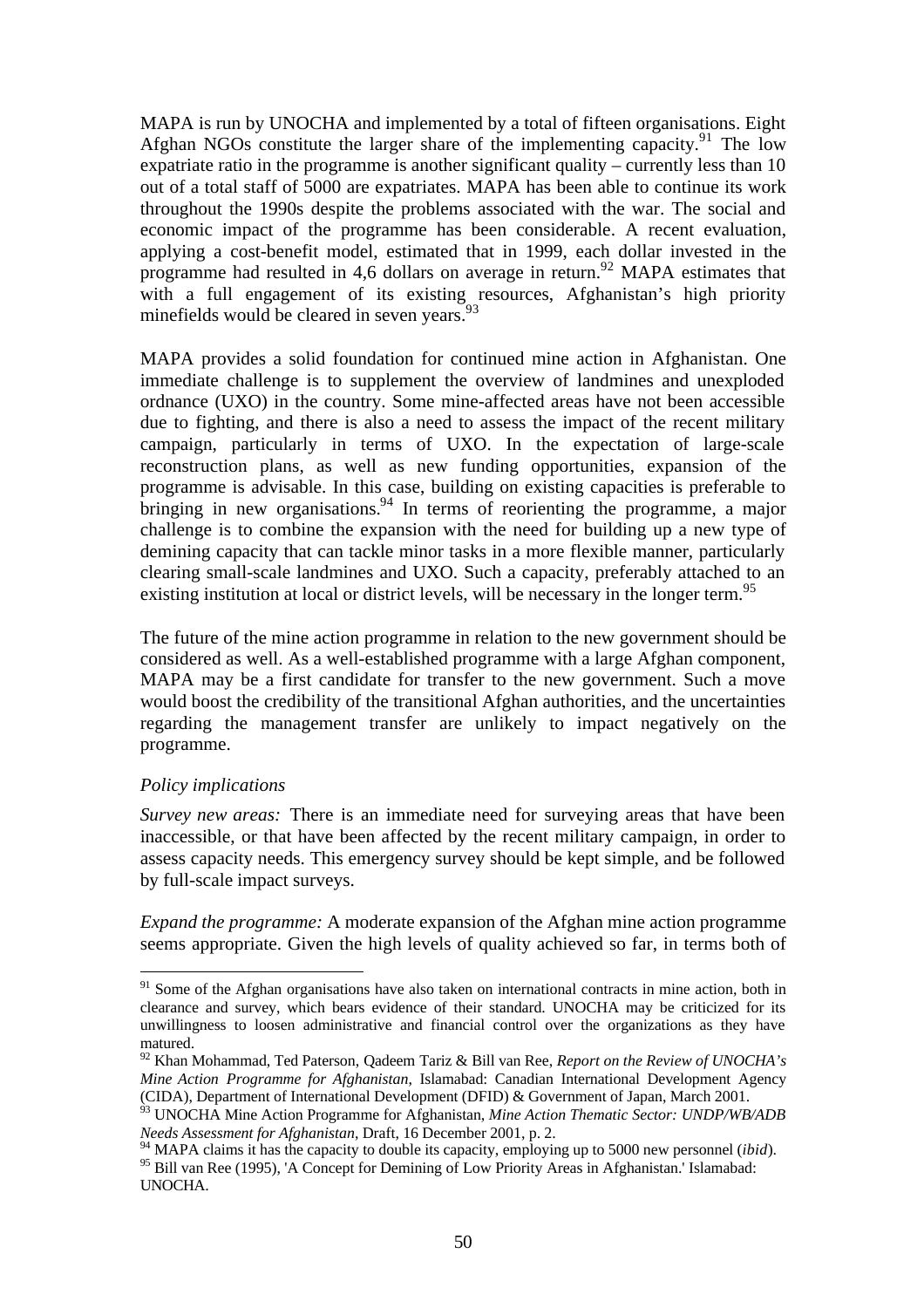technical performance and of socio-economic impact, the expansion should be rooted in existing capacities, rather than bringing in new entities.

*Safeguard long-term Afghan capacity:* While expanding the programme, there is simultaneously an opportunity to establish a long-term capacity to conduct small-scale demining and UXO demolition at the local level. Given the viability of MAPA and its predominantly Afghan staff component, the programme also stands out as a strong candidate for handing over to the government at an early stage.

## **7.4. Return of refugees**

UNHCR has assisted the repatriation of Afghan refugees since 1990, with especially large operations in 1992-94. By the end of the decade, almost 4 million refugees had returned, mostly from neighbouring Pakistan and Iran.<sup>96</sup> The UNHCR estimated that by the beginning of 2001, 3.5 million refugees still lived in Iran and Pakistan (in addition to about 1 million internally displaced inside Afghanistan).<sup>97</sup> The exodus to Pakistan after 11 September is estimated at 150 000 to 200 000.<sup>98</sup> The new arrivals are either living in refugee settlements of a temporary character, or have simply moved in with relatives. By early January 2001, people were still crossing into Pakistan.

In relation to repatriation, the UNHCR has developed standard guidelines and procedures for screening and registering returnees, as well as for protection. In terms of economic support, the agency has a standard aid package that is handed over at border crossings from both Pakistan and Iran. In an interesting development over the past few years, UNHCR has started focusing on contact between exiles and their home communities, including visits by exiles to assess the feasibility of returning home.

Many more refugees are likely to want to return in the near future. If the peace process holds, significant repatriation may be expected in the spring, both from Iran and Pakistan. In both countries, forced expulsion has been intensifying over the past couple of years. As a result, some Afghans may have to leave even if they know they have little to return to. It is also to be expected that the latest arrivals will be amongst the first to return. As to the larger group of long-time refugees, the picture may be more complex. They chose not to join the repatriation stream of the 1990s, and the standard repatriation package is unlikely to be sufficient encouragement. Contactfacilitation may be more productive. More fundamentally, security considerations have previously been a major obstacle to return; the onset of a severe drought in 1998 forced out large numbers as well and discouraged many from returning. Hence, security and economic conditions at home will be critical factors in determining future interest in repatriation.

Unlike the demining programme, the UNHCR repatriation programme is elastic in that it could easily expand if more funding were provided. Limited funding has been one factor that may have slowed down repatriation in recent years. The agency was

<sup>&</sup>lt;sup>96</sup> This section draws on the section dealing with UNHCR in the CMI evaluation of UN needs assessment in Afghanistan (CMI, op.cit. 2001).

<sup>97</sup> http://www.unhcr.ch/cgi-bin/texis/vtx/afghan?page=facts.

<sup>98</sup> Jeff Crisp and Elca Stigter, *Real Time Evaluation of UNHCR's Response to the Afghan Emergency*, Bulletin No. 2, 6 December 2001, www.unhcr.ch/cgi-bin/texis/vtx/home/ opendoc.pdf?tbl= RESEARCH&id=3c0f84084&page=research.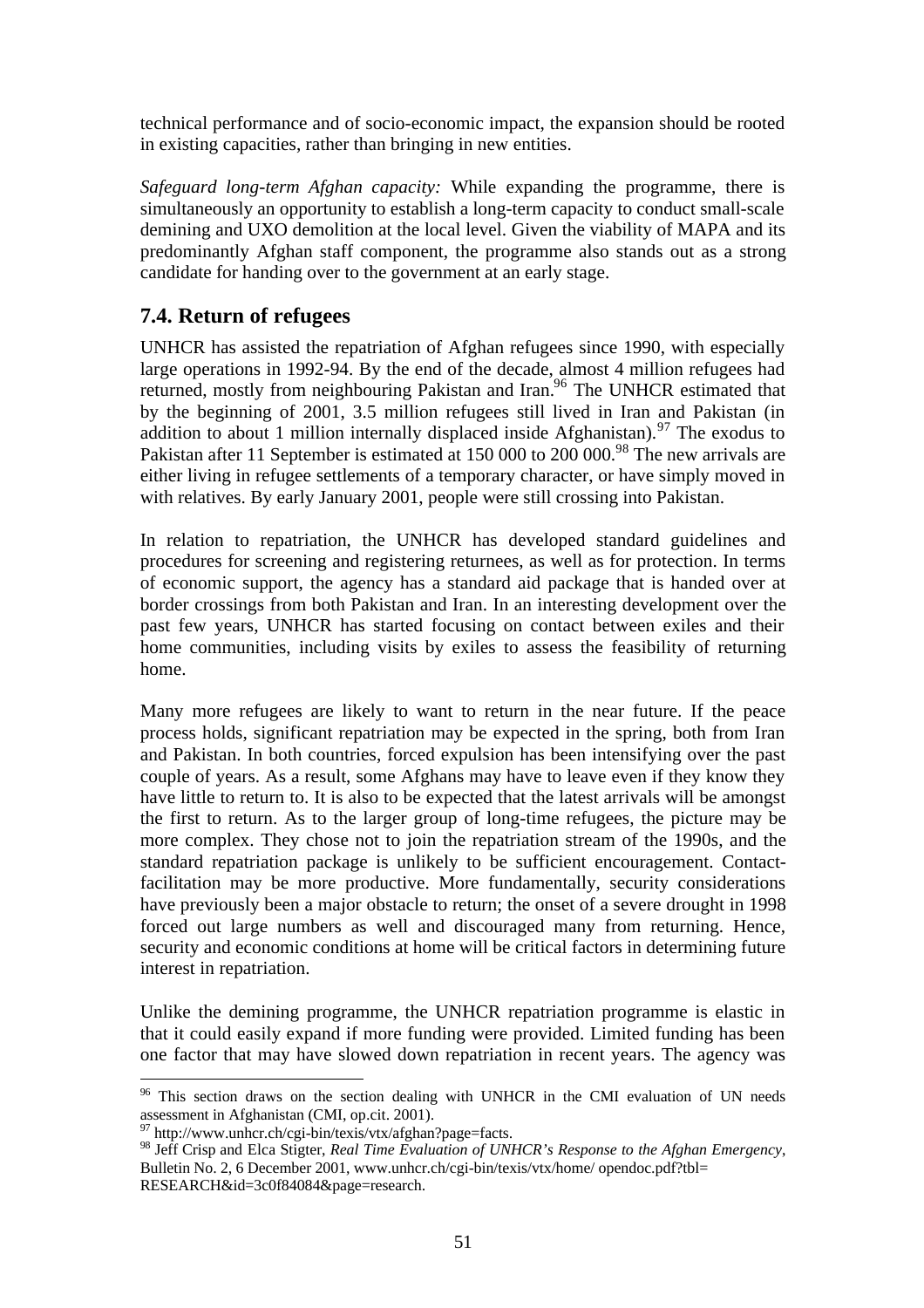forced to suspend several programmes in 1997-98, and by the end of the decade it had only around 5 million US\$ for operations (not including central administrative expenses).

Sample surveys conducted by the agency have shown that most refugees return to their areas of origin. During the Taliban period, relatively few of those tracked by the agency appeared to experience security problems upon return, although the minority Hazaras evidently had some difficulties. Similarly, land and property issues that typically complicate repatriation after long-term exile were rarely a source of conflict between returnees and the community members who had remained. This pattern may not necessarily continue in the future. It is possible that the prospect of reintegration difficulties has deterred some people from returning. On the other hand, political settlement at the national level may reduce the conflict potential related to repatriation as well.

Refugees who returned in the late 1990s typically cited lack of schools, health facilities and income generating activities as critical problems. Many found social services to be better in the camps in Pakistan, and employment opportunities more available in Iran. Should rapid large-scale repatriation occur - whether spontaneously, assisted or forced - this could place immense pressure on aid agencies and the new Afghan administration to deliver services. Timely assistance would both reduce the potential for conflict and help revitalise the economy in the return areas.

### *Policy implications*

*Expand the programme:* UNHCR has a standardised approach, including a repatriation package, which permits rapid expansion. Additionally, UNHCR has established co-operation with more development-oriented actors (including UNDP) for reintegration purposes. The agency has a relatively good track record of working with the Afghan authorities. In the short term, an expansion based on the existing approach is therefore advisable.

*Diversify the programme:* Future repatriates are likely to encounter more difficulties in social and economic reintegration than previous ones. New approaches, such as contact facilitation, can be used to ease the process.

*Monitoring:* Given the risks of forced repatriation from neighbouring states, as well as potential reintegration problems, there is a need for continuous monitoring both in exile and among those who have returned.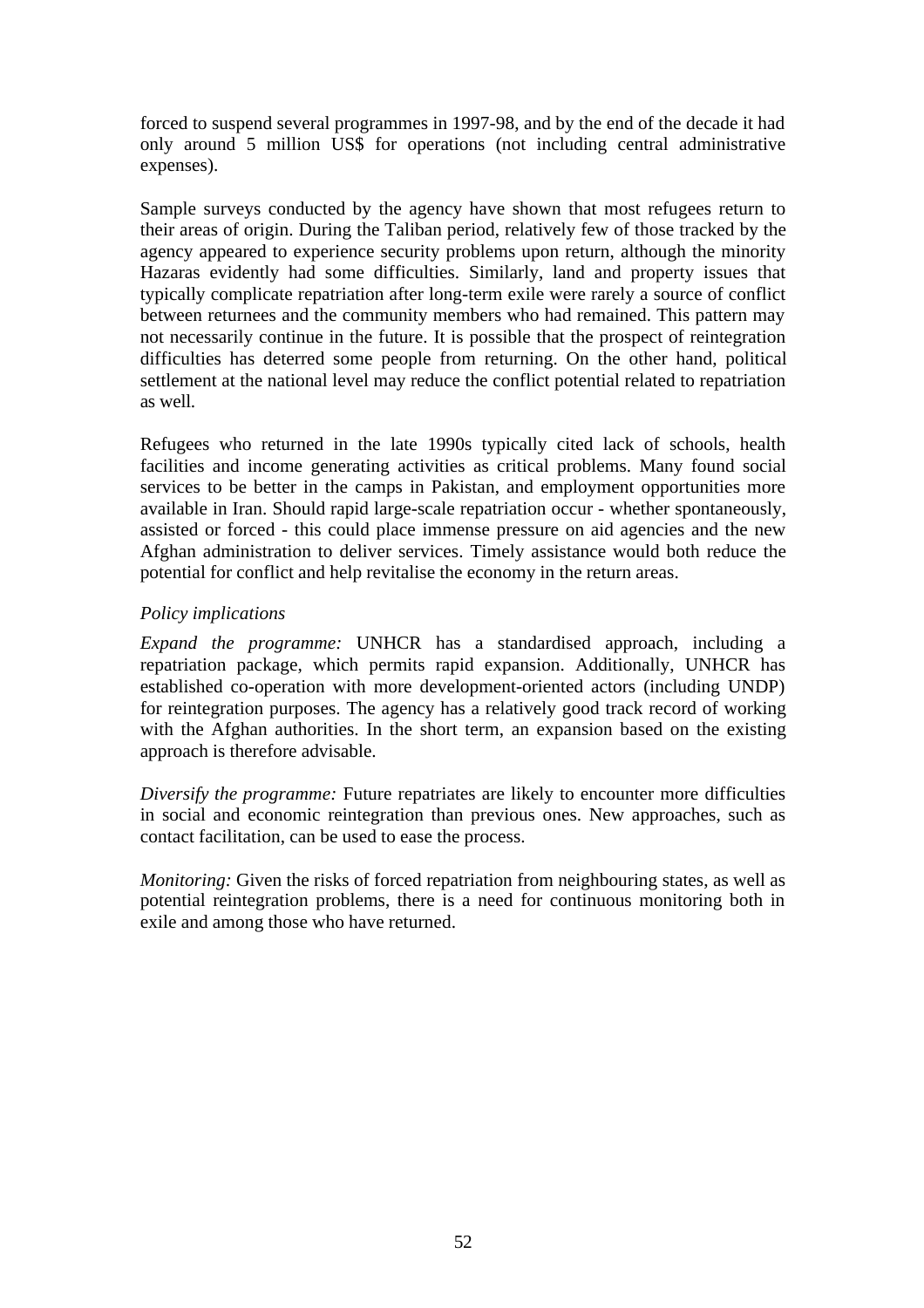# **8. Conclusions Part I**

Afghanistan's future is deeply uncertain. The fragility of the peace process must be recognised at the outset. By reviewing past experiences of international involvement in the country, this report has sought to identify approaches to assist peace-building in the future.

Three fundamental strategies appear to be most appropriate at the present time.

## **8.1 Emphasise national structures and national solutions**

1. The viability of a peace-building process depends ultimately on the establishment of a legitimate Afghan state that is responsive to the demands of the population and that is gradually able to resist threats from regional military groups within the country as well as pressure from international actors.

2. The Afghan central state has traditionally been weak vis-à-vis local forces. At present, this is even more so, given the growth of powerful regionally based groups. It may seem tempting to recognise this fact by supporting a heavily decentralised state and channelling support to regional leaders. Arguments are being advanced in favour of establishing a federal structure. This approach, however, would strengthen localregional groups that are based on military power rather than traditional social ties or other forms of legitimacy. Essentially, these are warlord structures that originated in the military conflicts of the past two decades and have sustained themselves through a political economy of war based on drug production, smuggling, plunder and foreign aid. Some have appalling human rights records.

3. To reduce the militarisation of politics in the transitional structure, and to break the country's regional economies of war, the international community should support national institutions at the national, provincial and district level, as well as local-level authorities such as the *shura*. Central institutions of the modern state (a national army, police, educational system, etc) were first introduced in the 1920s and progressively strengthened by the modernising monarchs of the 1960s and 70s. While severely weakened during the past two decades of war, a skeletal structure remains. The idea of a central state does not have to be invented.4. Sensitivity is required when it comes to international expectations regarding Western, secular concepts of human rights and democratic development. These areas cover traditionally contentious questions that are likely to remain so in the foreseeable future.

5. To make reconstruction and peace-building an Afghan process requires mobilising Afghan human resources and supporting local capacity- and institution-building on a large scale. The international community has done little in this regard in the past. Most assistance has been in the form of relief, organised by an international aid community based in Pakistan. For the past two years, the rights-based approach of the UN-centred Strategic Framework and Principled Common Programming meant that there was little or no support for institution-building in Afghanistan, and minimal contact with the Afghan authorities. A principal challenge at present is to overcome this legacy and turn foreign aid into development co-operation.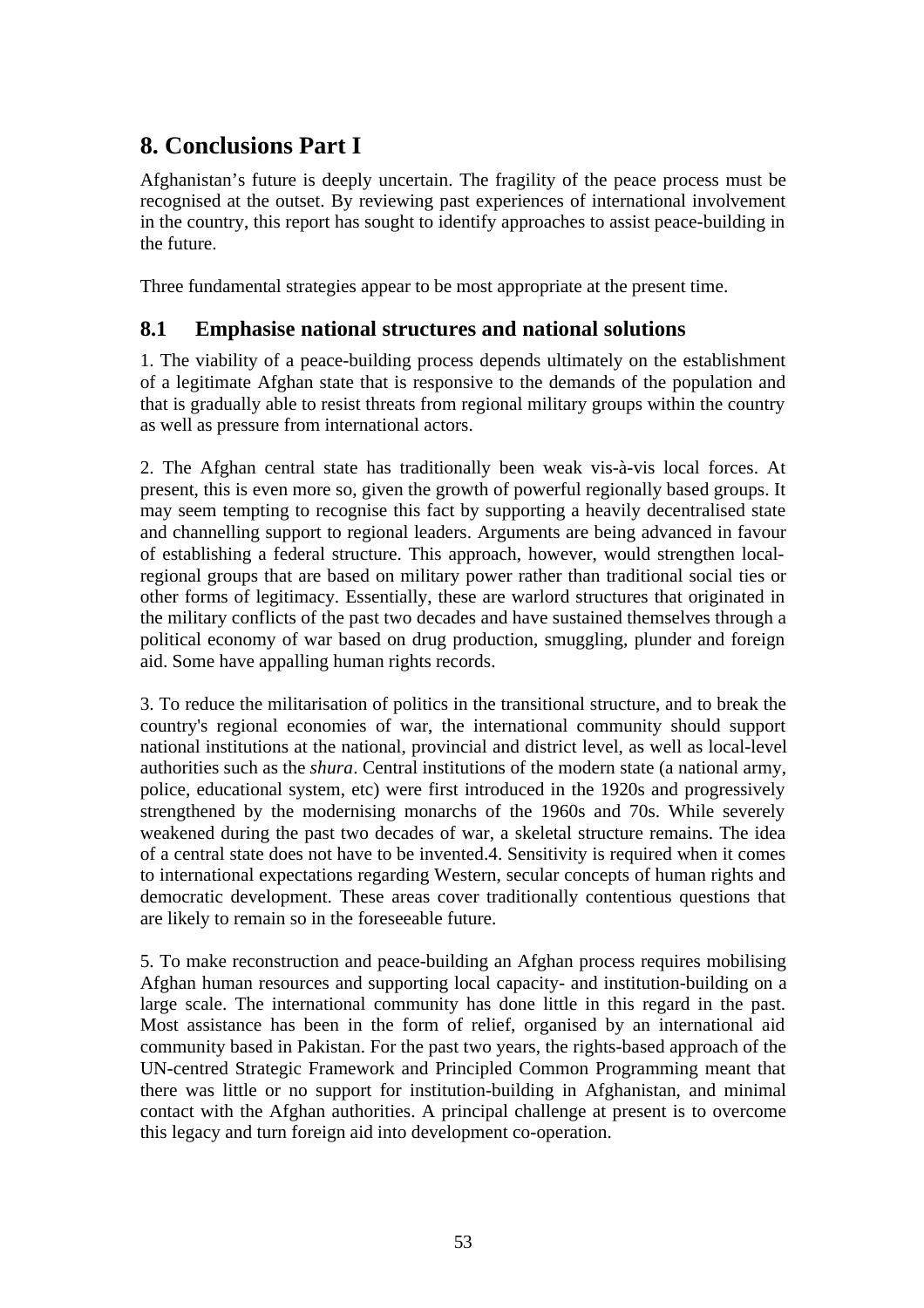6. The high visibility of the Afghan conflict has generated widespread international interest in the recovery phase. Massive funding is on the horizon. As a large number of aid agencies, NGOs and donor governments converge on Kabul, there is a real danger that the weak transitional structures will be overwhelmed and marginalised in the decision-making processes. Constructive international support requires great care so as not to undermine the Afghan transitional government.

# **8.2 A careful start and long-term perspective**

7. Bringing Afghan society, polity, and economy to some state of normalcy will clearly take time. The Bonn Agreement has a sensibly slow schedule for the transition process that respects Afghan traditions of time-consuming consultation. Institutionand capacity-building requires a long-term perspective as well.

8. The international community should resist the temptation to move in rapidly with large-scale funding and quick-fix solutions to demonstrate that "peace pays". Setting authoritative policy priorities requires serious inputs from the Afghan side. Most funding decisions to rebuild the state and economy will necessarily affect the distribution of political power by benefiting some groups and regions more than others. Until the political transition envisaged in the Bonn Agreement has solidified, the international community should limits its investments to strategic support for that process and for meeting the more immediate recovery needs.

9. The need for relief operations will continue for many months to come. Recovery can focus on some urgent and relatively non-controversial sectors that have wellestablished programmes (e.g. demining and repatriation of refugees), where basic infrastructure is lacking (rebuilding administrative offices in Kabul, restoring water and power supplies in the cities), or where unique opportunities may present themselves (possibly in alternatives to poppy cultivation).

10. Injecting large funding into the early phase of a peace-building process may be an incentive to fight rather than a stimulus to peace. In civil wars that end in a stalemate, there is a danger that one or the other belligerent may resume fighting unless rapidly integrated into a system of rewards. Afghanistan is different. With a clear victory and defeat in this round, the potential for conflict lies rather in how to divide the spoils of peace. To discourage such fights, the aid community should make haste slowly.

# **8.3 A supportive international environment**

11. For the past two decades, the Afghan conflict has been characterised by the mutually reinforcing effects of external and internal divisions. Divisions among the Afghans virtually invited competitive foreign interference. By supporting their respective Afghan factions with arms and money, these states fuelled the conflict and intensified the violence. To break the cycle of interlocking conflicts, peace-building in Afghanistan must be situated in a broader regional context. States in the area should be encouraged to participate in joint efforts and common institutions to support a peace-building agenda. An appropriate regional forum may be explored in this connection, perhaps building on the 6+2 group.

12. A more general lesson from the 1990s is that leadership from the UN Secretary-General's office may be a necessary but certainly not a sufficient condition for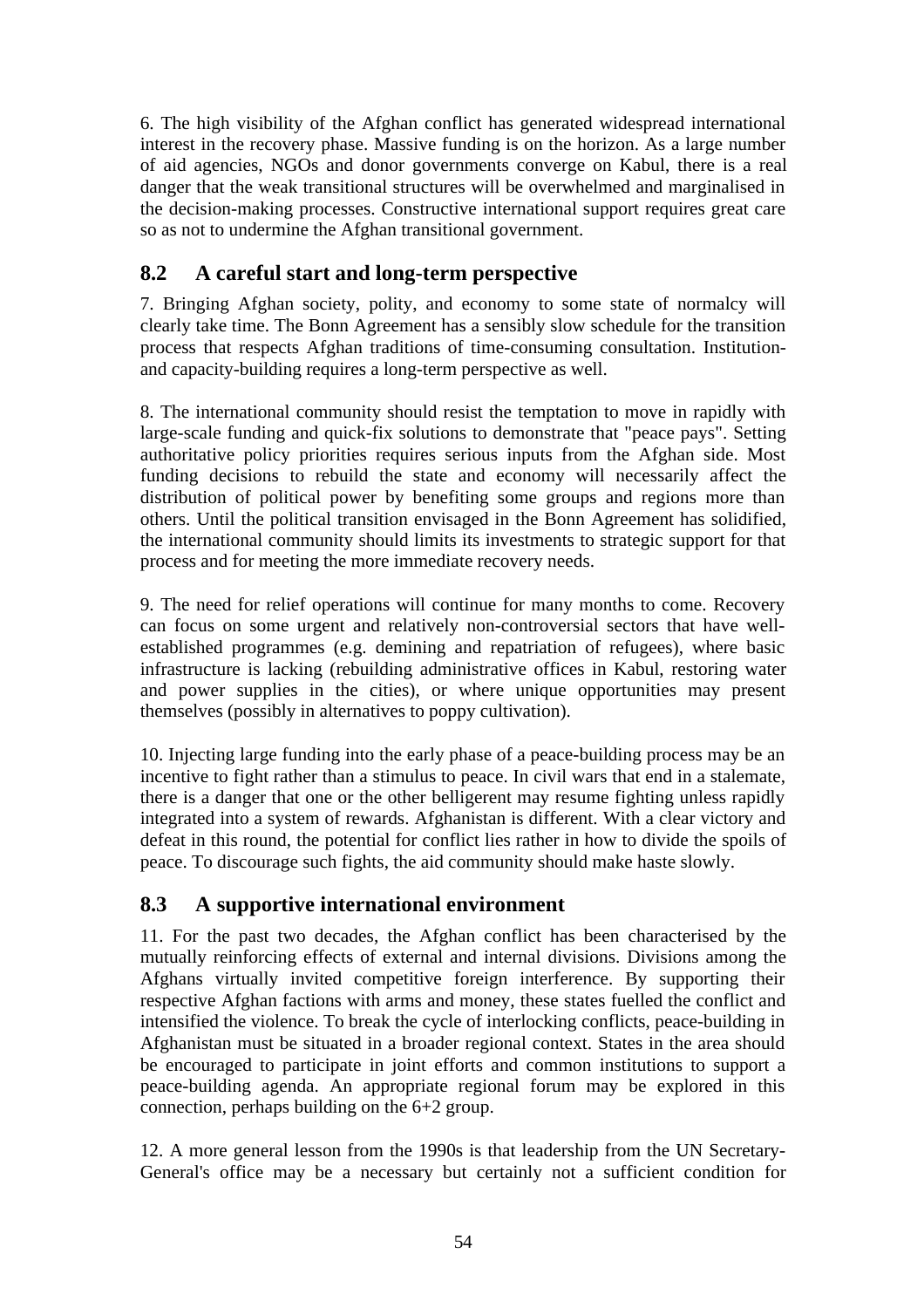success. UN efforts to negotiate a peace agreement in Afghanistan from 1989 to 1992 received only token support from member states, particularly those that previously had been most involved in Afghanistan. Unless UN members actively support the Bonn Agreement with the understanding that peace and stability in Afghanistan is an important objective in itself, events may slip back into the pattern of the 1990s with well-intentioned but ineffectual UN leadership.

13. On the assistance side, it appears that the institutions developed in the late 1990s to coordinate aid policies in a common political and human rights perspective (Strategic Framework and Principled Common Programming) have outlived their usefulness. In part they have been overtaken by other structures and actors. Moreover, after two years of operation it became evident that the framework did not significantly help to set common aid priorities, and efforts to streamline policy encountered resistance within the aid community.

14. Numerous organisations and agencies are at present preparing to participate in the massive recovery and reconstruction activities being discussed for Afghanistan. Some authoritative coordination structures clearly are necessary, both on the international side and at the central administrative level in Afghanistan. In this connection, the Afghan Support Group, the Islamabad forum composed of donor governments, may usefully redefine its function in line with the literal meaning of its name, that is, primarily to assist the Afghan government in dealing with numerous and powerful foreign actors. For Norway, which this year has taken over the chairmanship of the ASG, this would appropriately be in the "like-minded" tradition as well.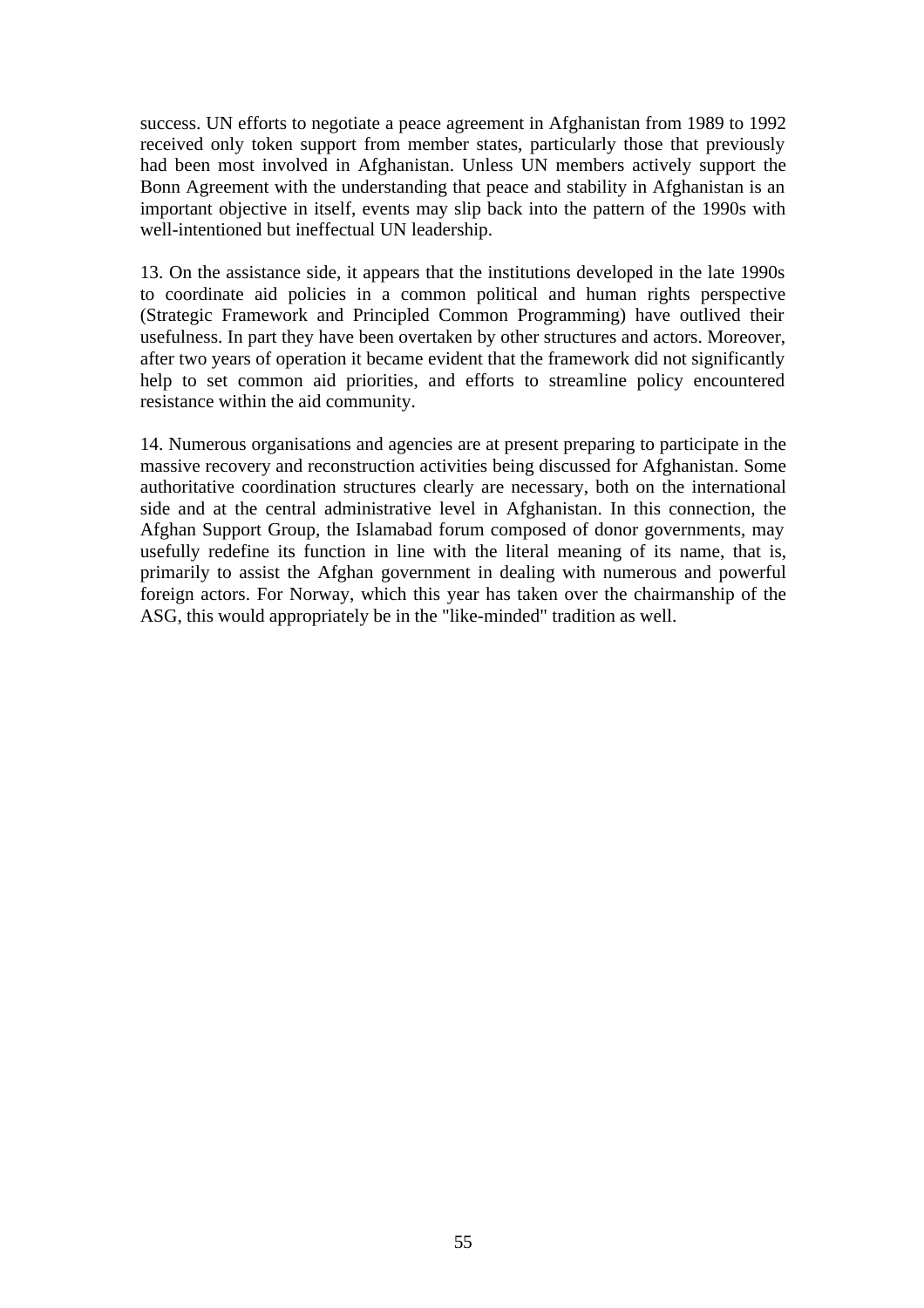# **PART II International experience**

# **9. Introduction to Part II**

## **9.1 Purpose and scope of report**

This report examines lessons from peacebuilding efforts during the last decade that are relevant to the current challenges in Afghanistan. It follows a previous study commissioned by the Ministry that analysed past experiences of the international community in Afghanistan (Part I).

There is by now a large literature on what are typically considered peacebuilding activities: managing the transition from relief to economic recovery and longer-term development, return and reintegration of refugees and displaced persons, security sector reform (demobilisation, reintegration and reform of the militaries, demining, reform/development of police and the legal sector), (re)constructing social and economic infrastructure, (re)building political institutions for democratic rule and promoting human rights and accountability for past violations in a system of transitional justice.

This report will not provide a comprehensive overview of all these areas.<sup>1</sup> Rather, we have selected themes that are central to the situation in Afghanistan and lend themselves to comparative analysis. These are

- the political framework for peacebuilding
- security sector reform
- economic recovery and reconstruction

The discussion will draw on the experience of missions organised under the UN and other international organisations, as well as bilateral activities. To anchor the analysis in a historical context, the report starts by identifying patterns of peacebuilding missions in the 1990s and criteria for  $-$  as well as determinants of  $-$  success.

 1 Important rehabilitation issues in Afghanistan, particularly demining and refugee return, were discussed in the previous CMI report on peacebuilding strategies (Part I above) and will not be addressed here. Issues of transitional justice are analysed in a report recently prepared for the Ministry by CMI, Siri Gloppen, *Reconciliation and Democratisation*. Outlining the Research Field. October 2001.

Extensive rehabilitation in the social sector of the country (especially health and education) will depend on progress in the political and security sectors, as well as economic recovery. Failing such progress, rehabilitation in the social sector will probably fall back to the pattern of long-term relief mixed with rehabilitation that the aid community has undertaken in Afghanistan for the past twenty years. For a recent review of these activities, see *Assessing Needs and Vulnerability in Afghanistan,* CMI 2001.

A more comprehensive format that covered all issues was used in UNDP's seminar on lessons in peacebuilding for Afghanistan, New York, 4-5 February 2002. However, the result was occasional lack of relevance to the problems facing aid agencies in Afghanistan. *Learning from Experience for Afghanistan,* UNDP, New York, 2002.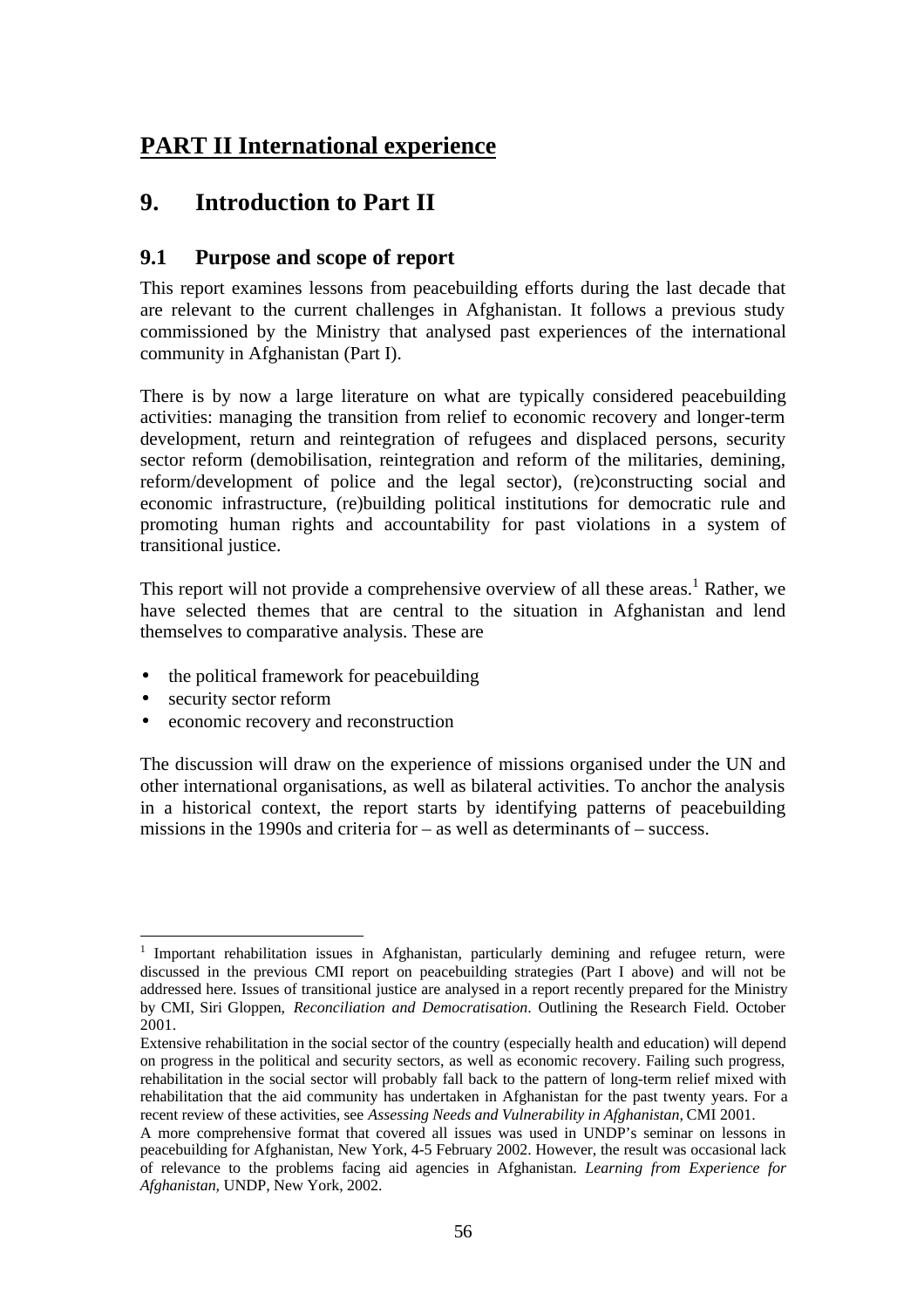# **9.2 The problem of comparison: How special is Afghanistan?**

As of early 2002, the situation in Afghanistan is changing rapidly, presenting a moving target for aid agencies. Strategies developed today might turn out to be appropriate to yesterday's problems. Moreover, when considering lessons from other peacebuilding efforts, it is essential to recall that Afghanistan differs in some important respects from other war-torn societies where the international community has supported peacebuilding activities.

As the term 'peacebuilding' progressively came into use in the 1990s, it typically referred to activities to implement peace agreements after civil wars. Most of these conflicts had ended in a compromise of sorts, and the fundamental task of peacebuilding was to develop institutions that could reintegrate former enemies. Economic recovery and repair of infrastructure of all kinds were of course important, but equally central was the need to rebuild institutions that could serve all citizens and ex-belligerents regardless of class, ethnicity or political affiliation, help them to come to terms with the past, and create confidence in a common future. Reintegration in this broader sense was the main post-war challenge in Central America, southern Africa and Cambodia in the early 1990s, just as it is in Bosnia and Sierra Leone today. In many cases, the peacebuilding agenda was suggested by a peace agreement that addressed the causes of the conflict, enumerated provisions for reform, and set out the rights and obligations of the parties concerned, including international organisations. The UN-mediated peace agreement in El Salvador (January 1992) and the Dayton Agreement for Bosnia (December 1995) are cases in point.

Afghanistan in 2002 is different. The Bonn Agreement, which provides a legal and political framework for post-war activities, is not a peace agreement between belligerents. It is merely a statement of intended power-sharing among the victors to a conflict in which their erstwhile common enemy, the Taliban, was suddenly deposed by the intervention of a *deus ex machina*. While economic recovery and some reintegrative tasks are similar to the typical peacebuilding scenarios of the 1990s – the present victors in Afghanistan were at war with each other a few years ago, and there are numerous scores to be settled – the starting point for international assistance differs sharply, as does the political context. The central political task of peacebuilding is not to overcome the past, but to establish institutions that will prevent *future* conflicts among the victors.

In this respect, the peacebuilding agenda in Afghanistan resembles the Kosovo and East Timor cases, where the international community helped establish institutions of state and economy for the winning side in a conflict which ended in total (or neartotal) victory. As a result, political, military and economic reintegration was much less problematic, and issues of accountability for war crimes could be dealt with according to standards of international justice. The transferability of lessons from these two cases to Afghanistan is limited, however, not least by the fact that the UN assumed *de facto* trusteeship in Kosovo, and a *de jure* protectorate in East Timor, governing both territories by direct rule in a transition period. By contrast, the UN mission being planned for Afghanistan (UNAMA) in early 2002 was a small operation designed to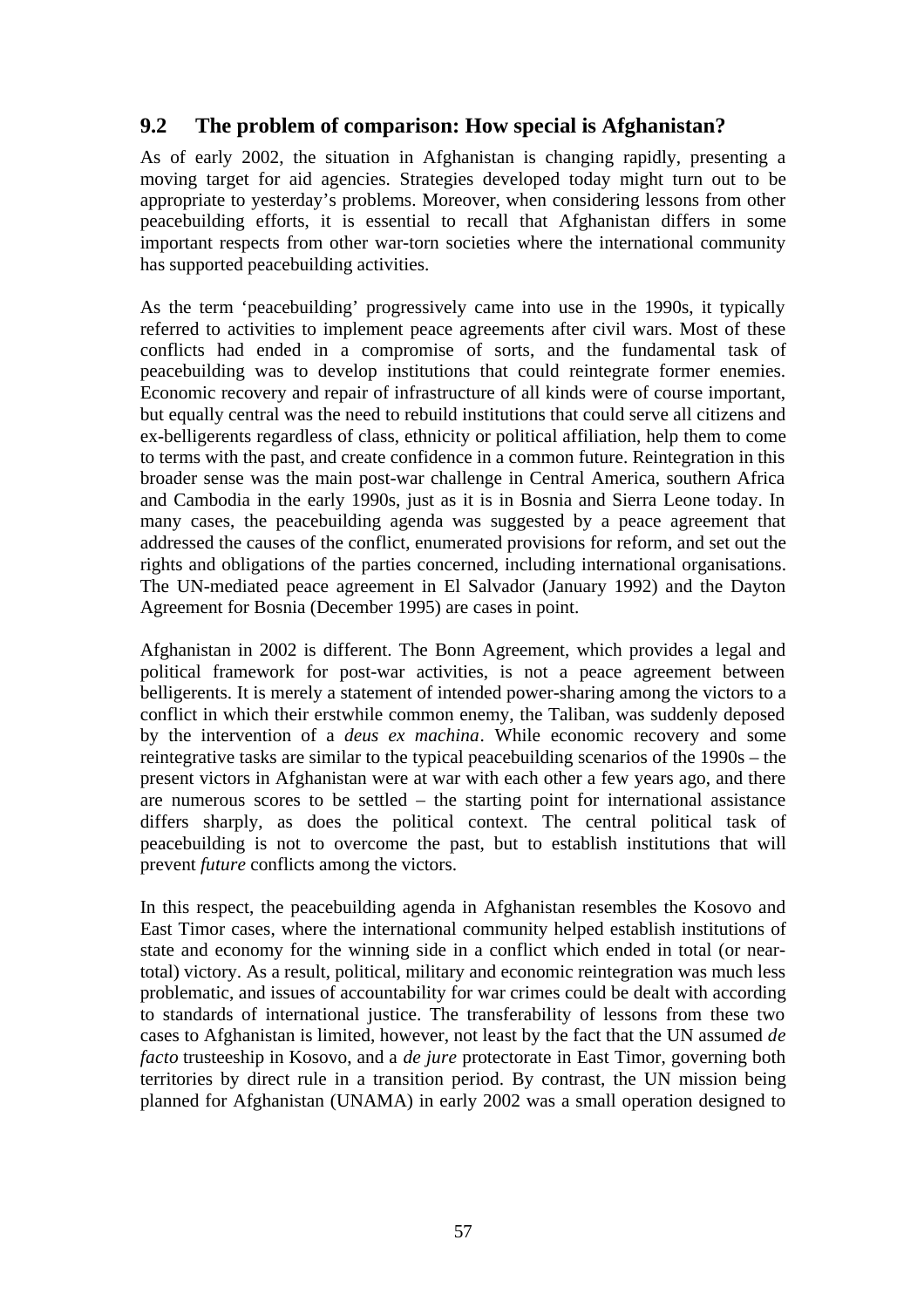leave "a light footprint", in the words of the Special Representative of the Secretary-General (SRSG), Lakhdar Brahimi.<sup>2</sup>

The preparations for a UN mission in Afghanistan inevitably recall the UN experience in Somalia in 1993-95. While a war between Afghan militias and the international peacekeeping force (ISAF) does not seem imminent, other aspects of the Somali situation are similar. In Somalia, state structures were weak or non-functioning, and military force was controlled by competing clans or warlords. After a year and a half of international efforts to establish a national transitional government, the UN abandoned the plan and aid agencies scaled back their activities to support local institutions in a "building-block approach". To the extent that aggregate models are useful, Somalia rather than East Timor and Kosovo seems most relevant to Afghanistan.

Lessons from history rarely contain precision instruments that can be unpacked to solve current problems. Still, a review of previous peacebuilding missions provides general insight that will help assess the suitability and consequences of pursuing various strategies.

## **9.3 Clarification of terms: What is peacebuilding?**

As a contemporary policy term, "peacebuilding" has a general but imprecise meaning. The most succinct definition was given by the UN Secretary-General exactly a decade ago. In his *Agenda for Peace*, Boutros Boutros-Ghali distinguished between peace*making*, which aimed to resolve conflicts, peace*keeping*, which was to preserve the state of peace in the first phase after fighting had halted, and peace*building*, which entailed "rebuilding institutions and infrastructures of nations torn by civil war and strife...."<sup>3</sup> The definition has survived a decade of increasing use in UN and aid circles. The term has been elaborated – at times coming to mean all good causes that deserve funding in a post-war situation – but the essence remains. It was restated recently in the Brahimi Report,<sup>4</sup> has been incorporated by aid agencies such as IDRC,<sup>5</sup> and is generally accepted in academic circles.<sup>6</sup>

For policy purposes, then, peacebuilding is mostly understood as a set of transitional activities designed to lay the foundation for other developments such as democratisation, economic development and social justice. Each of these, in turn, represents complex social processes, and activities undertaken under standard

 $\overline{a}$ 

<sup>&</sup>lt;sup>2</sup> "United Nations Assistance Mission in Afghanistan (UNAMA): Mission Structure," UN/IMTF, Working Paper No. 2, 14 January 2002.

 $3$  A/47/277-S/24111, 17 June 1992, para. 15. Overcoming international wars was also included.

<sup>&</sup>lt;sup>4</sup>"...activities undertaken on the far side of conflict to reassemble the foundations of peace and provide the tools for building on those foundations something that is more than just the absence of war."

A//55/305 – S/2000/009, 21 August 2000, para.13.<br><sup>5</sup> "Peacebuilding is the pursuit of policies, programs, and initiatives that seek to create the conditions war-torn countries need to transform or manage their conflicts without violence so that they can address longer term development goals." IDRC, "Peacebuilding and Reconstruction", www.idrc.ca/peace.

<sup>&</sup>lt;sup>6</sup> Academic definitions include "supporting the political, institutional, and social transformations necessary to overcome deep-seated internal animosities and strife" (Doyle, et.al., 1997, p.2), and, more broadly, " external international help for developing countries designed to support indigenous social, cultural and economic development and self-reliance, by aiding recovery from war and reducing or eliminating resort to further violence." (Pugh, 1999, p. 187).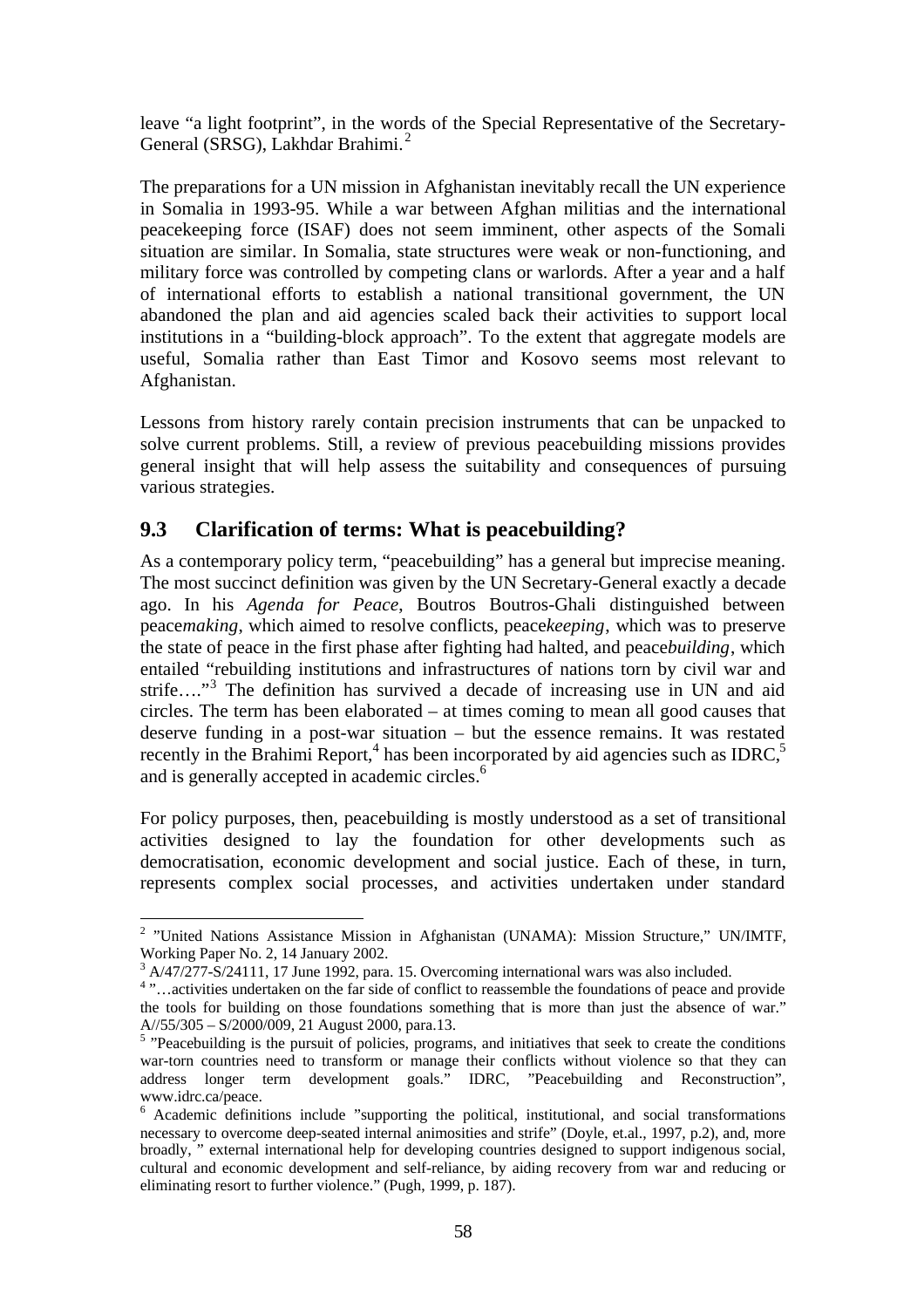peacebuilding missions constitute only parts of the total. Elections, for example, is a typically undertaken by peacebuilding missions, but democratisation is a much larger process and more difficult to engineer.

While useful to denote a set of generally agreed-upon activities, the term has limited analytical value. It is not connected to a broader theory that identifies which activities are necessary or sufficient, or their sequencing. The relationships between particular peacebuilding activities and the broader processes of democratisation, economic development and social justice are numerous, complex, and often appear contradictory. Elections soon after a war, for instance, may enhance conflict and set back democratic processes (e.g. Bosnia in 1996); they may also have the opposite effect (Cambodia 1993). There is no clear agreement on criteria for success, except the obvious and minimal one that fighting (at a certain level) does not resume. Some analysts argue that the best peacebuilding starts before the violence ends and seeks to prevent its return; others argue that peacebuilding proper consists of activities undertaken for a limited time after the war has ended in order to launch the peace.

"Post-conflict" is widely used in the international aid community in this connection, and the term has been institutionalised by the World Bank and other agencies. Conflict, however, is endemic to most social processes. The task of peacebuilding is not to eliminate social conflict, but to ensure that it is resolved in non-violent ways. In order to mark this distinction, the term "post-war" or "post-crisis", rather than postconflict, will be used in this report.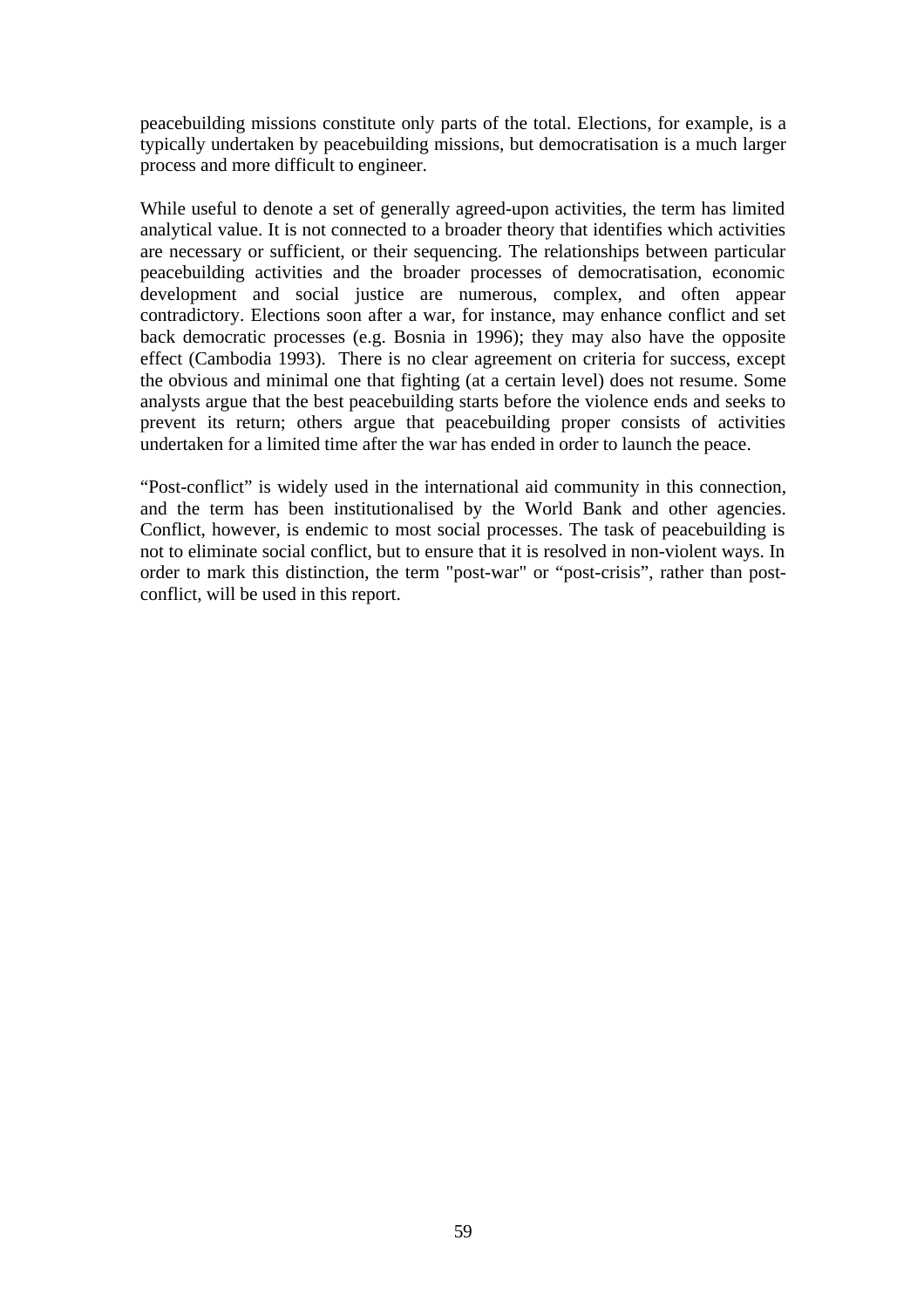# **10. Trends in peacebuilding missions and approaches**

There has been a wide variety of challenges and responses in peacebuilding during the past decade. Nevertheless, a few trends are discernible.

## **10.1 Types of conflict and response**

### *Assistance missions to existing states*

 $\overline{a}$ 

During the first half of the decade, peace agreements were concluded in several conflicts that had previously appeared intractable. These were mostly the "regional conflicts of the cold war" in Central America, Southern Africa, and Southeast Asia – local conflicts that had been exacerbated and prolonged by the superpower rivalry of the 1980s. The new international context now favoured a resolution, while protracted violence and an enduring stalemate had created internal incentives to settle as well. Given the external links of the conflict, international involvement in the peace settlement seemed natural. Reinvigorated by the end of the Cold War - and having just completed a successful transition mission in Namibia - the United Nations became the principal institutional actor to assist in the implement of peace agreements. In some cases the UN had been centrally involved in mediating the peace as well.

Apart from Namibia, these were "simple" civil wars in the sense that the conflict concerned the distribution of power within existing states, rather than the boundaries of the state itself. The main task of peacebuilding was to rebuild and reform state structures, and to reintegrate the former combatants and a divided people. A standard procedure soon developed: the peace agreement typically laid out the agenda for transition and recovery, planning proceeded for a UN mission with a civilian and a military component, a donors' conference was organised to mobilise funds, and the UN umbrella was placed over intervention. Most missions had a short, fixed timeline, limited objectives and a standardised package of assistance, although there was some variation.<sup>7</sup>

Most operations succeeded in the sense that the original war did not resume, and most mission objectives were completed. The clear exception is Angola, where the UN mission to implement the 1994 peace agreement was aborted when war resumed in 1997, and the UN mission (UNAVEM III) as well as its successor mission (MONUA) were terminated.

In terms of timing and the dynamic of conflict resolution, Afghanistan fits into this category of early settlements. It was the first of the "regional conflicts of the cold war" to be concluded with a peace agreement (1989). The agreement brought an end to the Soviet invasion, but there it stopped. There was no simultaneous power-sharing

 $<sup>7</sup>$  The mission in Mozambique (ONUMOZ, 1992-1994) was of the more limited kind, with respect both</sup> to objectives and to schedule of implementation. The second mission in Cambodia (UNTAC) had a shorter duration (1992-93), but in some respects a more ambitious agenda, especially in the human rights sector and in monitoring the administration of the Cambodian government. The mission in El Salvador (ONUSAL, 1991-95) was the most comprehensive of these early missions; indeed, it was officially described as a "second-generation" peace operation because of its emphasis on monitoring and assisting in rebuilding post-war structures. *The United Nations and El Salvador*, 1990-1995, New York: United Nations, DPI, 1995, p. 3.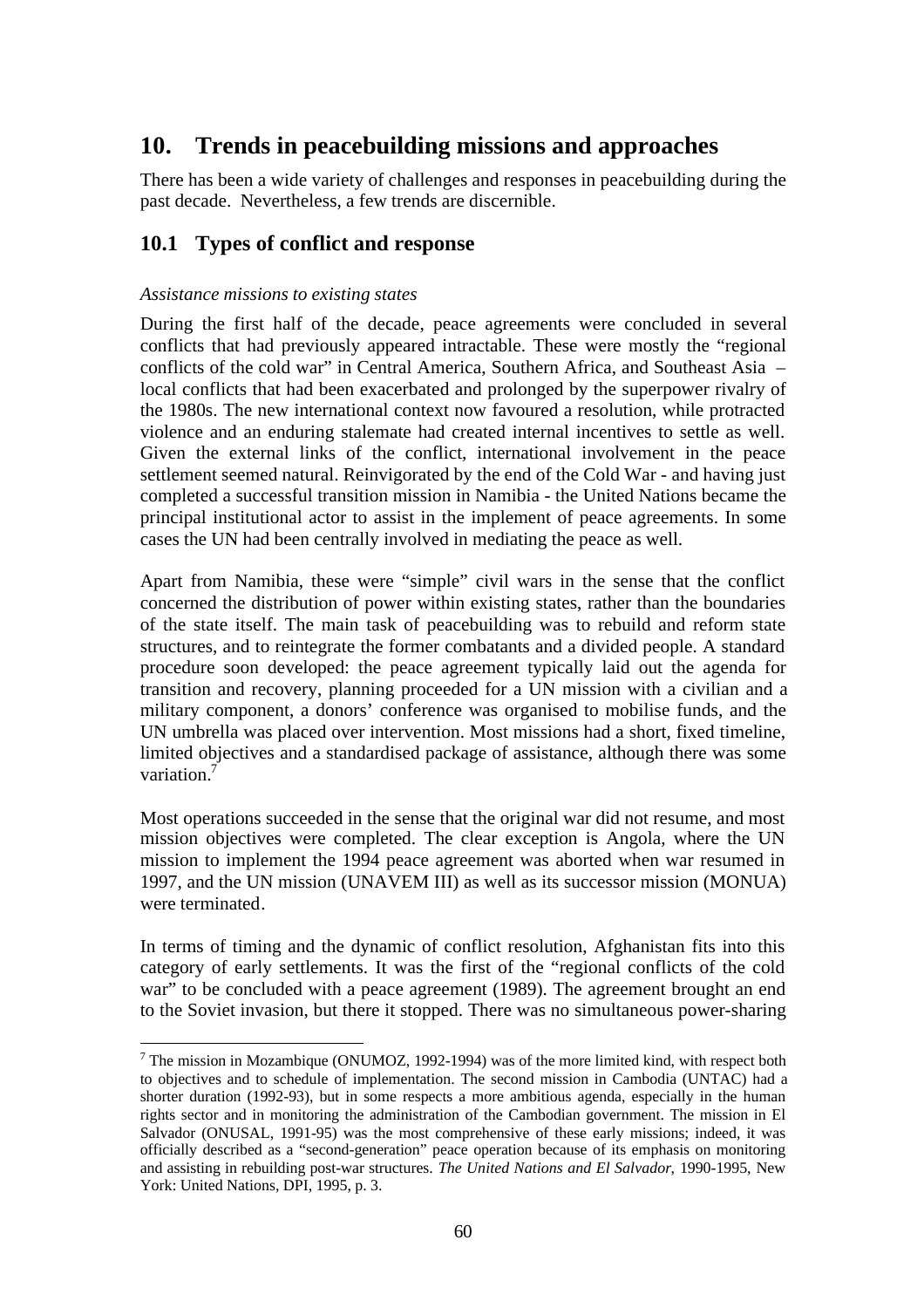agreement among the Afghan factions, and only a fledgling UN peacebuilding mission in the form of a small humanitarian mission and an SRSG. A more formidable UN peacebuilding mission would not necessarily have succeeded. Yet it is striking that while all the other regional conflicts of the Cold War were given intense peacebuilding attention, Afghanistan in 1989 was not.

### *Assistance missions in failed states*

The term 'failed state' is sometimes used for states whose policies we disapprove of. A more appropriate definition is a state that simply ceases to function and cannot execute the most fundamental tasks associated with a state (maintain law and order, establish a framework for providing basic needs and protecting its citizens). In this sense, Somalia in the early 1990s was a genuinely failed state.

When national structures of power and authority imploded in 1990-91, giving way to anarchy and civil war, the UN responded first with a diplomatic and military observer mission (UNOSOM I). The Security Council subsequently authorised the US to dispatch a military force to protect humanitarian supplies (UNITAF). When in March 1993 the Somali parties agreed to a UN peace plan and the establishment of a transitional national government, the UN dispatched a peacekeeping and peacebuilding mission in the, by then, standard format (UNOSOM II). Its mandate was comprehensive, including assistance to economic recovery, return of refugees, and – importantly – the establishment of political structures in a transition period that was to end with national elections. The military component was given a "robust" mandate to create a secure environment in all of Somalia, which was interpreted to include disarming Somali militias if necessary. Aggressive pursuit of this mandate undermined the UN military mission in October 1993, but the peacebuilding component limped along until UNOSOM II was formally terminated in March 1995.

Both Somalia and the peacebuilding mission were widely regard as having failed. The UN has not again intervened with such ambitious peace operations in a still unsettled "failed state", unless one includes Afghanistan today.

### *Assistance and "nation-building" missions in new states*

Conflicts over the identity of the state and its boundaries – rather than the distribution of power within it – pose different challenges for peacebuilding. The task is not only to broker a formula for post-war power-sharing and to return the economy to peacetime conditions, but to establish the basic structures within which these processes are to take place. Hence the term "nation-building" mission came into use. There were three major international missions of this kind in the 1990s. Noticeable differences among them suggest that the package for peacebuilding after conflicts of state formation was less standardised than after civil wars.

In Bosnia – arguably the most difficult case of state formation of the decade – the international community established elaborate and intrusive mechanisms to oversee the implementation of the Dayton Agreement (1995). Unlike the earlier peacebuilding missions, however, the Bosnia operation was not placed under a UN umbrella, but took the shape of an *ad hoc* and enormously complex multi-agency structure that had two common institutional points of reference: the Office of the High Representative,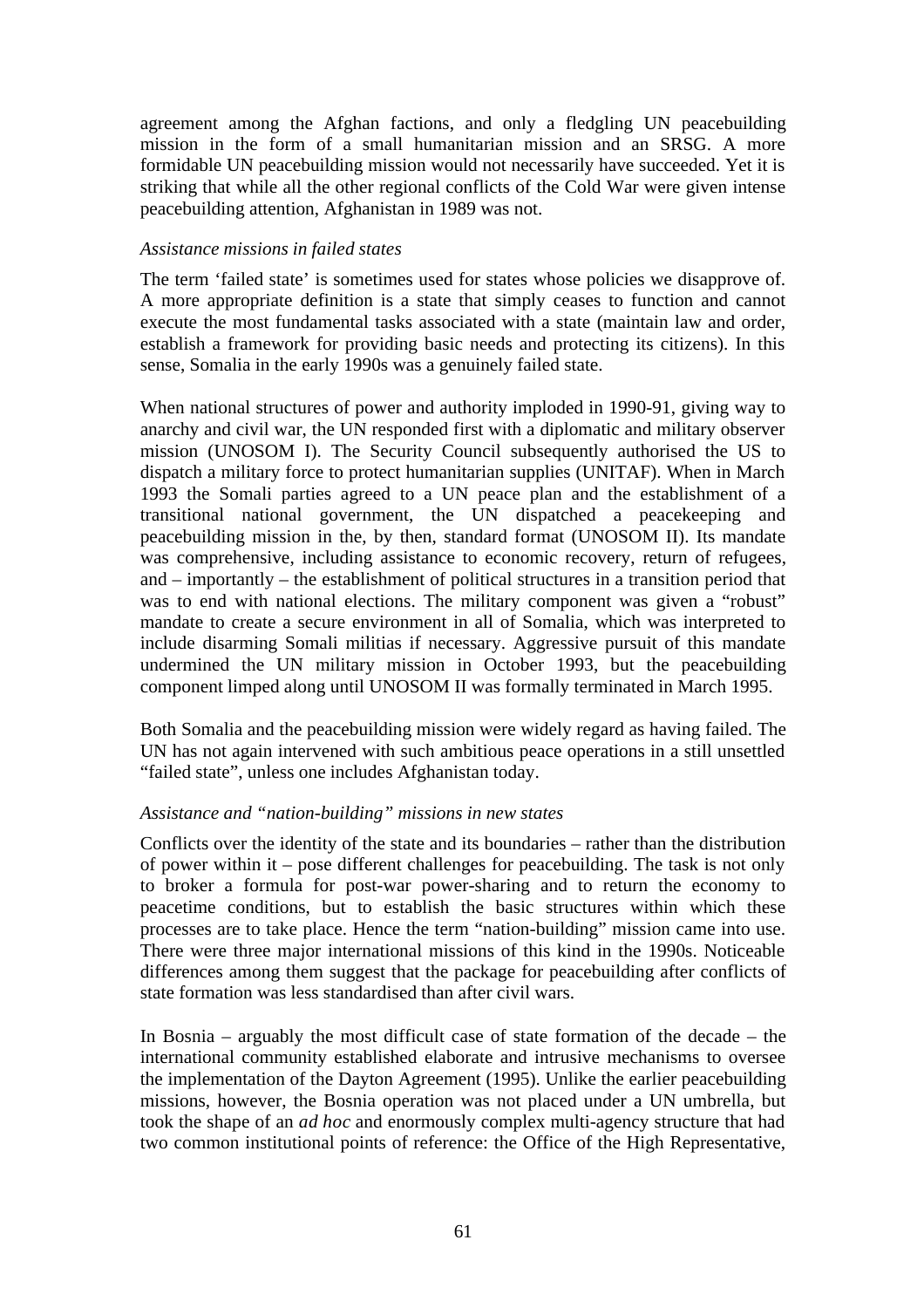and a 55-member Peace Implementation Council of states to which the Office reported.

The peacebuilding missions in Kosovo and East Timor followed. Both were under a UN umbrella, although the Kosovo operation had an institutionally separate NATO force to keep the peace. Both missions had a comprehensive mandate, including provisions for direct rule in a transition period. The latter point followed essentially from the separatist nature of the conflict and the need to negotiate a new sovereignty. Because sovereignty remained contested or ambiguous (Kosovo), or was reluctantly accepted by the former ruler (Indonesia in East Timor), the entry of a third-party institution to rule in a transitional period was a pragmatic solution. The argument that the UN needed to assume direct rule in East Timor because the Timorese lacked the capacity to do so is more questionable (see section 3 below).

The wars that erupted in the Caucasus when the Soviet Union dissolved were also conflicts of state formation. However, for political reasons, the international response in these cases was mainly bilateral or channelled through UN aid agencies operating without a common political mission.

Looking back at the 1990s, then, we see a mixed collection of mission models. Yet there are some trends in the evolution of responses, and in the relationship between types of conflict and response. As historical patterns, they constitute points of departure for what may be possible and desirable peacebuilding operations in Afghanistan.

## **10.2 Trends in missions and approaches**

### *Reduced risk-taking in the UN*

Peacebuilding has increasingly taken the form of a collective and institutionalised international response, but not always under a UN umbrella. Regional organisations or *ad hoc* institutional groupings became more prominent in the second half of the 1990s, as in post-genocide Rwanda and Bosnia. Part of the reason is the recognised failures of the UN in earlier phases of the conflicts in Somalia, Rwanda and Bosnia, and a concern that the organisation had become overstretched by the sudden expansion of peace operations in the early 1990s.

The growing sense in the UN that the organisation must not risk failure by accepting an unrealistic mandate – as Lakhdar Brahimi noted when the Afghan mission was discussed in late 2001 - had implications for the overall structure of international peacebuilding operations. It opened the way for innovative institutional arrangements, although these could become extraordinarily complex (as in Bosnia). More fundamentally, a predisposition for the UN to limit its presence in high-risk cases may leave greater room for partisan actors that are more concerned to pursue national interests than to promote a UN peacebuilding agenda, even if these conflict. The point is clearly relevant to Afghanistan, where the UN is planning a modest mission in the context of very active bilateralism by states.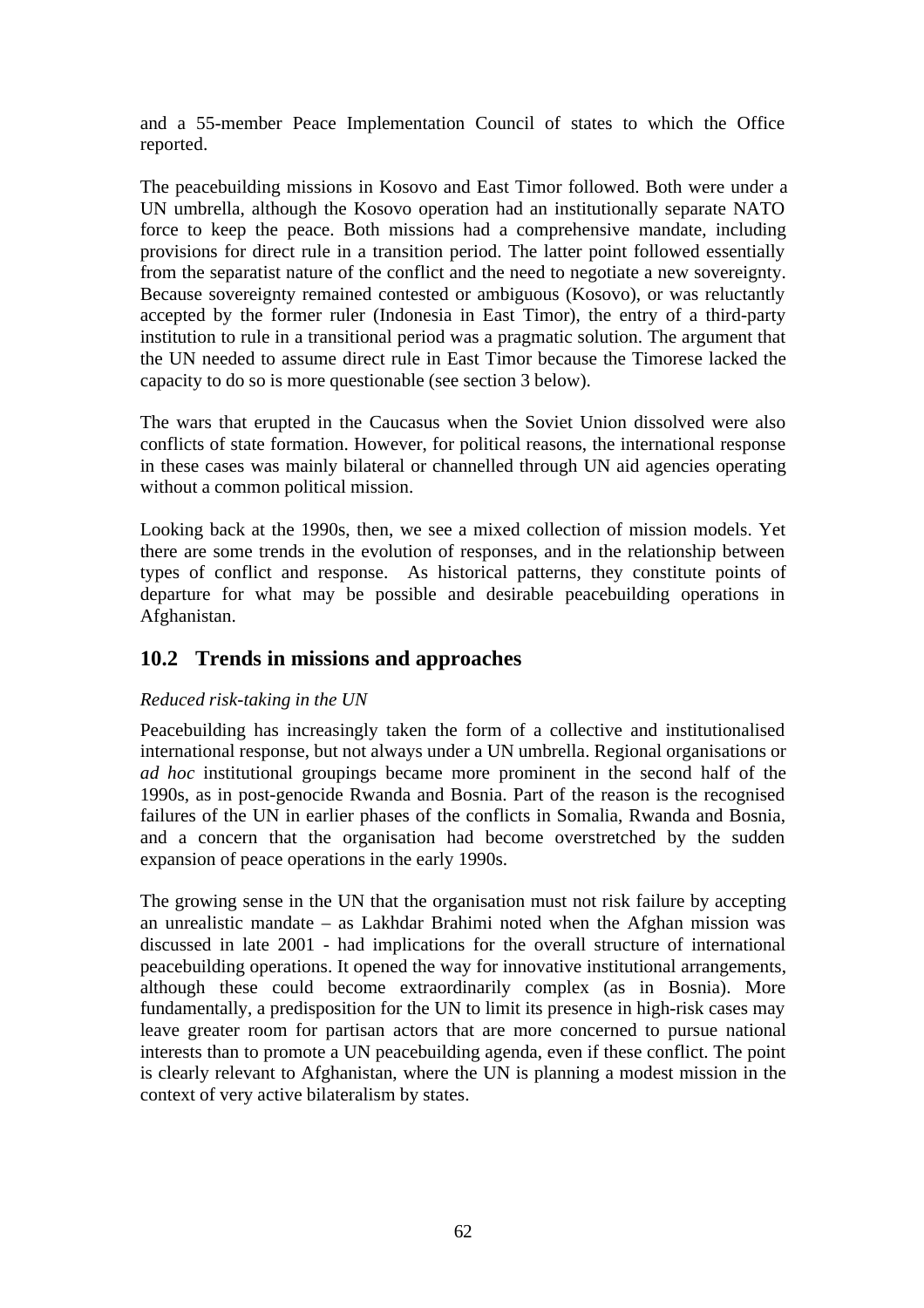#### *"Nation-building" missions as exceptional cases*

Because the UN recently established *de facto* or *de jure* protectorate missions in two cases (Kosovo and East Timor) – and the international community assumed a nearprotectorate role in Bosnia – the question has been raised whether "nation-building" missions of this kind represent a trend of the future, and constitute an appropriate reference point for a peacebuilding mission in Afghanistan as well. In fact, all three cases were cited as possible models in the early discussions about an Afghan mission.

Upon reflection, however, these cases appear to be poor models, although for different reasons. In the Balkans, the US and Europe had long-standing strong strategic interests, as demonstrated by heavy involvement even before the Dayton Agreement. In East Timor, the high-visibility conflict that followed the 1999 referendum put considerable pressure on the UN to act, while simultaneously appearing to be a manageable operation that promised a longed-for UN success. Afghanistan clearly does not fall in the last category, and is a doubtful fit with the first.

More fundamentally, the type of conflict that has engulfed Afghanistan for over two decades has historically not been followed by a protectorate or a highly intrusive "nation-building" mission. As noted, such missions are above all associated with conflicts over state formation where sovereign identities have been redefined and new entities have to be eased into a world based on the principle of state sovereignty. Nor have "failed states" invited ambitious and comprehensive missions, probably because the task seems too daunting. In "simple" civil wars, by contrast, sovereign identity is fully established, and claimants to state power typically want assistance missions only.

The experience relating to costs, open-ended timelines and other problems associated with two of the three intrusive peacebuilding missions (Kosovo and Bosnia) have left a critical legacy as well, and have generated increasing realism about the limits of international "nation-building" missions.

In short, the lesson of a decade of peacebuilding missions is that comprehensive and intrusive collective operations appear feasible only in exceptional cases, and mostly those associated with conflicts of state formation. The mission currently being planned for Afghanistan is in line with this trend.

### *Ideological framework*

The ideological trends of the 1990s are quite clear. Strengthening human rights have increasingly become a central objective of both peacekeeping and peacebuilding operations, with missions structured accordingly. In the political sphere, Western democratic institutions such as multiparty systems and elections are typical benchmarks of a peacebuilding process. Strengthening civil society is a central agenda item, as is reforming the security sector by establishing civilian, democratic control over the military and police, and changing institutions of law to conform with international standards of justice and human rights. In the economic sector, the socalled "Washington consensus", represented by the international financial institutions (IFIs) and major Western donors, has shaped the framework for reconstruction in virtually all cases, ranging from Mozambique to East Timor, with particularly heavy roles played by the IFIs in Bosnia and Kosovo. The consensus includes a transition to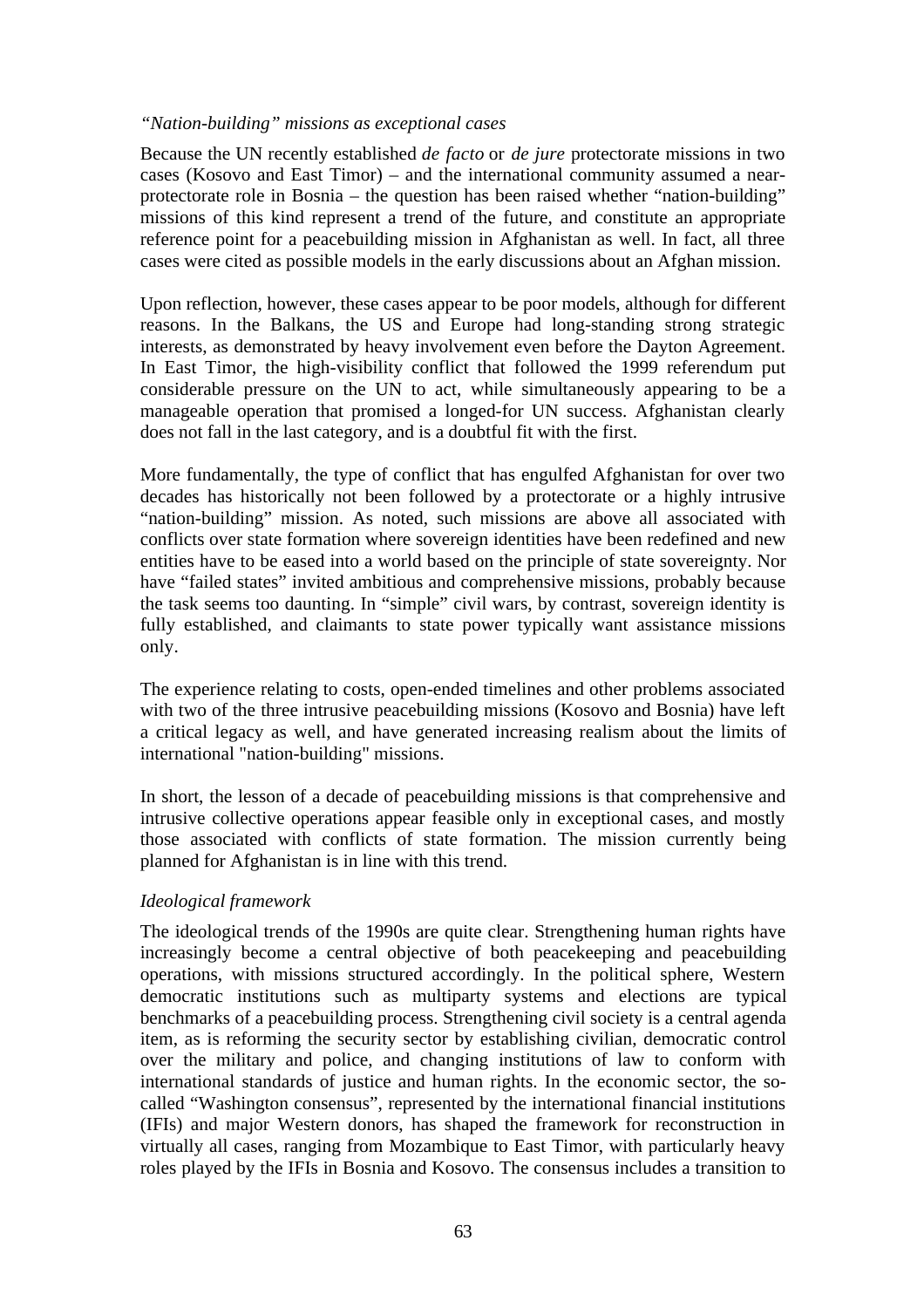market forces, downsizing the public sector, and reducing the civilian state administration. Indeed, the latter principle spans virtually the entire decade of international peacebuilding, from UNTAC in Cambodia to UNTAET in East Timor.

The fit between these principles and the local political and cultural dynamic has varied greatly, both within and among countries. Insofar as peacebuilding appears as a conflictual process, it is essentially because of tension over the implementation of this ideology. The tension is familiar from all countries where aid agencies and powerful donors seek to promote reforms in the economic, political and human rights sphere. The difference in post-war situations, however, is that the international community initially, at least, has more leverage because the recipient country is politically divided, devastated by war, or both, and state authorities are often weak and overwhelmed by the reconstruction task.

The tension does not follow a simple national-international divide. Nations are typically divided internally, in political and human rights issues often along wartime alignments (e.g. in Guatemala and El Salvador). In the economic sphere, new alliances often develop as groups are set to benefit unequally from the reforms. Complex alliances between the national and international community typically develop as the various actors seek supportive partners.

A similar conflictual process may be expected in Afghanistan. An additional complication arises from the religious dimension. It will be the first time the international community seeks to assist in (re)building the legal system in a society with a strong conservative Islamic traditions. It will require particular care by all parties concerned to manage the potential for conflict between modernists and traditionalists.

# **10.3 Identifying strategies and assessing results**

The 1990s produced a rich inventory of strategies in peacebuilding, but also a record of considerable unpredictability. As a comparative analysis of sixteen cases demonstrates, the willingness of the international community to invest varies significantly from one situation to another (Stedman 2001). Local environments differ greatly in their response to international peacebuilding efforts. Some environments are benign and responsive – others less so. The effectiveness of strategies differs as well: what may be possible, and effective, approaches in one situation may not be so in another. Implementation policies must be designed accordingly. In some situations, the international contribution can be limited and specific, in other cases a more comprehensive strategy will be necessary.

A further concern is what Stedman (2001) calls "incentive incompatibility." "Tough cases" require more resources, greater international involvement, and more coercive strategies, but tough cases will often deter the UN from engaging itself unless some members have particular interests in the area. Risk-aversion is part of this tendency.

### *Gunshot approach or single-sector focus?*

There is no clear agreement on what constitute sequences and priorities in successful peacebuilding. As "peacebuilding" in the 1990s became an increasingly attractive label for mobilising funds, NGOs and aid agencies typically claimed that a particular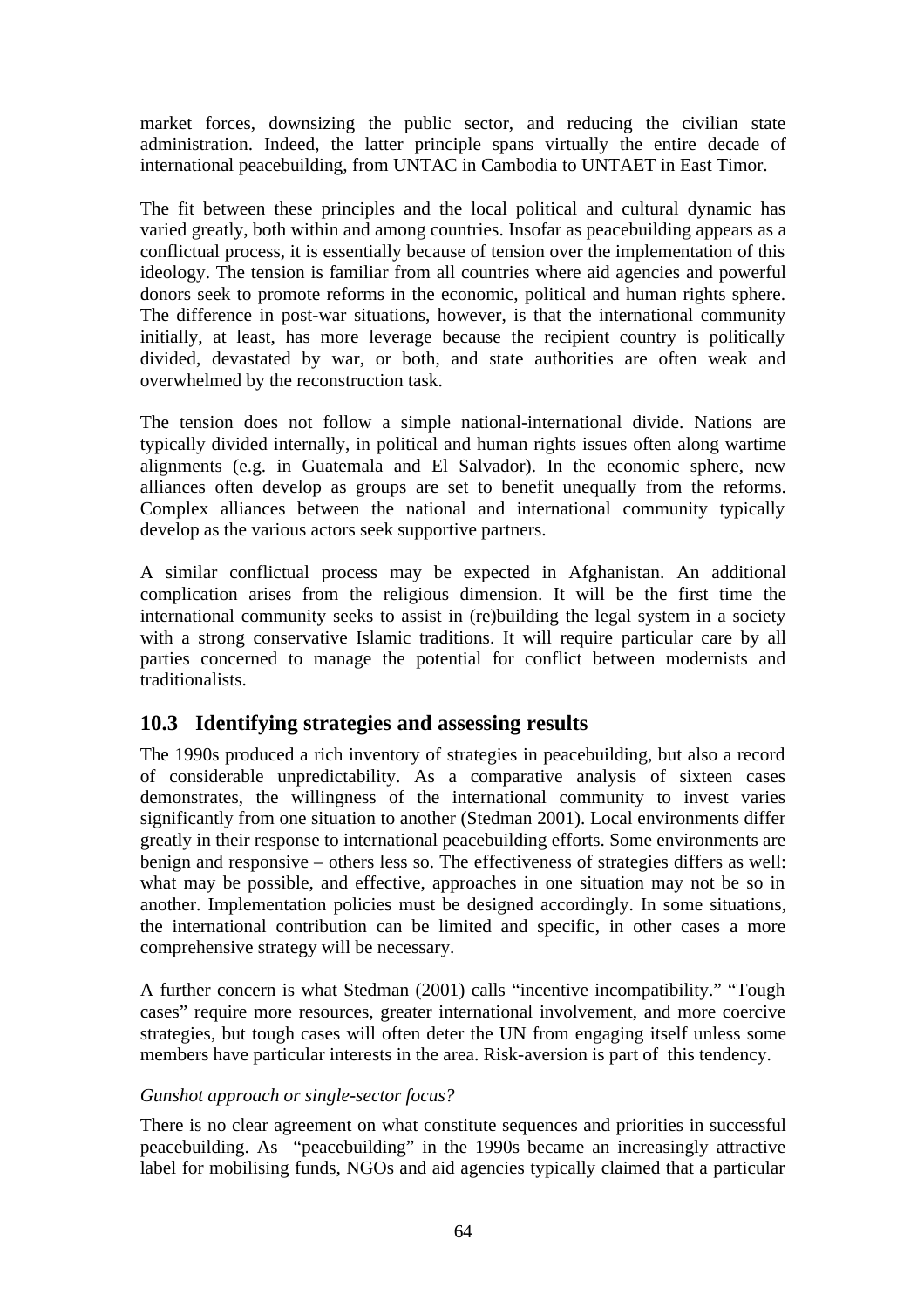subgoal, be it disarmament, elections, human rights or refugee repatriation, was critical to the peacebuilding effort.

One school of thought in the "diffusion versus concentration" debate emphasises the need to focus on a particular sector, and that security must come first. "Priority should be given to demobilisation of soldiers and demilitarisation of politics, that is, the transformation of warring armies into political parties."<sup>8</sup> Alternatively, some claim, establishing institutions of the political authority that gives legitimacy to the use of force has priority. Other experts find, however, that in difficult cases something else must happen first in order to establish either authority or security. As Woodward (2001) notes in the case of Bosnia, structures or processes must be created that generate a sense of security, which in turn makes demilitarisation possible.

The latter view is indirectly supported by a large and diverse literature that claims conflict resolution requires building mutual confidence and ease of communication.<sup>9</sup> In its absence, the logic of the "security dilemma" will prevail to produce mutual escalation (i.e. defensive positioning or rearming by one party is interpreted as a threat by the other party, which reacts similarly, etc). Both military and non-military measures can reduce the security dilemma. The presence of international peacekeeping forces can decrease uncertainty and improve communication. Joint participation in reconstruction projects, a start-up of reforms in the justice sector, a functioning local administration and other measures may help create the sense of security which makes demobilisation and demilitarisation more attractive.

The implication for post-war reconstruction is that peacebuilding strategies in various sectors may be a road to eventual demobilisation and demilitarisation. This was the case in Cambodia (see below). In these difficult cases, a diffusion of strategies is more promising than concentration on key security or political sectors. In practice, moreover, the very presence of numerous and relatively uncoordinated aid actors tended to produce this result.

The relationship between security and other sectors is more straightforward. For example, a sense of physical security and some progress towards demilitarisation of the conflict appears as a necessary, if not sufficient, condition for a large-scale return of refugees. This has been observed in the Balkans, in southern Africa, Central America, and in the fluctuations of refugee flows in and out of Afghanistan since 1989.

The time perspective is also important. Some problems must be addressed "upstream" in order to prevent complications "downstream". Repatriation of refugees, for instance, has always been an early peacebuilding activity, and not only because refugees usually want to go home when the war is over. Repatriation demonstrates that peace has indeed returned, and prevents a population in exile from being used by "spoilers" to undermine the peace agreement. Hence, early refugee return before the scheduled elections was important in Cambodia, and return of displaced persons from West to East Timor remains a concern.

 8 Stedman, 2001, p. 738.

<sup>9</sup> For a recent analysis related to reconciliation, see J.P. Lederach, *Building Peace: Sustainable Reconciliation in Divided Societies*. Washington, D.C. United States Institute of Peace, 1997.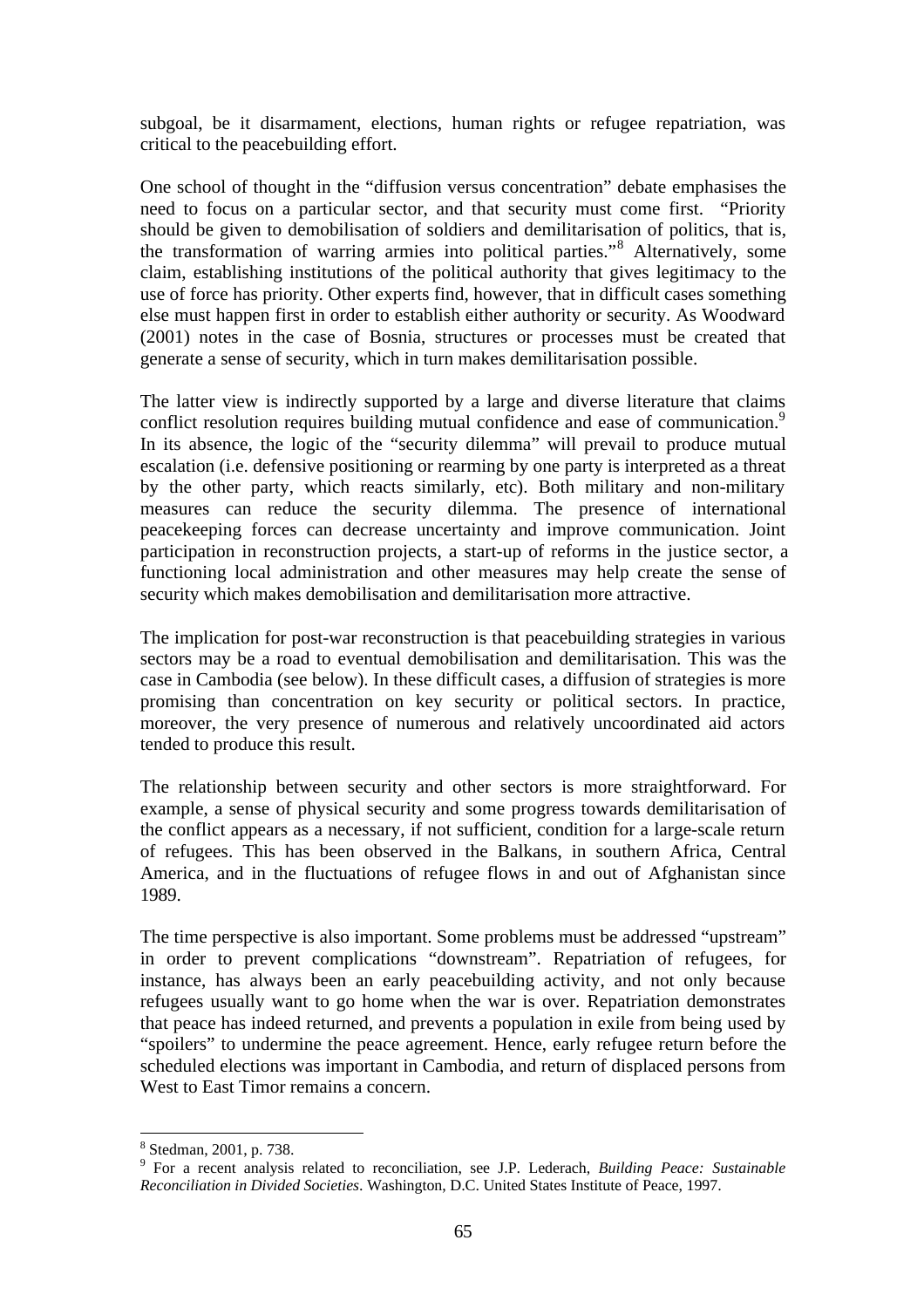In the social sector, some issues can have an immediate urgency as well as being a long-term task. In the educational sector, for instance, restoration of schools was an immediate priority in Mozambique because Renamo had systematically destroyed government schools as part of its military campaign. In other countries, rewriting text books to narrate the past in a non-partisan way is more important than rebuilding schools, although more difficult. Bosnia is a case in point.

### *What determines success or failure?*

Analysis of the dynamic of peacebuilding based on statistical evidence from 124 cases after World War II led Doyle and Sambanis (2000) to conclude that "success" (as defined) depended on a) the nature of the war, b) the economic level of the country, and c) the nature of the peacebuilding effort. Success was most likely when the wars had not been fought in ethnic terms, had not been very costly (although they could have lasted a long time), taken place in countries with relatively high development level, and when the UN peace operations and "substantial" financial assistance were available. Robust peacekeeping and peace enforcement were critical to end the violence, thereby reaching a "lower order" peace. Military action by itself, however, did not ensure that democratic institutions, or a "higher order" peace, would follow.

Poor and undemocratic countries, in other words, are unpromising candidates for achieving the democratic kind of peace. Based on this analysis, the prospects for peacebuilding in Afghanistan do not look very promising. At best, and in the short run, it suggests an undemocratic peace.

The model has certain weaknesses that slightly improves the prospects. First, it assumes that international capacity can make up for lack of local capacity to create peace, and neglects the counterproductive and conflict-generating effects that an international presence can have. This applies both to military presence (e.g. Somalia 1993) and to foreign missions that are large, dominating and intrusive (as especially noted in Cambodia, Kosovo and East Timor). In other words, a mission with a 'light footprint', like the one being designed for Afghanistan, can have more *effective* capacity than a large one.

Moreover, the model ignores the importance of individual leaders such as the SRSG. This factor (the "idiosyncratic variable") has proven critically important in virtually all UN peacebuilding missions, from Aldo Ajello in Mozambique to Lakhdar Brahimi in Afghanistan at present. Taking these two considerations into account slightly brightens the prospect for the present mission in Afghanistan, as Doyle recently noted. $10$ 

Is peacebuilding easier when the task is to rebuild within an existing state rather than establish a new state structure? During the past decade, there were two spectacular failures to rebuild in existing states (Angola 1997-98, Somalia 1993-95), and many that were relatively more successful. However, some difficult cases were not taken on or aborted (Rwanda). Of the two separatist cases handed to the UN for peacebuilding in the late 1990s, one was relatively easy (East Timor), the other much less so (Kosovo). This suggests that factors other than the purpose of the original conflict are

 $\overline{a}$ <sup>10</sup> Michael Doyle, presently advisor to the UN Secretary-General, in informal discussion, New York, February 2002.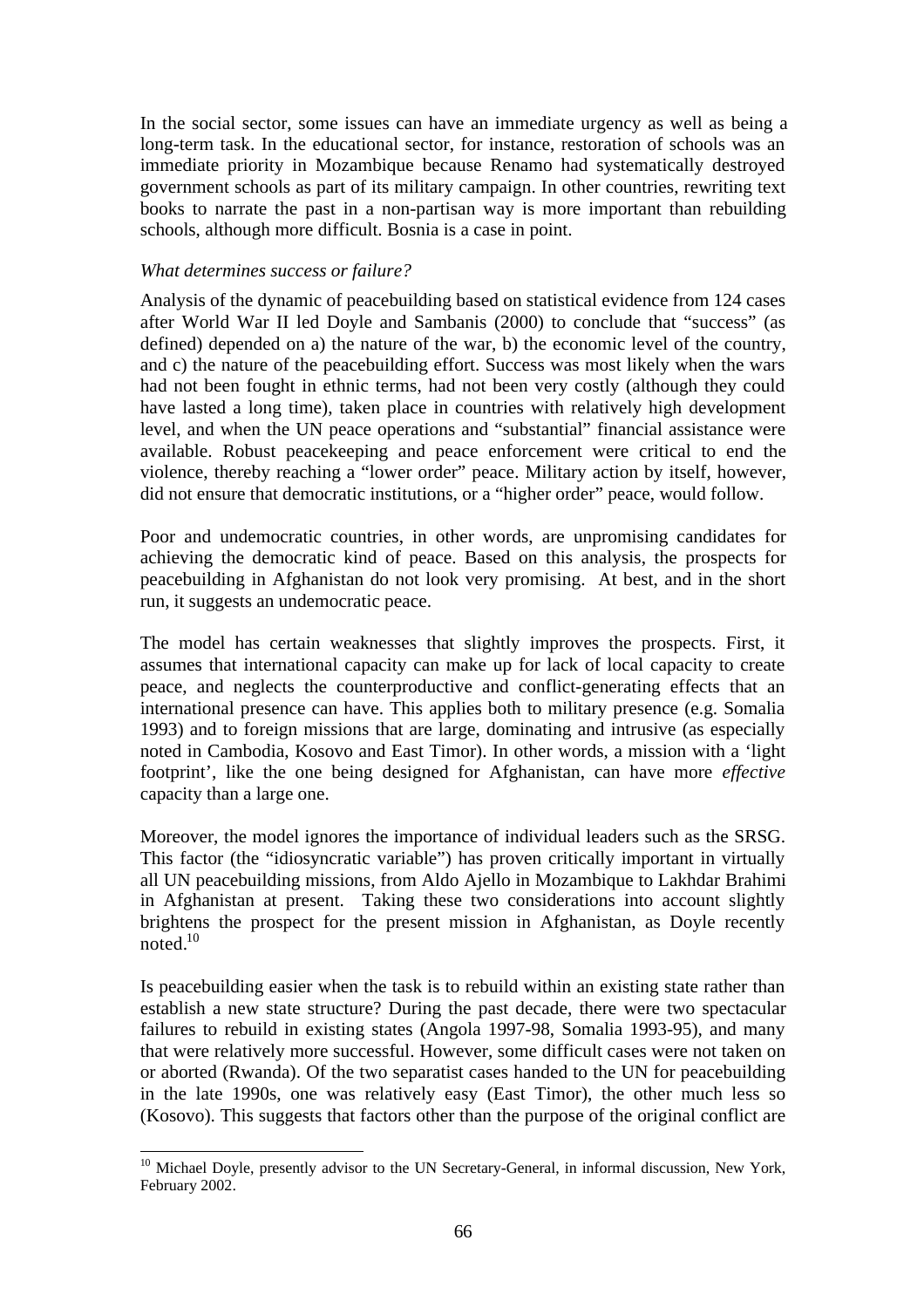more important, as Doyle and Sambanis (2000) also indicate. At times, the designation of the nature of the conflict is itself at the heart of the strife, as in Bosnia.

#### *What is success?*

At one level, the objectives of particular projects or programmes are points of reference for assessing success (e.g. has demobilisation been implemented as planned?). Beyond operational goals of this kind there is little agreement about what precisely constitutes success in peacebuilding, although some benchmarks have become increasingly common (e.g. holding of elections on schedule). Most observers consider the resumption of violence a key indicator. As Cousens (2001) notes, a minimal threshold for success is that the armed conflict just settled does not recur even without foreign peacekeepers present ("self-enforcing cease-fire"); a somewhat higher threshold is that new violence does not develop ("self-enforcing peace"). Beyond that is a set of objectives relating to democracy, justice and economic development.

While many of the objectives are shared in the aid community, judgements regarding what constitutes thresholds of "success" necessarily differ. Some argue that peacebuilding in Cambodia failed because the country is still far from being a democracy, as demonstrated by the fraudulent elections in early 2002 and the failure to bring the perpetrators of the genocide to justice. However, this is setting the threshold so high that peacebuilding becomes synonymous with democratisation. If peacebuilding is defined as a set of finite activities in a transition period, as suggested at the outset of this report, the threshold for success is not only lowered, but a disaggregation of the various processes and their cause and effect becomes more feasible.

More generally, comparing indicators of change against necessarily arbitrary measures of success and failure is less meaningful than acknowledging that peacebuilding  $-$  like peace  $-$  is a process. This means above all ascertaining that the process is moving in the right direction, and analysing why it may be stalling or reversing.

One common explanation for lack of progress is that not enough time has passed. Yet, the problem might also be underlying structural problems that time itself cannot solve, as Woodward (20001) claims with respect to Bosnia after Dayton.

### *Lessons at the operational level*

The recommendations of the Brahimi Report (S/2000/809) reflect a series of lessons learned in peace operations during the 1990s that by this time were increasingly recognised in the UN and aid community. Apart from the calls for early warning and preventive diplomacy, arguably the most important point concerned resourcing the operations. The UN needed to strengthen its peace operations, but missions should have resources – included political support - commensurate with their mandate. The importance of incorporating human rights and international humanitarian law in all peace operations was also stressed.

On the operational level, the panel emphasised integrated and early planning at Headquarters, better leadership and more autonomy in the field missions, rapid and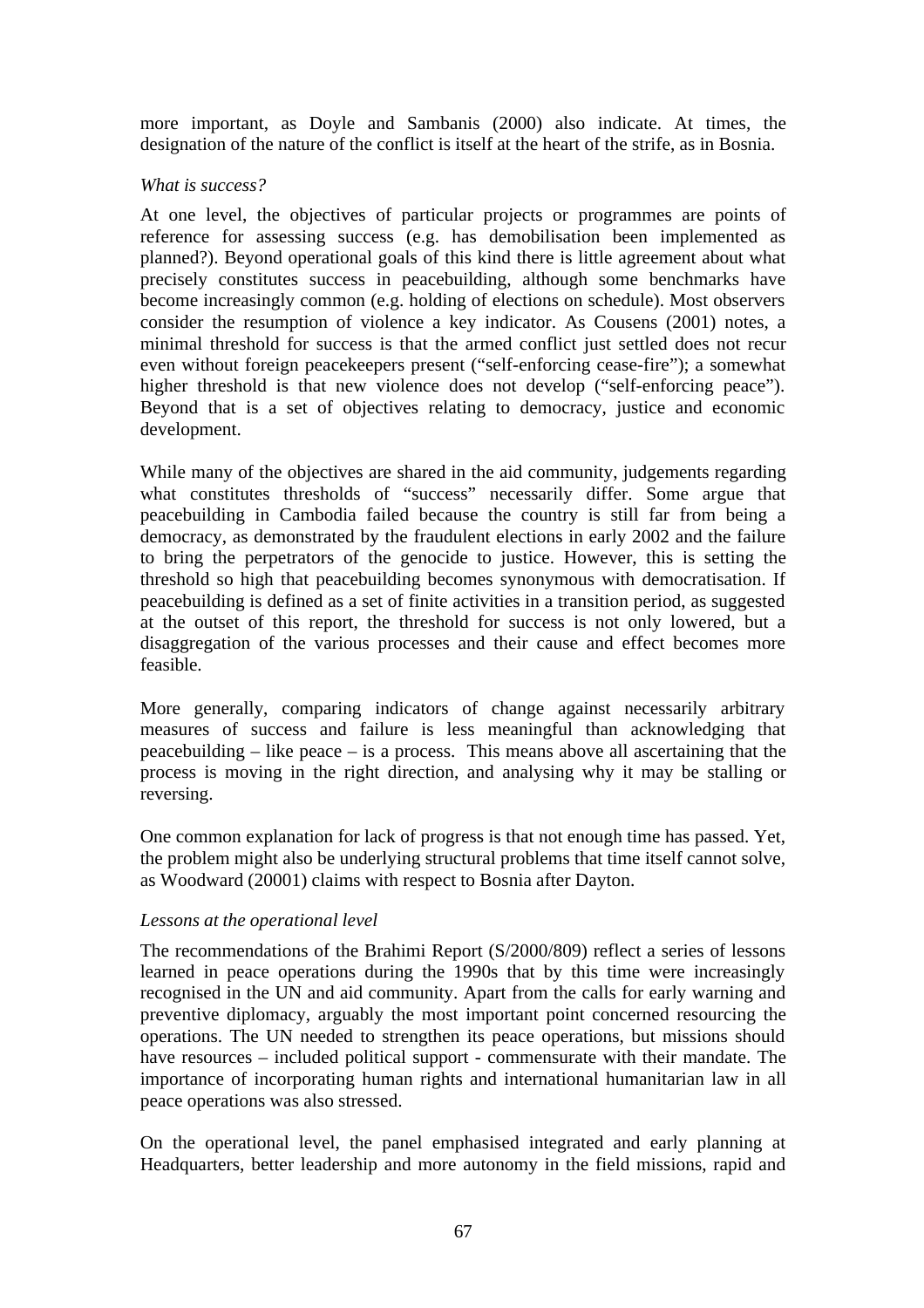more effective deployment, higher standards for personnel recruited for missions, and modern management practices to ensure that staff worked effectively and were held accountable. Similar conclusions were expressed in various parts of the UN system regarding lessons from the operations in Kosovo and East Timor.

The Brahimi report did not mention the distorting effects of introducing large, foreign, externally supplied missions into countries where war, at times in combination with natural disasters, had devastated the normal economy. The distortion was particularly pronounced in very poor countries, such as Somalia – where the economy had collapsed along with the state – and Cambodia. Both became infamous for the rapid development of dual economies that had colonial overtones.

The dualism is inherent in the enterprise, although it can be modified by the introduction of smaller missions, greater emphasis on local procurement, and regimes to regulate local hiring and salary practices. Some lessons in this regard are being incorporated into the planning of the Afghan mission.

As noted, the UN was in early 2002 indeed planning a small mission that would leave only a "light footprint" in Afghanistan. This did not result from a straightforward learning from the past. The main reasons for a light and non-intrusive mission were security concerns (which limited the size and hence the intrusiveness of the mission), and the wishes of the US not to be encumbered by a large UN peace operation while its own forces were fighting a war in the country.

To reduce distortion in the human resources sector, UNDP has proposed that all agencies and NGOs operating in Afghanistan observe a ceiling on salaries for local employees commensurate with local wage levels.<sup>11</sup> If implemented, this should reduce the tendency for locally scarce skills, especially administrative and professional, to be pulled away from the local public sector and economy to fill non-skilled positions for foreign agencies (e.g. as drivers or interpreters because they speak English and are offered high wages). The importance of mobilising skilled Afghans in exile for the reconstruction effort has also been stressed in principle. If implemented, this would mean a deliberate change from the practice of other missions, such as by UNTAC in Cambodia, where the hiring of nationals from the diaspora was discouraged for fear they would be too political.

Observers close to the planning of peacebuilding missions in the UN system claim there has been a change in the process over time. In the early 1990s, planning was supply driven, typically starting with an inventory of strategies and resources in the assistance community. Increasingly, according to Cousens (2001), the planning process has becoming more demand driven by incorporating analysis of the needs of the country concerned. By the time of the planning of the Afghan mission, both the UN aid agencies and the World Bank were undertaking needs assessments, although within the restraints of security on the ground, time pressures, and the institutional priorities or mandates of the agencies.

 $\overline{a}$ <sup>11</sup> UNDP seminar, New York, February 2002.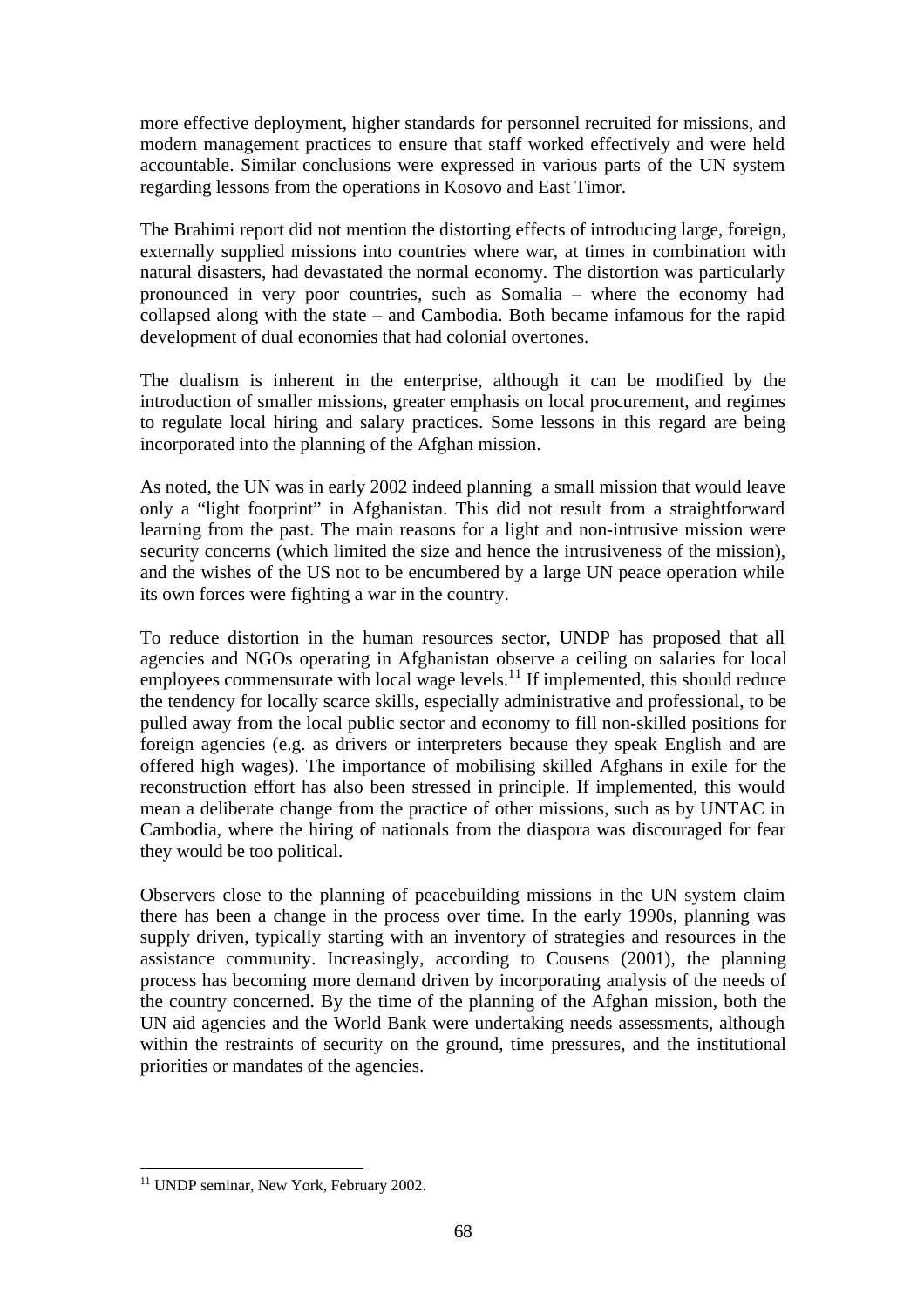# **11. Maintaining the political framework for peace**

## **11.1 Genesis of peacebuilding : the ripeness factor**

The genesis of success or failure in peacebuilding lies in the nature of the peace settlement and the conflict from which it springs. The notion of "ripeness" is often used in this connection. A conflict is ripe for resolution, Zartman (1965) argued in a seminal work, if the parties have reached a "hurting stalemate", perceive only worse ahead, and are offered a way out. The concept of "ripeness" can also be applied to indicate the commitment of the parties to (re)build institutions and engage themselves to sustain peace after the violence has ended.

The readiness to enter into a formal peace agreement is in itself an indication of "ripeness". Peacebuilding processes are more likely to succeed when conflicts end with a formal treaty than when this is not the case (Doyle and Sambanis 2000). While parties may sign peace agreements with less than full commitment to implement them (compare the Paris treaty for Cambodia in 1991 and the Dayton peace agreement for Bosnia), a treaty is at least a starting point for the parties to settle their differences peacefully, and a point of reference for others to persuade them to do so.

The peacebuilding efforts of the early 1990s that turned out to be relatively successful - in the sense that substantial violence did not resume and the main provisions of the peace treaty were implemented within a reasonable time – followed conflicts that were ripe for resolution. El Salvador and Mozambique are cases in point. The war had reached a mutually "hurting stalemate": both parties were becoming increasingly convinced that they could not win at an acceptable cost, if at all. At the same time, the international context favoured a resolution. Both the superpowers that had directly or indirectly aided the local protagonists decided to reduce their support, mainly for reasons related to the winding down of the Cold War.<sup>12</sup>

The confluence of internal and external international factors favouring peace made it possible to sign a final peace agreement for El Salvador (Mexico City, January 1992), and laid a solid groundwork for implementation. In Mozambique, the confluence factor was reflected in the relative ease with which the Rome Agreement (1992) was implemented, above all the demobilisation. Memory of the failure of a similar agreement in Angola created considerable international apprehension at the time that the demobilisation programme might unravel in Mozambique as well. As it turned

 $\overline{a}$ 

<sup>&</sup>lt;sup>12</sup> The end of the Cold War greatly reduced the strategic significance of El Salvador to the United States, which had previously been a principal supporter of the government, both militarily and politically. The MFLN, for its part, lost an important conduit of support when the Sandinistas in Nicaragua lost the 1990 elections after a peace agreement had ended the civil war in that country. Meanwhile, important regional states, including Costa Rica and Mexcio, had persistently sought to bring an end to the devastating civil wars in Central America. Already by mid-decade, the devastating economic and political costs of the war had made the government of Mozambique started reorienting its economy and, later, political system, towards the West. But the Soviet Union was still its main military supporter and a major source of economic aid. Towards the end of the 1980s, however, the accelerating political disintegration of the Soviet system made it clear that the Mozambican government could no longer "bank on the Soviet political and military umbrella in regional conflicts" (Msabaha 1995).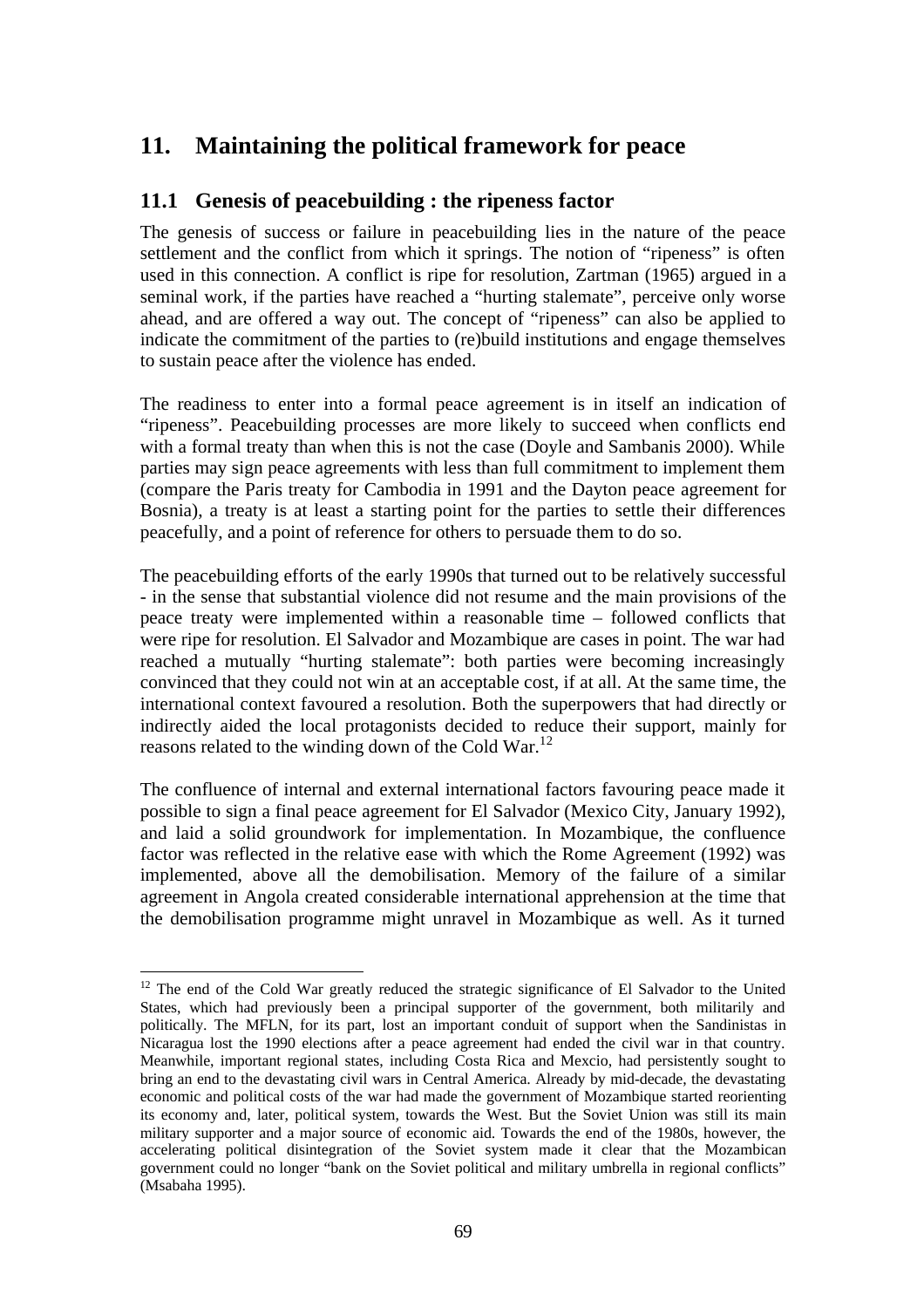out, the soldiers eagerly entered the assembly areas, tired of war and lured by the prospect of two years salary under a donor support scheme.

Regional developments are particularly important in the confluence of factors that create the "ripening" peace process. The evidence from several cases is clear: "[T]he success of a peace settlement is inextricably tied to the interests of neighboring regional powers and their overall commitment to the peace process," Hampson (1996) concludes. Neighbouring states can, if not make, then certainly break a peace agreement. They are uniquely positioned to undermine a core element of the peacebuilding process – the ability of the state to have a legitimate monopoly of armed force - by providing sanctuaries and secret conduits of arms, training etc to rebels. Hence even if regional actors do not actively support joint peacebuilding efforts, their acquiescence in a given agreement is essential.

Regional factors clearly facilitated a peace settlement and peacebuilding in the two cases cited. In El Salvador, the rebel movement, MFLN, lost an important conduit of support when the Sandinistas in Nicaragua lost the 1990 elections after a peace agreement had ended the civil war in that country. Meanwhile, important regional states, Costa Rica and Mexico, had persistently sought to bring an end to the devastating civil wars in Central America. In the Mozambican peace process, the Renamo rebels lost their external lifeline when South Africa's new leadership in 1989 agreed to end its longstanding support. Regional diplomatic efforts moved in the same direction, especially from Kenya and Zimbabwe. The presidents of Kenya and Zimbabwe supported what became the first important negotiations in Nairobi in 1989. With additional mediation in Rome, a comprehensive peace agreement was signed in 1992.

A more uncertain process characterised the Cambodian peace efforts. The "end of the Cold War" logic that had facilitated peace in Central America and southern Africa was sufficient to bring the Cambodian parties to the table in 1991, but all three parties harboured significant reservations, as did their respective supporters in Vietnam and Thailand. Regional support structures helped the Khmer Rouge renege on the Paris agreement by withdrawing their forces to a northwestern enclave on the Thai-Cambodian border. Their refusal to demobilise was a pretext for the Vietnamesesupported State of Cambodia to do the same, a decision supported by Vietnam. As a result, warfare continued, although at a seasonal pace. But the implementation of the Paris treaty had faltered in an important respect, and related peacebuilding activities suffered.

The regional factor also was decisive in moving the process forward in 1997-98, when the government faction shattered the power-sharing formula with the remaining coalition party with a coup. The states in the regional organisation ASEAN essentially refused to accept the coup and succeeded in restoring the coalition. The alternative of supporting the ousted party in a new round of fighting was this time rejected. Thailand as well as other states in the region had come to recognise the value of relative peace in Cambodia.

The regional point applies with particular relevance to Afghanistan. To sustain the framework for peace, regional states must be convinced that relative peace in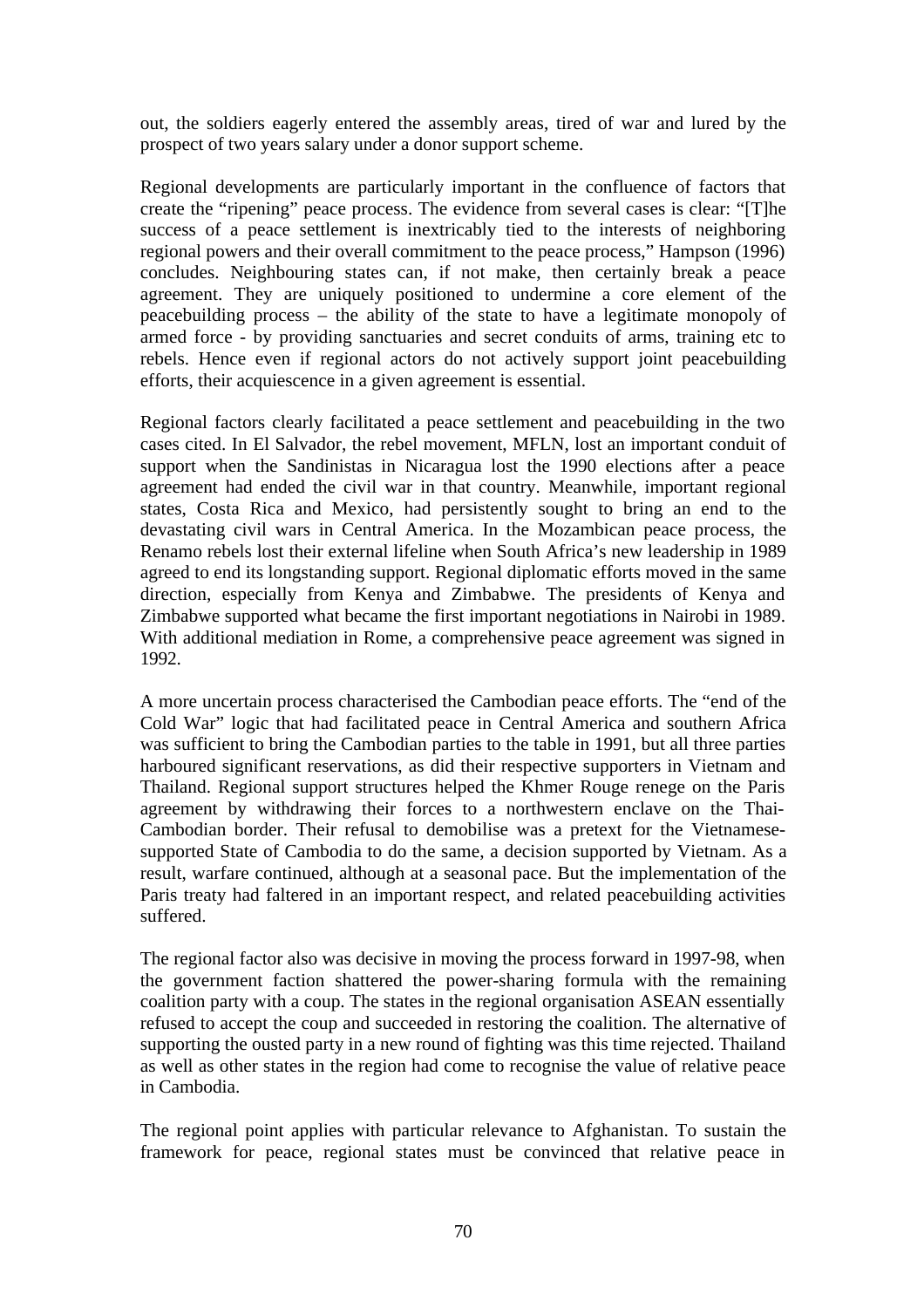Afghanistan is a collective good that can reduce cross-border problems of all kinds, ranging from drugs and refugees to the export of violence.

## **11.3 Structure and strategy of peacebuilding missions**

When internal and external factors do not fully converge in favour of peace, there may still be a settlement. The hard part then lies ahead; "ripeness" must be obtained through the peacebuilding process itself.

*Sustained third party attention* to implement the agreement or promote peace in other ways is critically important in these cases. Various forms of attention are needed. Third parties should try to *anticipate* future problems that the peace agreement did not address and which may undermine implementation. *Monitoring* events and providing reliable channels of information can help build confidence, reduce uncertainty, improve communication and defuse alleged violations. Attention *at all three political levels* – internal, regional, and the wider international system – is essential. Hampson (1996) even concludes that "third party interventions that focus exclusively on one level to the exclusion of the other are doomed to failure." (p. 24).

Sustained third party attention is particularly important in internal wars that end with a negotiated compromise rather than total victory and capitulation. Statistically speaking, these wars are more likely to restart as one or the other party seeks to undo the compromise in their own favour (Licklider 1995, Steadman 1998). The finding is based on a review of all internal wars in the past century, most of which ended in total victory/defeat. Several of the internal wars in the 1990s, by contrast, ended in a negotiated compromise. It follows that sustained peacebuilding attention by third parties is particularly important in these cases. Where defeat and victory results, the framework for peace has already been set by the victor.

The relatively easy peacebuilding mission in East Timor fits the pattern. The UN did not enter until it had the permission of the erstwhile adversary, Indonesia, to do so, and the UN mission (UNTAET) was not established until a "coalition of the willing" had sealed the defeat of the opposing forces on the ground. The Indonesian Army, the Timorese militia and their sympathisers had fled across the border to West Timor. Effectively only one party remained, the pro-independence movement and the vast majority of the Timorese people that supported them, and who welcomed the UN mission with open arms. Reintegration of the defeated party was still an issue, but more of a social and economic problem precisely because the challenger was defeated. In this perspective, the situation in East Timor might have required a lesser international presence than what it got, especially on the civilian side.

As noted at the outset (ch.1), Afghanistan in early 2002 did not clearly resemble any of the classic peacebuilding cases of the 1990s. There was a defeated party – the Taliban – at least in the short run. But instead of a clear victor there were numerous contenders. Hence the situation had elements of both the half-hearted compromise to be carefully nurtured into a sustained peace, and of peacebuilding made easy by proceeding within the framework of the victor.

There are no formulas suggesting which mission structure and strategies are most appropriate to sustain a framework for peacebuilding in different kinds of situations. Three cases reviewed below have elements that are, or may become, relevant to the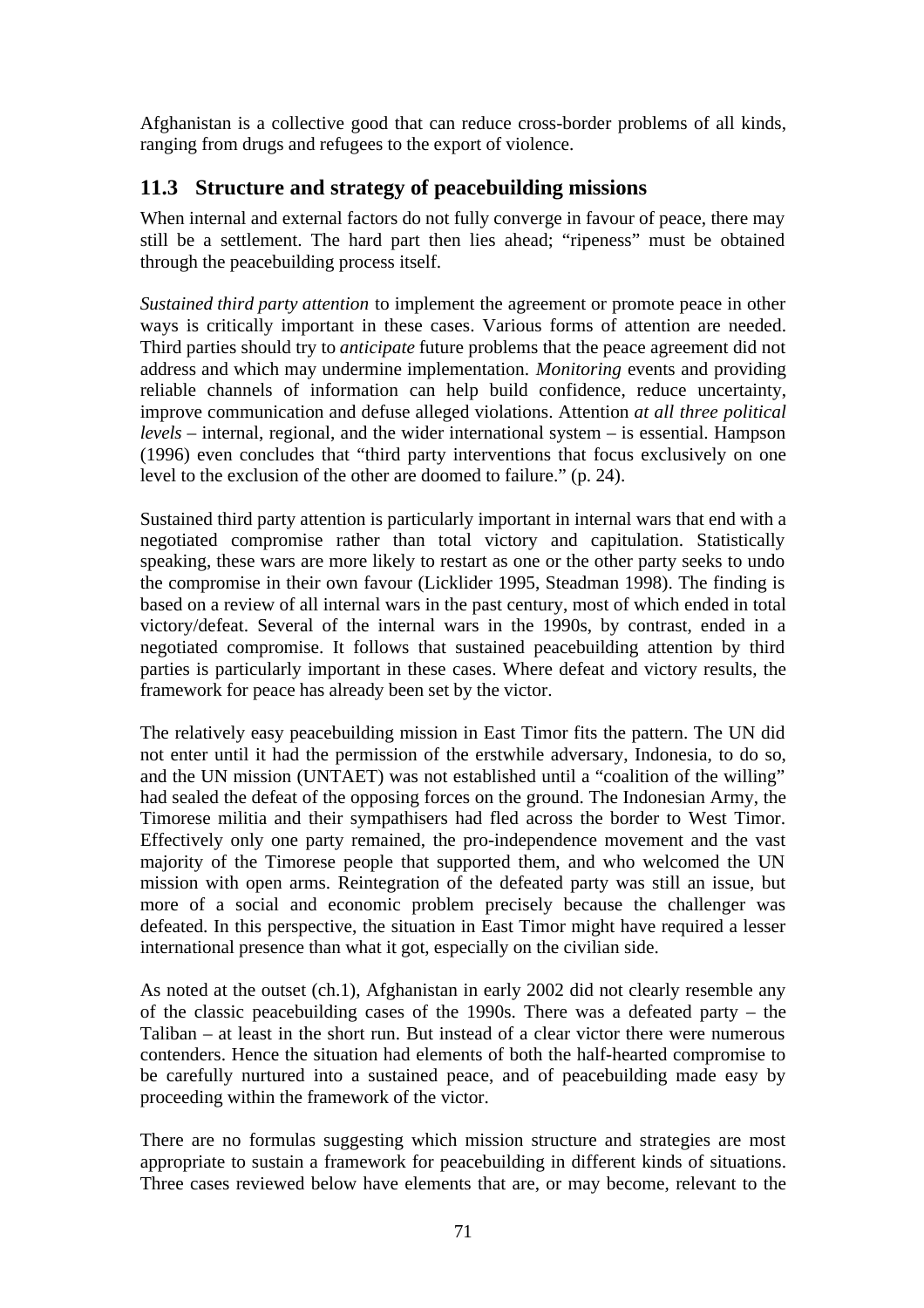Afghan situation. In Cambodia, there was fundamental disagreement about the formula for power-sharing in the national government. One party withdrew to establish a de facto autonomous enclave in one region of the country. The two remaining parties fell out as well. Yet, ten years later, the enclave had been worn down and the feuding parties had largely returned to the political arena. In Bosnia, the international community struggled to establish the common institutions that were stipulated by the Dayton peace agreement, but met with consistent "local obstructionism". In Somalia, political and military power was highly fragmented when the UN entered with an ambitious peacebuilding mission to "restore the country", as the US ambassador to the UN put it.

### *Cambodia*

In Cambodia, the UN moved in with a heavy presence but a short timeframe. Approximately 20 000 foreign military and civilian personnel tried to run the country for two years. At the time, Cambodia did have a strong central government, but the Vietnamese-supported regime lacked international legitimacy. The essence of the peace agreement was to establish a transitional structure in which the UN would monitor the administration, facilitate the return of refugees, oversee demobilisation, and ensure that the power-sharing formula in the transitional government remained intact until the UN could conduct national elections, scheduled for 1993.

Not unexpectedly, UN monitoring of the daily workings of the administration of the government proved a futile exercise. But, apart from the Khmer Rouge, the other parties were kept in the transitional coalition until the elections. The mission's major success was holding the elections, which had enormous positive significance in a society traumatised by war and genocide. UNTAC also made a significant contribution in monitoring human rights violations – equally significant given Cambodia's past – and in supporting the growth of a local infrastructure for promoting human rights.

UNTAC's main failure was not to hold the two principal Cambodian parties (Khmer Rouge and the Vietnamese-supported State of Cambodia, SOC) to the provisions in the agreement to disarm and demobilise. UNTAC chose not to confront the Khmer Rouge militarily when the movement abandoned the Paris agreement and consolidated its forces in a *de facto* autonomous region in the northwest. As a result, the elections were held in an atmosphere of violence and uncertainty. Despite the unresolved issues, the UN mission was terminated immediately after the election.

International attention did not end, however. Bilateral donors and UN agencies continued to provide assistance to typical peacebuilding activities, some of which had originated in the UNTAC period. Members of the regional organisation, ASEAN, assumed major responsibility for holding the two Khmer parties that remained in the coalition to a power-sharing formula and the principle of elections. When SOC sought to monopolise power in 1997 by ousting its coalition partner in a coup, the decision by the ASEAN states not to support the defeated party through a military comeback ensured that the contestation again took political form.

By about the same time, the Khmer Rouge had effectively been neutralised by a combination of the amnesty policy offered by the Cambodian government, internal attrition, and waning international support from states in the region and beyond.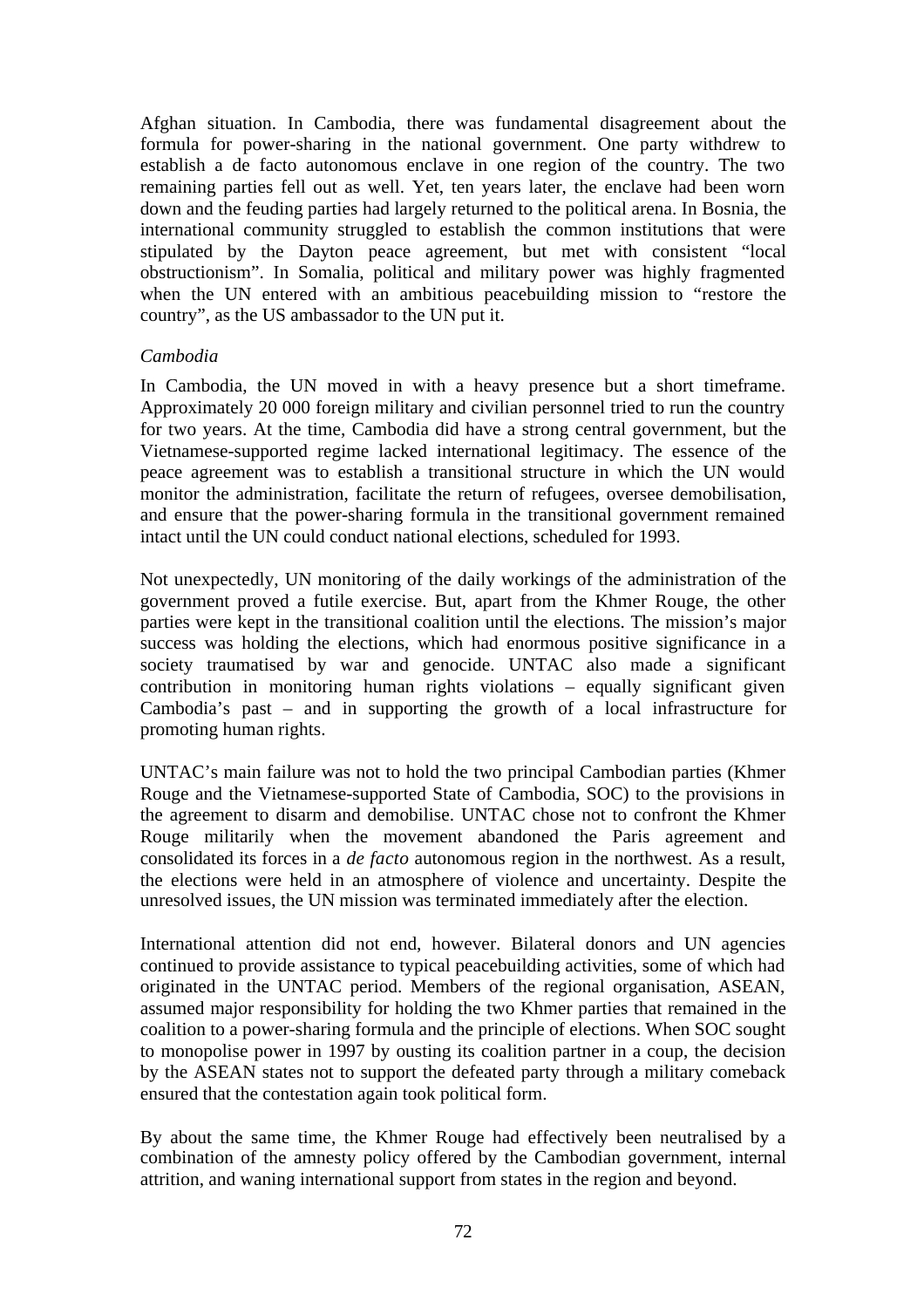Cambodia today is not a democratic state, nor have the perpetrators of massive violence in the past been brought to justice. By this test of peacebuilding, the case is a failure. By the less ambitious test of peacebuilding, Cambodia is a success in that the original conflict has not returned, and large-scale new violence has not erupted.

It is improbable that prolonging the presence of UNTAC would have produced better results unless different strategies had been adopted. The main question in this regard, is whether demobilising the Khmer Rouge would have required major military action by UNTAC, or whether a demonstration of force would have sufficed. The question remains conjectural. The UN decided it would not accept the risk of enforcement action, and the peacekeepers never crossed the "bamboo line" drawn by the Khmer Rouge around its enclave.

### *Bosnia*

As in Cambodia, the peace agreement that ended the civil war in Bosnia marked a relatively "unripe" foundation for peacebuilding. The 1995 Dayton Peace Agreement was "little more than a cease-fire, its premise was that it would only work if the agreement represented the mutual interest of the three Bosnia parties to cooperate in building a new state and peace" (Woodward, 200, p. 74).

Five years later, there is still no functioning central government. The Bosnian parties have consistently been unwilling to establish common institutions. Repeated demands from the 55-member Peace Implementation Council (PIC) to this effect have gone unheeded, and PIC willingness to finance salaries for state officials has not helped (PIC 2001). Lack of common regulatory institutions has also inhibited self-sustained economic growth, the PIC noted at its May 2001 meeting. A massive infusion of aid (more than US\$ 5 billion over a six-year period) has created much physical reconstruction but little sustained growth (ICG, 2001). Reconstruction funds have been the driving force behind the growth that has taken place. The security situation has made it necessary twice to renew the mandate of the international peacekeeping force. The last time the initial fixed time limit was replaced by a more open-ended mechanism of semi-annual reviews to assess progress towards "sustainable peace". The Bosnian parties have undertaken some demobilisation, but little disarmament, and scant cooperation in joint military institutions.

The ultimate objective of Dayton is to transform Bosnia into a "modern, prosperous European nation", as the international community affirmed at the 1998 Madrid meeting of PIC. What that will require is uncertain. Some observers argue that the key problem lies in the structure of the international presence in Bosnia. It is an ad hoc and enormously complex structure to monitor and implement the peace agreement. "[R]ecalibrating the international community (IC) presence is vital if the peace process is to have a successful outcome" (ICG 2001, p. 1). Part of this "recalibration" is the demand that the international community deal more forcefully with "local obstructionism" by enforcing the political conditionality that the PIC routinely and repeatedly affirms. Others argue that the enormous leverage that the international community wields by virtue of billions of dollars for reconstruction, a civilian administration and a peacekeeping presence in Bosnia is in reality a blunt instrument of persuasion.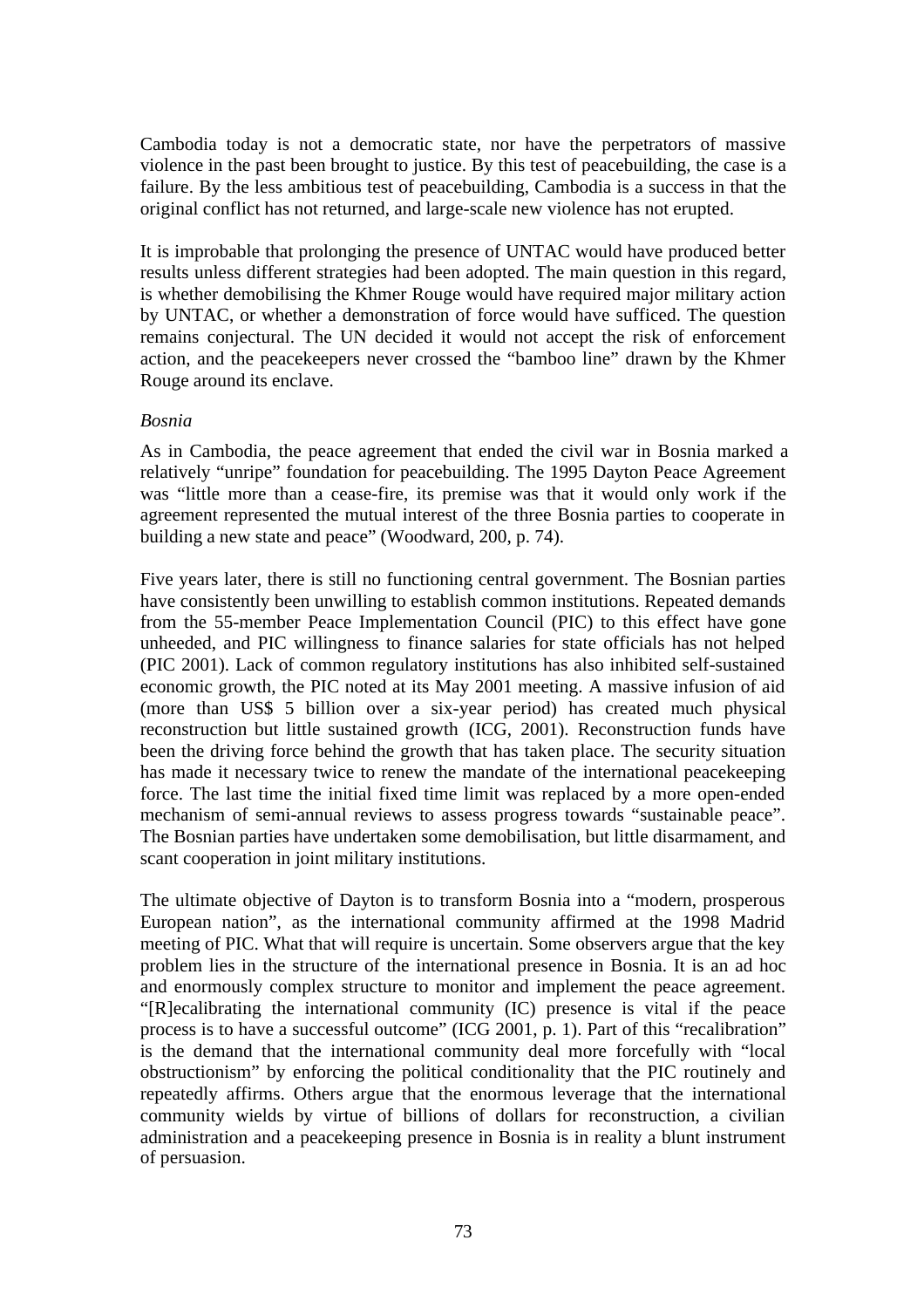Peacebuilding must start by establishing confidence and justice at the local level, particularly in connection with the return of refugees (Bringa 2001), or, more fundamentally, through a recognition that the "unripe" nature of the peace accords requires long-term confidence building at all levels (Woodward 2001). In the meantime, a sustained international presence in the economic and military sector seems necessary to prevent backsliding.

#### *Somalia*

The UN peacebuilding mission in Somalia has often been forgotten in the publicity over the military debacle in 1993. Yet it contains several lessons that are relevant to Afghanistan. In Somalia, as in Afghanistan, the political scene was fragmented, military power dispersed, battle lines unclear, the economy shattered, and the political framework for peacebuilding rested on a hastily produced document signed under UN auspices in a foreign capital. The main difference in the situation confronting the UN is that the state in Somalia was non-existent, while in Afghanistan it was merely weak.

The US-led military-humanitarian intervention in December 1992 was followed by a UN-engineered peace agreement concluded in Addis Ababa in March 1993, where all but one of the Somali factions agreed to a cease-fire and disarmament within ninety days, and to create a Transitional National Council. The agreement was the result of a Conference on National Reconciliation for Somalia, convened by the UN Secretary General, which made it possible for the Security Council to authorise a comprehensive peacekeeping-cum-peacebuilding mission at the end of the month.

Resolution 814/1993 empowered the UN to "assist the people of Somalia in rehabilitating their political institutions and economy and promoting political settlement and national reconciliation." (A(4)). To this end, the resolution specified a number of tasks in institution building. Most importantly, the UN mission (UNOSOM II) would help establish district and regional councils that would elect members to the national transitional government. More generally, the mission would promote reconciliation and create conditions for the growth and effective participation of Somali civil society. UNOSOM II would also rebuild the judicial system and the police, starting effectively from zero by appointing and training candidates. It would coordinate international assistance for economic recovery and rehabilitation, facilitate "assessment of clear, prioritised needs" for economic recovery, assist refugees and displaced persons to return, and promote demining. On the military side, the mission would promote a "comprehensive and effective programme for disarming Somali parties (814/preamble), and oversee the arms embargo imposed by the Security Council the previous year.

It was an ambitious agenda. The US ambassador to the UN at the time, Madeleine Albright, proclaimed that "with this resolution, we will embark on an unprecedented enterprise aimed at nothing less than the restoration of an entire country" (S/PV. 3188). It was also a large mission, including 28 000 military and numerous civilian staff of the UN aid and humanitarian agencies. UNOSOM alone employed about 3 000 Somalis, mainly in Mogadishu.

UNOSOM's decision to neutralise militarily one of the main Somali factions destroyed its claim to be a neutral broker and undermined its remaining peacebuilding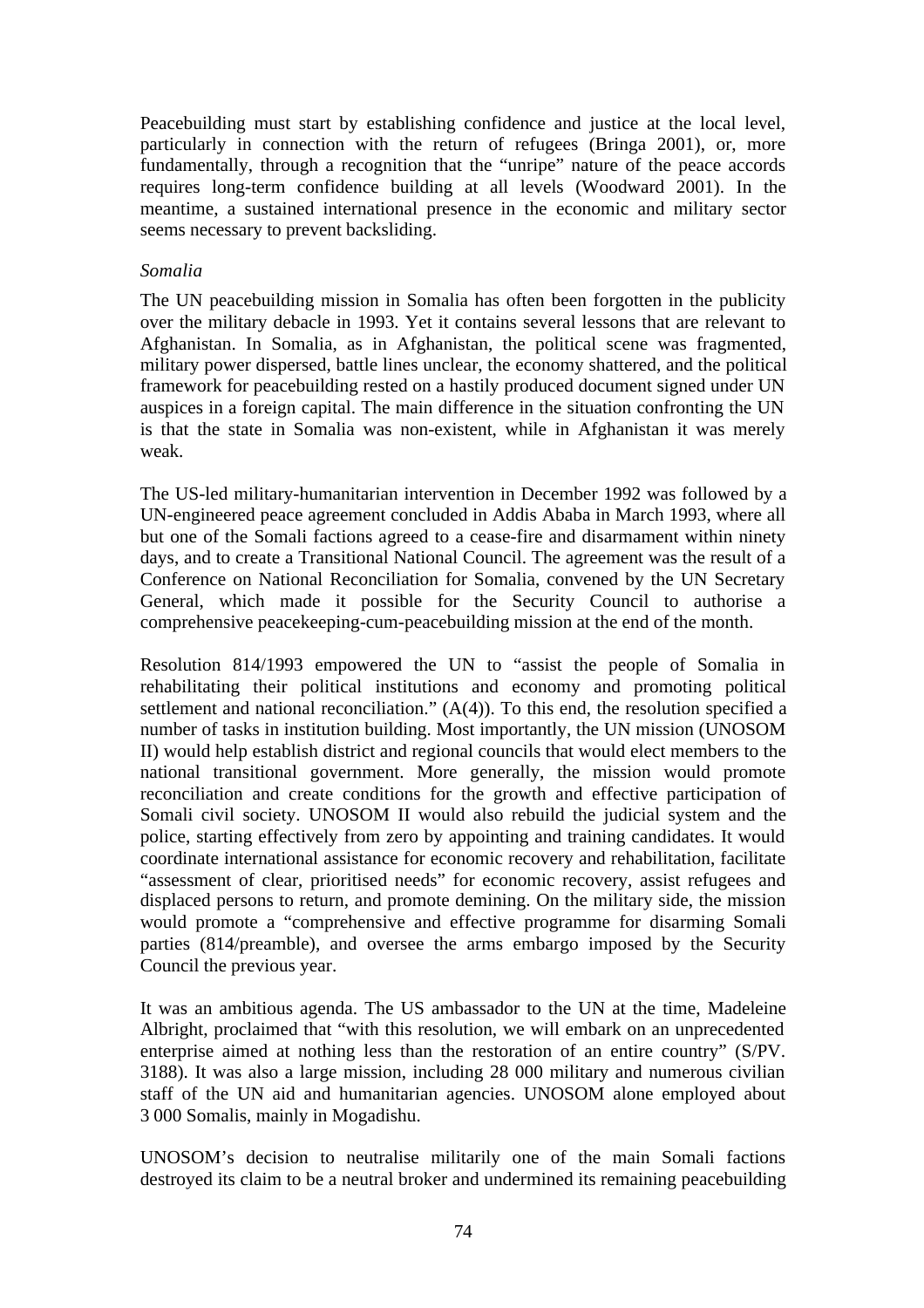agenda. Nevertheless, as Ameen Jan (2001) argues in a careful recent analysis, the strategy for peacebuilding in the political and institutional area was fundamentally flawed and would probably have had few chances of success even if the UN had not become a party to the intra-Somalian fighting.

Throughout, the *time factor* had a negative effect. The US had been in a hurry to terminate the preceding mission (UNITAF), which led to great pressure on the Somali parties to produce an agreement in Addis Ababa that would permit the UN to replace the US force with a multinational contingent. In a virtual sign of protest against being rushed, the Somali leaders convened only three days later to produce a new agreement, which significantly contradicted the first.

The time factor also constrained UNOSOM efforts to establish a national police force. The US, in particular, wanted to limit the time for deployment of a large international peacekeeping force in Somalia (for which the US was paying the single largest percentage of the assessed contribution). To permit rapid withdrawal, the Security Council called for the immediate establishment of a Somali police force to fill the "security gap". In practice, police candidates were rapidly assembled, initially for a force of some 5 000 to serve in Mogadishu. The main requirement was that the police officers had served at least two years prior to January 1991 (when Siad Barre's regime collapsed).

Reforming and rebuilding the police is essentially a long-term project (see ch. 12). The police units that appeared (mainly in Mogadishu) had little authority or power, and no means of addressing the problem of armed militias roaming different parts of the city and the country. More fundamental was the absence of a *political authority* to which the police would report and be held accountable. The new Somali police force was formed in advance of the establishment of the transitional government, and at a time when the district and regional councils were not yet functioning. The force was paid by and in practice accountable to UNOSOM. Its legitimacy and power was thus closely bound up with the UN mission, suffered when UNOSOM became a party to the local conflict, and effectively collapsed when the mission withdrew in March 1995, two years after it was established.

Efforts to develop the judicial sector encountered similar problems. UNOSOM appointed judges upon the recommendation of a 13 member judicial committee based in Mogadishu. The commission travelled infrequently to the regions, consulted minimally with clan leaders, and its appointments created tension in the delicate interclan balance. There was no design to build on the existing legal system that functioned throughout the country, although on a rudimentary level, and which was based on local institutions applying the *shari'a.*

The core of UNOSOM's approach was to help establish a national political authority for Somalia. The mission adopted a grassroots, bottom-up approach, which involved establishing district councils that would nominate candidates for regional councils which in turn would nominate a Transitional National Council. Subsequently, but within a two-year period, elections would be held for a national government. It was the first time the UN had engaged itself in a grassroots political campaign of this kind. The process requires considerable knowledge of the local scene, as well as great diplomatic skill, and it soon became evident that newly arrived UN staff members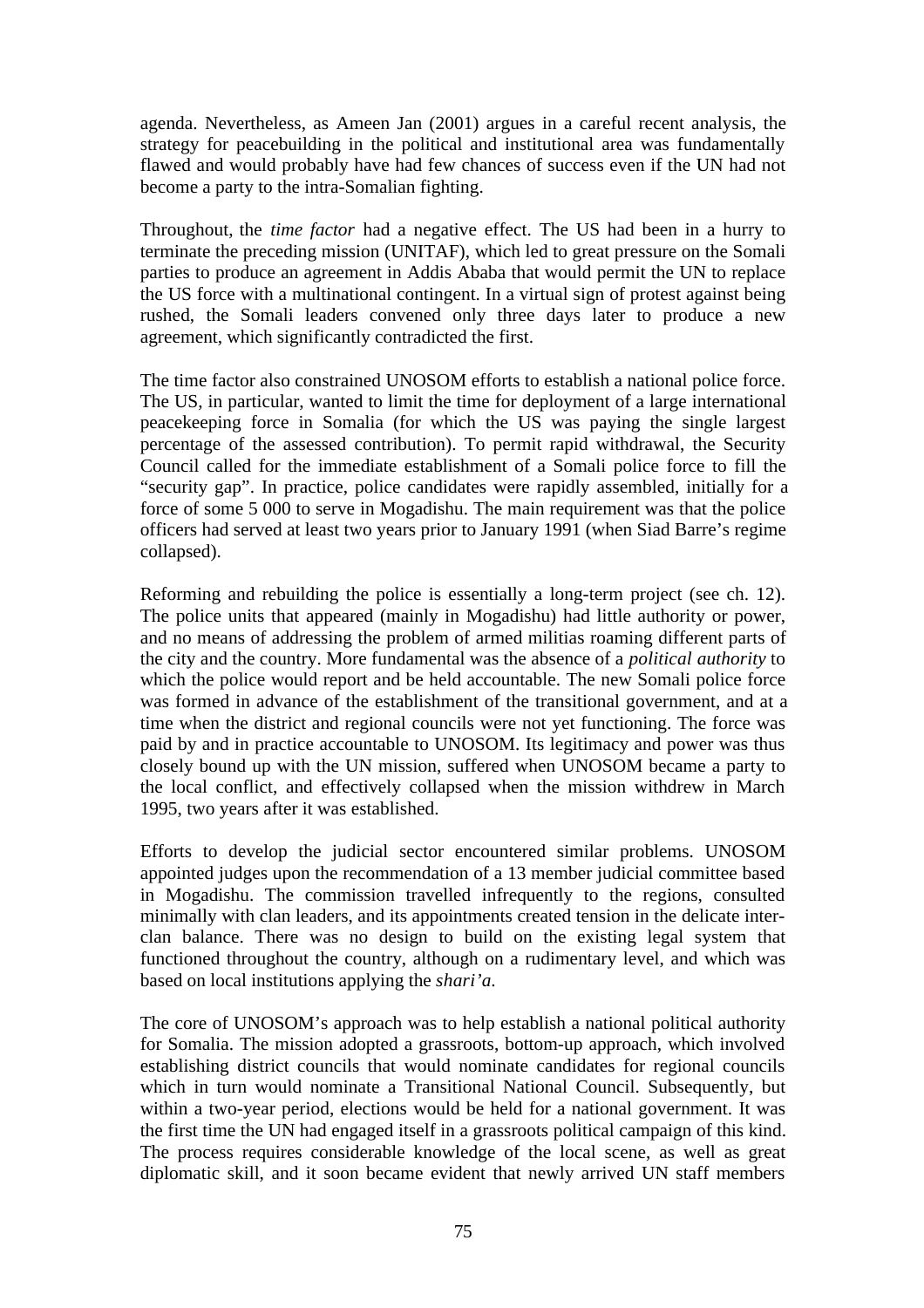dispatched to establish district councils all over the country mostly had neither. The councils became formal structures with little relation to the actualities of power on the Somali scene (Gundel 2001).

The alternative top-down approach, which the Somali faction leaders favoured, was viewed in the UN as undemocratic and as reinforcing the power of warlords who had little legitimacy. Yet, as Jan and others have argued, there was a third option of working more closely with the clan leaders, most of whom were distinct from the military factions. Through them it would have been possible to promote local mechanisms for reconciliation and cooperation. This would have required a smaller but more knowledge-intensive mission, working within a longer timeframe, and leaving the question of participation in the national government in abeyance.

As it was, the large UN mission, armed with huge sums of money (by local standards) and an ambitious agenda of reconstruction, had a monopolising effect on politics. All factions turned their attention to competing for resources controlled by the UN. It placed a lid on local mechanisms for conflict resolution. The effect was accentuated by the discrepancy between the vast economic resources that the UN mission represented and the abject poverty in Somalia.

After the UN mission withdrew two years later, the local political dynamic again surfaced. The result was not only continued low-level conflict but significant cooperation on the regional level. New structures of cooperation emerged in Puntland, existing structures in Somaliland were formalised, and positive signs of collaboration appeared in the central region (Rahanweigh and Hiiraan). Observers took it to mean a growing commitment by clan leaders to put their own house in order by establishing de facto regional governments. The UN diplomatic mission for Somalia and donors have been cautiously supportive, with the donors adopting a so-called building block approach to a national state structure. In the meantime, civilian social and economic life has resumed, and estimates of battle-related deaths have sunk to 200-600 a year (Jan 2001).

Some close observers (Doornbos 2002) consider the building block approach a dynamic process that holds most promise of delivering civil order to Somalia. Recent efforts to restore a national provisional government (the Arta process) appear in the short run to conflict with this regional process. The national government is seen by some as an instrument for one clan to take power at the expense of others. The competing interests of regional states in asserting their influence by promoting favoured clients has made the situation more volatile.

Some national structures are clearly necessary to realise a minimum of public goods (in Somalia, for instance, to control animal disease and certify cattle for export). National structures may also reduce external interference of the patron-client kind by exercising more control over cross-border transactions and placing a greater premium on transactions with national as opposed to local power structures. The question is whether a building-block approach is likely to prevent or promote such national structures, and whether it is as promising in the Afghan case as it might be in Somalia.

The Siad Barre experience, when one clan firmly monopolised the state to the exclusion of all others, has created profound scepticism towards a central state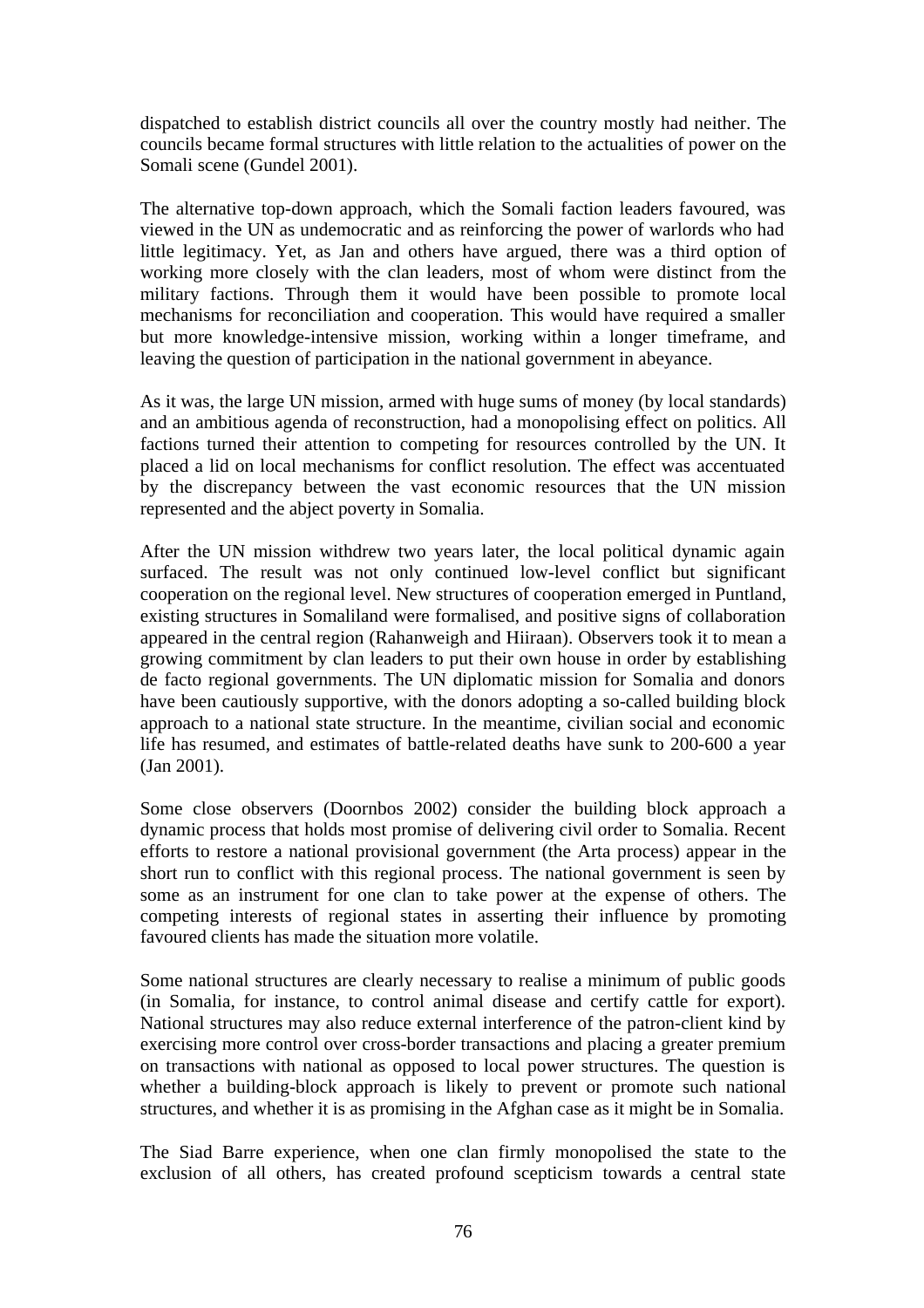apparatus in Somalia. Intra-regional mechanisms based on civilian clan leadership for solving conflicts have shown themselves to be partially effective. Arguably, Afghanistan differs somewhat on both accounts. Somalia's warlords are hardly as entrenched as their counterparts in Afghanistan, where they have had more time to develop, more resources and stronger foreign patrons. Thus, a building block approach in Somalia may be more likely to produce cooperation towards national structures than would be the case in Afghanistan, where competing warlords currently constitute most of the blocks (CMI 2002).

Other lessons would seem to apply in a more straightforward sense, namely

- the need for a long term perspective
- the problems of building institutions in the police and judicial sector without a political authority
- the dangers of getting too far ahead of the local political dynamic
- the magnet-type distorting impact of a large international presence on local politics
- the premium on international staff having local knowledge and diplomatic staff when operating in the essentially political realm of peacebuilding, i.e. establishing political institutions.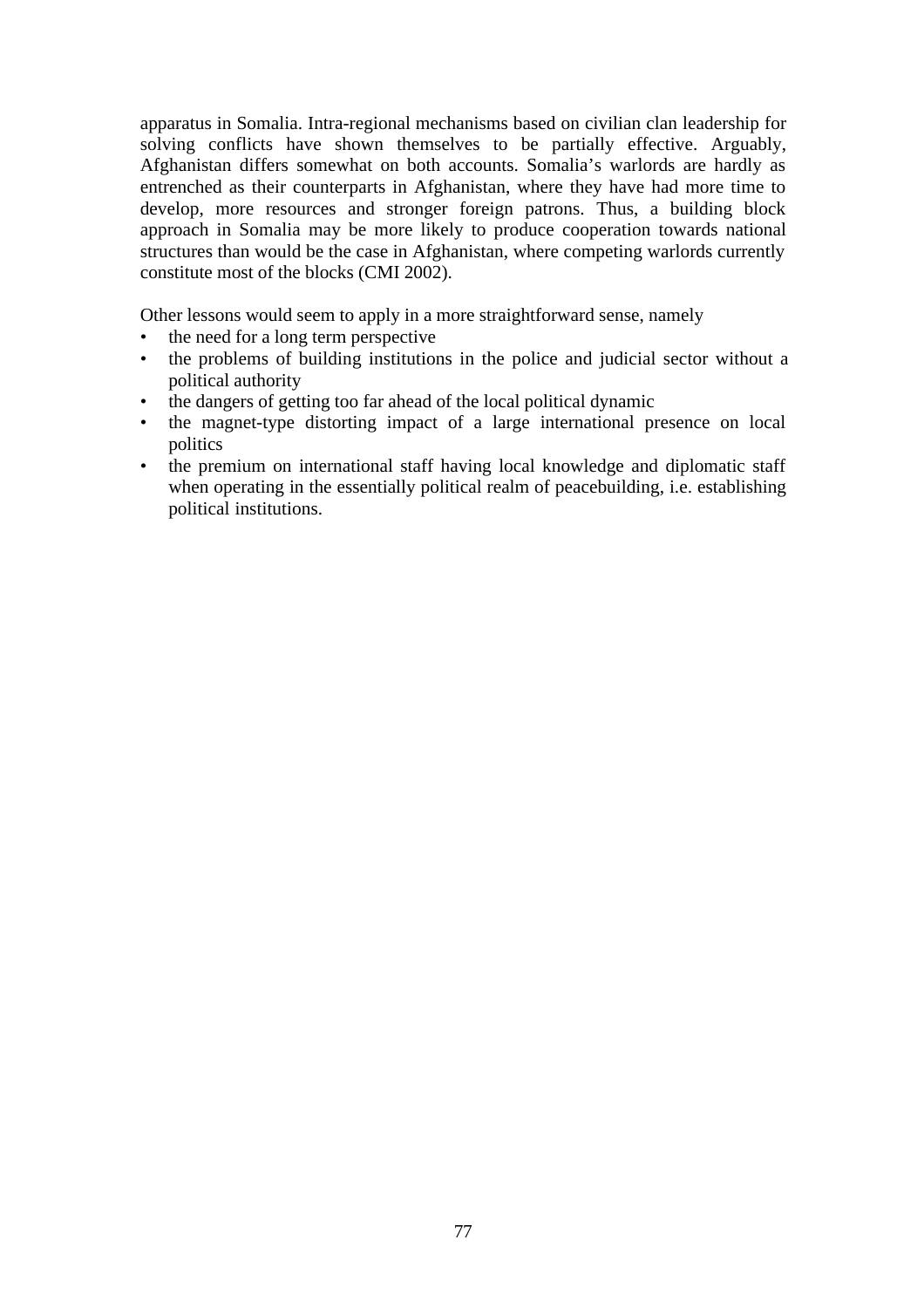# **12. Security Sector Reform**

Reforming the coercive arm of the state, and restructuring the military forces of those who rebel against it, are central peacebuilding tasks. The peace agreements that terminated the civil wars of the 1990s usually had detailed provisions for demobilisation and the composition of a new, central army. Elsewhere, the process evolved as a result of negotiations between the parties, prodded by aid agencies and concerned foreign governments. Events in Afghanistan have followed the latter path.

The Bonn Agreement only establishes the principle that all armed forces and groups in the country "shall come under command and control of the transitional government"  $(V(1))$ . Actually getting to that point is recognised as the most difficult but important part of the entire peacebuilding process. By early 2002, military force remained highly decentralised and under the command of self-appointed military leaders. To counteract this, the United States and others had started training units designated to form a national army under the control of the Afghan Interim Authority headed by Karzai. At the same time, new police units appeared in Kabul and other main cities, partly, it seemed, composed of rehatted ex-militia members.

As noted in the previous chapter, the UN has never before tried to forge a national army out of various warlord factions. To do so in the absence of a peace agreement that represents at least a preliminary consensus among the opposing factions is difficult in the extreme. Nevertheless, when and if the Afghans reach that point they can draw upon a substantial body of experience regarding demobilisation, reintegration of ex-combatants, and control of small arms

Security sector reform is defined variously. OECD/DAC uses a narrow definition, adopted in 2000, which covers "state institutions that have a formal mandate to ensure the safety of the state and its citizens against acts of violence and aggression (e.g. the armed forces, the police, the intelligence services and similar bodies)" (OECD 2000). Many experts use a broader definition in which the security sector includes not only the military and police, but also the penal and justice system, and institutions to ensure civilian supremacy over the armed forces (Ball 2002). In practice, the wider sector has increasingly been targeted for reform in post-war situations, although so did some of the early peace agreements of the 1990s, notably in El Salvador.

There are several studies of security sector reforms in specific areas such as programmes to demobilise and reintegrate ex-combatants. Assessment of the security sector as a whole is more complicated. Reform programmes have differed in scope, and progress has often been uneven as between sub-sectors. For instance, the focused programme of demilitarisation, demobilisation and reintegration of ex-combatants in Namibia is generally considered a success, although the Mozambican equivalent less so (Ginifer 2001). Modest attempts to disarm warlord factions in Somalia made some progress in 1992 and early 1993, but a more aggressive policy in this regard failed disastrously in the second half of the year. Early attempts to reform the police in Haiti after the restoration of President Aristide (1994) failed. The programme for demilitarisation and weapons collection in Mali (1996**)** was a success. The comprehensive security sector reforms specified by the peace agreements in Nicaragua, El Salvador and, more recently, Guatemala, have been more successful in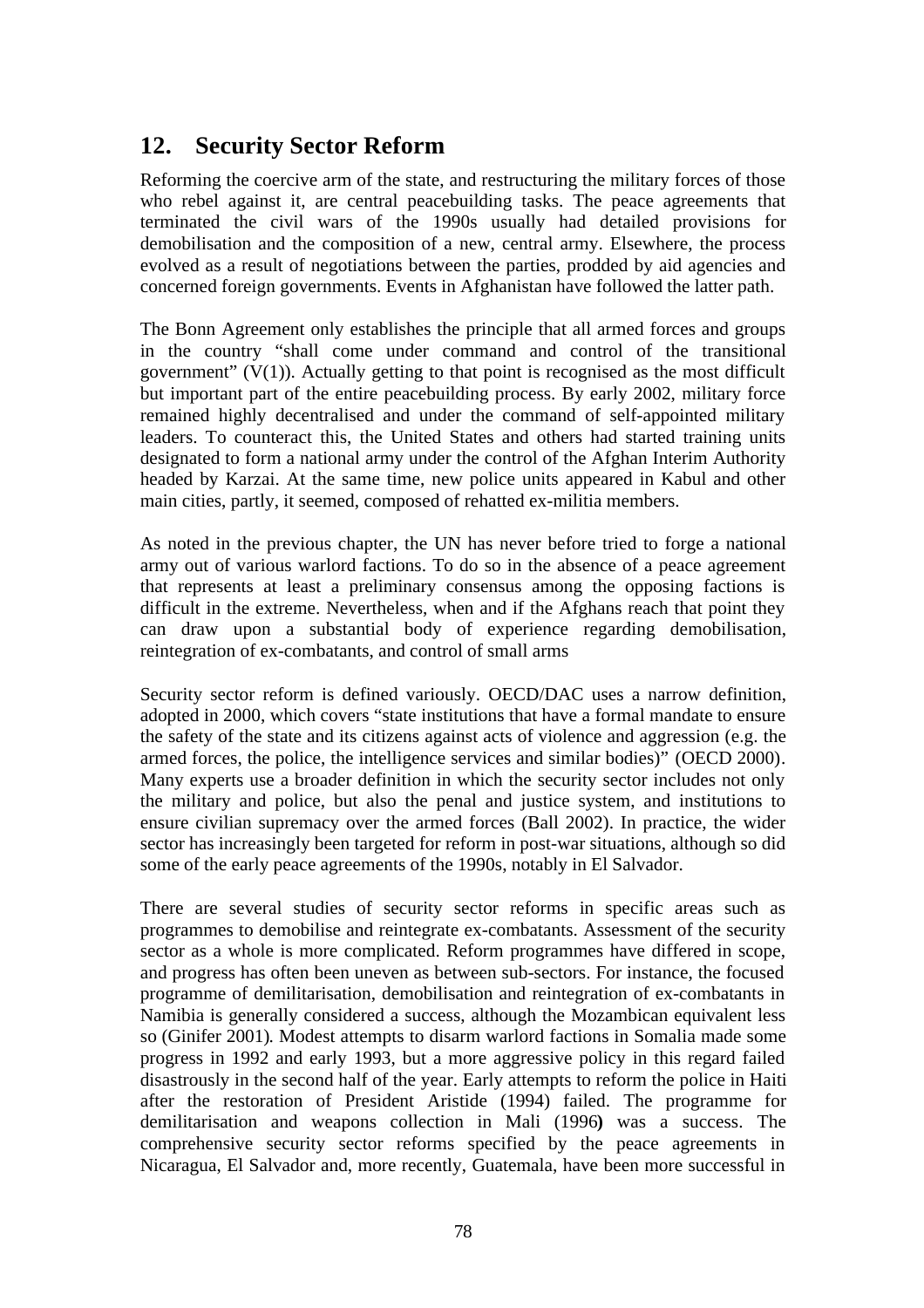some areas (e.g. reforming the army) than others (transitional justice). The comprehensive peace agreement for Angola (Lusaka 1994) unravelled *in toto* three years after it was signed, rendering the provisions for security sector reform irrelevant.

This chapter will focus on the experience within the security sector as narrowly understood, particularly with respect to

- collection and control of small arms
- demobilisation and reintegration of ex-combatants
- reform/rebuilding of the police

All have clear relevance to the Afghan situation.

## **12.1 Collection and control of small arms**

A common scenario after civil wars is where two ore more actors (armies, militias, factions, rebels) have agreed to establish a common national army. In this case, downsizing the respective armies is done by demobilising a given number of soldiers on both sides, and decommissioning the surplus arms. However, lack of trust among the demobilising actors usually remains, making the downsizing a volatile process. The danger of reversals is particularly acute if small arms are readily available.

The successful collection of arms collections in a demobilisation/decommissioning programme requires that this aspect is carefully built into the programme. The point is not only to get the soldiers out of the uniforms, but also for international or other appropriate agents to collect their weapons. This elementary point was insufficiently stressed in some of the early demobilisation programmes, particularly in Mozambique. When the war ended in 1992, there were millions of uncontrolled arms in the country, but the UN mission (UNOMOZ) paid insufficient attention to verifying arms depots and caches and to collecting and destroying small arms. The failure to collect weapons contributed to the proliferation of illegal arms in the southern African region as a whole (CMI 1997, Kingma 2000).

Mutual mistrust and fear of being attacked often make the protagonists stockpile arms for future use. They may also attempt to rearm by purchasing weapons. Weapons collection in a post-war situation is made more difficult by the ease with which guerrilla and armies can rearm themselves through legal and illicit arms purchases. Programmes to collect arms after a war, or when a conflict is winding down, must therefore be seen in relation to the broader problem of the proliferation of small arms. People in war-torn regions typically have easy access to the accumulated stores of illegal weapons. In southern Ethiopia, for example, the rural population has picked up arms drifting across the border from the civil war in southern Sudan. Prolonged conflict, although at varying levels of intensity, has left Somalia awash with weapons.

Many developing countries have become dumping grounds for "surplus weapons", thereby compounding the problems of disarming ex-belligerents or factions that remain opposed, as Gros (1996) shows with respect to various phases of the conflicts in Somalia, Rwanda and Liberia. There has been a rapid growth of international arms dealers following the off-lifting of huge surplus of weapons from the former Warsaw Pact countries. Attempts to halt the illicit weapons trade, which often violates UN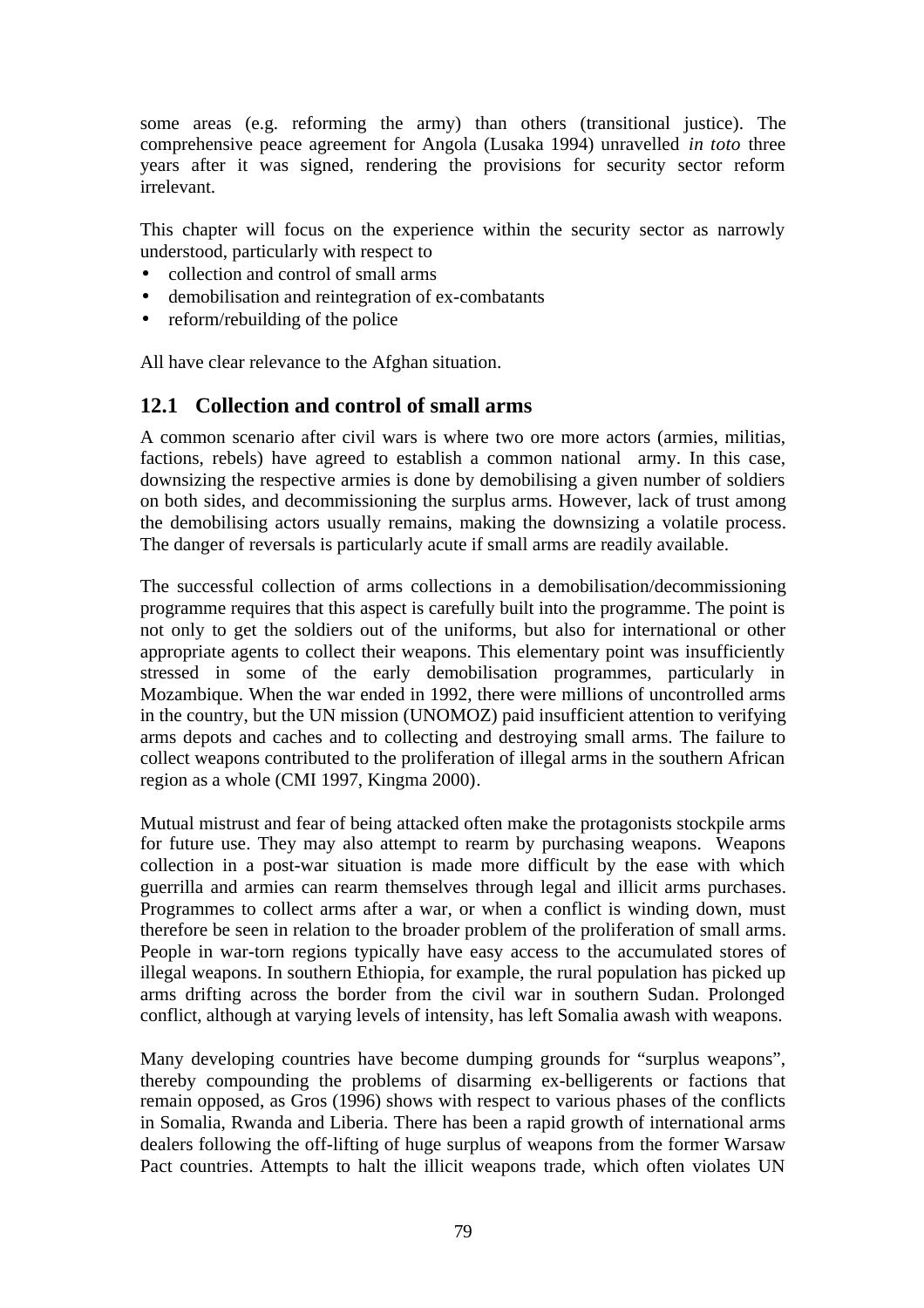embargoes and principles of international law, have so far had little effect. In some cases, Western governments supply guerrillas or insurgent forces; in Afghanistan and Angola, sophisticated weapons (Stinger surface-to-air missiles) were covertly supplied to the Afghan *mujahedin* and the UNITA rebels.

Socio-cultural norms can be a serious barrier to arms collections. In some regions like the Horn of Africa and South Asia, the possession of weapons is not only culturally accepted but an integral part of a local "warrior culture" (Kingma and Grebreworld 1998). In the Pakistan-Afghanistan border area, carrying arms is a central element in the constitution of male identity and masculinity. In older times weapons were less readily available and mostly limited to simple bolt-action types such as the .303 Lee Enfield. In recent years the term "Kalashnikov culture" has come into use, reflecting the proliferation of arms and common resort to violence in the Pashtun belt straddling the Pakistan-Afghanistan border.

Twenty years of warfare in Afghanistan have flooded the Pakistani border areas with weapons. Pakistan became a major conduit for the supply of arms to the Afghan *mujahedin*, as Smith (1993) carefully documents, but a large part of the arms supply was siphoned off en route. A lucrative illegal arms trade developed in the regions straddling the border. In particular, it flooded the North-West Frontier Province with automatic arms and reinforced the local "Kalashnikov culture". Attempts by the Pakistani authorities to disarm the population by force have failed, as have weapons amnesties. Under these circumstances, the overall impact of even a successful arms collection programme in Afghanistan, such as a UNDP cash-for-arms scheme, will be limited.

The proliferation of small arms fuels conflict and increases the likelihood of violence. In the Pakistan-Afghanistan border region, easy access to lethal arms tends to reinforce male status rivalry and aggravate lethal conflict. Weak or absent police authority often makes the development go unchecked. Detailed studies from Uganda and Ethiopia likewise demonstrate how the proliferation of light arms in the countryside escalates ethnic and regional conflict and increases local animosities. Attempts to disarm villagers have been ineffective, as Mirzeler and Young (2000) and Abbink (1993) have shown for Uganda and Ethiopia respectively.

Other socio-cultural issues complicate programmes to demobilise armed civilians and *ad hoc* militias, such as those in Afghanistan. Instead of being full-time soldiers in a regular army, many soldiers are armed civilians who are part-time members of irregular forces and militias. They represent a fluctuating force that can be called out on short notice, and hence are difficult to demobilise on a permanent basis. Because of the cultural affinity with weapons ("warrior culture"), they resist surrendering their arms, which are stockpiled rather than decommissioned. In this situation, the collection of small arms is most effective if targeted towards the individual ex-soldier, and provides an economic incentive to surrender the arms.

Even such "buy-back programmes" are not unproblematic, however. Schemes to pay individual soldiers a cash amount for surrendering their arms have been effective in an immediate sense in some countries (Mali, El Salvador), but their overall utility has been questioned (Kühne et al. 1998). The United Nations Transitional Authority in Cambodia (UNTAC) decided not to launch a buy-back programme because the spread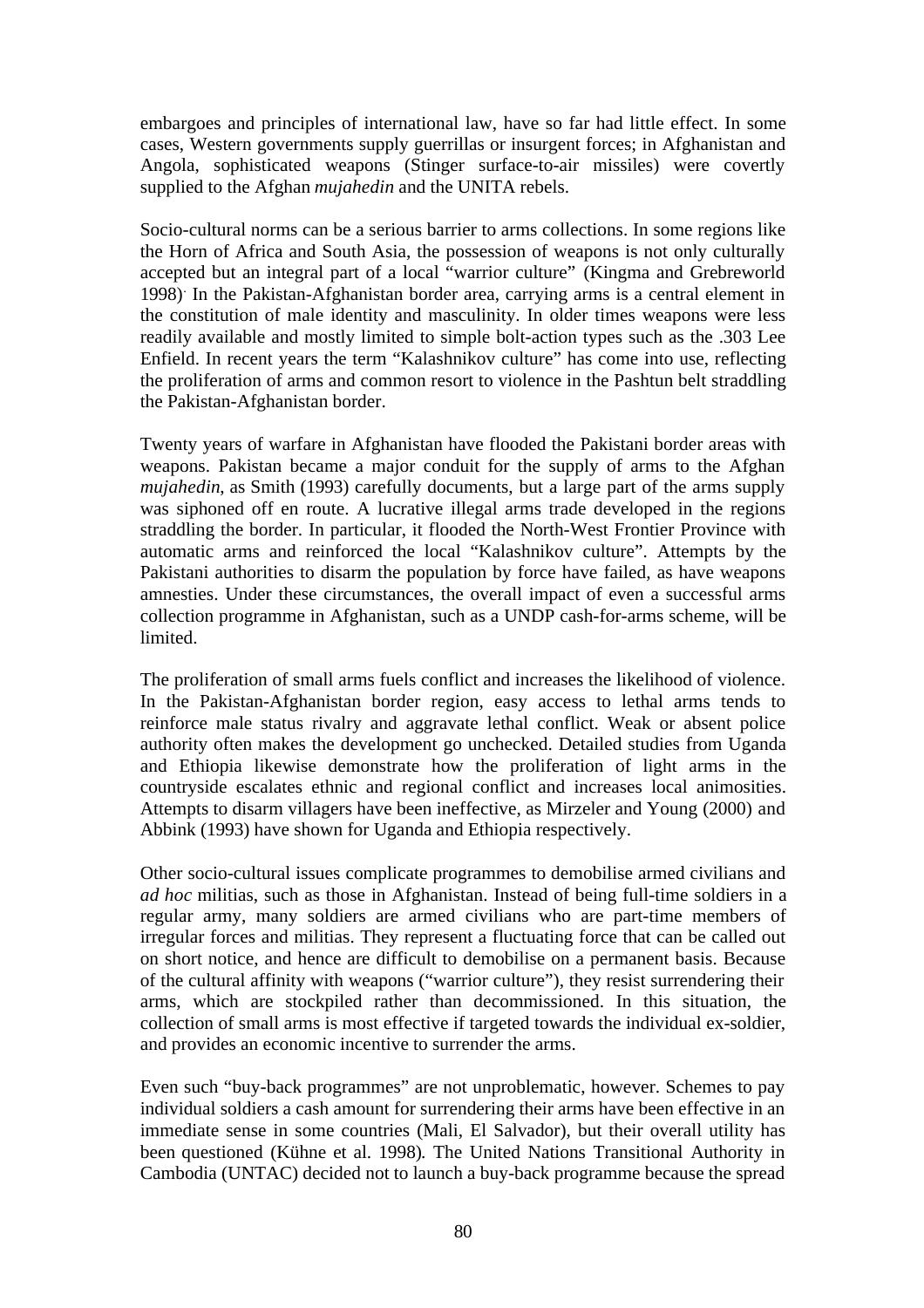of weapons on the hands of individuals, and a thriving black market, made it administratively too complicated. Buy-back schemes, moreover, can reinforce existing black-market trade in arms by increasing the demand for weapons. Rather than remove arms, it may simply move arms from one region to the other and encourage an influx of new arms.

The Somali case exemplifies the problems of arms collection. Launched in 1992 under UN resolution 794, Operation Restore Hope (December 1992–March 1993) was the most costly (US\$ 1.5 billion) peacekeeping and humanitarian operations ever (Ahmed and Green 1999). It was also a foreign-imposed attempt to disarm unwilling factions, undertaken as part of an intervention without permission from the government, which had ceased to exist. Initially, there was sharp disagreement over whether the factions should be disarmed. UN Secretary-General Boutros-Ghali wanted the US-led Unified Task Force (UNITAF) to disarm the factions, while the government did not consider it essential to the principal objective of the mission, which was to protect humanitarian supplies. Nevertheless, UNITAF collected almost 1.3 million rounds of ammunition, 2,255 small arms and 636 heavy arms. While often forgotten in the debacle that followed, this was a substantial haul. It is nevertheless true that the figure pales in comparison with the almost half a million light weapons presumed to be present in the capital Mogadishu alone (Weiss 1999).

The proliferation of arms in Somalia was the result of extensive illegal arms transfers to Somalia from Ethiopia and Eritrea. Moreover, despite the fact that some weapons were confiscated, the social conditions that would make their continued use superfluous were never created in Somalia.<sup>13</sup> The presence of numerous humanitarian organisations indirectly contributed to this state of affairs as well by having to buy "protection" and other services from the militia leaders.<sup>14</sup>

The Somali intervention underwent what is known as "mission creep" whereby the limited objective of feeding starving Somalis was superseded by others, such as disarming certain factions. Trying to disarm the forces loyal to Farah Aideed, even putting a bounty on Aideed's head, made the UN/US forces take sides in a local conflict. In a simplistic reading of the events, the lesson later became known as "don't cross the Mogadishu line", i.e. that the UN should never again attempt aggressively to disarm paramilitary groups. The UN mission was terminated in March 1995.

# **12.2 Demobilisation**

 $\overline{a}$ 

Demobilisation forms a key part of the post-conflict phase. A major World Bank study claims that demobilisation and reintegration of ex-combatants are essential for the effective transition from war to peace (Colletta et al. 1996). Demobilisation is generally easiest to realise when the warring parties have reached a peace settlement, and, ideally, is followed by reintegration into the civilian economy. Internationally

<sup>&</sup>lt;sup>13</sup> There was also a large number of heavy weapons left over from the ousted president Siad Barre period, (Luling 1997).

 $14$  For instance, the insecurity and proliferation of weapons forced the International Red Cross (IRC) to pay in the order of US\$ 100,000 per week as "protection money" to factional militias in order to safeguard the distribution of emergency relief. CARE, which was responsible for distributing emergency relief, spent the same amount per month. The lesson from these two cases is that when "warlordism" prevails, it incurs huge financial costs that inadvertently contribute to the formation of a war economy where factions and commanders thrive (Ahmed and Green 1999).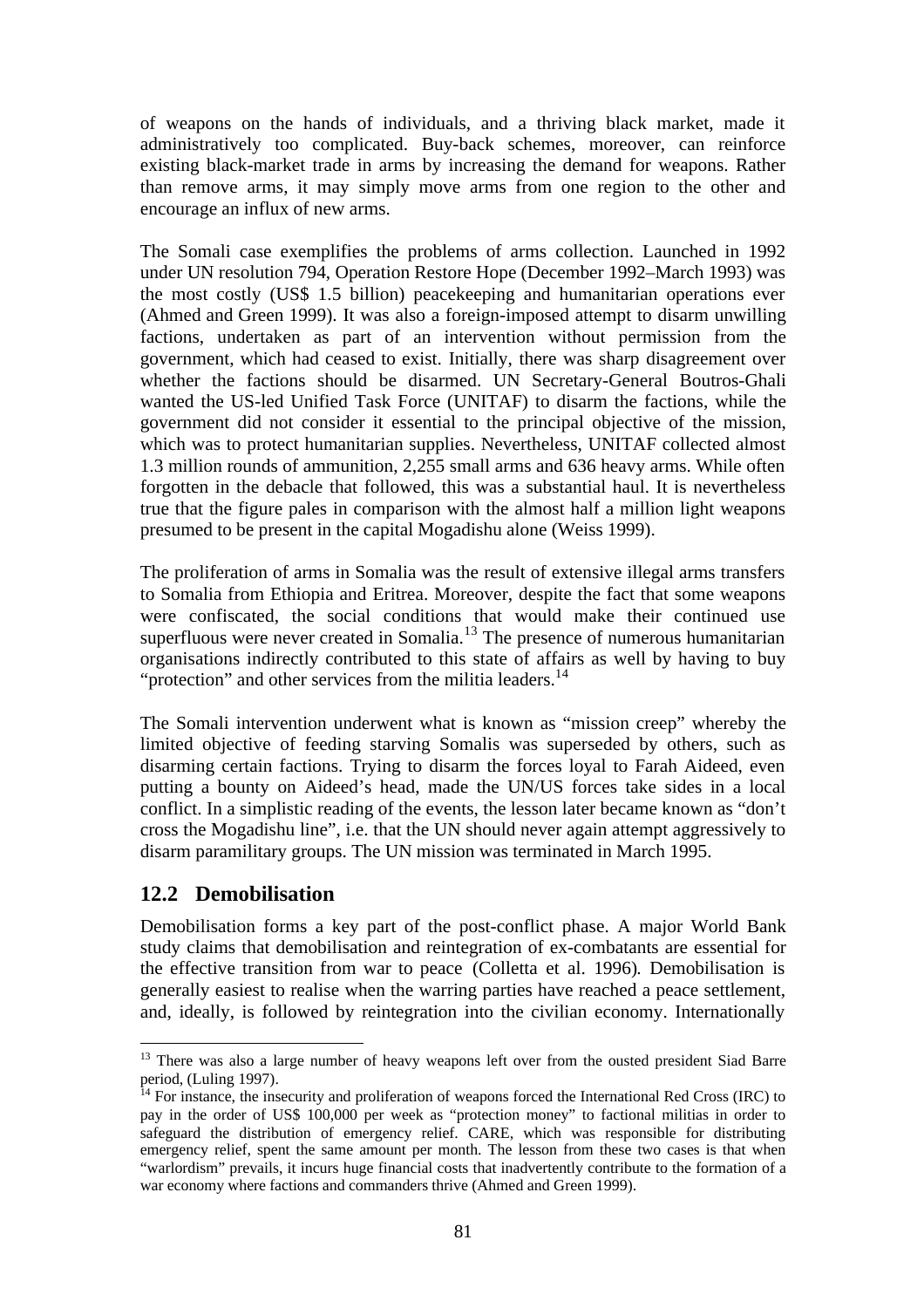supported demobilisation programmes in the 1990s typically involved a package of assembly, disarmament, administration and discharge of former combatants, who receive some form of compensation package or other assistance such as re-training (Jensen 1999).

The most extensive approach is known as Demobilisation and Reintegration Programmes (DRPs). DRPs provide information/counselling skills training, cash payments and micro-credit facilities tailored to the special needs of rural and urban ex-combatants. The main ingredients of a standard DRP are presented schematically below:

| <b>Targeting</b><br>Categorisation | <b>Demobilisation</b><br><b>Assembly</b> | <b>Reinsertion</b><br>Safety net package | Reintegration<br>Rural/urban<br>integration |
|------------------------------------|------------------------------------------|------------------------------------------|---------------------------------------------|
| Target groups                      | Pre-discharge<br>orientation             | Severance pay                            | Employment                                  |
| Targeting<br>mechanisms            | <b>Transition allowance</b>              | Cash benefits                            | Education                                   |
| Discharge<br>certificate           | Transportation                           | Health benefits                          | Training                                    |
|                                    | Post-discharge<br>orientation            | Education/housing<br>support             | Economic<br>reintegration                   |

### **Demobilisation and reintegration programmes (DRPs)**

In most cases, the DRPs function as add-ons to larger peacebuilding processes and must be integrated with these. DRPs are complex, time-consuming and, because of this, very costly. In fact, the costs associated with DRPs have undermined the claim to an economic post-war "peace dividend". DRPs require significant external aid, and the most successful programmes have been those receiving the most foreign donor assistance and funding (Ball and Campbell 1998, Jackson 2001). Despite the recognised importance of demobilisation for peacebuilding, many DRPs are severely underfunded, as case studies from the Horn of Africa have shown.<sup>15</sup>

The World Bank's detailed review of the DRP process in Ethiopia during 1991–92 shows that the total cost for the Ethiopia programme was US\$ 195.5 million, of which the Government of Ethiopia paid US\$ 67.6 million (35% of total), and the donors (including NGOs) US\$ 127.8 million (64%) (Colletta et al. 1996). The biggest donor contribution came from the EC and its member states (US\$ 30.4 million), amounting to 16% of the total. About 170,000 of the about 455,000 demobilised soldiers, were selected for a rural integration packet, while about 100,000 were selected for the urban integration packet. Among the latter, about 6,000 were included in the new national army. Overall, the cost per demobilised soldier was about US\$ 400, thus significantly lower than those in Namibia (US\$ 1,200) and Uganda (US\$ 1,100).

 $\overline{a}$ 

<sup>&</sup>lt;sup>15</sup> During the 1990s, the World Bank increased its involvement in demobilisation efforts and operations, but did not become a major donor to demobilisation programmes. In Ethiopia and Uganda, World Bank funding was respectively one and seven per cent of the grand total, see (Kingma and Grebreworld 1998). The Bank has, however, played an important role as co-ordinator of aid and of the many NGOs involved in the demobilisation exercises.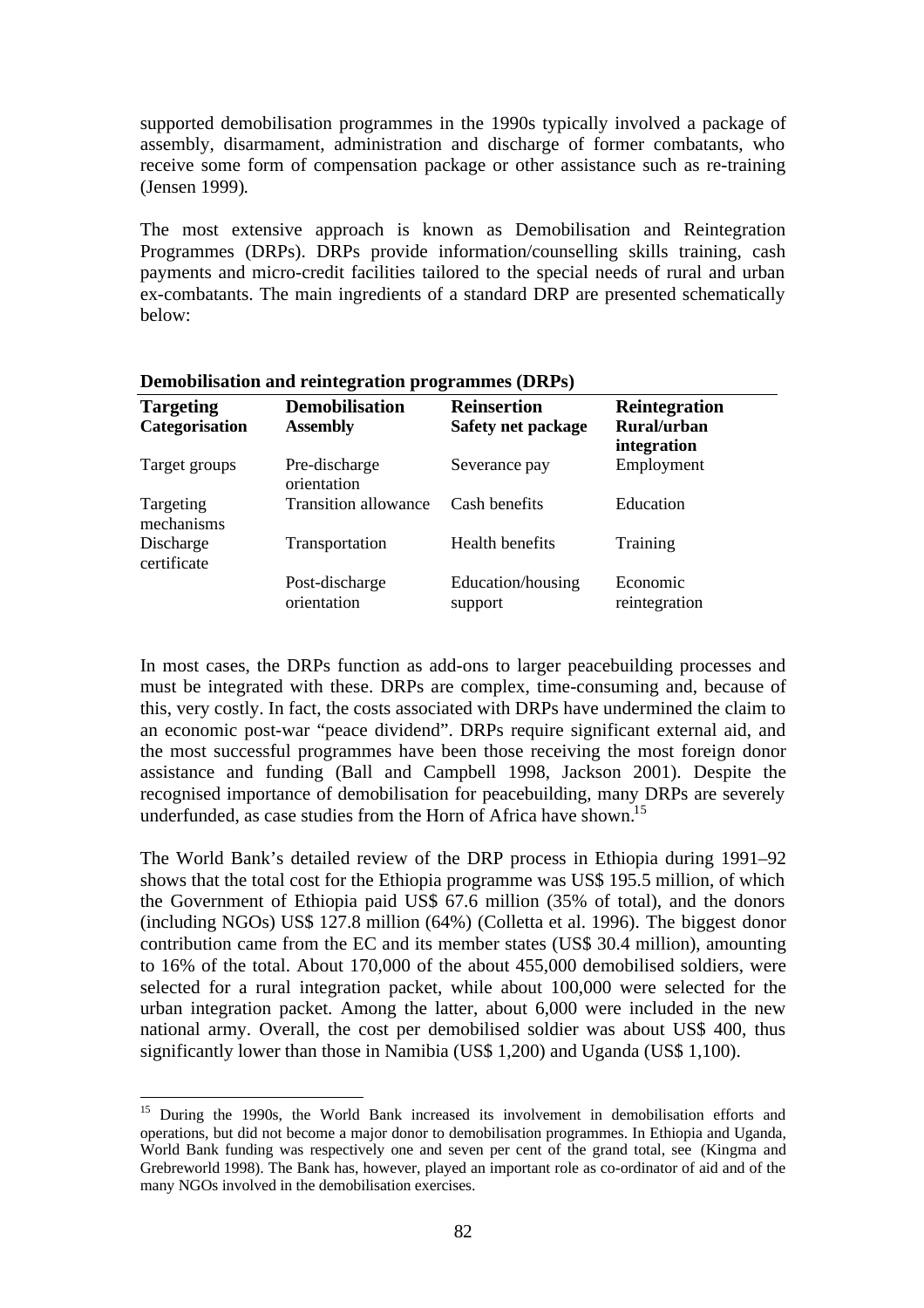Some demobilisation programmes require additional "downstream" financing to make them effective, thus pushing up the cost further. This was the case of the land-forarms deal in El Salvador (see chp. 5 below), where it was found that soldiers-turnedfarmers required additional credit and training in order to be effective. In the absence of such support, they became impoverished and indebted.

The economic reintegration of ex-combatants has proved difficult in almost all cases. This is due to low level of skills and formal education among ex-combatants, as well as the poverty in their home region. Ex-combatants return to their original communities, where they rely on informal networks for finding work, establishing contacts etc. Externally assisted retraining or other support programmes can supplement these resources but are often insufficient. In Mozambique, where a major reintegration support programme was established, 71 per cent of all demobilised soldiers were still unemployed five years after the 1992 cease-fire (Ginifer 2001). Comparable studies from other Namibia, Uganda and Ethiopia show a much lower unemployment rate, suggesting that the Mozambican programme suffered from a particular tension between short-term pacification and long-term reintegration. The programme did achieve its main goal of rapidly demobilising close to 100,000 exsoldiers. Economic and social integration among ex-combatants, however, which depends heavily on macro-economic conditions and general development programmes (See ch. 5).

Apart from the economic obstacles to reintegration, there are social and psychological barriers. Some of these can be overcome through the exercise of traditional social rituals, as Jackson (2001) argues in the case of Mozambique. Other studies claim that ex-combatants in Mozambique were much less alienated from their communities of origin than often assumed (Schafer 2001). Contrary to popular belief, there was little evidence of a systematic brutalisation of ex-combatants, many of whom retained their moral beliefs and community codes of conduct. This is consistent with the general conclusion drawn from World Bank reviews of the demobilisation of ex-combatants: economic, rather than psychological problems, are key to reintegration.

A main difficulty of demobilisation programmes is to correctly identify beneficiaries for assistance. Typical problems include:

- paying inadequate attention to vulnerable sections of soldier families, especially women and children and the disabled;
- determining the number of ex-combatants, which may be inflated as noncombatants try to pass for soldiers in order to obtain the benefits package. Some ex-soldiers try to register twice for assistance;
- targeting ex-combatants at the expense of non-combatants can create resentment and unrest among the local population;
- DRPs generally target "foot soldiers", less attention is given to officers and other military staff.

A separate debate concerns the relative merits of cash vs. material assistance to demobilised soldiers. Some observers argue that the money received in such packages often is spent "unwisely" and that the beneficiaries would be better served by in-kind and material assistance. Studies from Mozambique contradict this claim, showing that demobilised soldiers not only invested the money in small-scale business and housing, but that more than 50 per cent of the beneficiaries had been able to save some money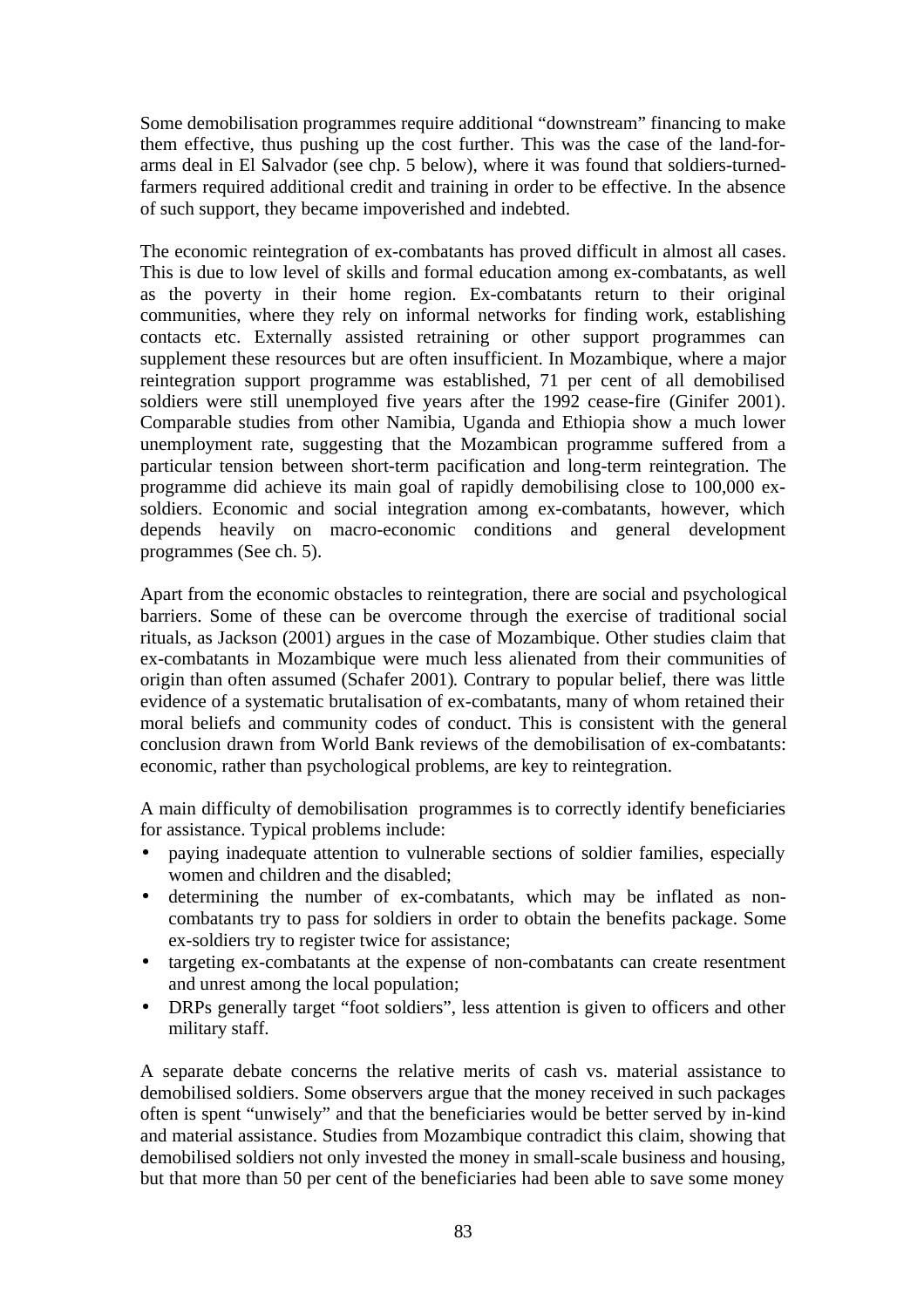(CMI 1997). In order to extend benefits over time, payments were disbursed bimonthly rather than as a lump sum and paid locally to encourage beneficiaries to settle in their home areas.

Demobilisation programmes depend heavily upon the outcome of the war itself. Conflicts of state formation that result in new states are at times followed by substantial demobilisation on both sides, leaving only the core required for defence in peacetime. Thus, after gaining independence from Ethiopia in 1993, Eritrea undertook an oft-cited, successful demobilisation. A new national army was created from a large contingent of Eritrean People's Liberation Front (EPLF) forces. The remaining EPLF soldiers were demobilised and their weapons collected. In Ethiopia, the conditions for demobilisation differed in some respects, but because also the soldiers of the Ethiopian People's Revolutionary Democratic Front (EPRDF) could consider themselves victors in the war, the soldiers benefited from large-scale support for demobilisation. This facilitated the process of reintegration. One study found that half a million demobilised soldiers were generally well reintegrated in the rural economy (Dercon and Ayalew 1998).

The Ethiopian case is especially important considering the fact that it was by far the largest demobilisation effort to have taken place in Africa, and much larger than that in Mozambique (90,000), Eritrea (48,000), Uganda (36,000), Namibia (43,000) and the approximately 73,000 government and UNITA soldiers in Angola.<sup>16</sup> In Ethiopia, Namibia and Uganda, most ex-combatants joined their old communities and most were treated fairly although stigmatisation did occur. More fundamentally, it suggests that social reintegration is a long-term process and – in divided societies – part of a broader reconciliation process.

# **12.3 Reforming the police**

A "security gap" with respect to internal policing often occurs in an immediate postwar situation. The police may have been militarised during the conflict, have lost all credibility among opponents of the state, and/or be associated with human rights violations. If the conflict has resulted in a new state, it is more a question of creating a new police force than reforming the old, which is de-legitimised by the separation or has departed.

While not a new state, Afghanistan falls in the last category insofar as the police of the previous Taliban regime were instituted to enforce Islamic law (hence popularly called "Vice and Virtue"), and departed with the regime. By early 2002, some local police had appeared, evidently composed of new recruits and rehatted militia members. Foreign governments prepared training programmes, with Germany taking the lead in Kabul.

As a rule, police reform is a complex and long-term process, whether the new units are recruited afresh from civilians and demobilised soldiers, or selected by vetting and retooling members of the previous force. It not only requires technical training and supervision, but involves institution building that entails commitment and monitoring over a long period. As noted in the Somalian case (ch.3), institution building in the

 $\overline{a}$ <sup>16</sup> Renewed war between Ethiopia and Eritrea in 1998 led to rearmament and, possibly, to a reversal of the demobilisation efforts of 1992 (Jackson 2001).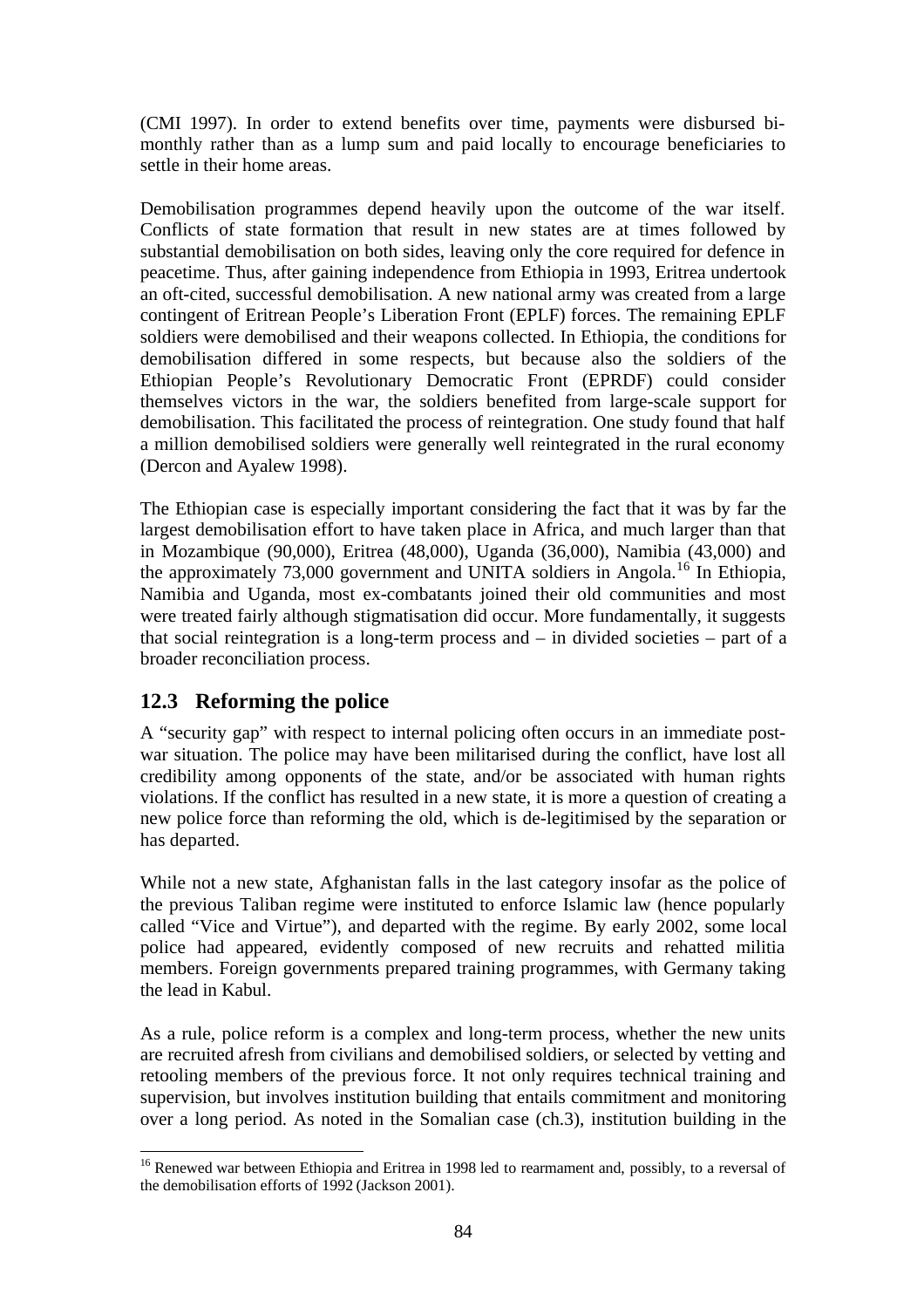police sector also requires establishing a legitimate political authority to which the new force is accountable, or it risks rapid failure.

While police reform is now recognised as an essential part of peacebuilding, experience from many cases underlines the difficulties involved.

Donors do not always have the staying power required, preferring projects that yield immediate results, or change their mind for political reasons. In Haiti, for example, donors pledged US\$ 2.8 billion in 1995 for political and economic restructuring after a UN-authorised intervention had restored the elected government of Aristide. When the government failed to comply with the requirements for economic reform, donors withheld more than half of the funds committed. The cutback also affected the establishment of a new Haitian police force.

The high cost of international peacekeeping personnel is an incentive for intervening states to fill some of the "security gap" by rapidly establishing a local police. Quickfix solutions of this kind rarely work, however, as demonstrated in both Haiti (see below) and Somalia.

The formalities of UN funding penalise the development of local police capacity. International police (UN/CIVPOL) are covered by UN assessed contributions when part of a peacekeeping mission, but local police reform is financed by voluntary contributions. In East Timor, this resulted in the UN prolonging the presence of an expensive CIVPOL force, while plans to deploy Timorese police were delayed due to lack of funds for training.

Turning demobilised soldiers into police can work well and solve two problems at once in the transition period. The experience of Namibia a decade ago is a case in point. However, it may also go disastrously wrong, as the initial experience in Haiti demonstrated (see below). The screening and training of new police members are especially important when they are recruited from demobilised soldiers or paramilitary forces of varying quality.

Shaping an old police force into a new and reformed body requires a clear commitment by the parties concerned. Even so, the task is hampered by the legacy of violence that typically reproduces itself in widespread criminality in the post-war phase. In El Salvador, the peace treaty specified comprehensive reforms, including disbanding the old police force and creating a new civilian force. Disbanding the old force proved difficult and was delayed. The new police force received adequate training but the violent environment limited its operational efficiency, as did political meddling in the reform process. The new and old police forces were monitored in the field by UN/CIVPOL, but still committed human rights violations.

By contrast, reconstituting the police in Bosnia has been problematic, partly because remnants of the old political and police system remain to block change. International supervision of police reform is specified in great detail in the Dayton Agreement (Annex 11), and the task was given to an international force under UN command (IPTF). Yet, authorities at various levels in the Republika Srpska and the Federation of Bosnia and Herzegovina, which control the respective police force, were slow to cooperate with the UN mission. The Republika Srpska did not sign a framework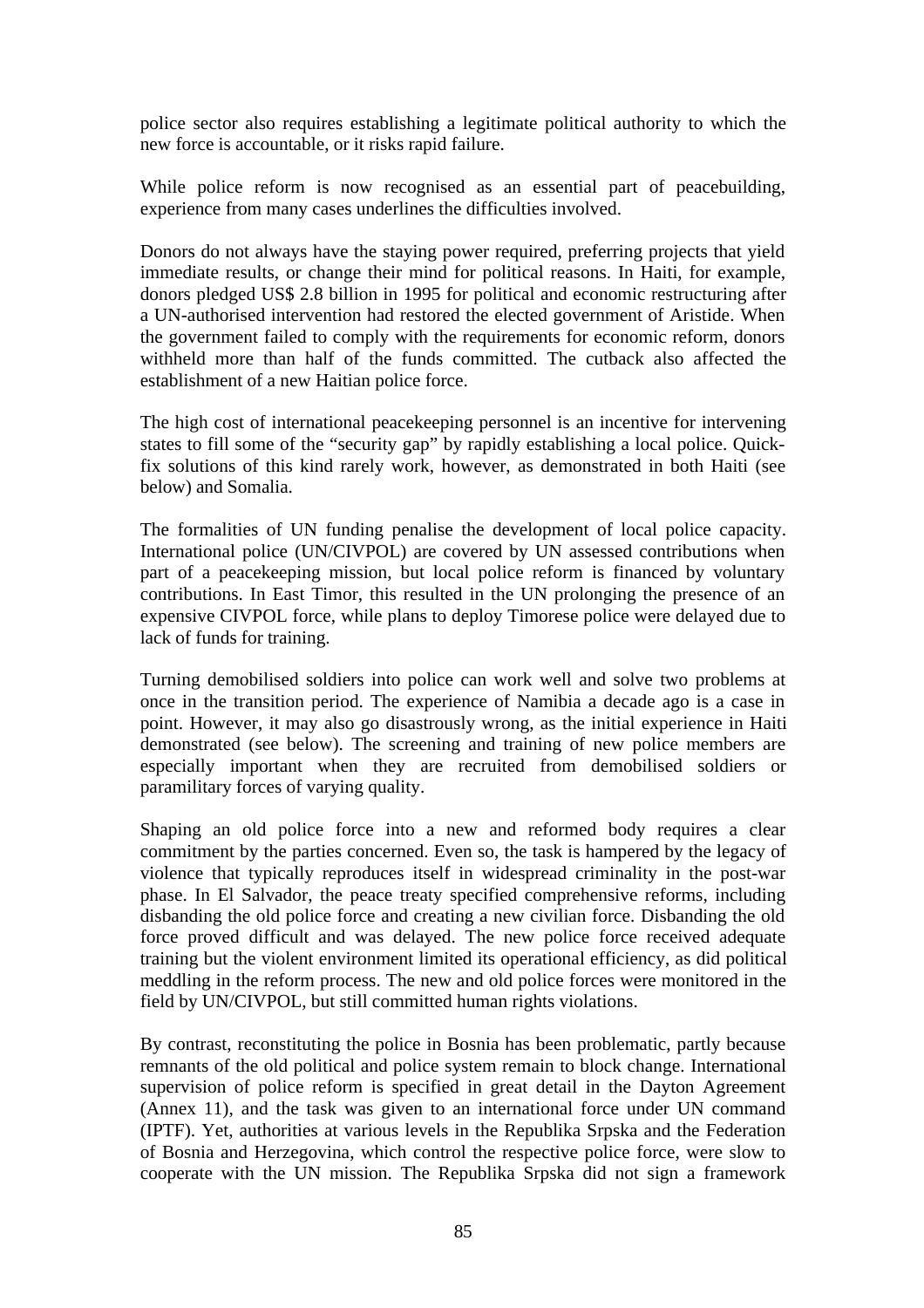agreement with the UN mission to this effect until late 1998, at which time similar negotiations with the Federation were still ongoing.

The quality of the international instruments of reform has also been an issue. In the past, UN/CIVPOL has often provided on-the-job training as well as monitoring of the local police. However, the institution of CIVPOL has recognised weaknesses that repeatedly surface. Staffed by police forces from different countries, it takes time to deploy. Language and social barriers usually compromise operational efficiency. Varying standards of police conduct in the home country produce unreliable monitoring and at times questionable role models. Growing awareness of these problems has not led to radical improvement, as suggested by the recent CIVPOL mission in East Timor (see below). Similarly, the ITFP charged with reforming the police in Bosnia has had a mixed record, marred by low administrative efficiency and highly publicised cases of corruption (IPA 2001).

The formal training part of police reform (through police academies) has typically been aided through bilateral channels or a "coalition of the willing" (e.g. in both Haiti in 1994-95 and East Timor currently). The model seems to be of growing interest for implementing police reform. When the mandate of the UN's ITPF mission in Bosnia expired last year, it was replaced by an EU mission. In Afghanistan, as noted, individual donors rather than a UN mission are set to train the police.

Recognising that reforming or establishing a local police is a long-term task makes it more pressing to find solutions for the "police gap" in the short run. The main options are a) adequate monitoring or mentoring of a local interim force, and/or b) improving CIVPOL or an equivalent institution.

A related security gap concerns border control. This was a major concern in Bosnia. With Bosnia having no common police and no common army, the international community pressed for the creation of a common Border Service to curtail smuggling, human trafficking and other crime. So far, it has been an uphill battle (see below), and leaves a discouraging lesson for Afghanistan where border control is also a major issue.

These problems, and some progress, are illustrated by four cases: Haiti, El Salvador, Bosnia and East Timor.

### *Haiti*

The US-led Multinational Mission (MNF) that intervened in Haiti in September 1994 immediately started to demobilise the military as part of the mission to restore the civilian, elected government of Aristide. The demobilised soldiers were not given pensions and back wages, however. Dissatisfaction and violence ensued. To deal with the problem of unemployed, angry soldiers, as well as the deteriorating law and order situation, the MNF and its successor mission (UNMIH) hastily put many of the former soldiers into an interim police force. The new force proved unreliable and, with its members having served a repressive regime responsible for massive human rights violations, had no credibility among the population.

For a short while, UN peacekeeping troops under UNMIH filled part of the "security gap", but the force was scaled back in mid-1996 and changed to a mission that would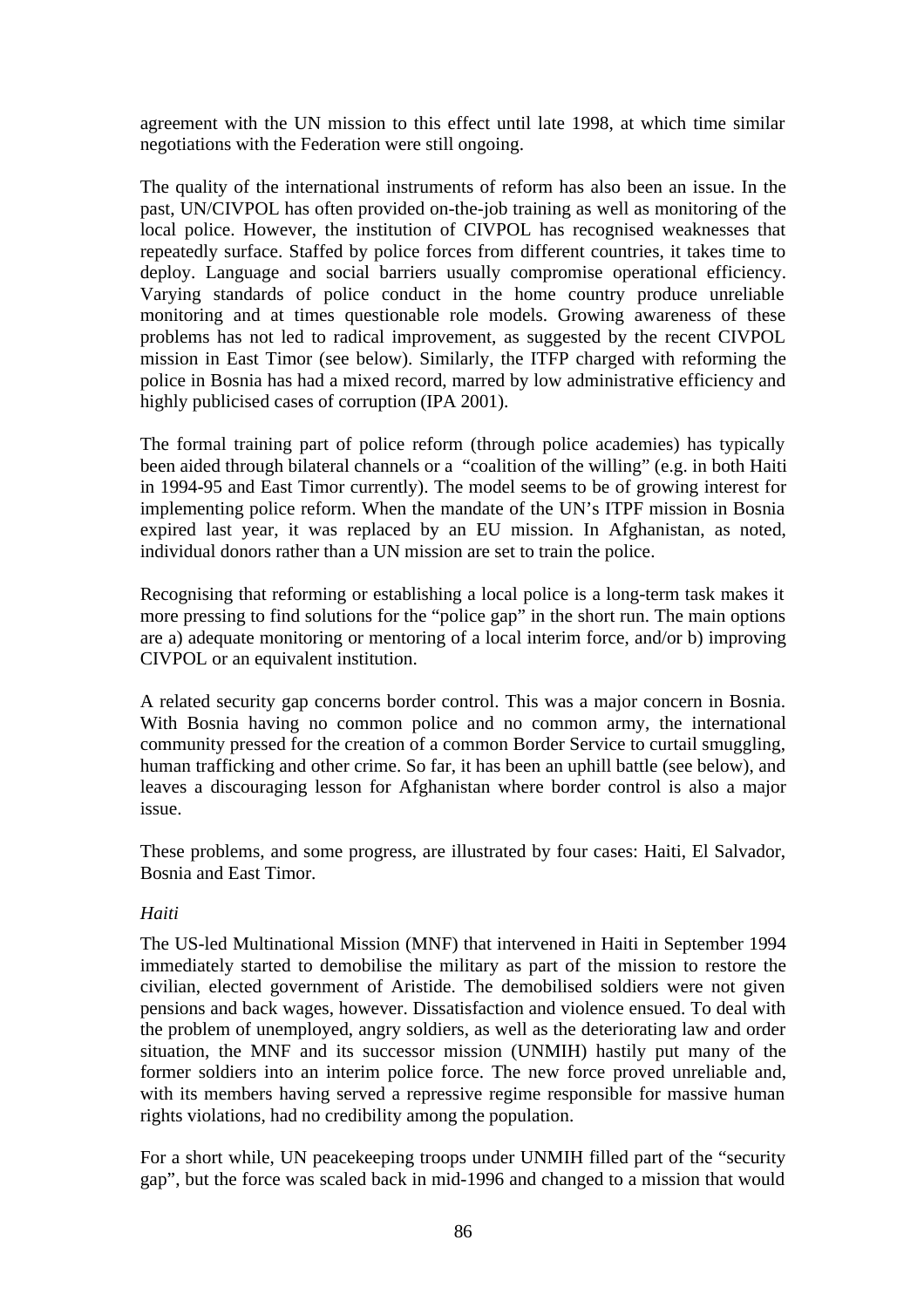be financed by voluntary contributions. By late 1996, the successor mission counted only 600 persons, compared to the original 6000. International efforts to establish a Haitian National Police (HNP) continued, mainly with bilateral aid in cooperation with the UN mission. Despite considerable funding to recruit, train and equip the new force (the US alone contributed \$70 million) and an increase in numbers (the HNP in 1998 had 6,500 men), there were serious problems of discipline, corruption, and human rights violations.

The problem was partly the composition – the force was largely made up of former soldiers – but, more fundamentally, the lack of institutions or traditions to support a professional police force. Haiti's previous police had been the notorious "tonton macoutes". Both the police and the military had traditionally been used as instruments of political violence by the ruling elite. By 2000, critics charge, the HNP had become a partisan instrument of the Aristide government (Maguire et al. 1996, Fagen 2001).

### *El Salvador*

The 1992 peace accords that ended the civil war in El Salvador stipulated that the notorious National Guard and Treasury Police should be abolished, and the National Police (PN) phased out over a two-year transition period to give way to a new National Civil Police (PNC) that would be institutionally separated from the armed forces. The transition was made difficult by the fact that the PN was composed of soldiers who would soon be retrenched, and who blamed the UN for their predicament. While the PN was gradually reduced, violent crime (executions, torture) and other illegal activities increased.

CIVPOL, established under the UN mission for El Salvador (UNOSAL), was to monitor the PN in the phasing-out process. The UN Police Division, which included a Human Rights Division, had inadequate systems for guiding the police observers and cataloguing violations by the PN. CIVPOL's mandate was vague, and there was nothing in the peace accords specifying exactly what "accompanying" the PN meant. CIVPOL officers were unarmed and lacked arrest authority. This limited their role in the heavily armed and violent environment, but also underlined their impartiality and allowed them to mediate in conflicts (Stanley and Loosle Online).

The new police force (PNC) was to be trained in the National Public Security Academy. The limited timeframe for setting up the Academy, only 10 weeks, made it difficult to find enough suitable recruits. Many former members of the security force concealed their affiliation and covertly applied for admission. To counteract this, recruitment was intensified and the benefits and salaries of the PNC improved to make it more attractive. Shortly after its creation, the academy was staffed with 2,200 cadets. By February 1993 the first recruits graduated. As the PNC began to deploy, ONUSAL (CIVPOL) provided on-the-job training.

The institutional organisation of the Academy involved ONUSAL in cooperation with individual donor states, which provided technical experts, and national advisory commissions of El Salvador. Establishing the Academy is considered a successful part of the peace process and a role model for Latin America. Still, as McCormick (1997) notes, other aspects of the police reform were hotly contested and suffered serious setbacks.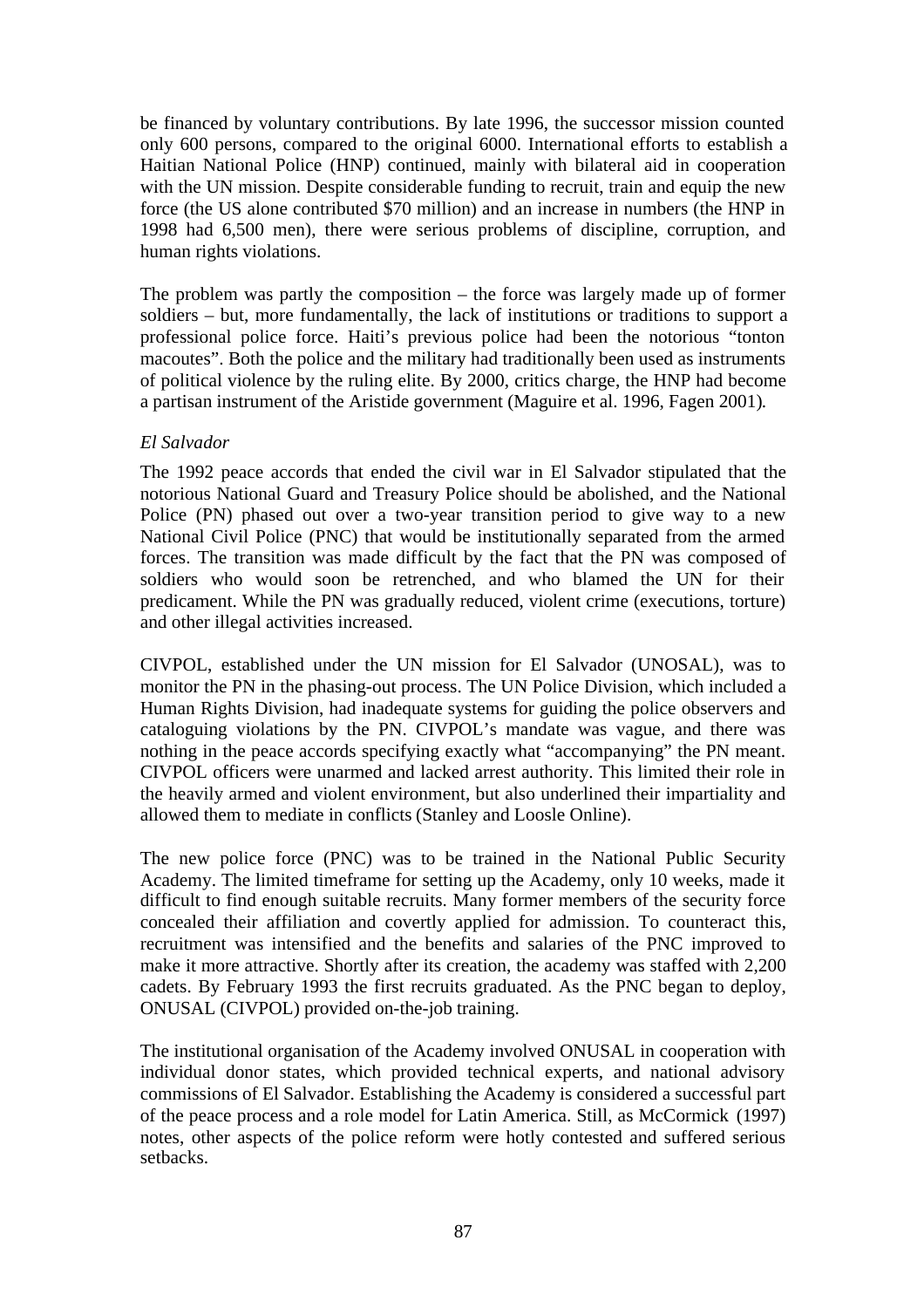In 1993-94, human rights violations by the PNC increased, and, at the same time, the demobilisation of the PN was temporarily stopped in order to combat the soaring crime rate. In 1995, the police reform process was again questioned, and the PNC came under increasing criticism for its worsening human rights record. There was also concern that the PNC was being militarised as former soldiers found their way into the Academy. The government's decision to increase the size of the force (to a final strength of 20,000) may have worsened the problem. In order to continue monitoring the security reforms, the UN mission to El Salvador was extended to April 1995.

#### *Bosnia and Herzegovina*

Restructuring, reform and democratisation of the police in Bosnia and Herzegovina (BiH) was an important part of the Dayton Agreement. Because the various police forces had become militarised and had participated in the war, the international community considered police reform vital to establish public order and instil sufficient confidence for refugees to return.

The international police force (IPTF) assembled by the UN mission in Bosnia (UNMIBH) to oversee police reform encountered a host of problems. Police salaries were low and corruption high. Almost half of the police lived in somebody else's property, which did not instil much confidence in public order or for the refugees to return (UN 2001). Local authorities frequently did not want to decertify members of "their" police that the IPTF required. The absence of a common ministry in charge of police for all of BiH was a fundamental structural problem because it relegated police authority to lower-level institutions that accommodated nationalist rather than pluralist interests.

With no common police and no common army, border control in the new state was a major issue for the international community. The 55-member Peace Implementation Council demanded in 1997 that a common, multiethnic Border Service be established to curtail smuggling (of drugs, people, money etc) and prevent crime. The Council pledged initial financing and asked the international Office of the High Representative (OHR) to initiate the process. The first unit was to be operational by the end of 1999. By the time the Council met in June 2000, however, there had been little progress. The (common) parliament had made its stand by rejecting the draft legislation prepared by the OHR. The vote reflected strong opposition to common institutions at many levels in the new state, as well as vested interests in a porous border.

### *East Timor*

The UN peacekeeping force deployed to East Timor in the wake of the 1999 referendum included a CIVPOL unit of 1,640 officers from 41 countries. Their mandate was to keep law and order in an interim period, and to help set up a new Timorese police force (the East Timor Police Service, ETPS).

A number of factors compromised CIVPOL operational ability. This included language barriers, low motivation in the force and, in some cases, failure to complete their duties, or professional misconduct that went unpunished. The contingent had little knowledge of local culture, traditional justice or the Indonesian/Timorese penal code. These shortcomings also affected the quality of the on-the-job training given by CIVPOL to the new Timorese police.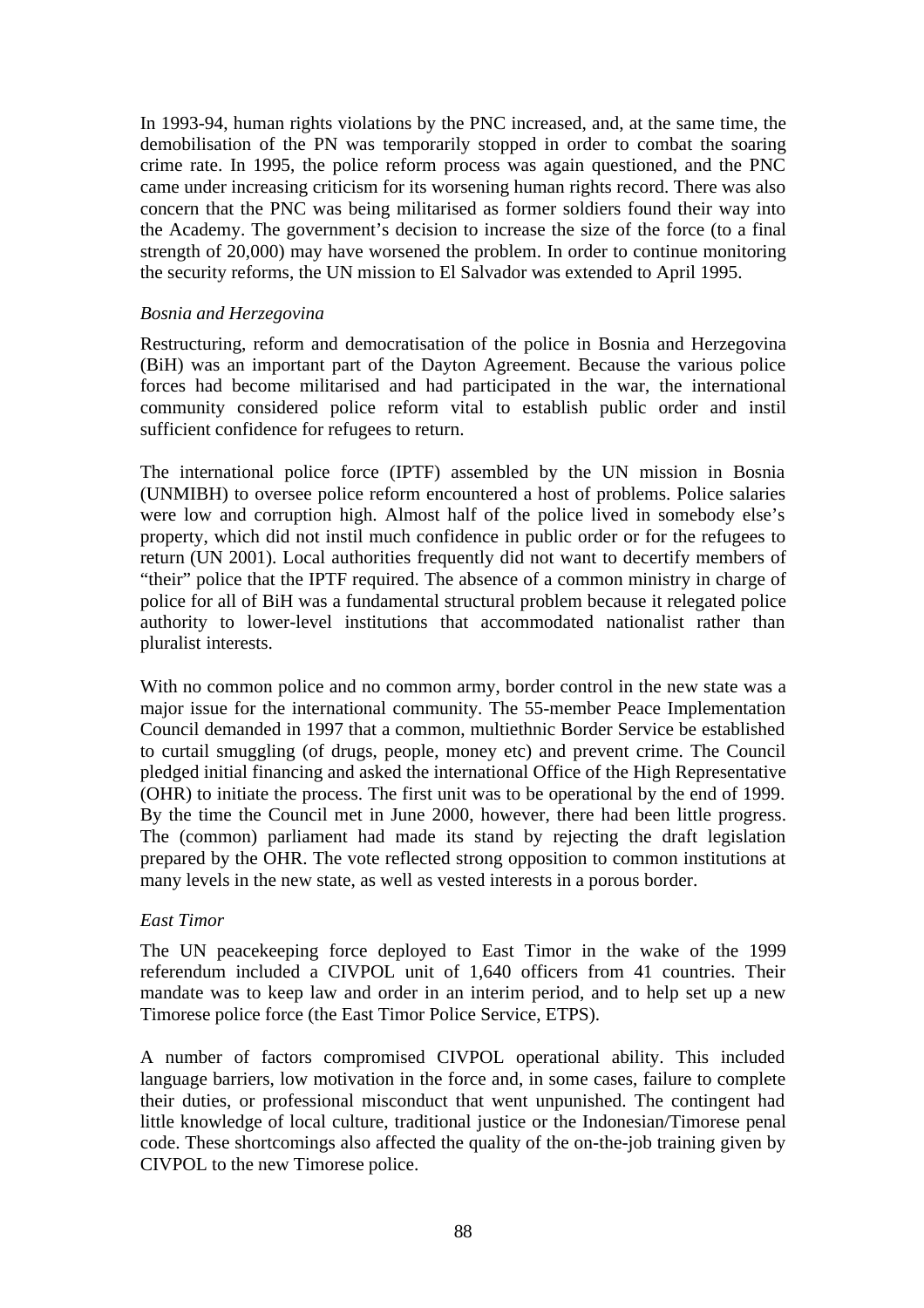The formation of a new Timorese police force was a relatively smooth process compared with other cases. Yet the problems that surfaced are indicative of structural constraints that under less favourable conditions might have far more negative consequences. A recent evaluation (Mobekk 2001) lists several:

- A new Timorese police academy (assisted by bilateral donors) planned to recruit and train 3,000 police officers, but the schedule was delayed due to lack of funding.
- The cadets received minimal training (3 months) and the curriculum was weak.
- The recruitment process was potentially subject to political considerations since the political wing of the Timorese resistance movement, the CNRT, participated in the vetting process to ensure that candidates had not served in a compromised position in the previous Indonesian-controlled police.
- The ETPS did not carry arms. Together with the timidity and inexperience of the cadets, it was feared this could make them instruments of local vested interests.

The more general lesson from East Timor, according to the evaluation, is that judicial and penal reform must be conducted concurrently with police reform.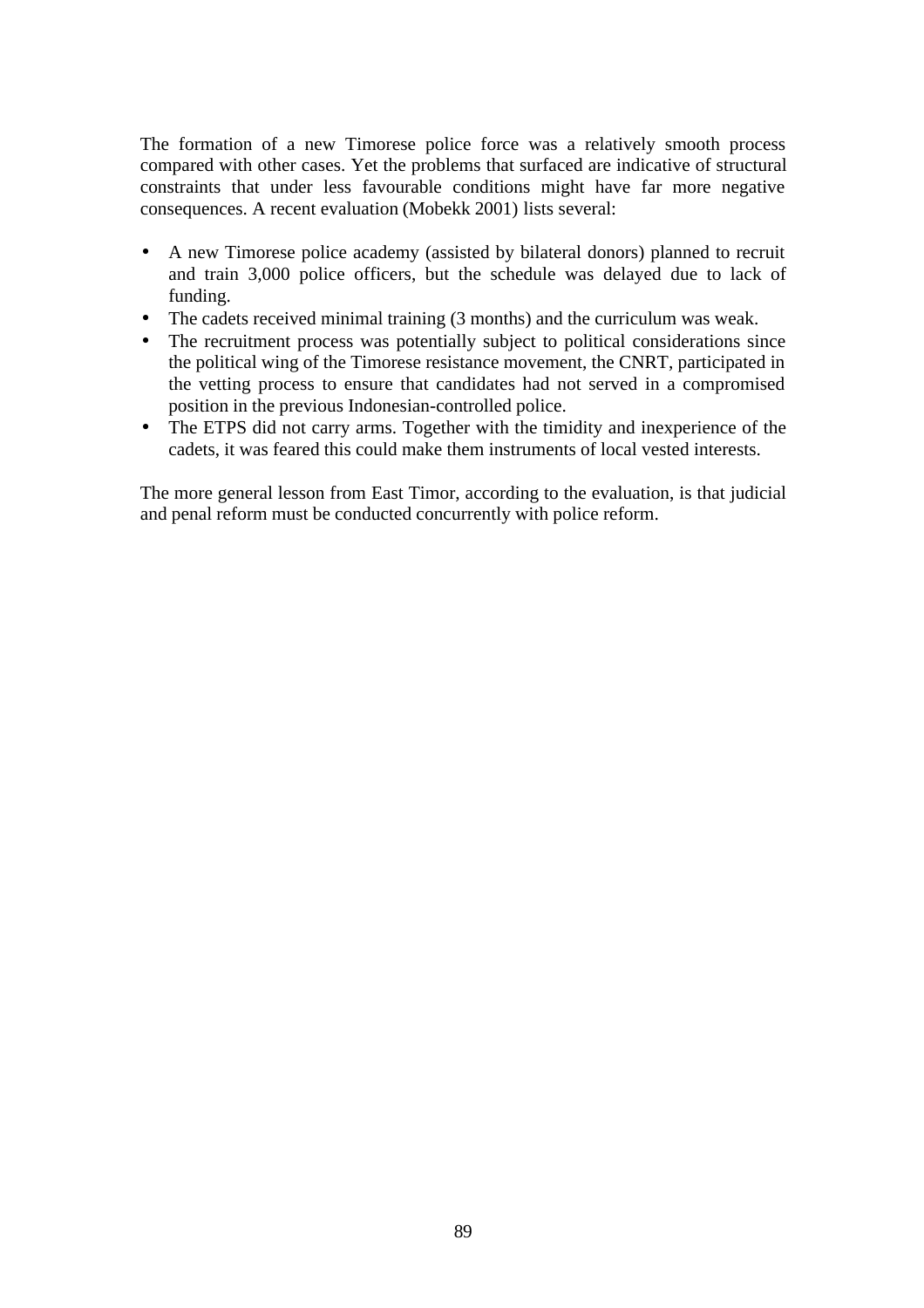# **13. Economic recovery and reconstruction**

Financial support for economic reconstruction after a war is not only considered a moral obligation towards civilians who suffered during the conflict, but may also be necessary to stabilise the country and strengthen the peace process. However, according to a recent review (Woodward 2002) there has been no systematic analysis of the contribution of economic factors to success or failure in implementing peace agreements. One explanation may be that economic aspects of the peace process take a back seat to security concerns. Some studies claim that peace agreements are achieved at the cost of ignoring the economic issues that led to war, as in Namibia and South Africa. In neither case were major issues of land and income inequality included in the peace process. Some peace agreements do not address economic reconstruction at all.

Economic resources nevertheless matter. It is not only the volume of aid and internal resources that can make or break a peace process; the kind of resources, the purposes for which they are released, channels, timing and conditionalities can be equally important. Crucial issues include how to fund core government functions; whether the revived economy is contributing to implementing the peace accords and addressing some of the root causes of the conflict; and under what conditions a revived economy will generate sufficient employment and income to counteract the legacy of the war economy. The international debate on whether there is a financial "gap" between humanitarian assistance and development activities, however, seems less important.

# **13.1 Economic recovery policies must respond to basic country conditions**

Just as political reconstruction has to take into account specific country conditions and the characteristics of the war, economic reconstruction has to start from the basic conditions of the economy in question. While some countries had a relatively developed economy before and even during the conflict, other countries were very poor and aid-dependent; some sustained heavy war damage, and some were dominated by an illegal war economy. The following characteristics must be taken into account when assessing the type, speed and volume of post-war recovery:

1. *Level of development:* El Salvador, Kosovo, Bosnia & Herzegovina, as well as Namibia and Palestine, were middle-income countries, with GDP per capita between USD 1000 and 2000 at the starting point of the recovery process. This implies a considerably higher capacity to absorb aid than in very poor countries such as Afghanistan, Cambodia, Mozambique, East Timor, Sierra Leone and Liberia, with GDP per capita closer to USD 200 or below, i.e. five or ten times less than the former group. Poor countries may be in greater need of external resources, but they are much more vulnerable to distortions produced by sudden or "bulky" aid, and have greater problems in turning externally funded projects into sustainable activities.

2. *Level and type of war damage:* Some countries, such as Afghanistan and Angola, have sustained enormous wartime destruction as well as human displacement and suffering. In other countries, such as El Salvador and Mozambique, the extent of physical damage was less but human suffering was considerable and economic development stalled. These and other differences mean that proper country-oriented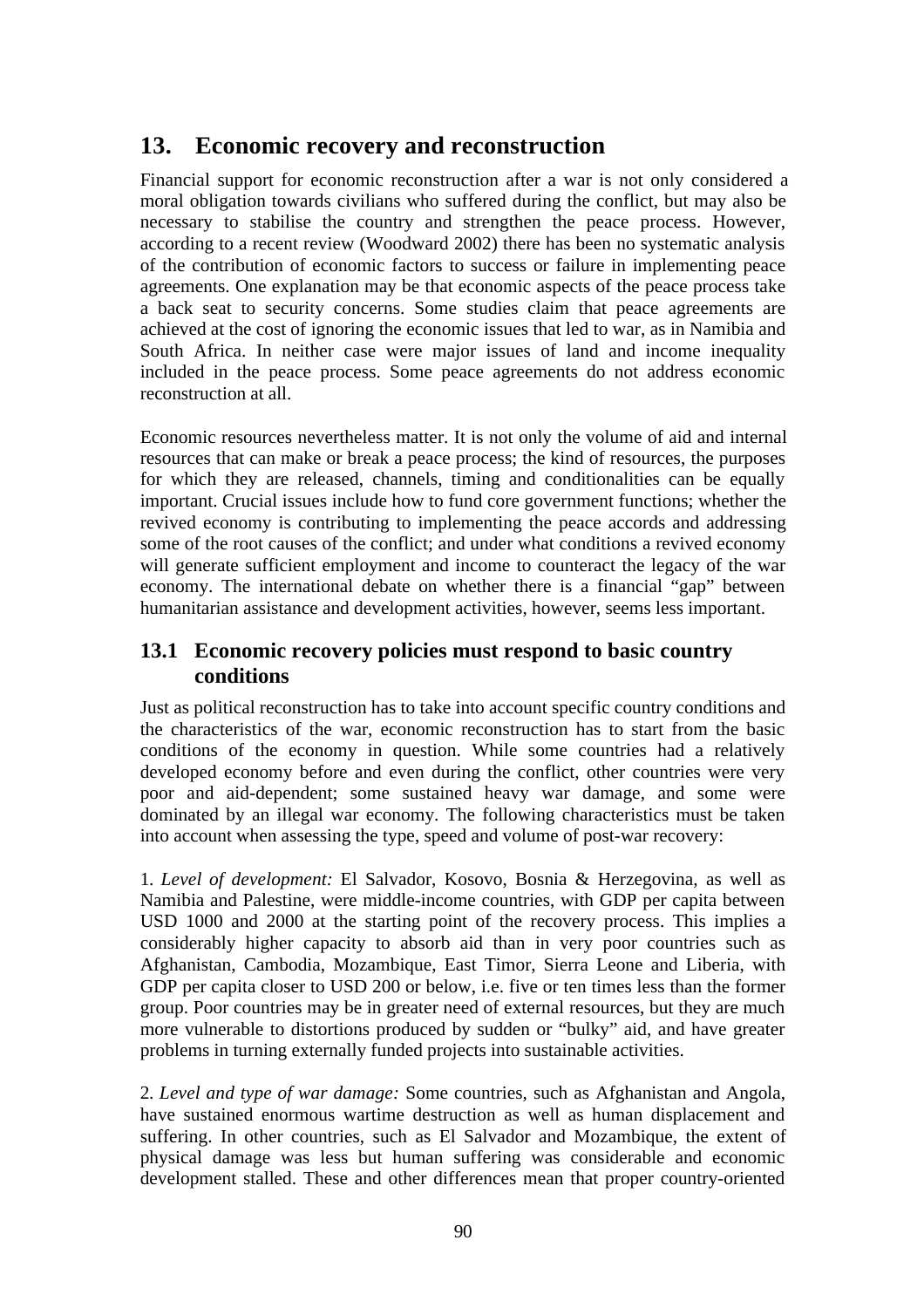needs assessments are required. In Afghanistan, the widespread damage to physical infrastructure such as buildings, roads and irrigation systems may be an argument for prioritising rapid (and employment-intensive) reconstruction of these structures.

3. *The economy of war and alternative opportunities:* Some countries survived years of violent conflict on a subsistence economy, some were supported by international aid (Mozambique), while East Timor received extensive official transfers from the Indonesian occupying power. However, a parallel illegal war economy often developed, partly as a result of people's "coping strategies", and sometimes based on smuggling and/or drugs production and trafficking (Afghanistan, Cambodia, Colombia, Kosovo), or on extraction of natural resources (timber and diamonds in Angola, Cambodia, Sierra Leone). To reverse lucrative war economies in peace has proven extremely difficult, especially if employment generation and alternative opportunities in the regular economy are few and slow to develop.

4. *The capacity of the state apparatus:* Very poor post-war countries have limited public sector capacity to handle major reconstruction programmes and an influx of foreign aid. There are variations, however. Mozambique had a basic administration that functioned through the years of war and could continue after the peace accord. So did the regime that ruled Cambodia during the war of the 1980s. In other cases, the state administration had to be (re)constructed after the conflict (Kosovo and East Timor) and this is also the case in Afghanistan, although for different reasons. Limitations on state capacity in East Timor and Kosovo were partially compensated by the strong UN presence, but this is not contemplated in Afghanistan.

5. *Special needs of the peace process:* Some peace processes may require special economic measures to address the underlying causes of the conflict. In El Salvador a major land redistribution programme was initiated (while no such land redistribution took place in Namibia or South Africa). In Mozambique substantial funds were spent on the first elections and support to the transformation of Renamo into a political party (or in reality: a slush fund to "buy over" Renamo leaders). In most post-war situations, demobilisation is a costly but important exercise.

How do these dimensions apply to Afghanistan? Clearly, it is a very poor country with little public capacity to absorb and direct a reconstruction effort. Yet the need for reconstructing physical infrastructure is huge, while the challenge of generating employment and alternative economic opportunities to the prevailing war economy is enormous. It may be possible to start major employment-intensive reconstruction of infrastructure engaging the Afghan private sector, and the reintegration of armed militia and ex-soldiers is a priority here as in most post-war settings.

## **13.2 Bridging the gap between relief and development**

The concept of transition from relief to development figured prominently on the reconstruction agenda in the early 1990s. The peace settlements in Central America became almost a laboratory for developing techniques for relief-to-development, exemplified by the CIREFCA/PRODERE programmes (del Castillo and Fahlen 1995). These experiences were followed up in Mozambique and Cambodia with a relatively high level of success. (see i.a. Crisp et al 1996 and Crisp and Mayne 1993) Other cases were less successful, however. Collaboration between humanitarian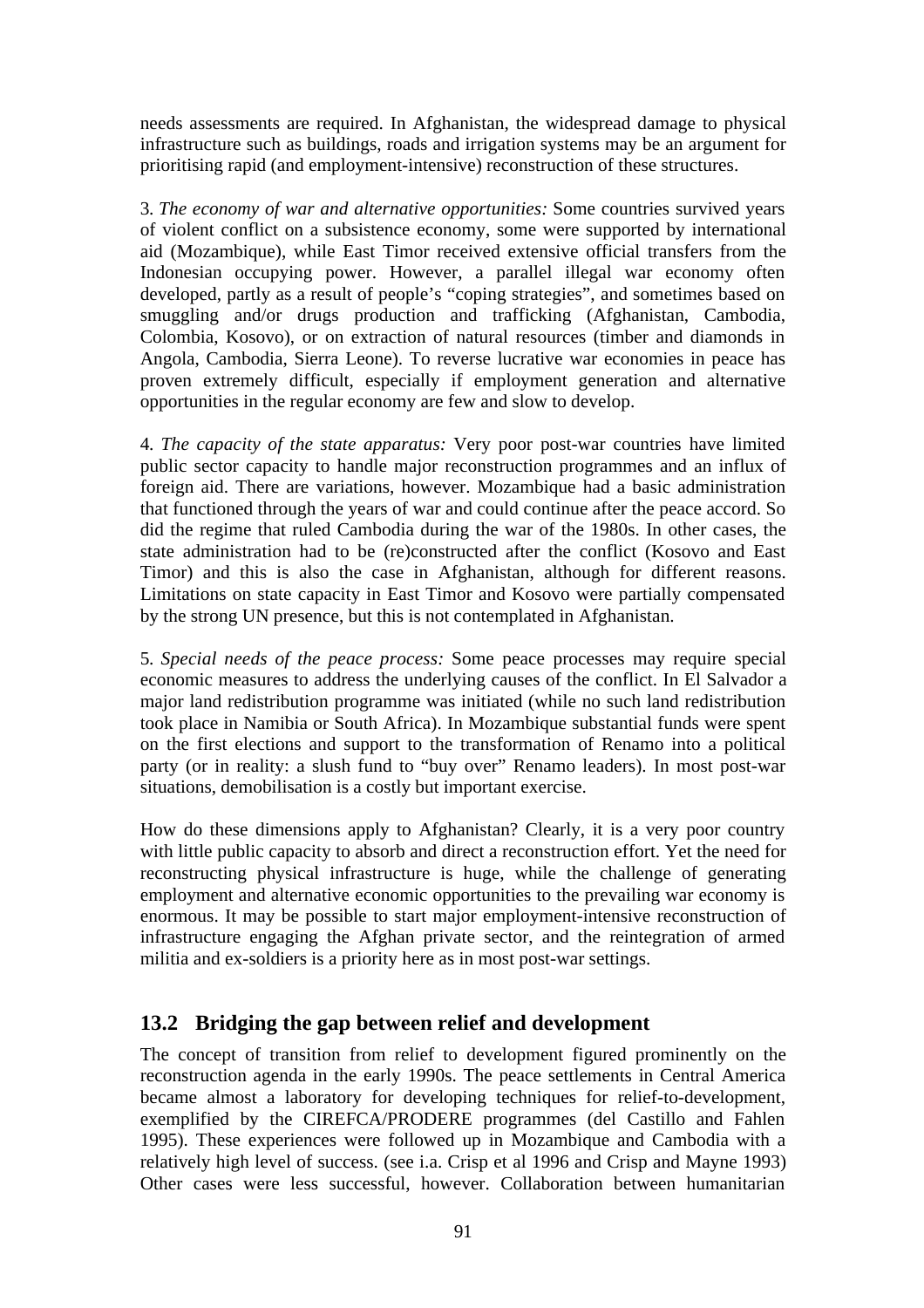agencies, development agencies and the government was difficult in Rwanda. In the Caucasus few donors were willing to fund the transitional phase, leaving the consolidated appeals practically without funding.

By the second half of the 1990s, UNHCR claimed there was a serious shortfall in funding for the reintegration and rehabilitation of returning refugees and internally displaced people (IDPs). At the same time the World Bank became increasingly involved in "post-conflict" rehabilitation, although without a full clarification of its mandate and financial basis for such operations in countries that were not eligible for regular credits and loans. Together, the two agencies initiated in late 1998 a series of consultations known as the "Brookings process" in order to seek new institutional and funding mechanisms for what they saw as a "transition gap".

It is doubtful, however, whether a "transition gap" actually exists. Agencies such as UNICEF and WFP cover all phases of a transition. During the 1990s most humanitarian agencies expanded dramatically in terms of both size and mandate to extend humanitarian relief far beyond immediate life-saving needs. This applied especially to the rehabilitation and reintegration of refugees and IDPs, which carried over into reconstruction and transition to development. At the same time, many development agencies expanded from the other direction to take on programmes for rehabilitation, reintegration and reconstruction, even reconciliation. The result is typically overlap and competition between humanitarian and development agencies, rather than a "gap".

In a review of UN agency experiences in several countries, including Central America, Mozambique, Cambodia, Rwanda and the Caucasus region, Ofstad et al (1999) concluded that "when a transition from conflict to peace is taking place with the full support and participation of national government institutions and with donors' backing, there is no real transition gap." They added, however, that when collaboration with the government is weak or lacking, or when donors for political or other reasons show little interest, it is difficult for the operational agencies to work out the mechanisms for transition.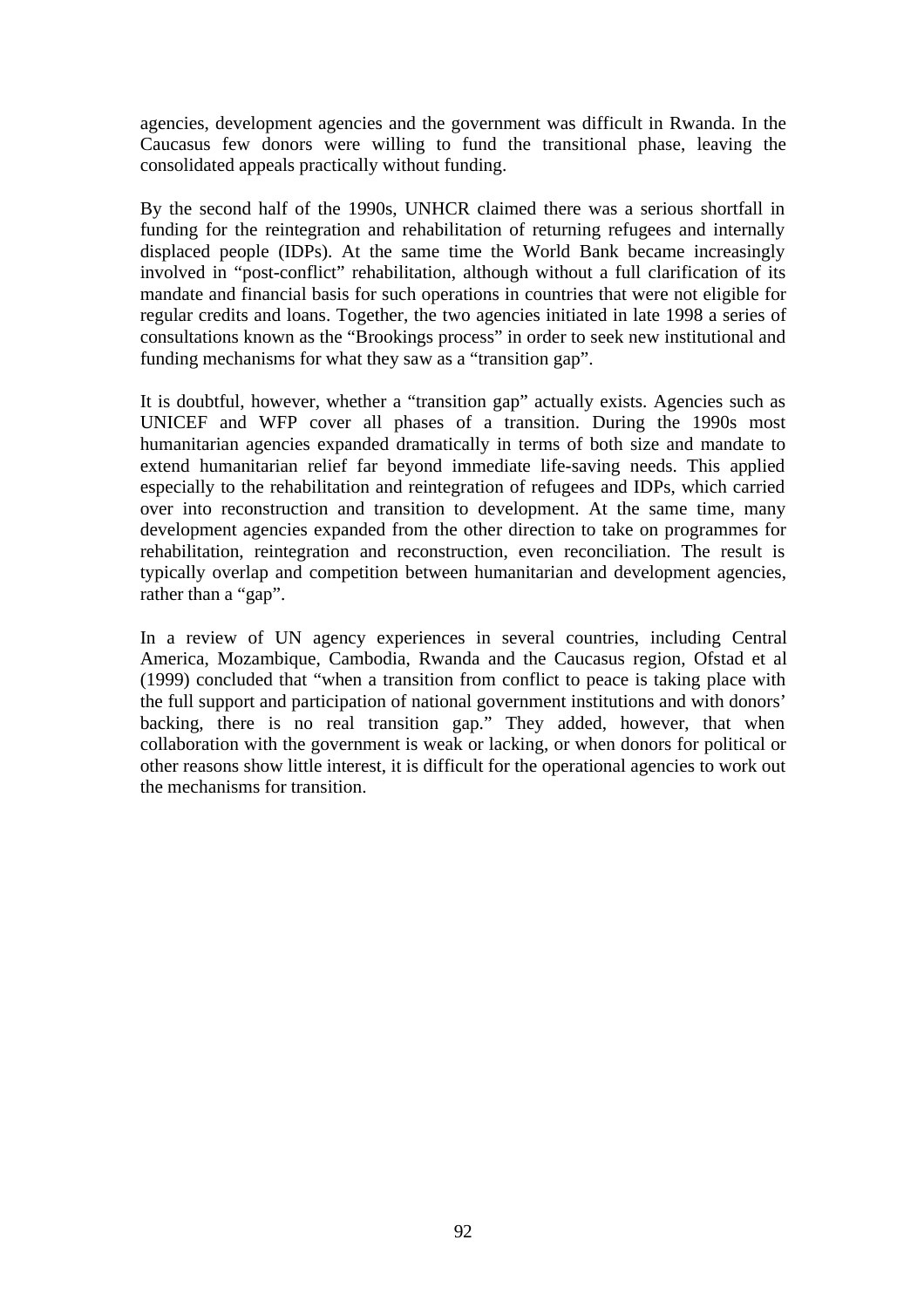## **Box 5.1: Bridging the transition "gap" in Mozambique**

Mozambique is probably the best known case where a relatively smooth transition from relief to development occurred. The donors maintained their level of regular development funding during the later war period (1990-91), through the years of peacekeeping and elections (1992-94) into the period of peace consolidation (1995-99). The level was around USD 1,000 million annually. In addition, emergency humanitarian assistance of some USD 300-400 million annually was provided from 1987 to 1994, not counting the costs of the UN peacekeeping mission itself, which amounted to USD 493 million from UN assessed funds. As the special funding for humanitarian assistance as well as peacekeeping and elections ended, development funding for Mozambique did not increase to "take over" from these special programmes. It was nevertheless maintained at a relatively high level close to USD 1 billion. Higher levels might have been difficult to absorb effectively, and would have pushed Mozambique even deeper into aid dependency.

Bureaucratic and institutional hurdles nevertheless hamper the smooth funding of a relief-to-development transition. In Mozambique there were two parallel pledging processes: one for regular development purposes, and one for humanitarian needs. At the time, some donors found it controversial that the UNOHAC appeal for the humanitarian assistance programme included a developmental medium-term approach for the restoration of basic services and reintegration of war-affected populations. There was also some disagreement about the differentiation between humanitarian programmes and the special needs of peace implementation. Nevertheless, donors were quite willing to find the funds necessary to sustain the peace efforts, and to fund humanitarian needs as well as special needs for peace implementation and transition towards medium-term and long-term development. This should also be possible in Afghanistan, given the high level political interest in supporting the peacebuilding process there (Ball and Barnes 2000, Barnes 2001, CMI 1997.)

Rather than a "gap", the main problem is that the tasks during the transition period are often different from regular humanitarian and developmental operations, as is the political context (Ofstad et al 1999, Woodward 2002). There is a major gap between the mode of operation of the humanitarian and the economic development agencies. The humanitarians still have a short-term approach (and often one-year funding), and they place too little emphasis on local involvement, sustainability and institution building. In a post-war situation, they are less concerned about the larger political issues of peacebuilding, despite the tremendous recent growth of various "conflict resolution" and "peace" projects. At the same time, the standard policy models of the IFIs and the major donors – whether designed on the basis of post-war Europe, or the newer "Washington consensus" – have often failed to accommodate the weak institutional basis of post-war governments and the need to stabilise a typically fragile post-war settlement.

Some observers conclude that the relief-to-development "gap" represents the vacuum in financial *mechanisms* to facilitate the transition between emergency relief and longterm development (Forman 2000, Woodward 2002). The argument is that special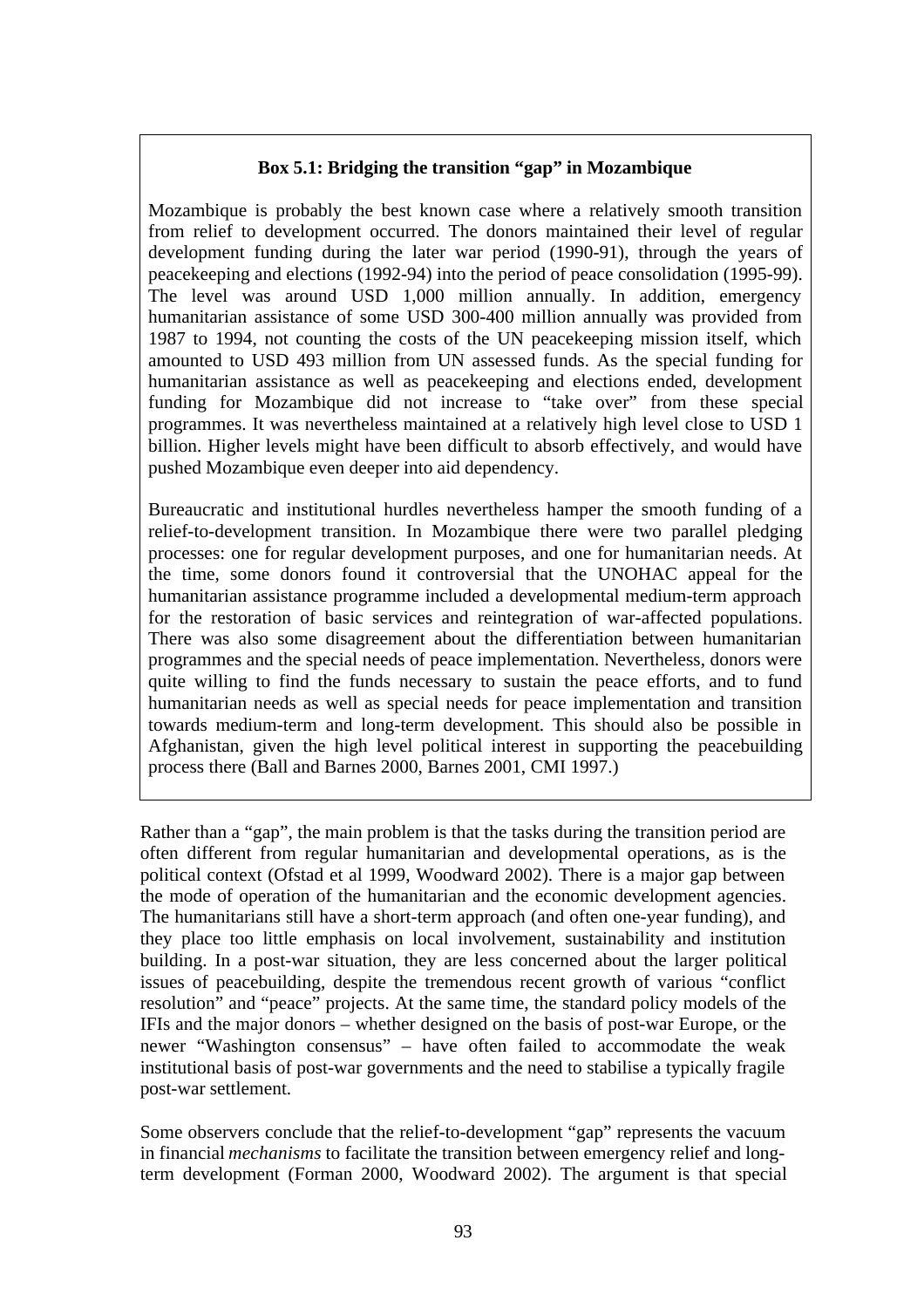funding sources and mechanisms are needed for this purpose, otherwise the financing is voluntary and *ad hoc*. The argument is not convincing. All funding for humanitarian as well as development purposes is likely to remain voluntary and to a large extent *ad hoc*. A new mechanism will not solve that problem, and an additional mechanism raises the thorny question of which agency should control it. Naturally, the UN SRSGs and others in charge of supporting a peacebuilding operation wish to have access to special and flexible funding for priorities as they see them. However, many bilateral agencies as well as UN agencies are flexible when necessary and politically expedient, as demonstrated in the Mozambican case discussed above.

The World Bank has raised the issue of when the period of "post-conflict" ends and a situation of full "normalcy" has been restored. Some countries, such as Uganda, Mozambique and El Salvador, were able to complete this process in 3-5 years. The Bank's (1997) *Framework* paper defined the return to "normalcy" rather vaguely as "when the emergency phase is over and operations are once more carried out under normal lending procedures, and the consciousness of conflict begins to wane." A later study (1998) suggests the following indicators for return to regular Bank operations: a) macroeconomic stability and its likely sustainability, b) recovery of private sector confidence, as measured by the investment ratio, c) the effectiveness with which institutional arrangements and the political system are coping with the tensions, schisms and behaviour that lay behind the conflict to begin with.

These indicators for "normalcy" may be too demanding, given the weakness of the economic and institutional structures in many post-war countries, including Afghanistan. Better indicators may be a high rate of return and settlement of refugees and internally displaced people, and sharply reduced need for emergency aid such as free food. However, clear cut-off points may not be very important insofar as peacebuilding is a process that interacts closely with other development processes.

# **13.3 Funding for specific peacebuilding purposes can be crucial**

Funding for peacebuilding implies contributing to reducing tensions and lowering the risk of renewed fighting, and often addressing some of the root causes of the conflict. Both humanitarian assistance and development programmes have paid increasing attention to these issues, and, as noted in previous chapters, some standard categories were identified early in the decade. By the end of the 1990s, the list typically included support for governance programmes, transitional justice, and security sector reform. Some innovative or politically sensitive projects, however, typically require dedicated donor funding and political courage.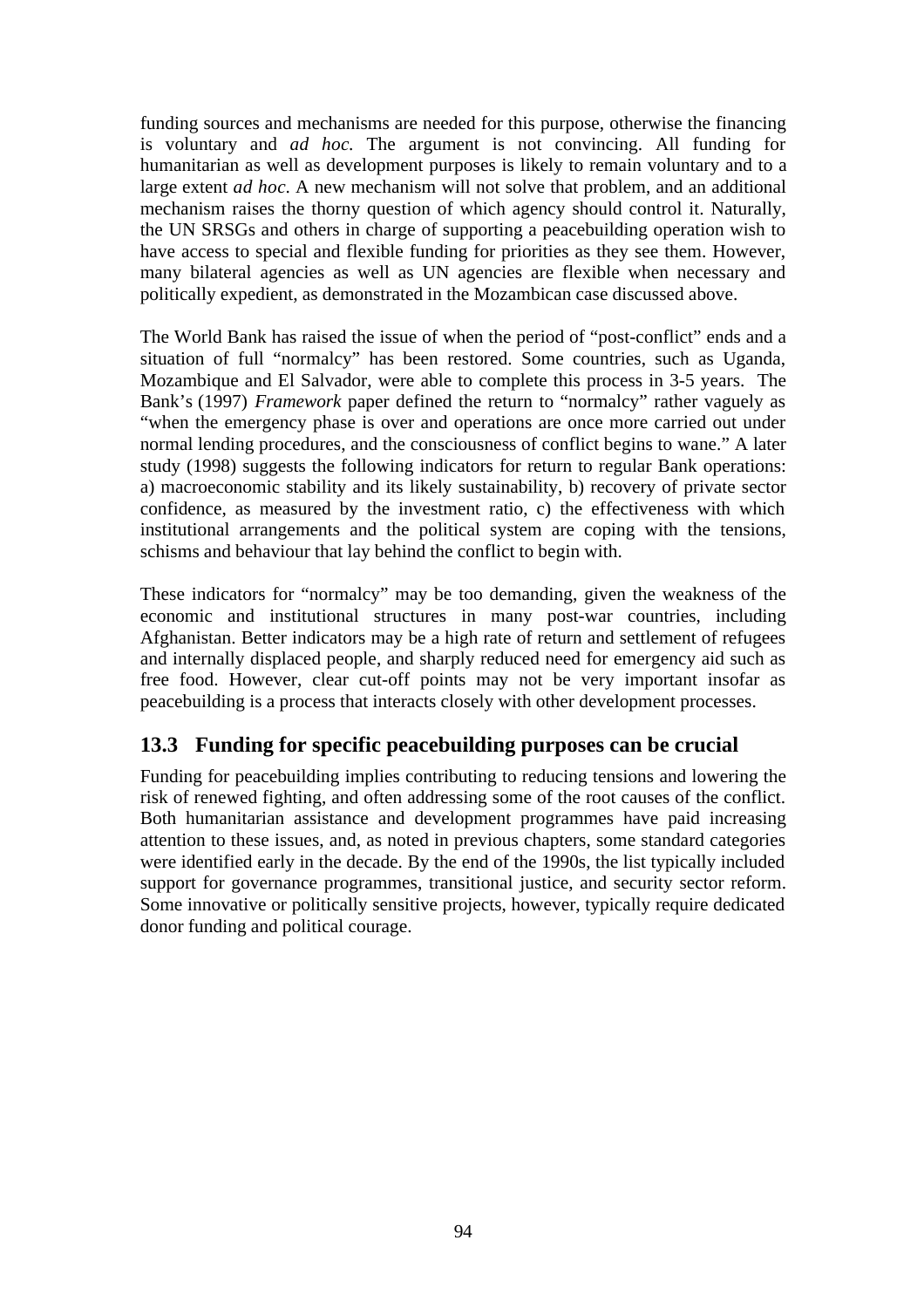## **Box 5.2.: Land reform as peacebuilding in El Salvador**

The demobilisation programme in El Salvador was particularly designed to ease the transition and cement the peace process. It involved a transfer of land to former combatants of both sides and to supporters who had occupied land during the years of war. The highly unequal land ownership had been a major cause of the conflict, and the land programme was the main vehicle for reintegrating those most closely involved with the conflict into productive life. It was implemented as an arms-forland exchange, by which the beneficiaries were to receive a low-cost credit to purchase land in return for their weapons.

According to the 1992 programme, some 47,500 families were to benefit: 7,500 excombatants from the FPML, 15,000 from the armed forces, and 25,000 land-holders in the former zones of conflict, at a cost of around USD 3000 per family. The first phase, to cover some 15,000 beneficiaries, was funded by the USAID. A second phase covering 4,000 families was funded by the EU, but under the conditions that only ex-combatants from FMLN and the army were to benefit, implying that the third important group was excluded from EU funding. The third phase became open-ended because of insufficient land and funding, and by the end of 1995 only some 31,000 families (60 per cent of target) had received their titles. The programme was further complicated by bureaucratic hurdles to entering these titles in the national land registry, as well as by conflict over land rights and unwillingness to be transferred.

Providing initial credit to purchase a small plot of land was insufficient, however, to make the beneficiaries self-sufficient. Given the lack of agricultural experience and the very small plots, even the maximum of agricultural credits and technical assistance contemplated under the programme was insufficient to enable to new farmers to produce enough to repay their loans. A one-time land programme such as this requires other factors and policies to make it sustainable and successful in the longer term. Despite delays and problems, however, the programme underlined the importance of addressing the root causes of the conflict by integrating ex-combatants and previously marginalised groups.

The Salvadoran experience also illustrates the difficulty of sustaining preferential treatment of one group over a period of time. While politically expedient immediately after the ceasefire agreement, over time the programme became a liability since others groups were equally poor but not benefiting. (del Castillo 1997, 2001)

In Mozambique, an important and innovative peacebuilding instrument was the "*Special fund for Renamo*". There were actually two trust funds established and supervised by the UN SRSG (Aldo Ajello) and the Italian ambassador. One was intended to facilitate the transformation of Renamo into a political party; the other provided funds for all registered political parties participating in the electoral campaign. While the latter received only USD 1.88 million, the Renamo Trust Fund ultimately received a total of USD 13.6 million. (Ball and Barnes 2000) The Renamo fund was essential to keep the former guerrilla movement on the peace track, despite – or because of – the fact that it mainly served as "slush money" for Renamo's leader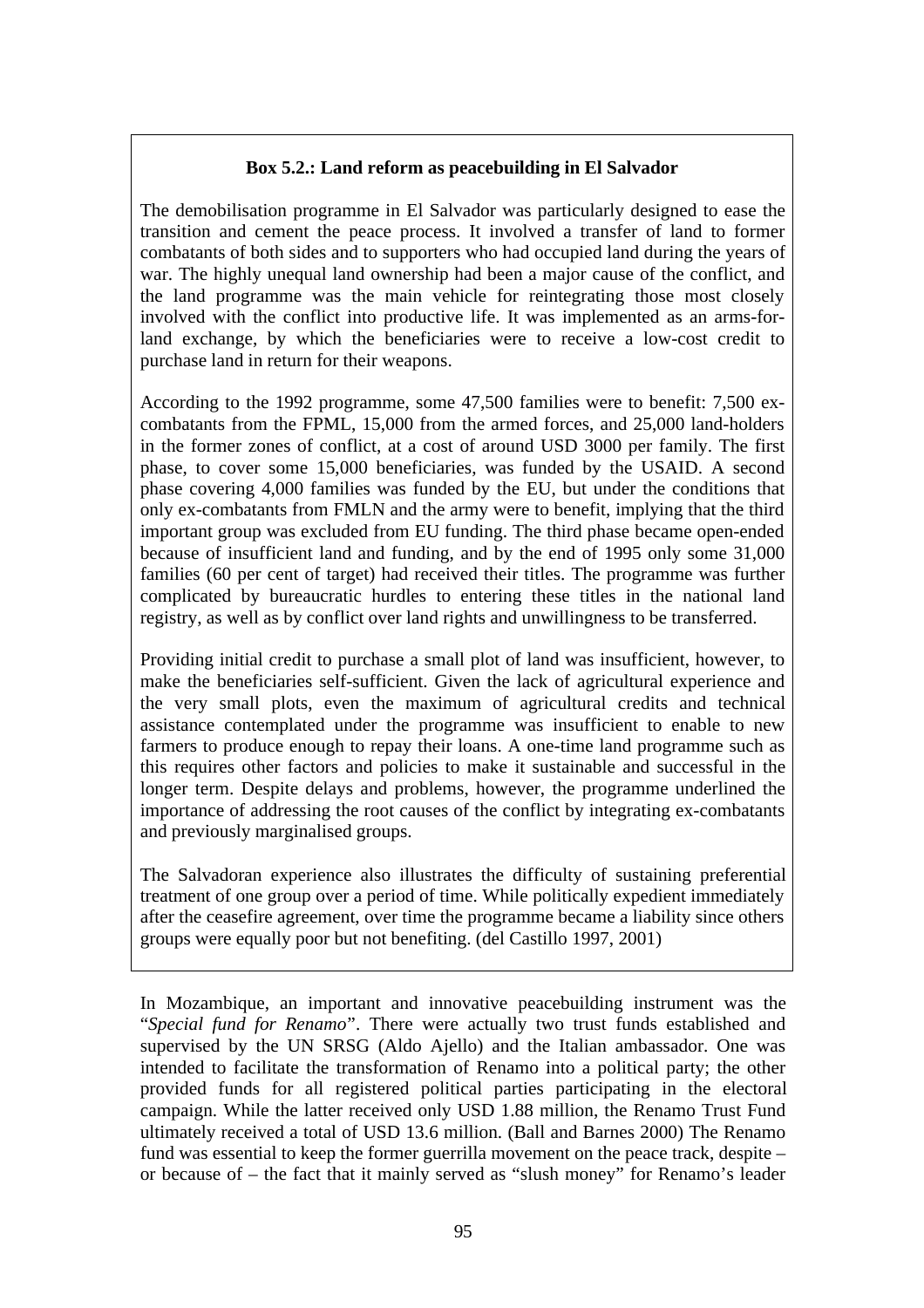Dhlakama to keep the peace and for the leaders to enrich themselves. (CMI 1997). Some version of this Trust Fund may well be relevant in Afghanistan, to achieve the transformation of some of the commanders and local armies into more regular political and social entities.

Many observers and actors underline the importance of ensuring that the distribution of "peace dividends" be *equitable*. Otherwise, old or new divisions can easily be mobilised by dissatisfied parties to undermine a newly signed peace accord. Moreover, if equal access to land, education, health, etc is not addressed initially, then macroeconomic policies and growth patterns may easily institutionalise such inequalities and make them more difficult to change at a later stage (Woodward 2002).

The World Bank's (1998) case studies revealed several examples where the Bank either did not address emerging distributional imbalances or missed a significant opportunity to promote equitable development. The Bank cites concern that doing so may conflict with the Bank's mandate, which inhibits the Bank from addressing "political issues". Of course, this distinction is blurred when the Bank continually addresses a series of de facto political issues, including an increasing number related to governance. The study nevertheless recommends that the Bank recognise its potential to reduce the risk of a return to violence. In particular, it recommends that "economic and distributional policies and programmes that can avoid a slide into conflict within deeply divided societies should be pursued".

During the late 1990s the World Bank created special funds for demobilisation, demining, budgetary and recurrent expenditures, a political risk guarantee facility, "peace technology" and other peace projects. In his analysis of changes made between 1995 and 2000, Stevenson (2000) nevertheless concludes that the Bretton Woods Institutions "have not critically explored the connection between structural adjustment and peace, have only circumspectly approached the sensitive issue of security-sector conditionality, and have not optimally synchronised structural adjustment and development strategies with political efforts aimed at consolidating fragile peace agreements following protracted periods of armed conflict."

The most important lesson for Afghanistan is that donors need to be responsive to funding requests critical to the peace process, even if politically difficult or risky. The equity lesson obviously applies, given the risk of infighting and distrust among various faction leaders and other interest groups. The Salvadorian land distribution programme underlines the necessity of following up initial aid interventions, and the Mozambican experience of support to political transformation of armed guerrillas is worth considering.

# **13.4 Funding of core state functions – with caution**

Donors are normally reluctant to allocate development aid to budget support for governments, and even more reluctant to fund recurrent expenditure on salaries for public workers – except as part of an IMF-supported structural adjustment and debt rescheduling. Humanitarian assistance is never provided as budget support, and governments involved in civil wars are less likely to receive direct funding. However, in the immediate aftermath of a peace settlement it is crucial that a credible and legitimate state apparatus is (re)established and that it can provide core government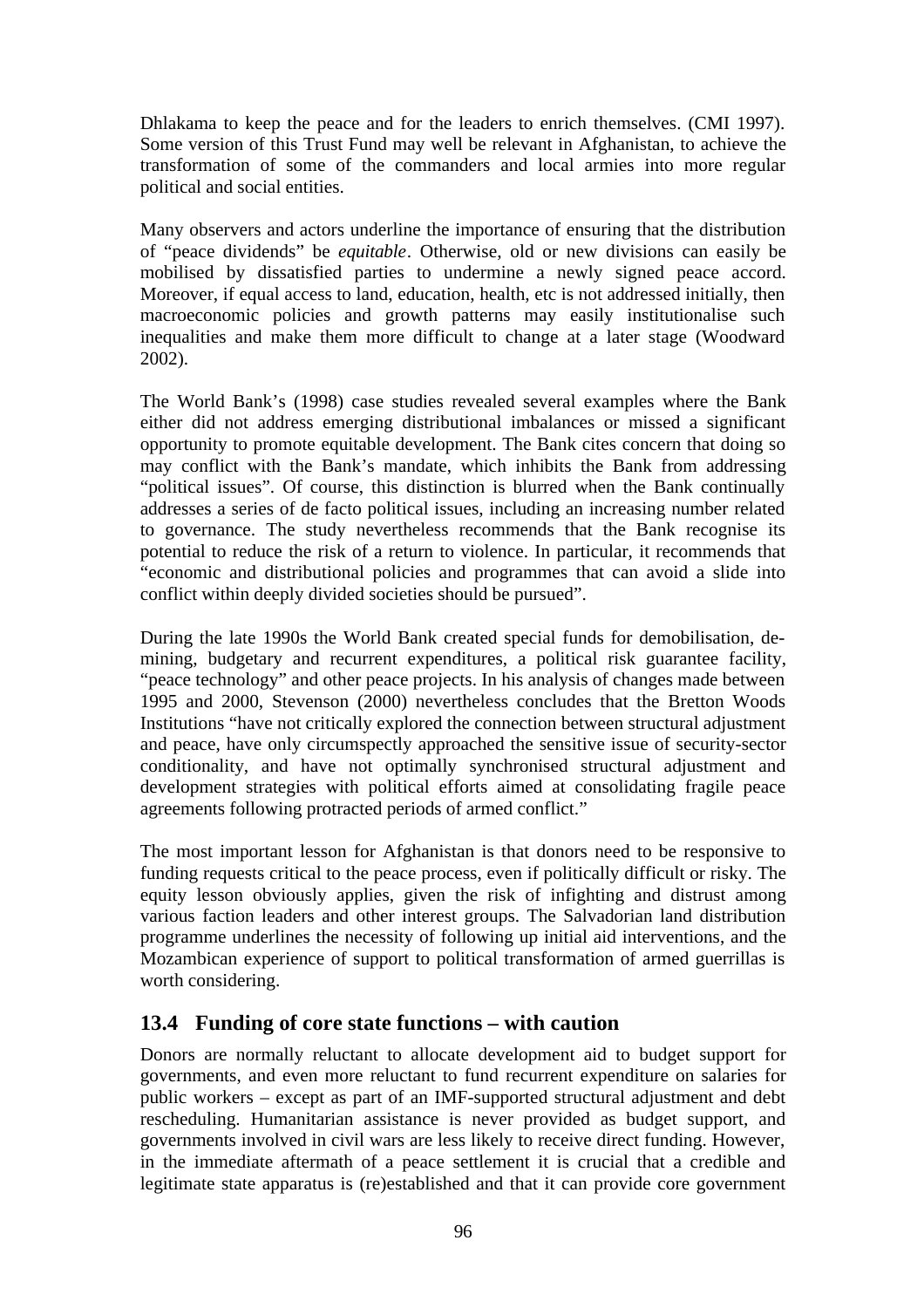services to the population. Experience has shown that external funding may be essential until the state can collect revenue from its regular sources.

The lessons from Cambodia in this respect are relevant to Afghanistan. When UNTAC arrived following the 1991 Paris peace treaty, the government was in the middle of a fiscal crisis. There had been practically no international aid apart from very substantial military assistance from Vietnam and the Soviet Union throughout the previous decade, and printing money had resulted in hyperinflation reaching 150% in 1991. By not raising civil servant salaries to match inflation or simply not paying salaries at all, government morale and effectiveness had been steadily eroded. Public sector capital investment had sunk to practically nothing (Kato 1997).

During the transitional period under UNTAC, programme and budget aid to Cambodia was almost completely absent. Only USD 18 million out of the USD 112 million appeal had arrived by the end of the transition period, and most of this at the end, just after the elections. Apart from general donor reluctance to provide budget and balance of payments support, Western governments did not trust the Vietnamesesupported, senior partner in the transitional coalition (SoC), and the US regarded it as an adversary. To prevent a new round of hyperinflation in 1992, the SoC reached an agreement with the IMF to stop printing money and place cash limits on wages and salaries, under UNTAC supervision. In the absence of budget support, by early 1993 average civil service salaries had fallen to less than 25 percent of their value in early 1992 and were paid less and less regularly. This prompted UNTAC to induce the SoC to introduce new taxes and improve the collection of existing ones. New taxes on hotel services, vehicle licensing and revised customs duties improved revenue dramatically after July 1993. By the end of the year, the government was able to pay government salaries (albeit low ones) out of revenue for the first time in decades.

The importance of budgetary support for recurrent costs has nevertheless been accepted, and such support has been forthcoming, as in the case of the Johan Jørgen Holst Fund for the Palestine Administrative Authorities, and the World Bank supported fund for Bosnia and Herzegovina. The Palestine budget has not only run large deficits, however, but has also generated serious allegations of corruption. This case illustrates the importance of public accountability and transparency during peacebuilding processes, but also indicates there is a difficult trade-off between the politics of peace processes and democratic accountability (Sørbø et al 2000).

Efforts to (i) reduce the size of the public sector and (ii) raise revenues beyond the exigencies of the situation may, however, be counterproductive to peacebuilding efforts. For example, in Uganda pressures by the IMF and World Bank for an increased tax effort had a "chilling" effect on private investment, driving economic activities into subsistence and the informal sector, or abroad, according to the Bank's own evaluation (World Bank 1998). This was attributable in particular to a history of "predatory" government tax policy during the years of conflict.

In Cambodia the World Bank continued to push for a downsizing of the civil service even when the political coalition arrangement under the peace accord was based in part on raising the size of the civil service to absorb the large number of incoming parties' functionaries. The Bank's 1998 evaluation found that this position was clearly not politically realistic from the outset.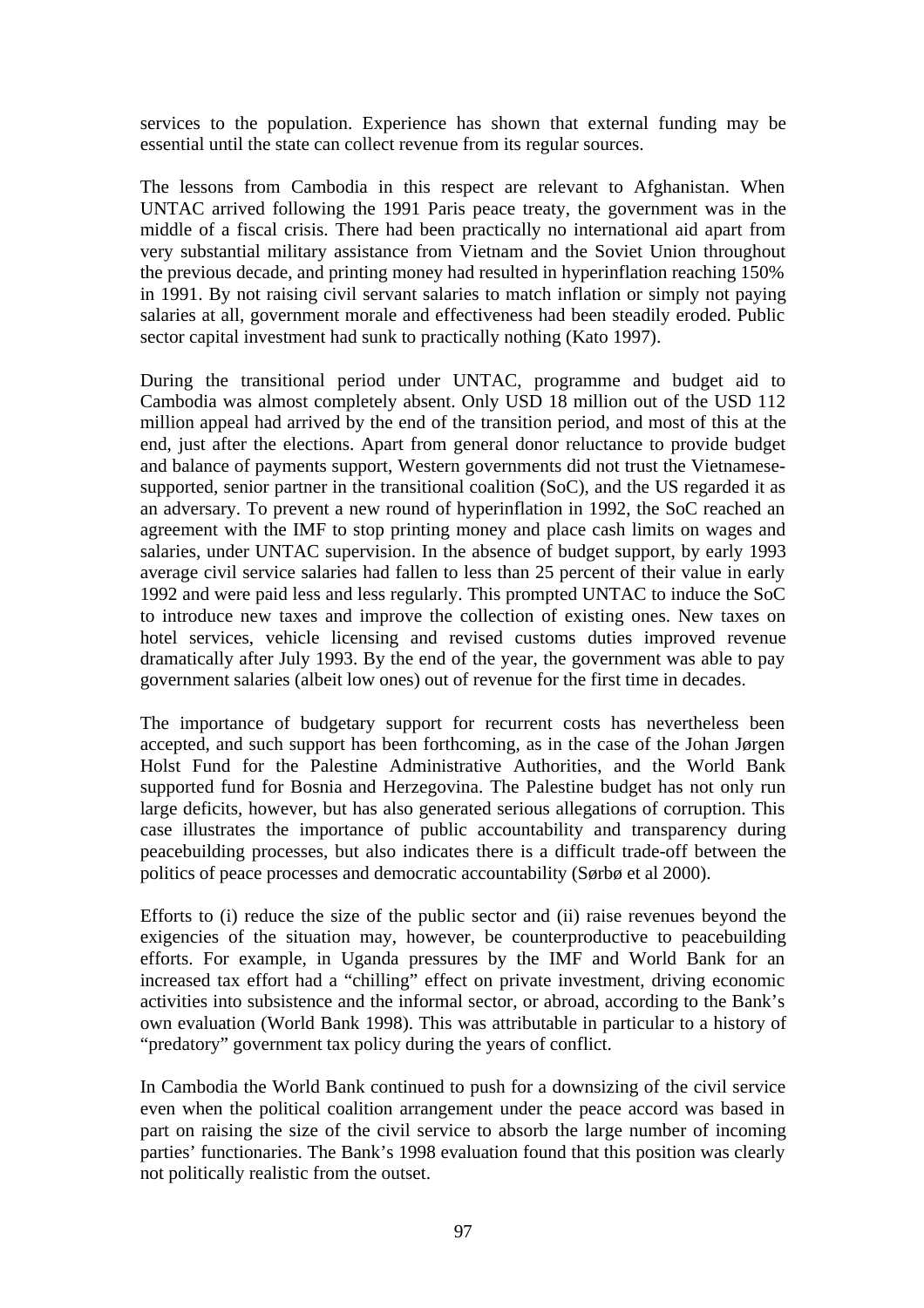The story was nevertheless apparently repeated in East Timor, where the IFIs pushed for a small public sector as a matter of principle. One consequence was the sharp reduction in state agricultural extension services. In an overwhelmingly agricultural economy that was dependent on a functioning extension service, this policy had potentially very serious implications (Fox 2001).

It is nevertheless important for post-war governments to maintain a curb on their public expenditures and initiate new budget revenues to strengthen the public sector and basic services to the population. As argued by Vito Tanzi of the IMF, the initial lack of institutions should be taken seriously, for example in the design of taxation that does not require sophisticated systems of collection and revenue management, as are required for income taxes. Countries should be urged to begin simply, such as with excise taxes, which are the easiest to raise, and not add complexity until the state is able to manage that complexity (Woodward 2000). In East Timor, UNTAET considered taxing NGOs and other aid-funded activities and imports, as there were few other options.

For Afghanistan, it is crucial for government stability and credibility that wages and salaries are paid during the fragile post-war transition period. Given the limited national sources, donors will have to provide budget support even to cover running costs, at least in the short term. Donors are often reluctant to provide budget support unless there are strong political reasons and trust. Some donors have already provided budget support, which shows that this issue is being confronted in Afghanistan.

However, it is of equal importance that the new post-war regime finds a national revenue base to fund its running costs. Caution is needed to find a balance between the long-term revenue base, and public expenditures. Experience has shown that standardised packages from the IMF and World Bank will not necessarily be optimal, and all concerned donors therefore have to consider options with the government.

# **13.5 Stimulate the regular economy and generate employment**

Economic conditions often worsen in the immediate post-war period, although positive exceptions exist, such as Mozambique. Growing inequalities and hardship may fuel increased violence from crime or social crises after a peace agreement. According to one analyst, these outcomes have tended to be judged as regrettable but inevitable, rather than as a result of policy choice (Woodward 2002). As discussed above, Afghanistan has a poor war-related economic base, which includes production of drugs (opium), smuggling and other irregular economic activities. It will be a major challenge to create a sound basis for normal economic activity. In the meantime, conditions seem ripe for a major effort using external funding for employmentintensive reconstruction of damaged physical infrastructure.

The World Bank evaluation (1998) confirmed that rebuilding *physical infrastructure* is a critical need in most post-conflict countries, and an area where the Bank found it had a comparative advantage. The sectors typically most important for facilitating recovery are well-known areas such as roads, transportation, power, telecommunications, basic housing, water and sanitation. However, in these sectors too the Bank usually insists on policy and institutional reforms. Policy reforms may well also be required in Afghanistan, but timing and sequencing is important given the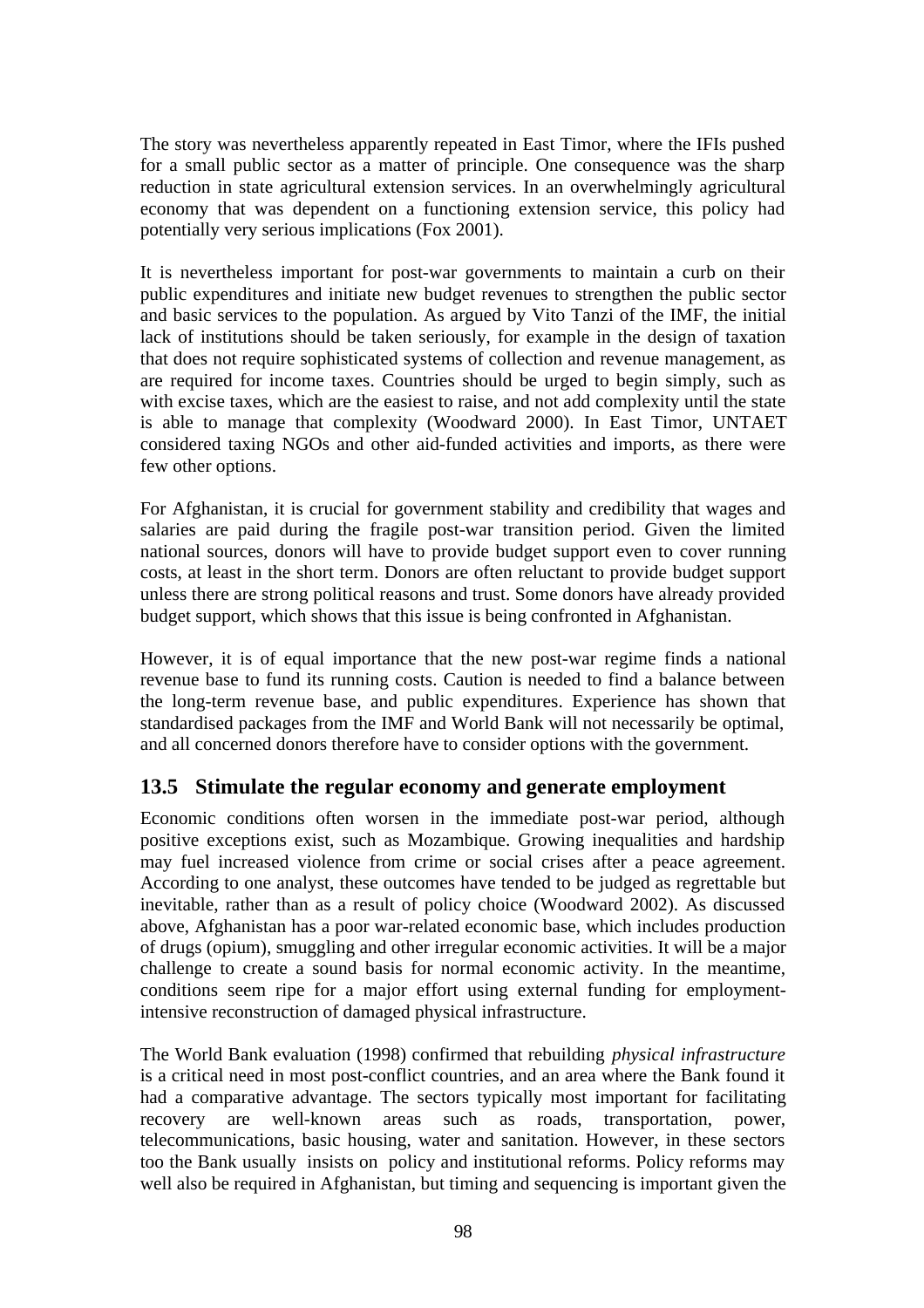desperate need for repair of infrastructure and employment creation. Basic works should not be delayed by the anticipation of policy reforms.

The repair and reconstruction of physical infrastructure have often been combined with food-for-work programmes. The payment of wages should be monetised as soon as possible, however, as soon as regular markets for food become available. WFP follows similar policies, that food-for-work should be implemented only where food markets do not function, and projects should primarily focus on improving food security.

Interestingly, restoration of *human and social capital* has not been a priority for World Bank support in post-war contexts, despite the general emphasis given to these sectors in overall Bank policies. The Bank study (1998) finds, however, that in countries where the conflict has practically eradicated the whole education system, as in Rwanda, a case can be made for international aid to secondary and tertiary education, as well as to basic education. This is contrary to the Bank's conventional wisdom at present, which argues that secondary and tertiary education should be selffinancing and privatised, while only basic education is worthy of aid. In post-war countries an additional rationale for paying attention to the secondary level is to enhance employment opportunities for young ex-combatants who left primary school to take up arms. Both of these arguments are very relevant to Afghanistan.

According to the World Bank study (1998) the Bank supported policy reforms in all post-war cases, aiming at macroeconomic stability. In most cases, the study found, the negotiated *monetary and fiscal stabilisation packages were essential* for reducing the rate of inflation in the post-war period. However, the Bank's performance in support of fiscal and other structural reforms, such as *privatisation and tax policy*, has been mixed. According to their own appraisal, the Bank's pursuit of such reforms in post-war settings has not always been appropriate and timely.

In Mozambique, as in several other post-war countries, the Bretton Woods institutions were criticised for imposing unrealistic economic conditionalities (Hanlon 1976). However, according to Ball and Barnes (2000), these issues were *muted* during the peace process, "probably because so much attention was focussed on implementing the Rome Agreement and concerns that the peace might not hold."

Likewise in El Salvador del Castillo (2001) argued that the IMF made the fiscal targets for 1993-94 (and later years) *more flexible* so as to incorporate the financial needs of the National Reconstruction Plan. The financial implications of the NRP nevertheless had to be reconciled with the fiscal restrictions imposed by the economic stabilisation programme. This is contrary, however, to Wood and Segovia (1995), who concluded that the macro-economic policy environment of austerity impeded the timely implementation of the peace agreements. In their view, a greater interest on the part of the IFIs in the implementation of the peace accords, rather than a dominant emphasis on economic reform, might have contributed to the reconciliation of the apparently conflicting priorities of macroeconomic stabilisation and peacebuilding.

The potential contradictions between the macroeconomic policies favoured by the IMF/World Bank and the political tasks of implementing peace agreements and maintaining a fragile peace process were identified in the now classic article by de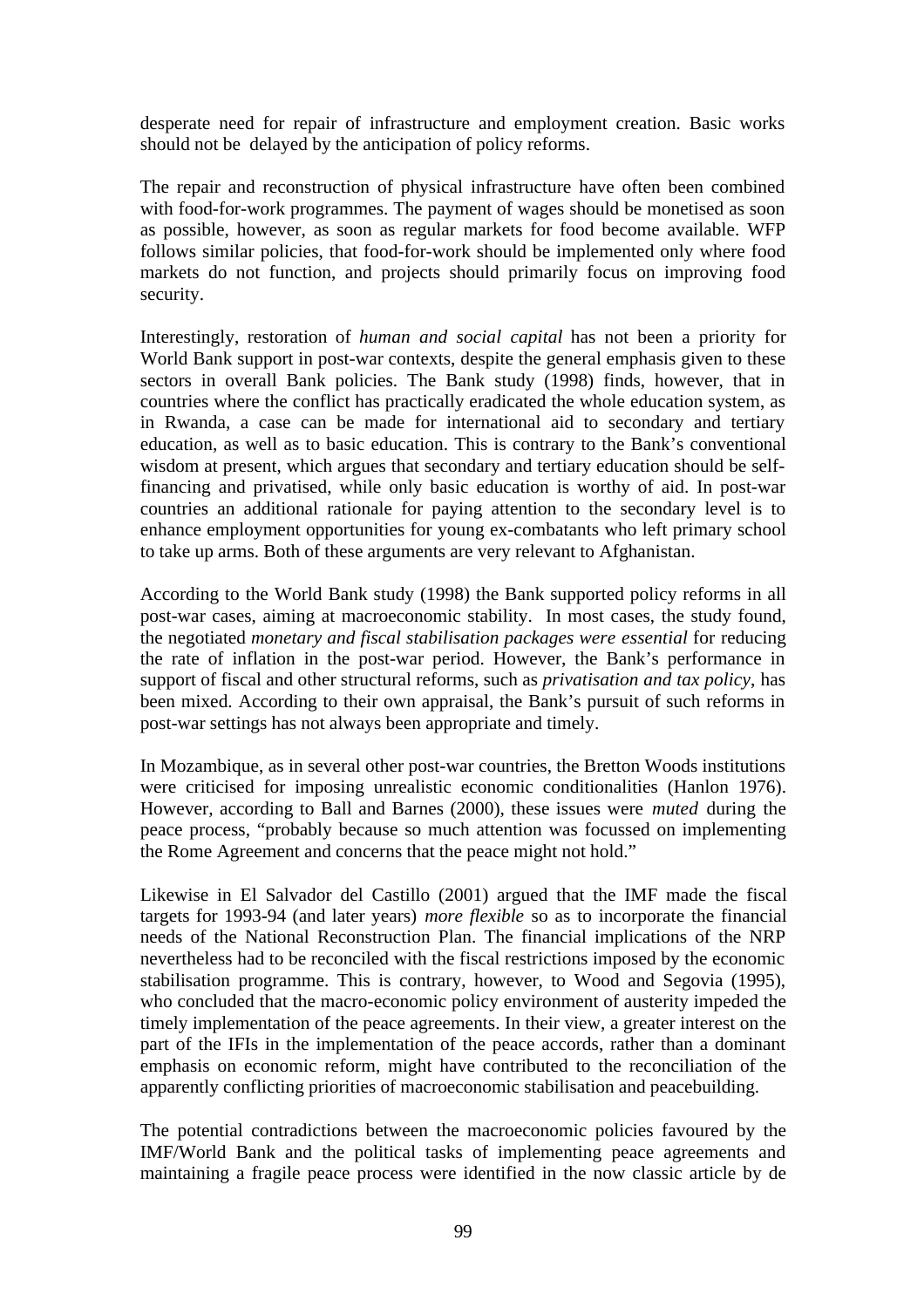Soto and de Castillo (1994), and have later been discussed *inter alia* by Woodward (2002). Woodward argues that the macroeconomic constraints imposed by the IFIs prevent the very public expenditures that are essential to peace, and that orthodox stabilisation policies also tend to exacerbate economic inequalities and create more unemployment, at least in the short run. This points to an underlying tension between the economic and political "logics" of reconstruction. In practice, however, the IFIs have demonstrated a certain flexibility in implementing conditionalities, which will also be relevant in Afghanistan.

Of equal concern is the experience that many post-war economies are dominated by barter trade, the informal sector and illegal trafficking, and are often characterised by divided loyalties, civilian destruction, informal or illegal networks of cross-border trafficking in arms and other supplies, limited local production but extensive theft and looting, and no rule of law but many local and regional warlords. The case of Kosovo may illustrate many of the issues confronting Afghanistan:

#### **Box 5.3: Difficult transition from a war economy in Kosovo**

Promoting economic development is UNMIK's "fourth pillar", led by the European Union. It aims at establishing a functioning market economy based on the rule of law and at attracting foreign investors. Since the arrival of UNMIK and KFOR in June 1999, internal investment and reconstruction have boomed and small businesses (mainly family enterprises with small shops or restaurants) have mushroomed. External investment and donor funds have been slow to materialise, but initial activities for reconstruction and enterprise have drawn their resources from private savings, remittances and other family sources. Progress has also been made in creating a functioning tax collection system and a banking sector. At the beginning of 2002, the Euro became Kosovo's main currency.

The general conditions for economic growth nevertheless remain weak. Labour is abundant and cheap, and a sizable part of the population continues to endure conditions of severe hardship. A World Bank report from December 2000 found that 12 per cent live in extreme poverty. Most current agriculture is small-scale and subsistence farming which cannot compete with imports. Exports are negligible and neighbouring countries are poor and unstable. As a result, many engage in trade related to imported goods. UNMIK has yet to begin the process of privatisation and market reform that is critically necessary to restart the economy and channel investment into legitimate activities. This has been further hampered by controversies over property rights and ownership, and potential investors are deterred by the unsettled jurisdiction over Kosovo's future. Long-term investment is unlikely as long as this issue remains unsolved.

The growth of the "grey" economic sector was an inevitable side effect of Belgrade's previous policies in Kosovo, practically excluding ethnic Albanians from legal economic activities. By the time UNMIK was deployed, the KLA-dominated "Provincial Government of Kosovo" had put themselves and their supporters in control of as many businesses as they could. As the same political force dominates today's PDK party, any international effort to build a legal institutional framework for a functioning market economy and to promote the restructuring and development of healthy enterprises has to deal with these forces. In reality, Kosovo is split among the warlord-controlled regions which arose during the conflict and which rested on earlier power structures.

In the absence of effective legal structures, and with cross-border links and parallel trading systems developed over the years, criminal elements are better organised and better placed than legitimate enterprises to seize opportunities. The lawless borders have become an international crossroads for drugs and arms smugglers, and for trade in illegal immigration. Furthermore, there is considerable anecdotal evidence that the civilian successor to the KLA, the Kosovo Protection Corps, supplements the slender funds provided by international organisations with donations raised locally either directly or through the organisation "Friends of the KCP".

Opportunities for corruption also pose a serious threat, and are based on the network of connections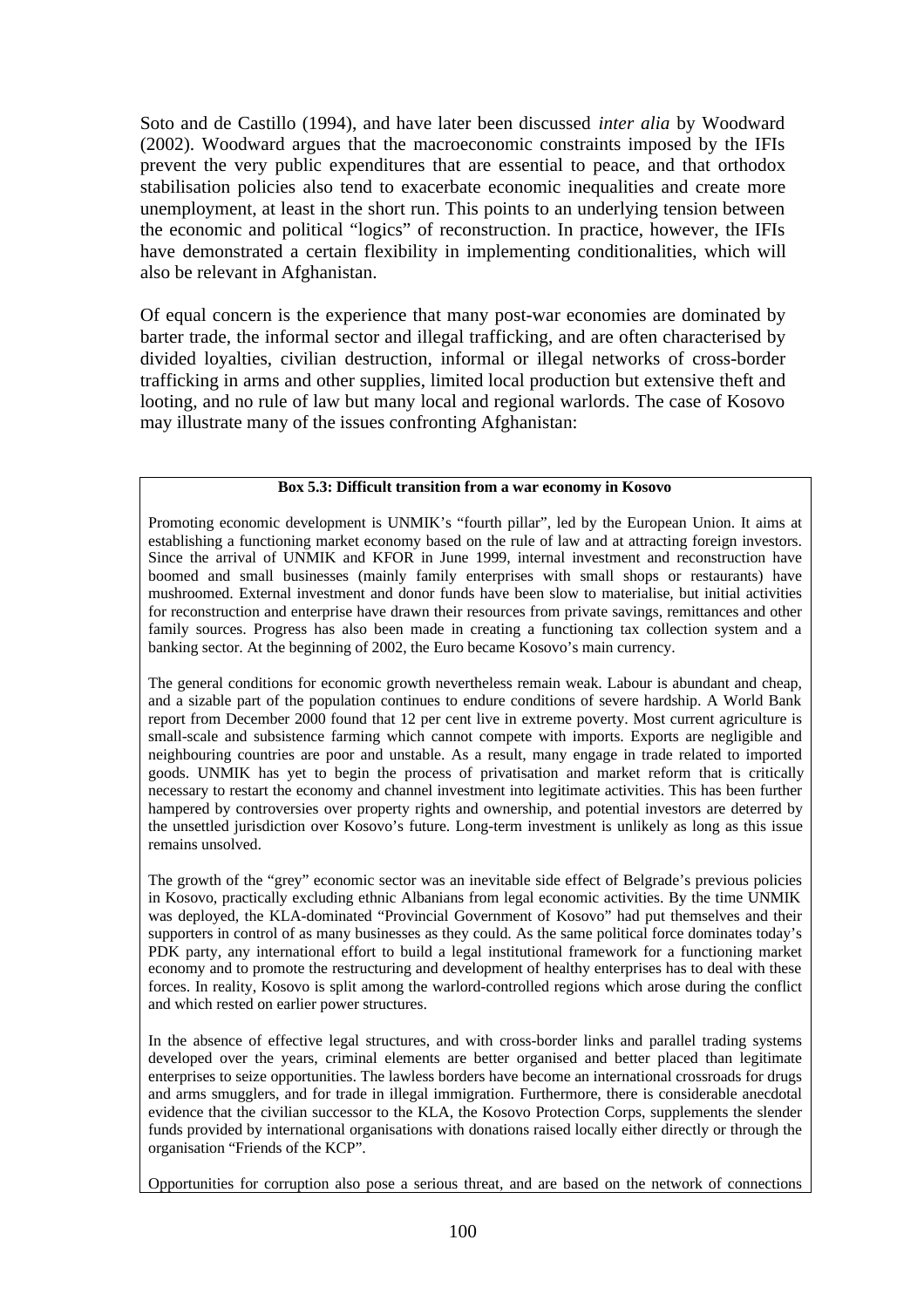forged between political and criminal groups with a shared interest in arms smuggling during the armed struggle. There is also evidence of corruption among civil servants, for example taking money to expedite applications for public sector jobs or other documents such as travel papers. The attitudes of international officials towards such activities seem to vary from total non-acceptance to greater tolerance, based on experiences in their home countries. As a consequence, confidence in the legal system is lacking, further deterring international investment (all the above is based on ICG 2001, UN 2001 and 2002).

So far, Kosovo is not yet a success story, and the challenges are equally big in Afghanistan. While extraordinary efforts have to be made towards enabling and stimulating the regular economy, an accelerated programme to create employment opportunities is also warranted, even as a short-term effort that may help steer people out of illegal economic activities. As pointed out by Woodward (2002), employment is the most obvious lesson, and the most neglected.

Even in the short term it is nevertheless crucial for stabilising a peace process that there is prudent macroeconomic management in order to avoid hyperinflation and restore confidence in economic institutions such as the local currency and the banking system. It will be counterproductive, however, to impose the same strict macroeconomic conditionalities as those imposed on other highly indebted developing countries in the immediate post-war period of peacebuilding. A reasonable flexibility will be necessary to balance short-term and long-term interests.

# **13.6 The volume of aid: Too much and too little**

One major recommendation of the previous CMI report on peadebuilding strategies for Afghanistan (CMI 2002) is for "a careful start and a long-term perspective" in reconstruction. The main reasons are to allow for Afghans themselves to plan, prioritise and own their reconstruction programme, and to reduce the risk of new conflicts based on how to divide the spoils of peace. Past experience in this regard is ambiguous. In Angola, there may have been insufficent financial incentives for peace, while in Mozambique, the volume of aid overwhelmed the national capacity to absorb it. In Cambodia and Kosovo, a heavy international presence and a policy of channelling aid through central institutions created economic and political distortions, while aid for rural development was insufficient.

In Angola international donors pledged USD 1 billion at the Brussels Round Table in 1995 to rebuild war-damaged infrastructure and kick-start the economy, centred on a Community Rehabilitation Programme (CPR). This was intended by the donors to provide the means to smooth the way for implementation of the Lusaka Protocol. The programme was well conceived and provided an excellent consensus between local communities, the government, opposition parties and the international donor community. However, as the government and UNDP, which were responsible for implementation, failed to deliver, only a portion of the total funds was actually disbursed. This again provoked a lack of confidence by the local actors and NGOs, and became one of several broken promises that eventually led to a breakdown of the whole peace accord (Cain 2000).

A prominent US participant in the Angolan peace negotiations, Ian Spears (2000), argues that in Angola there was in reality little opportunity to buy off the "spoilers" to prevent them from undermining the peace process (the "Haitian solution"). The oil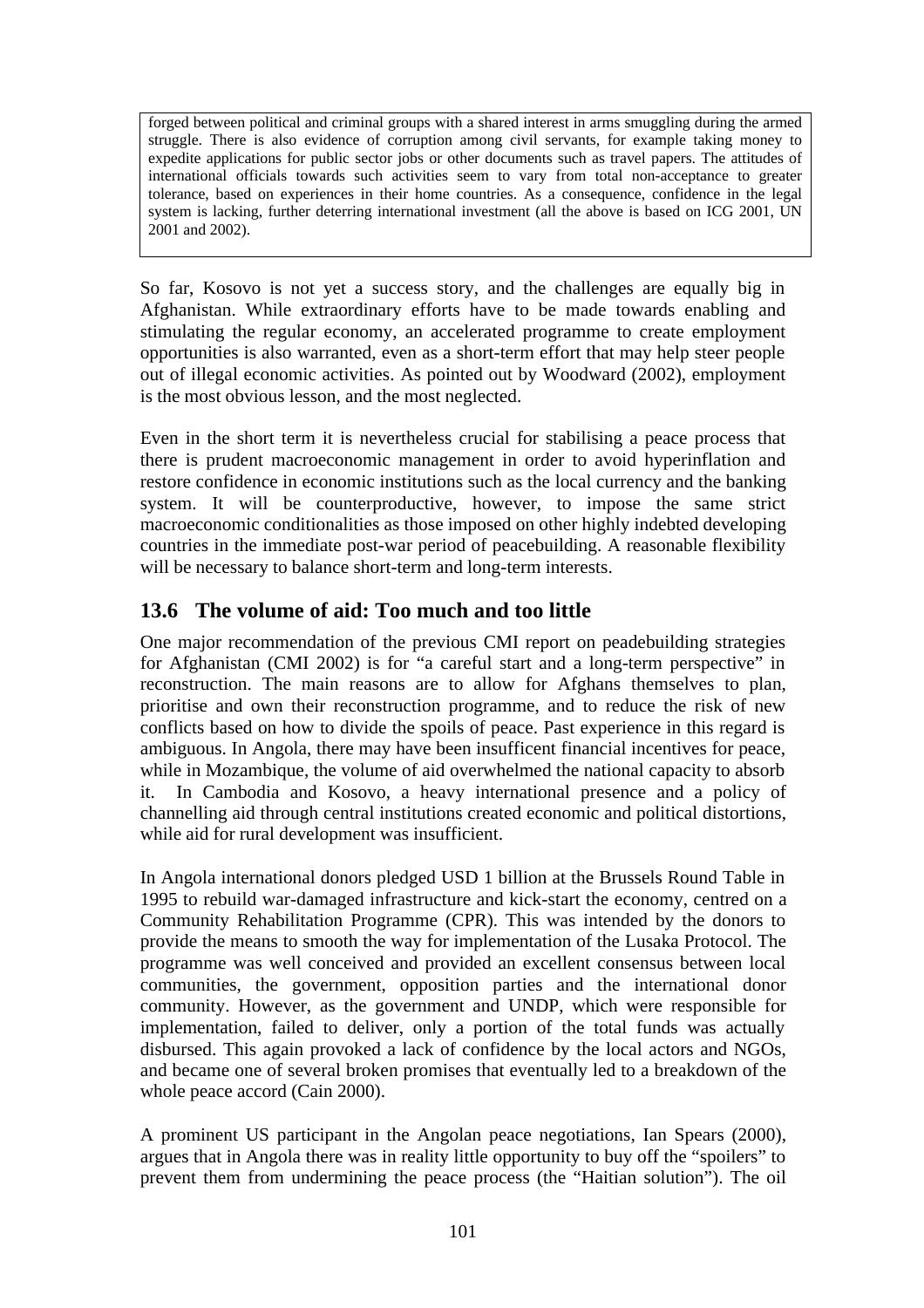and diamond incomes were very large, much beyond what the UN or any donor funding could offer, and the two armies were well organised with leaders who had a personal interest in continuous insecurity. As expressed by Spears, "it is difficult to pacify any leader or well-institutionalized movement in a war economy when they already have access to more wealth than the international community or political system could ever legitimately offer."

In Mozambique, already on the eve of the 1992 donors' conference in Rome, the Norwegian ambassador Bjørg Leite warned that the donors might have designed a capital-intensive peace process which would exceed the administrative capacity of Mozambique (CMI 1997). Mozambique had a size of population and level of poverty at approximately the same levels as Afghanistan, but a slightly better equipped government structure, and received an annual average of USD 995 million in grants and loans in the post-war years 1993-96. Less than one-third of this was spent on direct peace implementation costs such as the demobilisation and reintegration of soldiers, de-mining, refugee repatriation, resettlement and national elections. The remaining two-thirds were allocated for economic stabilisation and reactivation of the economy (Ball & Barnes, 2000).

In Cambodia, aid volumes were too high and too low at the same time, according to Kato (1997). The UN Secretary-General made a consolidated appeal for USD 595 million for the two-year rehabilitation phase (1992-94) that was to restore a sustainable degree of economic and social stability and establish the base for the broader long-term reconstruction effort by 1994. This included USD 200 million for repatriation and resettlement, USD 120 million for food aid, agriculture, health and education, USD 150 million for public infrastructure restoration, and USD 110 million for "programme support". As much as USD 880 million, far above the appeal, was pledged at the Tokyo conference in June 1992, but much of it was slow to materialise.

Slowness aid disbursement was also a consequence of donor project preferences. Donors in Cambodia – as often – ignored the priorities set up in the appeal for small grassroots projects and programme aid and focused instead on large-scale rehabilitation projects, which were slower in disbursement and more demanding on government counterpart time. Aid workers in the provinces claimed that the "limited absorption capacity" primarily applied to large projects that required central government involvement. No such limit existed for the small grassroots and small infrastructure projects.

While aid support for Cambodia was too little for grassroots projects and for programme aid, UNTAC spending in the capital Phnom Penh had distorting effects on the economy. In 1992 UNTAC alone spent over USD 200 million, equivalent to four times Cambodian exports for that year, or 10 percent of GDP. Although the spending was not the prime cause of inflation, it caused sharp price increases in some areas such as skilled labour and housing, corruption, and a shallow and imbalanced economic growth. UNTAC spending caused an urban boom in construction, trade and services for foreign consumption, notably beer and prostitutes, while the countryside still suffered from insecurity and lack of reconstruction. In addition, the cash injection led to a rise in ethnic tensions as thousands of Vietnamese construction workers and prostitutes poured into Cambodia.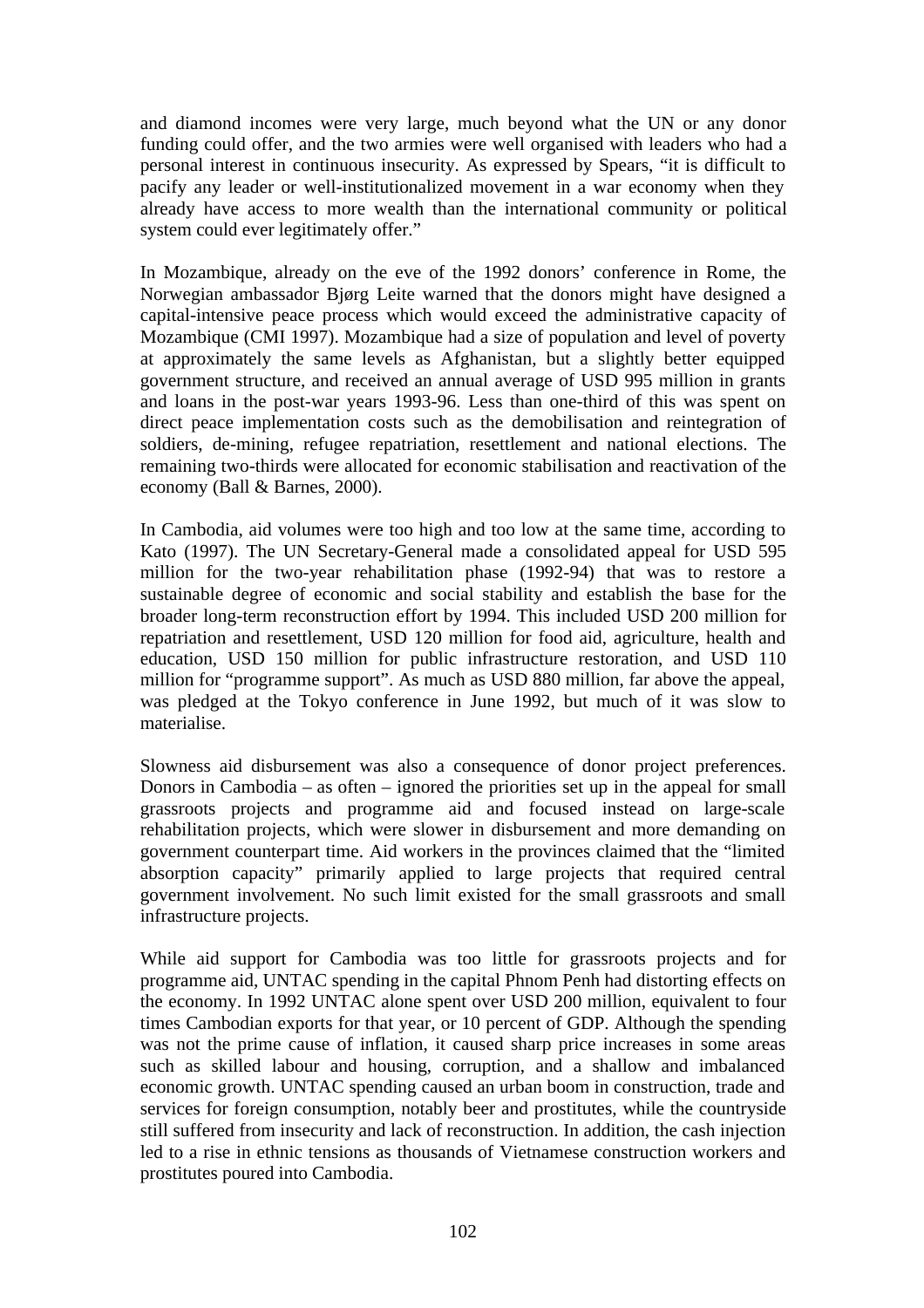Similar distortions were observed in Kosovo (UN 2000). Some 8,000 civilian staff on international salary scales had a general inflationary effect. There were diferent price levels for internationals and nationals in sectors such as property rents in Pristina. International organisations distorted the local economy by paying local employees – drivers, translators, cleaners, security guards, etc – on a scale beyond the reach of the local economy. By comparison, those civil servants paid out of the Kosovo budget, including teachers, judges, and members of the customs and police services, typically received only a fraction of this.

For Afghanistan, these and other international experiences provide ample arguments for the "slow haste" recommended in the previous report. Aid volumes need to be kept at manageable levels in line with the low capacity of the new Afghan administration, and to ensure Afghan participation in and management of reconstruction. The need to "buy off" various factions (as in Haiti and Angola) will require a different approach in Afghanistan, as discussed in other sections. However, there is room – and a desperate need – for greater aid efforts to rebuild infrastructure throughout the regions, provided it can be undertaken with maximum local participation and labour and minimal international involvement.

## **13.7 National participation is possible, even under difficult conditions**

Another principal conclusion of the previous CMI report on peacebuilding strategies for Afghanistan was to emphasise national structures and national solutions. This would mean working with national and regional as well as local authorities, and involving these institutions in assessing needs and priorities as well as collecting basic socio-economic and demographic statistics. In practice, international donors, the UN and World Bank, as well as international NGOs, make their own needs assessments and only allow for *pro forma* national or local participation. This is not inevitable, however. Experience in other difficult post-war situations, especially Angola and East Timor, demonstrates that it is possible to engage larger sections of society in a national programme for reconstruction. Such a process requires some time, rather than rushing ahead with the blueprint plans of some international agencies.

Despite its extreme aid dependency, the Mozambican government participated actively in defining war- and drought-related needs during the years of war, and possessed some (though limited) capacity to deliver assistance through national and provincial structures. Mozambique even had the foresight to begin to plan for postwar reconstruction while the peace accord was being negotiated, including planning for demobilisation. Nevertheless, during the implementation phase many donors were eager to keep the peace process moving (as they saw it), and wanted to overcome all delays, whether caused by political tensions between Renamo and the government, by slow decision-making within government, or by other disagreements. Donors therefore became quite involved in planning and overseeing critical peace implementation programmes, in many cases effectively bypassing the government, the Commission on Reintegration, and/or UNOHAC (Ball & Barnes, 2000).

In Cambodia, national participation in the approval of international aid and in the actual coordination of rehabilitation projects was not utilised as fully as it could have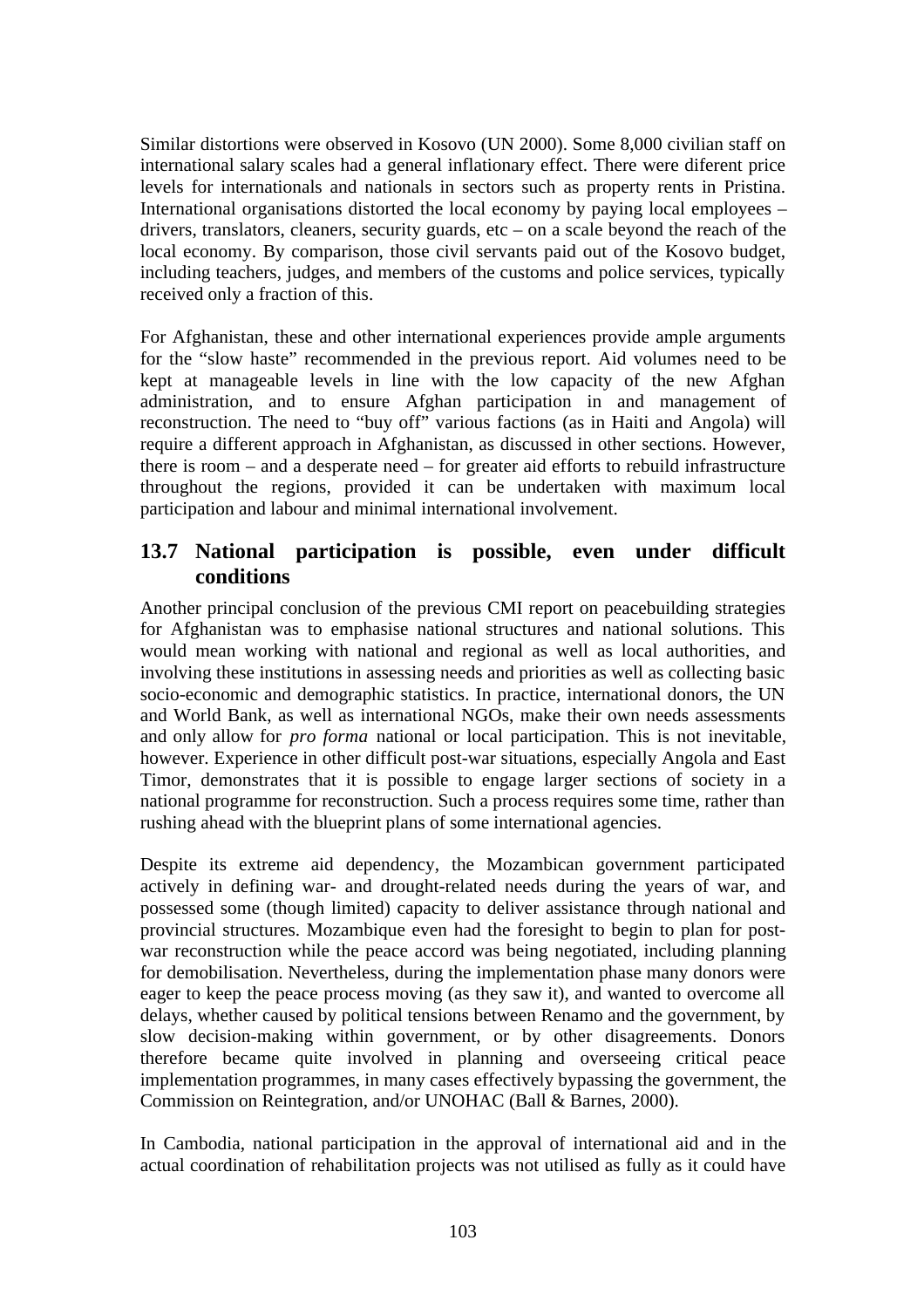been, according to Kato (1997). In most cases, project proposals had been worked out before they reached the Technical Committee (where the four Cambodian factions were represented). In general, the factions were willing to accept any offer of assistance, but little effort was made to solicit their inputs. Documents were often not available in Khmer, the Cambodian parties were not informed in advance of important international meetings, and at least one of the Cambodian members of the Technical Committee felt that UNTAC discouraged Cambodian inputs for fear of politicisation.

UN officials and many international NGOs working in the Cambodian provinces admitted that they tried to avoid contact with local officials as much as possible. While local corruption may have made this necessary in some areas, as a general policy it detracted from the long-term effectiveness of rehabilitation work, and missed an opportunity to improve local administrative capacity (Kato, 1997).

Despite the very problematic setting in Angola following the 1994 Lusaka peace accords, the new government of national unity, with the support of UNDP, organised a countrywide consultation programme for developing the national Community Rehabilitation Programme (CPR). Teams were dispatched to all the 18 provinces, including those previously controlled by UNITA forces, to organise meetings with provincial and local officials, representatives of the political parties and the emerging civil society. On this basis, provincial plans with priority projects were drawn up for each province, and presented to the donors at the Brussels Round Table in 1995. According to the independent evaluation, CRP was conceived after an extraordinary process of consultation with the nation, and the principles of the CRP were an excellent consensual basis between the local communities, the Angolan government, opposition parties and the international community (Cardoso et al, 1998). The fact that this programme failed in its implementation phase was due to other circumstances and in spite of the participatory design process. However, the high expectations created during the consultation and design phase were even greater when hardly any results materialised.

In East Timor, the World Bank made a deliberate effort to include Timorese experts in the first assessment mission for economic recovery and reconstruction (Joint Assessment Mission). This was possibly partly because the Bank had started planning for recovery well in advance, and had identified Timorese experts among the diaspora and in the territory (Suhrke 2001). The trade-off between local participation and rapid assessment was therefore softened.

In Afghanistan, national participation and control in the reconstruction phase are extremely difficult, but equally important, to achieve. At the local level, communities, national NGOs and some provincial institutions have experience in needs assessment, priority setting and planning. Equally at the national level the core of national planning and policy-making exists, and the general setting and attitudes in Afghanistan favour national solutions. At the same time, many donors and implementing agencies have a history of giving preference to high visibility projects, rather than high priority activities. There is also a history of distrust, as well as misuse of funding, between international community and local institutions in Afghanistan. A balance therefore has to be struck which provides strong national participation as well as transparency and accountability. All donors, as well as implementing agencies, the UN and INGOs, will have to contribute to increased transparency by regular reporting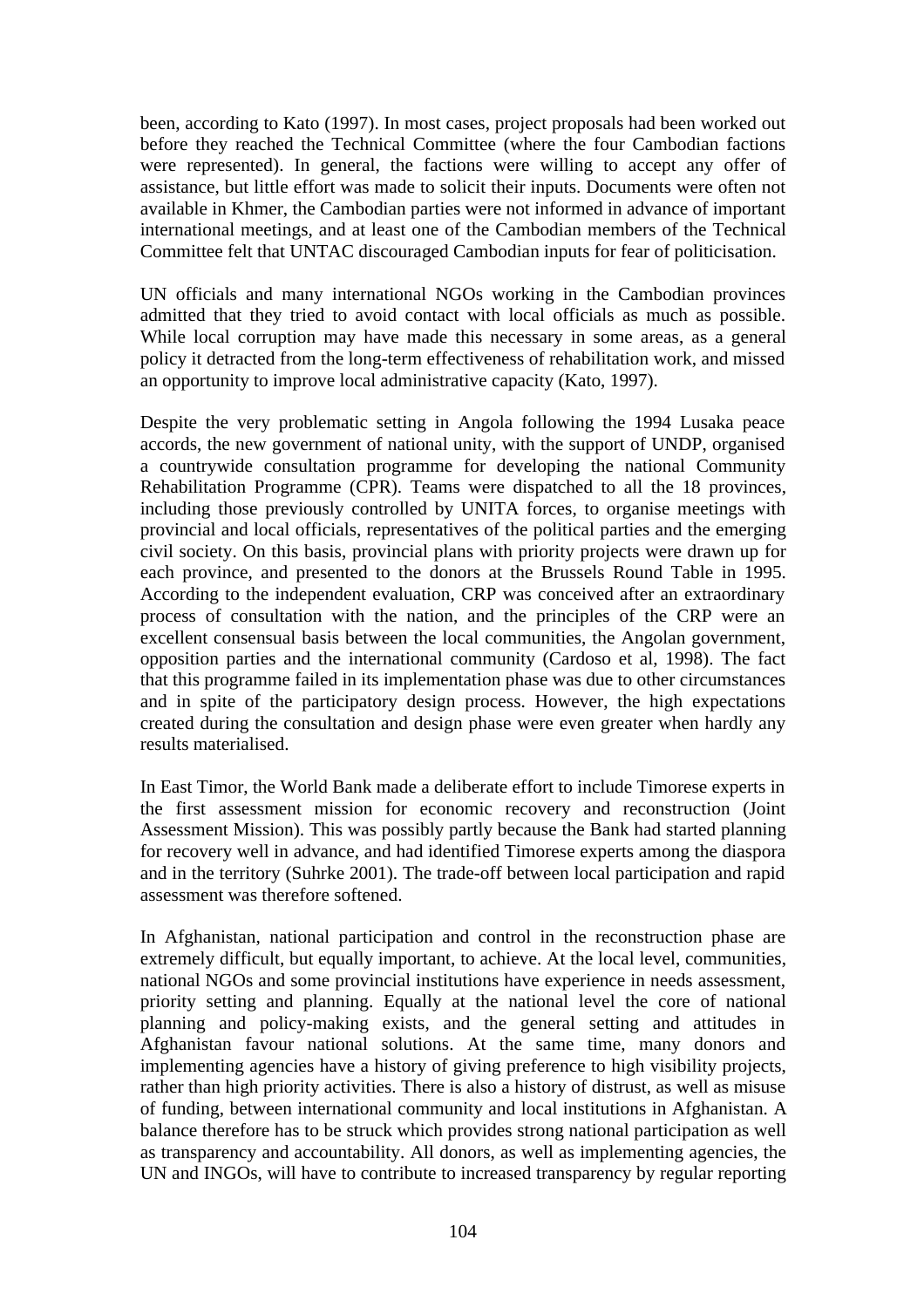on plans, progress and expenditures, not only to their funding sources but also to the national Afghan authorities and the Afghan public.

# **13.8 Conclusions: Economic perspectives for peacebuilding**

The above review of experiences in economic reconstruction within the framework of post-war peacebuilding provides several lessons relevant to Afghanistan. On a general level, economic factors are clearly important for the peacebuilding process. So is the need to reconcile the economic and political "logics" of peacebuilding. Economic policy must take into account political constraints and the objectives of peacebuilding, while policy in other sectors must equally consider economic realities and constraints, as well as economic sustainability in the longer run.

As we have seen, there is no "blueprint" for economic policy and reconstruction, whether in terms of priorities, sequencing or choice of instruments. Policies have to be formulated within the specific context of Afghanistan. Nevertheless, some lessons can reduce the risk of repeating mistakes made elsewhere, and which could have disastrous consequences given the country's vulnerable and volatile condition.

The four "lessons learned" from the World Bank evaluation of 1998 are relevant in this respect.

- *Demobilisation and reintegration of ex-combatants* into the civilian economy and society can be an essential element of both economic recovery and sustained peace. The success of these programmes depends on many factors, including the level of trust and commitment among the parties, the level of security, specific economic conditions such as the availability of land, and relations between excombatants and other needy persons.
- Some elements of "conventional wisdom" in terms of tax generation, emphasis on primary rather than secondary and tertiary education, may *not be feasible* in an immediate post-war situation. Policy must therefore be particularly sensitive to country-specific analysis of special conditions.
- The volatile and fast-changing circumstances in post-war countries demand a high degree of *flexibility* in speed, design and implementation. While good preparation and planning are important also for medium-term projects for rehabilitation, piloting funds for an early start can be crucial.
- Post-war operations require *more intensive monitoring and evaluation* to ensure their continued relevance, effectiveness and efficiency.

Woodward (2002) further underlines the need for monitoring and evaluating the impact of projects and programmes *on the main peace process.* She adds four equally important issues, which all have been discussed in this chapter: That *employment generation* is the most neglected aspect of peacebuilding programmes; the need for much stronger emphasis on *budgetary support and national institution building*; that foreign donors have to think more clearly about *whom they assist*: and that large peace missions may have *strong distortional effects* on the economy, as well as on political relationships.

Keeping all of this in mind, this chapter has shown that Afghanistan must – and can – take responsibility for directing its own reconstruction programme, which needs to give emphasis to employment generation while stimulating the regular economic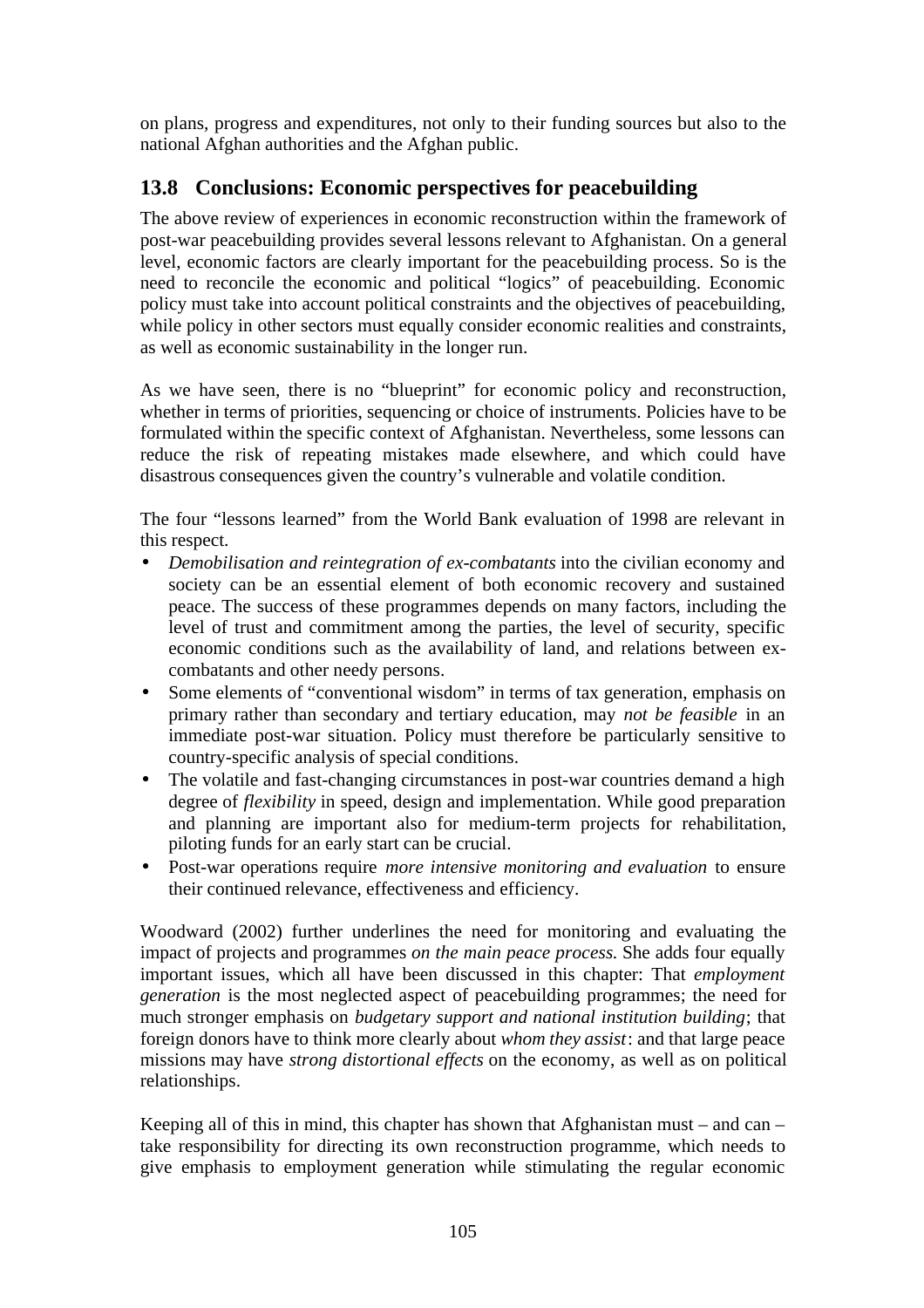sectors and paying attention to an equitable and transparent distribution of benefits. Donors will have to encourage and enable the Afghan planning and implementation process by not overwhelming it and by adjusting the volume of aid to national capacity and political realities. Meanwhile, donors will have to provide sensitive funding for budgetary support and to specific peacebuilding activities, while encouraging a massive labour-intensive programme for the reconstruction of social and physical infrastructure.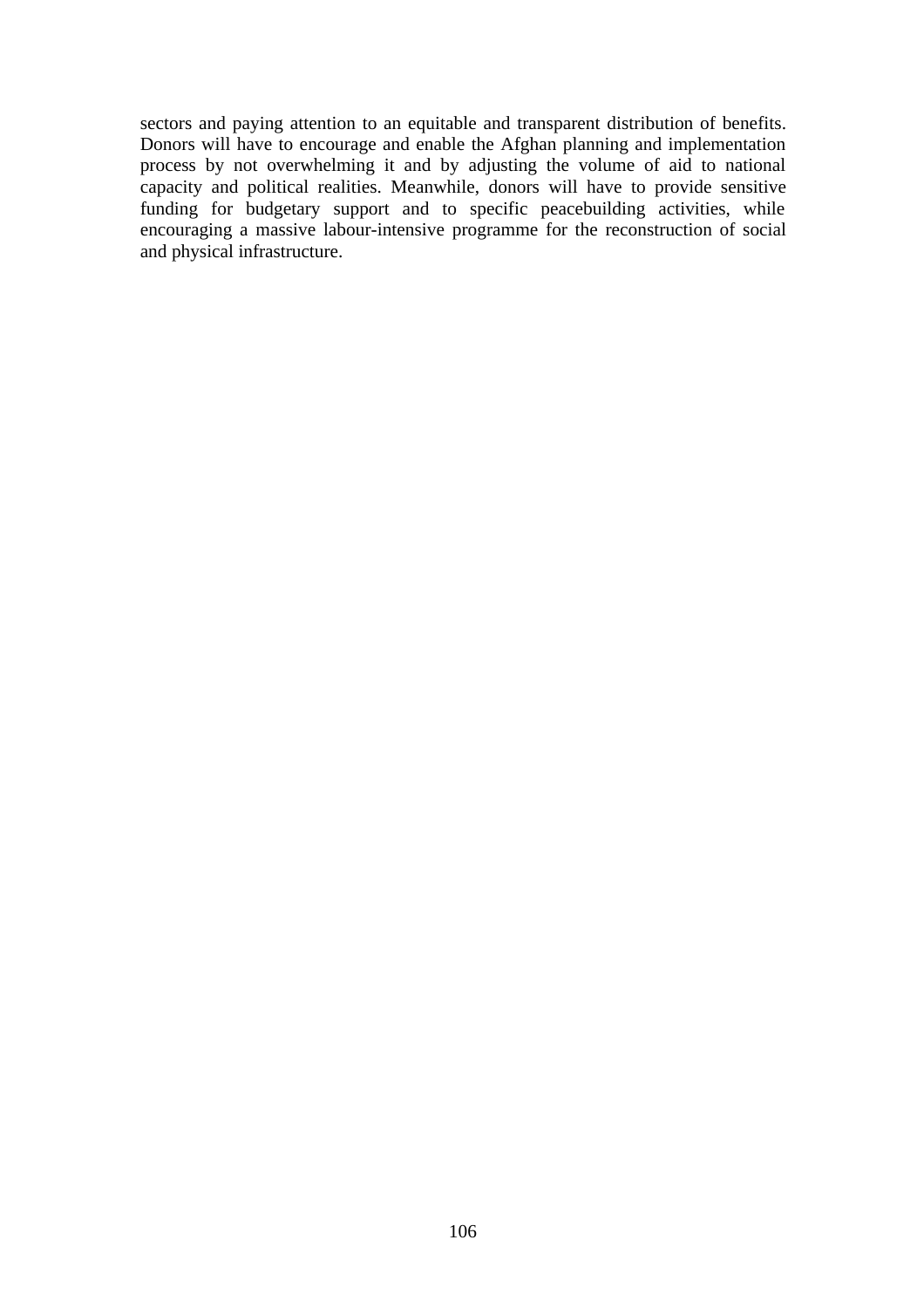# **14. Conclusions Part II**

International peacebuilding became an increasingly institutionalised set of activities in the 1990s. Standard procedures and aid packages were introduced. Yet, in reviewing the experiences that are most relevant to the launching of similar activities in Afghanistan, it is important to note that

- approaches to peacebuilding have differed according to type of conflict and the nature of the peace agreement
- there is no obvious country model for peacebuilding in post-Taliban Afghanistan
- the effectiveness of particular strategies varies from one country context to another
- the lack of a tried-and-tested blueprint justifies innovation, risk-taking and flexibility in formulating strategies for peacebuilding

In countries emerging after civil wars, issues of power-sharing, restructuring of the armed forces, and social reintegration of a divided people are critical. Conflicts that result in partition and new states, by contrast, raise major post-war issues of how to deal with neighbours and to move from a liberation movement era to democratic politics. In failed states, the international community typically seeks to re-establish a national state apparatus, while local factions try to capture it. Post-Taliban Afghanistan has elements of all three situations.

Arguably the most important task for peacebuilding in Afghanistan is not to overcome stable patterns of hostility from the past, but to establish institutions that will prevent future conflict among the victors. Hence, a preventive perspective has to be applied throughout.

At present, the international community is simultaneously waging war and building peace in Afghanistan. The only comparable case from collective peacebuilding missions in the 1990s is Somalia (1993). That experience, as well as the logic of conflict resolution, suggests that war-related activities will undermine efforts to build peace.

In the absence of good blueprints or obvious models, the report has adopted a macroperspective designed to provide general insight from the history of peacebuilding since the early 1990s. The review helps to answer some central questions regarding peacebuilding strategies for Afghanistan:

#### 1. *Is the structure and mandate of the mission being prepared for Afghanistan in early 2002 appropriate?*

Since the early 1990s, the international community has increasingly engaged itself in peacebuilding missions as a means of easing the transition from war to peace, and of sustaining peace processes in divided societies or new states. These have mostly taken the form of UN-led missions, although regional organisations have increasingly played an important part, as have *ad hoc* coalitions of member states, whether for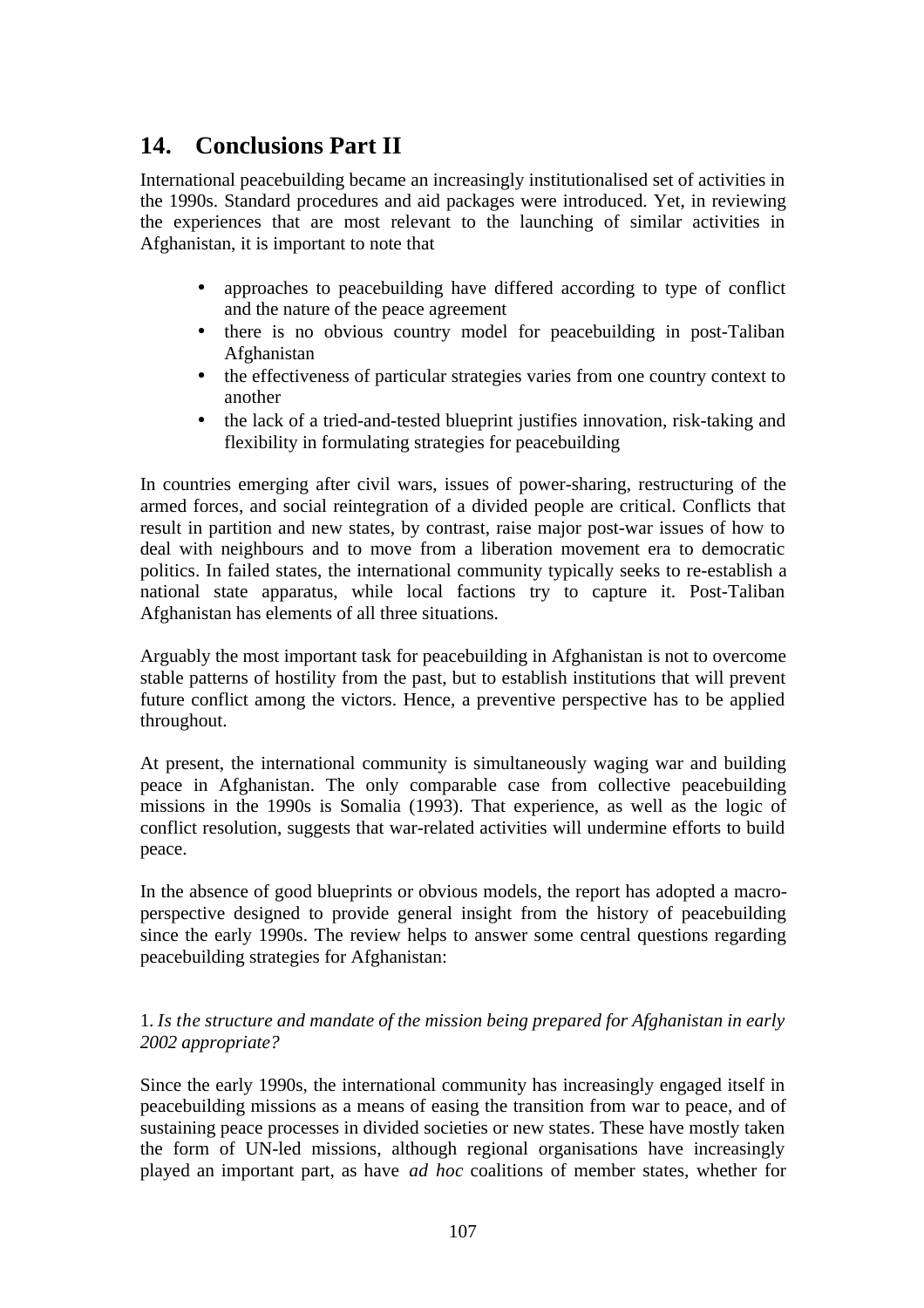particular tasks (e.g. to provide security) or to oversee the implementation of a peace treaty (e.g. the Peace Implementation Council for Bosnia). The mixture of a UN mission with ad hoc coalitions of states that was taking shape in early 2002 to implement the Bonn Agreement in Afghanistan is consistent with evolving practice in the UN system.

Plans for a UN mission for Afghanistan (UNAMA) being prepared in February envisaged a small, integrated operation to assist the Interim Authority. UNAMA was in the category of assistance missions rather than the more comprehensive "nationbuilding" missions undertaken by the UN in Kosovo and East Timor. This followed partly from the nature of the preceding conflict: Kosovo and East Timor emerged as new candidates for statehood, hence the UN could assume direct administration during an interim period. In Afghanistan, the political task was instead to assist various factions to form a government in an existing state.

Equally important were security considerations and concerns by the US not to have a large UN mission in the country that might restrict its freedom to pursue the war against Al Qaida and the Taliban. As the Kosovo and East Timor cases demonstrated, a comprehensive "nation-building" mission requires a large international presence throughout the country. UNAMA, by contrast, was to "leave a light footprint".

Experience from other peacebuilding missions shows that a large international presence severely distorts the economy and politics of the country in question. In poor and divided countries the effect is magnified. Large missions with ambitious agendas typically have a magnet-like effect on local politics as the various factions compete for foreign support. The economy typically develops in a dual and unsustainable fashion. The dynamic has been repeatedly observed (Somalia, Cambodia, Kosovo, East Timor). To dampen the distortion effect, a low-visibility, limited presence and a long-term perspective are essential.

The modest UN mission planned for Afghanistan therefore suggests the UN is doing the right thing, but not for the right reasons. Since the decision is not primarily a result of institutionalised learning about the appropriate size and scope of peacebuilding missions, the general lesson has to be reiterated in the UN and to other actors.

*2. What are the criteria for success in peacebuilding and what are realistic expectations?*

"Peacebuilding" is usually understood as a transitional activity designed to prevent the recurrence of past violent conflict and to lay the foundation for (re)building political, economic and social systems that in the longer run will prevent new wars. To assess what works therefore involves several criteria. A minimal test is that past violence does not recur. A more ambitious threshold is that democratic processes are seen to take hold, that economic recovery financed by donors gives way to self-sustained growth, that divided societies start to deal collectively with memories of the past as well as visions for the future, and that a state of law emerges.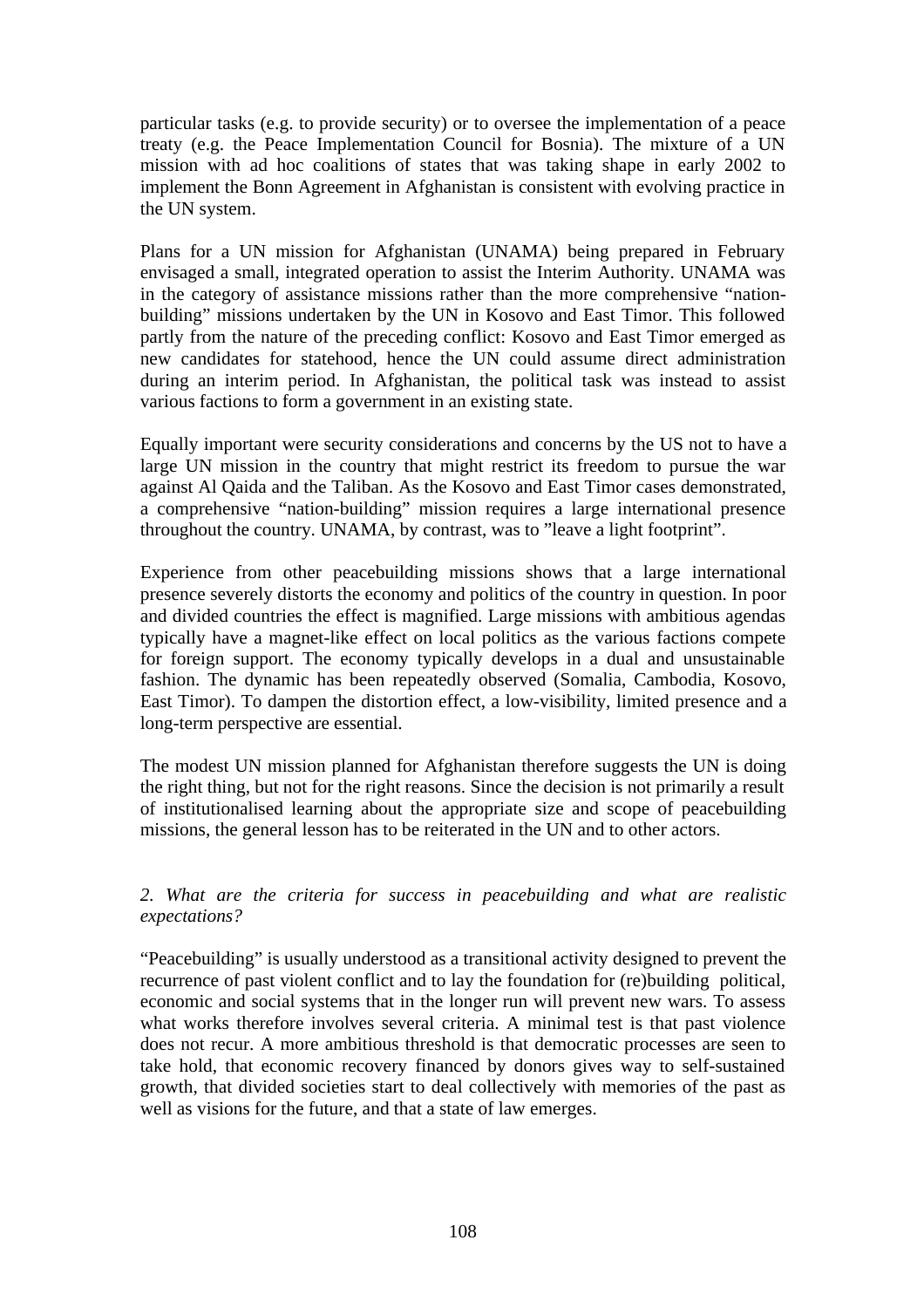Democratisation, observance of human rights and economic development are longterm and complex processes. Progress or lack thereof cannot be easily traced to a set of distinct activities in the immediate post-war period.

Historical evidence suggests that poor countries emerging from long and costly wars are most difficult to launch on a path of peace, let alone a democratic peace. A massive infusion of international aid and an international security presence can buy short-term peace and artificial economic growth, but by itself not democratisation and development. The nature of the political system before the war will also influence progress towards Western-style democracy after the conflict.

Realistic expectations for future development in Afghanistan suggest that minimalist criteria for peacebuilding are most relevant for the foreseeable future. These include reasonable control of violence, implementation of the political transition as scheduled in the Bonn agreement, monitoring of human rights violations, restoration of institutions of conflict resolution and political participation, and the beginning of economic recovery. Beyond that, progress towards democratisation, the rule of law, social justice and development require sustained efforts by Afghans and aid actors, a favourable international context, and a long time perspective. Establishing accountability for past war crimes and gross human rights violations will entail a sharp trade-off between peace and justice, at least in the short run.

## *3. Are some factors more important than others in determining the success of peacebuilding?*

The so-called *"ripeness factor"* is important. The genesis of success or failure in peacebuilding lies in the nature of the peace settlement itself, and of the conflict from which it springs. Some conflicts are "ripe for resolution", and the peace settlement provides an agenda for the peacebuilding and sustains it. This applies to the success stories in the early 1990s (Mozambique and El Salvador). The Cambodia and Bosnia cases were much less "ripe" when their respective peace accords were signed; the ripening rather had to occur through the peacebuilding process. Sustained international efforts to mediate and build mutual confidence are particularly important in these cases.

The situation in Afghanistan is different. The main political challenge, as noted, is to ensure that the current victors – who are also recent enemies – do not start a war over the spoils of peace. Since a power-sharing formula has not yet been agreed to, and various factions are flush with weapons and money supplied in the war against Al Qaida and the Taliban, the situation appears to be riper for conflict rather than for resolution. For the international community to involve the same parties in a war that it tries at the same time to enlist for peace is thus fundamentally contradictory behaviour.

*Regional developments* have been critical in all cases. Neighbouring states have been able to break and make a peace process. Their unique importance lies in their ability to affect the supply of arms, regulate trade routes and provide sanctuary to dissident factions. The rule clearly applies to Afghanistan, underlining the need for concerned actors to pay particular attention to the regional context.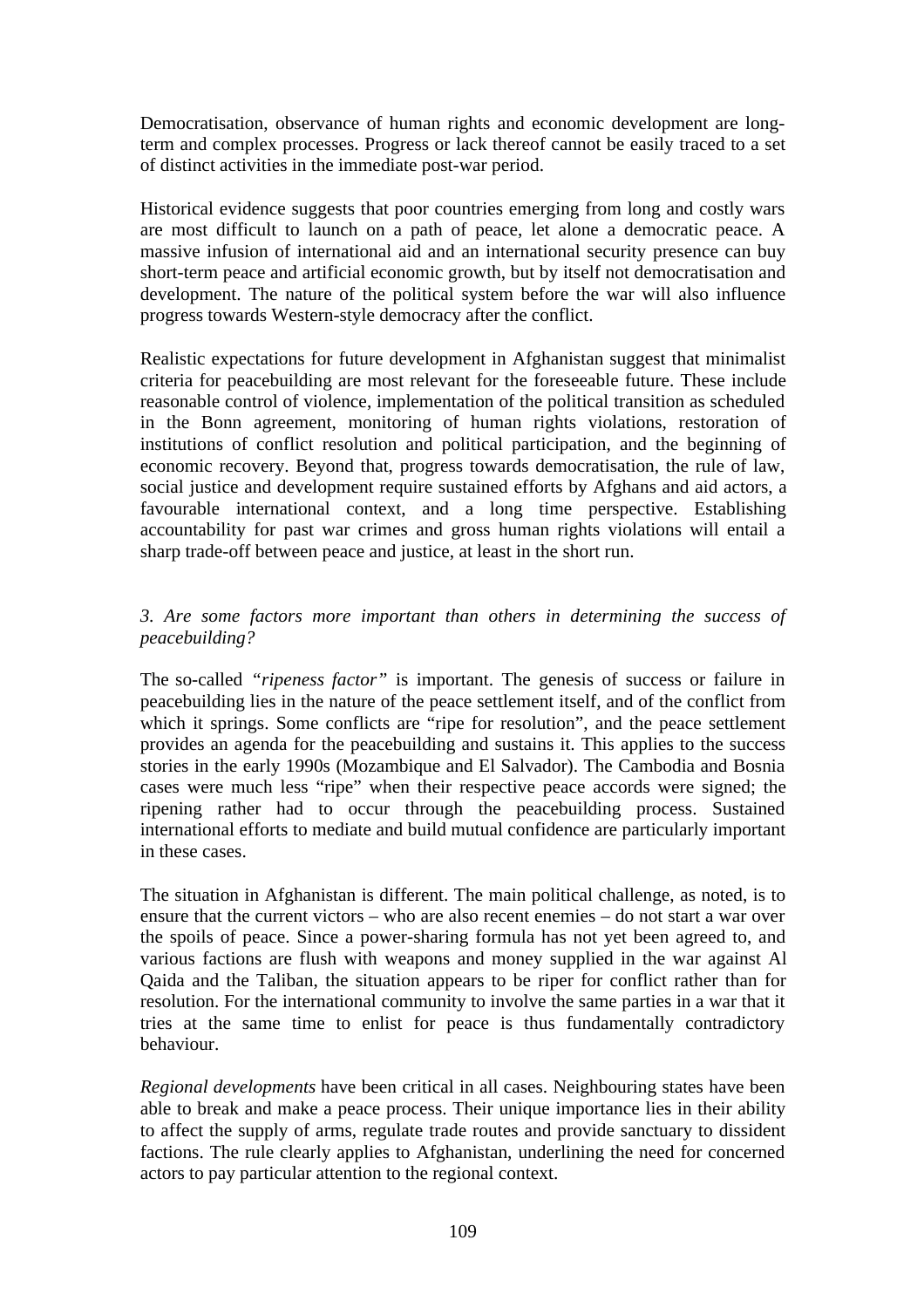#### 4. *Are some sectors more important than others in peacebuilding?*

Establishing a legitimate political authority and civilian control over the police and armed forces is fundamental. Most peace agreements deal with both issues in detail. In the Afghan case, the Bonn Agreement only sets out a schedule for political transition. Solutions to the twin problem of dealing with local leaders, especially the warlords, and of establishing legitimate control over the various armed forces and police, therefore remain to be negotiated.

A formal agreement to reorganise political and military structures does not, of course, ensure implementation. The most direct approach to dealing with non-compliance is through international enforcement action. The UN chose *not* to do this when the Khmer Rouge reneged on the Paris Agreement by refusing to demobilise. Some 6-7 years later, the problem had been solved by a combination of external pressure (the Khmer Rouge lost its regional and broader international support), the government's policies of co-optation and amnesty, and internal strife in the movement itself. In Somalia, in 1993 the UN and US had taken enforcement action against a particular militia, but in the absence of an agreement among the parties on military restructuring. The result was a spectacular failure that still haunts the UN.

Standard procedure thus suggests that the first step in Afghanistan would be to negotiate a political agreement among the Afghan parties on restructuring the armed forces, i.e. an accord similar to those obtained in most peace settlements. The agreement would serve as the framework for sustained attention to implementation, and possibly enforcement.

Progress in other economic and social sectors may serve as confidence-building measures that could help deal with the critical issues of sharing political power and restructuring the military.

Monitoring of human rights in the immediate post-war phase is essential to reintroduce standards of law and humanity, particularly in societies traumatised by violence. It can limit a violent settling of scores or fighting to shape the evolving peace. An international human rights presence can also lay the foundation for a local human rights structure. The role of UNTAC in Cambodia is exemplary in all respects.

#### 5. *Can hard trade-offs in peacebuilding be softened?*

Three customary trade-offs are discussed in this report:

• quick-fix solutions in the security sector vs. a long-term perspective on institution building and reintegration

In most peacebuilding situations there is pressure to find rapid solutions in the law and order sector. *Establishing or reforming the police* is especially important when the existing government and its forces of order have collapsed or left (as in Afghanistan), or have been heavily compromised. At the same time, the cost of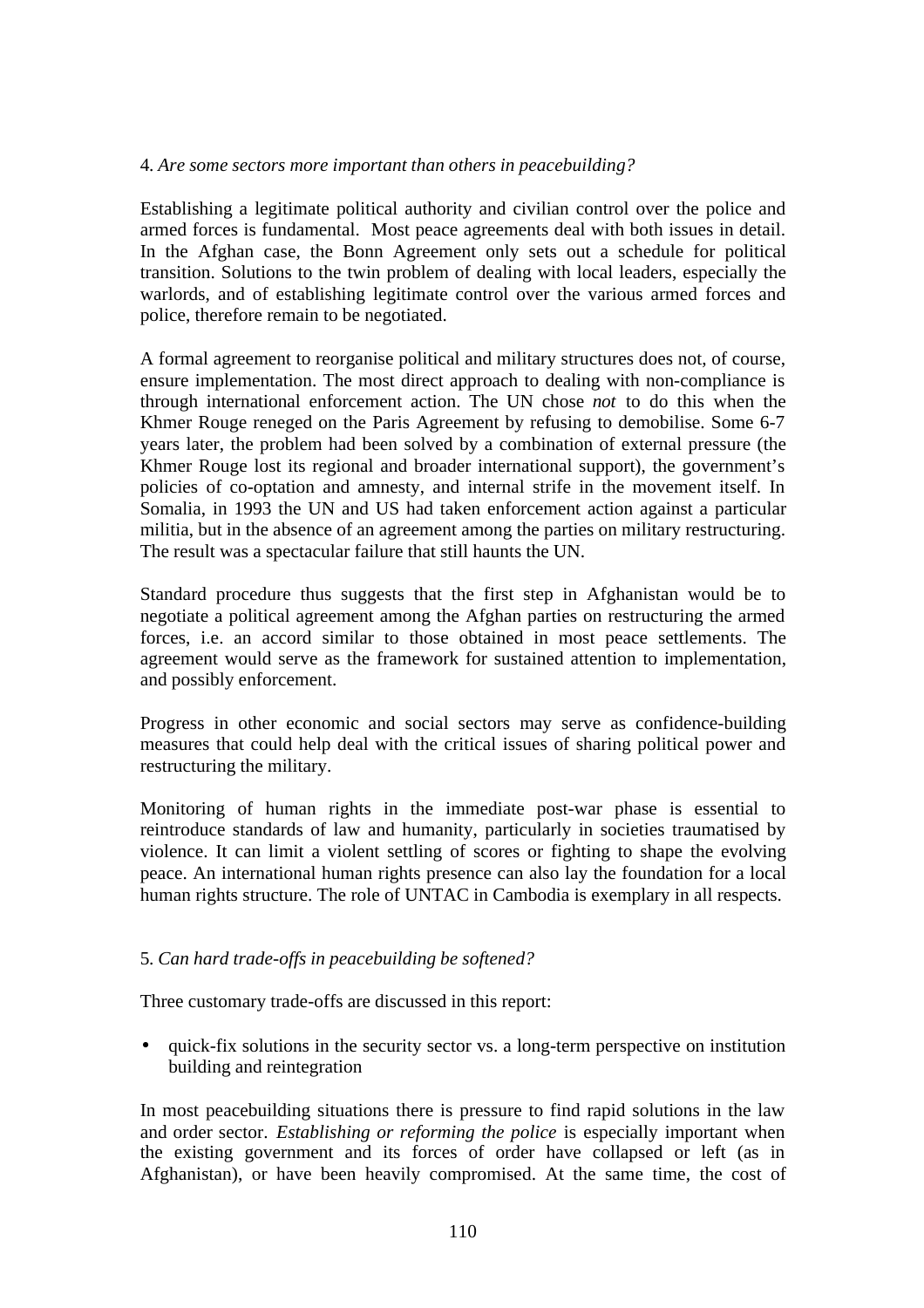maintaining international security personnel for this purpose encourages the search for quick-fix solutions.

There is overwhelming evidence that effective police reform involves long-term institution building. This requires not only trainers, monitors and recruits of acceptable quality, but, above all, the establishment of legitimate local authorities to which the police will be accountable. Institution building in this sector must be in step with broader political development. The negative lessons from Haiti and Somalia in this regard are particularly relevant given current efforts to establish a new police force in Afghanistan.

Programmes to facilitate *demobilisation and reintegration* (DPRs) are very costly, but can be successful in the short run. Longer-term integration of ex-combatants requires follow-up programmes and is dependent upon the extent of general economic recovery.

Programmes to *collect small arms* (cash-for-arms) are likely to have little impact if illegal arms are easily available in the region, if soldiers are part-time militia rather than professionals, and if a traditional (or modern) gun culture prevails. Buy-back programmes may be counterproductive by encouraging an inflow of weapons. Control of small arms under these conditions requires a broader and longer-term approach.

• macro-economic stability vs. financing the peacebuilding agenda to sustain the peace process

The logic of the IFIs' pressure for prudent macro-economic management, especially to avoid hyperinflation in the immediate post-war period, frequently clashes with the political logic of peacebuilding to finance certain programmes deemed necessary to sustain the peace (e.g. a large civil service in the transitional government in Cambodia, an expensive demobilisation programme in El Salvador). Compromises have been found at times (as in the above two cases), and the World Bank in particular has been increasingly prepared to acknowledge that the particular demands of the "post-conflict" phase justifies unusual procedures or flexibility. Conceiving of peacebuilding as a temporary activity helps to soften the trade-off. More fundamentally, it means that decision-making for economic policy needs to take peacebuilding issues into account, while policy in other areas must recognise the importance of economic sustainability in the longer run.

• Promoting national state structures vs. relying on existing power configurations of local-regional forces

In sharply divided or failed states, establishing common, national structures has been a political priority of the UN or the international community concerned. A national state apparatus is seen as essential in relation to the international system, to overcome the causes of past conflict, or to prevent renewed internal conflict. However, imposing common state structures on uncooperative entities has proved a slow and difficult process in Bosnia. The prospect of a transitional government exacerbated factional in-fighting in Somalia. Yet the Somali case also suggests there are alternatives. A more sensitive approach towards elections, and a more inclusive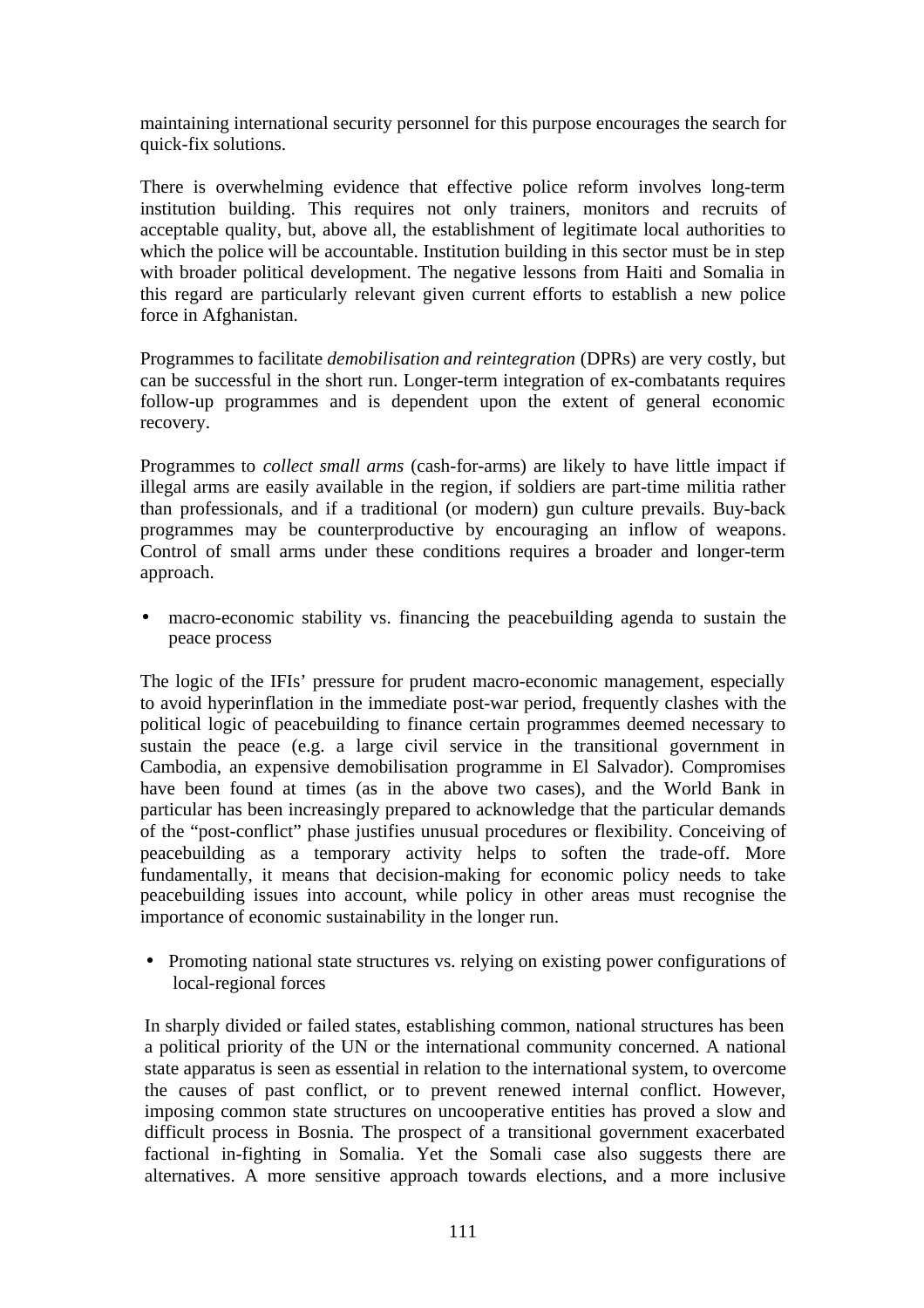attitude towards clan leaders and other segments of civil society, could have helped marginalise the warlords.

## *6. Will a high volume of aid promote peacebuilding?*

Economic resources matter. But it is the type and modality of aid, rather than the volume, which can make or break a peace process. The requirements for external assistance will depend on the present level of the national economy and its absorptive capacity, the extent of war damages, the size of the illegal war economy, the capacity of the state apparatus and civil society, and special needs of the peace process. Poor countries like Afghanistan may be in great need of external resources, but are very vulnerable to distortions produced by sudden or "bulky" aid, and have great difficulties in turning externally funded projects into sustainable activities.

A funding "gap" between relief and development is often assumed to exist. This study found it doubtful that this is now the case. During the 1990s both humanitarian and development agencies expanded their activity to fill a possible gap, and donors provided funds when they had the political will to do so. Rather than a gap, there is now more often an overlap among the various aid agencies. This is particularly so in high-visibility cases like Afghanistan, which attract large funds and many aid actors.

Experience from a long decade of peacebuilding suggests three conclusions are of particular importance for donor funding in Afghanistan:

- The volatile nature of post-war situations demands *flexible responses.* Special needs may require *risk taking*, and *innovation.* Some peacebuilding missions in the early 1990s demonstrated that it was possible to take risk and be innovative (e.g. Renamo "slush" fund to demilitarise the rebel movement, and the land-forarms deal in El Salvador).
- External budget support may be necessary to maintain core state functions and provide minimum services until regular revenue collection resumes. Donors are often reluctant to provide budget support for recurrent expenditures such as salaries for public officials. Yet this has become increasingly accepted (e.g. the Holst Fund for the Palestine Administrative Authorities, and the World Bank supported fund for Bosnia and Herzegovina). There are thus precedents for the current UNDP fund to finance the Interim Authority of Afghanistan.
- Employment generation is an essential but neglected aspect of peacebuilding. Employment is critical to reintegrate particularly volatile groups (exmilitia/soldiers), and to create a sense of confidence in the future that will help to demilitarisation of politics. In Afghanistan, the extent of damage to physical infrastructure invites employment-intensive reconstruction with maximum local inputs.

While specific forms of assistance is critical in the transition period, a large infusion of funds can easily overwhelm the capacity of both state and civil society, gravely distort the economy, and generate new in-fighting among local factions. The experience from numerous cases in this respect clearly supports the "slow haste"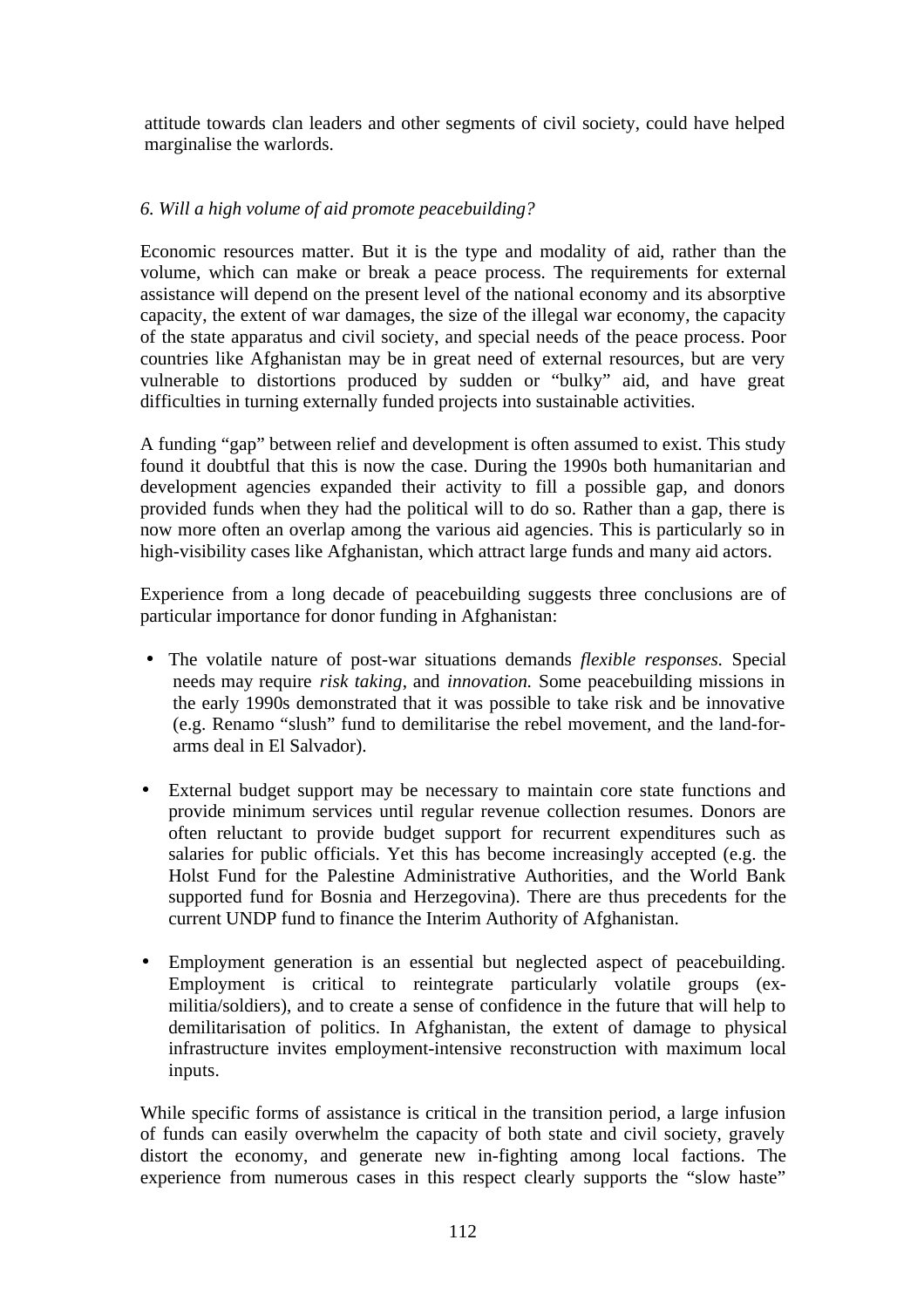approach recommended by the previous CMI report on peacebuilding strategies for Afghanistan.

International aid can undermine the principle of sustainability. Post-war governments must be encouraged to identify and tax potential sources of revenue (including excise tax on a large foreign aid presence) as soon as possible. As illustrated by the Cambodian case, an aggressive taxation policy can produce significant results even when the country is destitute.

#### *7. How can the legacy of a war-dominated economy be overcome?*

Like many countries experiencing prolonged warfare, Afghanistan has ended up with a strongly war-related economy (including drug production, smuggling, and other irregular activities to finance the war and the warlords). Creating a sound basis for normal economic activities is therefore a major challenge.

Previous peacebuilding cases offer few ready lessons, except that transformation of a war-related economy to peacetime structures takes time. Experience from Kosovo, Angola, Cambodia and Bosnia shows that comprehensive economic and legal reforms are essential. Prudent macroeconomic management is necessary to avoid hyperinflation and restore confidence in economic institutions, such as the local currency and the banking system. In themselves, however, these measures are rarely sufficient to create a strong peacetime economy. A context that favours economic growth and alternative employment is also required.

#### *8. How can local authorities and interest groups participate in setting priorities for reconstruction?*

International donors, the UN and World Bank, as well as international NGOs, typically make their own needs assessments and only allow for *pro forma* national or local participation. Yet exceptions show that alternative approaches are possible. A measure of local participation in initial needs assessment was realised under difficult situations in Mozambique, Angola and East Timor. This evidently goes against standard operating procedures of most agencies, however, and requires deliberate decisions to plan ahead and allow for sufficient time in the assessment process.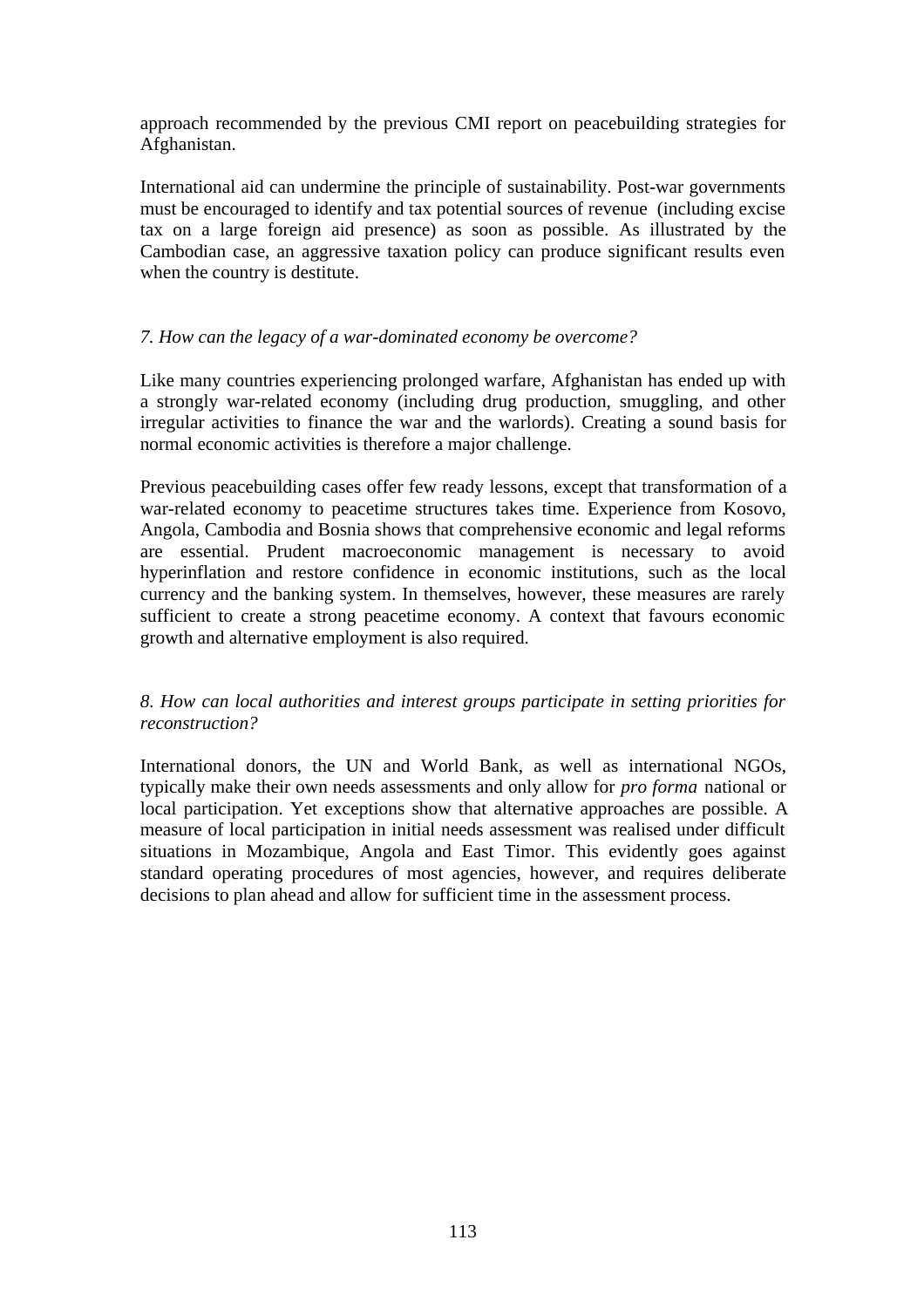## **Bibliography**

- Abbink, J. 1993. "Ethnic-conflict in the 'Tribal Zone': The Dizi and Suri in Southern Ethiopia". *Journal of Modern African Studies*, 31(4): 675–682.
- Adamec, L. 1992. *Historical Dictionary of Afghanistan.* Metuchen, N.J: Scarecrow Press.
- Ahmed, I. I. and R. H. Green. 1999. "The heritage of war and state collapse in Somalia and Somaliland: Local-level effects, external interventions and reconstruction". *Third World Quarterly*, 20(1): 113-127.
- Andersson, N, C. Whitaker and A. Swaminathan. 1998. *Afghanistan: The 1997 National Mine Awareness Evaluation*, November 1998, CIET International.
- Atmar, H, S. Barakat and A. Strand. 1998. *From Rhetoric to Reality. The Role of Aid in Local Peace-building in Afghanistan.* Workshop Report. York: University of York.
- Ball, N. and K. F. Campbell. 1998. *Complex Crisis and Complex Peace: Humanitarian Coordination in Angola*. New York: UN Office for the Coordination of Humanitarian Affairs (OCHA).
- Ball, N. and S. Barnes. 2000. "Mozambique" In S. Forman and P. Steward, Eds. *Good intentions. Pledges of aid for post-conflict recovery*. Boulder/London: Lynne Rienner Publishers, pp. 159-203.
- Barnes, S. 2001. "International assistance in post-conflict peace consolidation: capacity building and support to the political transition in Mozambique 1995- 1999". In L. Thompson and S. Cornelissen, Eds. *Humanitarian aid and development aid in Southern Africa: Clash or continuum?* Bellville: Centre for Southern African Studies, School of Government, University of Western Cape, 2001. pp. 70-103.
- Bernander, B, A. Costly and F. Faruqi. 2000. *A Thematic Evaluation of the UNDP P.E.A.C.E. Initiative in Afghanistan.* Stockholm: Stockholm Group for Development Studies.
- Byrd, W. 2001. *Aid Management during Post-conflict Reconstruction: Lessons from International Experience.* www.pcp.org/…/Aid\_Management (November 2001).
- Cain, A. 2000. *Humanitarian and development actors in Angola. Building peace or protecting stakes?* Draft Paper presented to the Conference organised by the International Development Research Centre, on "Time for renewed international commitments to peace in Angola. Lessons learned and ways forward" in Maputo, Mozambique 19-20 June 2000.
- Cardoso, B. et al. 1998. *Community Rehabilitation Programme ANG/96/100 – Implementation capacity strengthening programme. Evaluation report.* Luanda: Republic of Angola/ United Nations Development Programme.
- CMI. 1997. *Evaluation of Norwegian Assistance to Peace, Reconciliation and Rehabilitation in Mozambique*. Oslo: Ministry of Foreign Affairs, Evaluation Report 4.97, by Astri Suhrke et.al.
- CMI. 2001. *Assessing Needs and Vulnerability in Afghanistan*. Report prepared for OCHA, UNHCR, UNICEF, WFP. Bergen: Chr. Michelsen Institute, by Arve Ofstad et.al.
- Colletta, N. J., M. Kostner and I. Wiederhofer. 1996a. *The Transition from War to Peace in Sub-Saharan Africa*. Washington D.C.: The World Bank.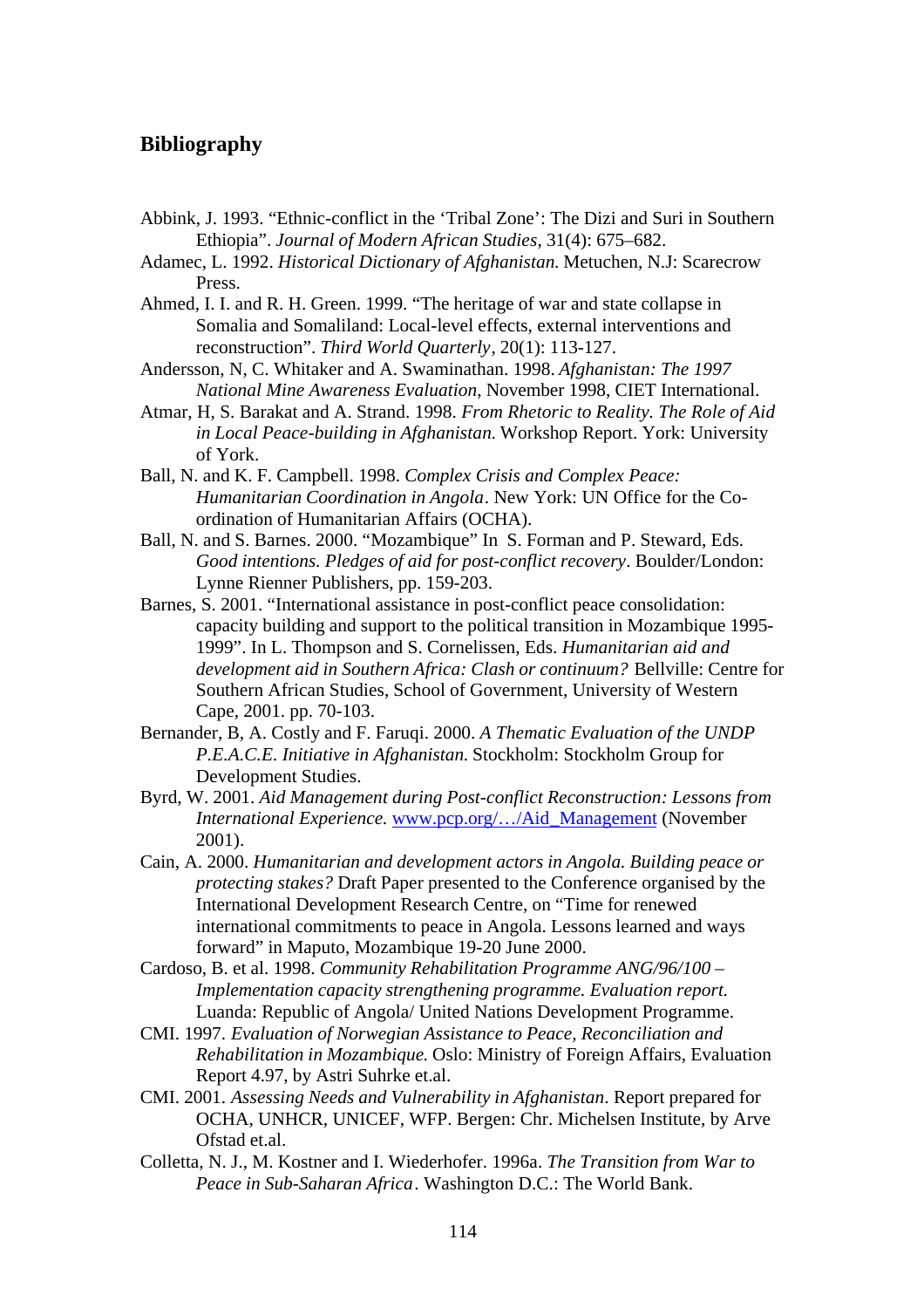Colletta, N. J., M. Kostner and I. Wiederhöfer. 1996b. *Case Studies in War-to-Peace Transition: The Demobilization and Reintegration of Ex-Combatants in Ethiopia, Namibia, and Uganda*. Washington, D.C.: The World Bank.

- Cousens, E. et al. (ed.) 2001. *Peacebuilding as Politics.* Boulder, Colo.: Lynne Rienner.
- Crisp, J. and A. Mayne. 1993. Review of the Cambodia repatriation operation. Geneva: UNHCR, 1993.
- Crisp, J. et al. 1996. Rebuilding a war-torn society: A review of the UNHCR reintegration programme for Mozambique returnees. Geneva: UNHCR.
- Crisp, J. and E. Stigter. 2001. *Real Time Evaluation of UNHCR's Response to the Afghan Emergency.* Bulletin no.2, 6 December 2001.
- de Soto, A. and G. del Castillo. 1994. "Obstacles to peacebuilding", Foreign Policy, 94: (Spring).
- del Castillo, G. 1997. "The arms-for-land deal in El Salvador", In M. W. Doyle, I. Johnstone and R. C. Orr, Eds. 1997. *Keeping the peace. Multidimensional UN operations in Cambodia and El Salvador.* Cambridge: Cambridge University Press, pp. 342-365.
- del Castillo, G. 2001. "Post-conflict reconstruction and the challenge to international organizations: The case of El Salvador". *World Development,* 29(12): 1967- 1985.
- del Castillo, G. P. and M. Fahlen. 1995. *CIREFCA An opportunity and a challenge for inter-agency cooperation*. Joint UNDP/UNHCR Review.
- Dercon, S. and D. Ayalew. 1998. "Where have all the soldiers gone: Demobilization and reintegration in Ethiopia". *World Development*, 26(9): 1661-1675.
- Doyle, M. W. and N. Sambanis. 2000. "International Peacebuilding: A Theoretical and Quantitative Analysis". *American Political Science Review*, 94(4): December.
- Doyle, M. W. et al. 1997. *Keeping the Peace: Multidimensional UN Operations in Cambodia and El Salvador*. Cambridge: Cambridge University Press.
- Duffield, M, P. Gossman and N. Leader. 2001. *Review of the Strategic Framework for Afghanistan* (final draft). Islamabad/Kabul: Strategic Monitoring Unit.
- Dupree, L. 1980. *Afghanistan* (second edition). Princeton: Princeton University Press.
- Fagen, P. W. 2001. "Conflict Reconstruction and Reintegration The Long-Term Challenges: Case Studies of Haiti, Bosnia and Herzegovina". Manuscript forthcoming as book chapter.
- Fielden, M. and J. Goodhand. 2001. "Beyond the Taliban? The Afghan Conflict and United Nations Peacemaking" in *Conflict, Security and Development* vol.1, no.3.
- Fielden, M. and S. Azerbaijani-Moghadadam. 2000. *Female Employment in Afghanistan: A Study of Decree # 8.* Islamabad: Inter-Agency Task Force Study on the Decree and its Implications.
- Forman, S. and P. Steward, (Eds.) 2000. *Good intentions. Pledges of aid for postconflict recovery*. Boulder/London: Lynne Rienner Publishers.
- Fox, J. 2001. "East Timor's Transition to Independence." Paper. Canberra:Australian National University.
- Ginifer, J. 2001. *Lessons learnt from past DDRR operations*. Oslo: NUPI. Unpublished draft.
- Gloppen, S. 2001. *Reconciliation and Democratisation. Outlining the Research Field.* Report prepared for the Norwegian Ministry of Foreign Affairs. Bergen: Chr. Michelsen Institute. Report R 2002:5.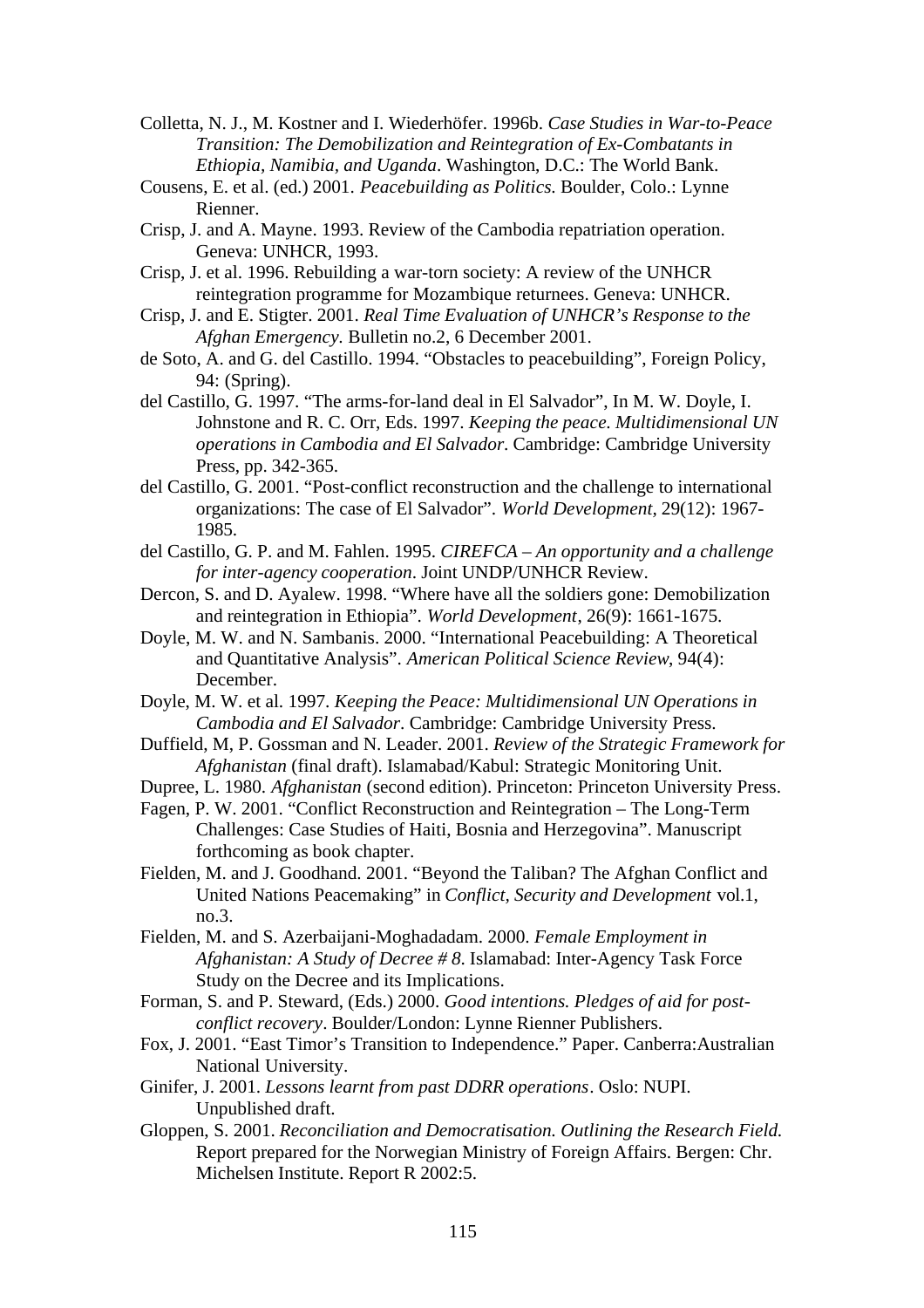- Gros, J.-G. 1996. "Towards a taxonomy of failed states in the new World order: Decaying Somalia, Liberia, Rwanda and Haiti". *Third World Quarterly*, 17(3): 455–471.
- Hampson, F. O. 1996. *Nurturing Peace: Why Peace Settlements Succeed or Fail*, Washington, D.C.: United States Institute of Peace.
- Hanlon, J. 1996. *Peace without profit. How the IMF blocks rebuilding in Mozambique.* Oxford/ Portsmouth, New Hampshire: Irish Mozambique Solidarity and the International African Institute, in association with James Currey/ Heinemann.
- Harpviken, K.B, A.S. Millard, K.E. Kjellmann and A. Strand. 2001. *Sida's Contributions to Humanitarian Mine Action.* Evaluation Report. Stockholm: Swedish International Development Authority (Sida), March 2001.
- Harpviken, K.B, M. Suleman and M. Taksdal. 2001. *Strengthening the Self-reliance of Returnee Communities: The Enjil Community Development Program, Herat Province, Afghanistan.* Report from an Independent Mid-Term Review. Woking, UK: Ockenden International, May 2001.
- ICG. 2001. *Bosnia: Reshaping the International Machinery*, Sarajevo/Brussels, International Crisis Group Balkans Report No. 121.
- IPA. 2001. *Managing security challenges in post-conflict peacebuilding*. New York: International Peace Academy Workshop Report, 22-23 June 2001.
- Jackson, R. 2001. "Demobilization in sub-Saharan Africa: The development and security impacts". *African Affairs*, 100(400): 508-510.
- Jan, A. 2001. "Somalia: Building Sovereignty or Restoring Peace?", in E. M. Cousens and C. Kumar, *Peacebuilding as Politics*. Boulder, Colo.: Lynne Rienner.
- Jensen, E. G. 1999. *Disarmament and post-settlement peace building: A case study of Kosovo*. Bradford: Department of Peace Studies (MA-thesis), University of Bradford.
- Kato, E. U. 1997. "Quick impacts, slow rehabilitation in Cambodia", In: M. W. Doyle, I. Johnstone and R. C. Orr, (Eds.) 1997. *Keeping the peace. Multidimensional UN operations in Cambodia and El Salvador.* Cambridge: Cambridge University Press, pp. 186-205.
- Khan, R.M. 1991. *Untying the Afghan Knot: Negotiating Soviet Withdrawal.* Durham: Duke University Press.
- Kingma, K. 2000. *Demobilization in Sub-Saharan Africa: The development and security impacts*. New York: St. Martin's Press in association with Bonn International Center for Conversion.
- Kingma, K. and K. Grebreworld. 1998. *Demilitarisation, Reintegration and Conflict Prevention in the Horn of Africa*. London: Saferworld.
- Kreimer, A., J. Eriksson, R. Muscat, M. Arnold and C. Scott. 1998. *The World Bank's Experience with Post-Conflict Reconstruction*. Washington D.C.: The World Bank.
- Kühne, W., K. Baumann and C. S. Parsons. 1998. *Consolidating peace through practical disarmament measures and the control of small arms: From civil war to civil society*. Berlin: Research Institute for International Affairs, Workshop Report, July 2-4, 1998.
- Leader, N. 2000. *Negotiating the 'governance gap': The UN and Capacity-building in Afghanistan.* Islamabad: UN Capacity-building Task Force.
- Luling, V. 1997. "Come back Somalia? Questioning a collapsed state". *Third World Quarterly*, 18(2): 287-302.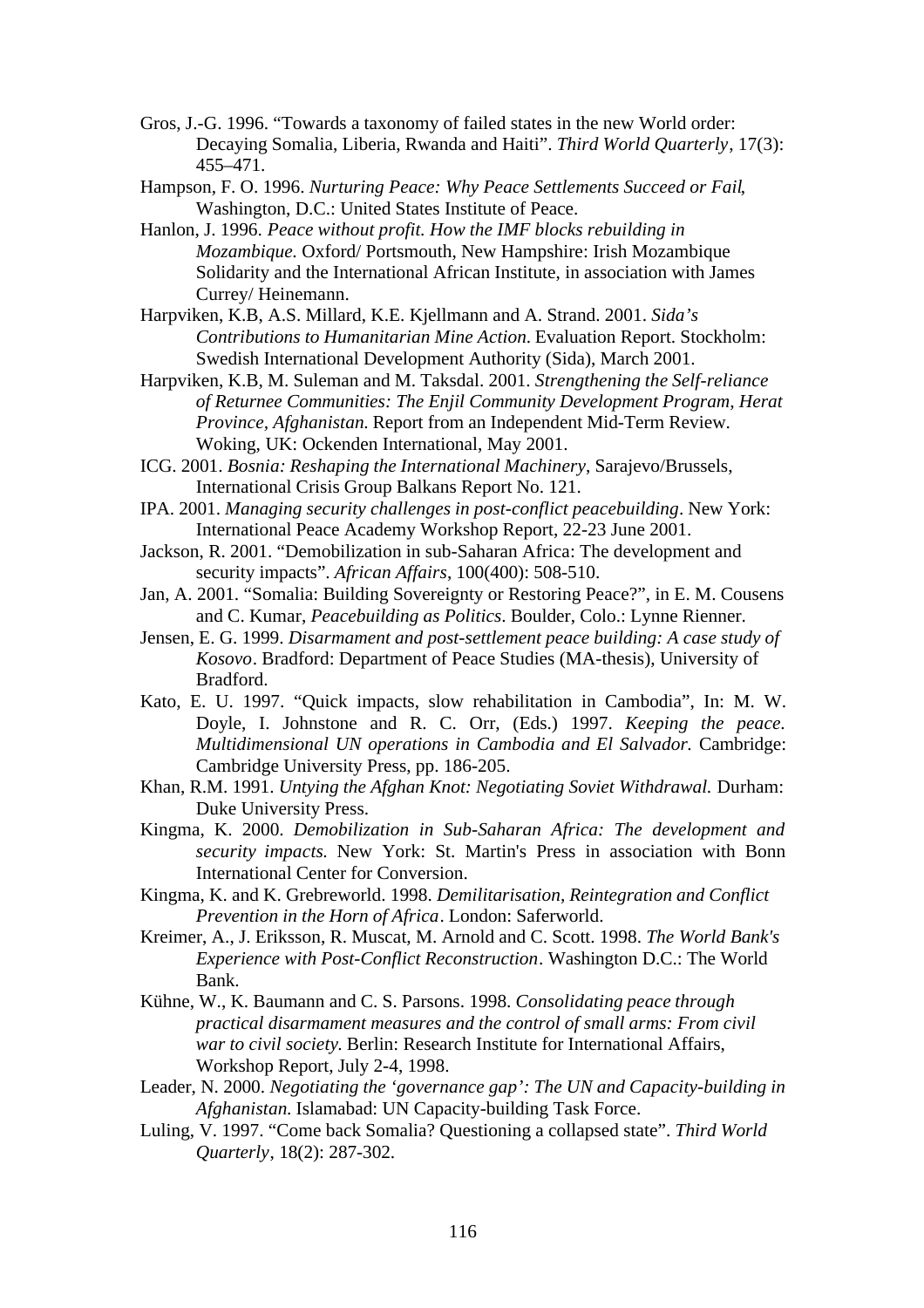- Maguire, R., E. Balutansky, J. Fomerand, L. Minear, W. G. O'Neill, T. G. Weiss and S. Zaidi. 1996. *Haiti Held Hostage: International Response to the Quest for Nationhood 1986 to 1996*. Providence, RI: The Thomas J. Watson Jr. Institute for International Studies, Occ. Paper No. 13.
- McCormick, D. H. 1997. "From peacekeeping to peacebuilding: Restructuring military and police institutions in El Salvador". In: M.W. Doyle, I. Johnstone and R .C. Orr, Eds. *Keeping the peace: Multidimensional UN operations in Cambodia and El Salvador*. Cambridge: Cambridge University Press, pp. 282–311.
- Mirzeler, M. and C. Young. 2000. "Pastoral politics in the northeast periphery in Uganda: AK-47 as change agent". *Journal of Modern African Studies*, 38(3): 407-429.
- Mobekk, E. 2001. *Policing peace operations: United Nations civilian police in East Timor*. London: Department of War Studies, King's College.
- Mohammad, K, T. Paterson, Q. Tariz and B. van Ree. 2001. *Report on the Review of UNOCHA's Mine Action Programme for Afghanistan.* Islamabad: Canadian International Development Agency (CIDA), Department of International Development (DFID) and Government of Japan, March 2001.
- Msabaha, I. 1995. "Negotiating an End to Mozambique's Murderous Rebellion," in W. Zartman, Ed.. *Elusive Peace. Negotiating an End to Civil Wars*. Washington D.C.; Brookings Institute.
- Newberg, P.R. 1999. *Politics at the Heart. Organizing International Assistance to Afghanistan.* Washington DC: Carnegie Endowment for International Peace. Unpublished paper, February 1999.
- OECD. 2000. *Security Sector Reform and Development: A Conceptual Framework for Enhancing Policy Coherence*. Paris: OECD, Strategic Management and Development Co-Operation Division (DCD 2000/4).
- Ofstad, A. et al. 1999. *Evaluation of Danish humanitarian assistance through the UN and international organisations 1992-98.* Copenhagen: Ministry of Foreign Affairs Danida, Evaluation Report 1999/9.
- Olcott, M.B. 2002. *Preventing New Afghanistans: A Regional Strategy for Reconstruction.* Washington DC: Carnegie Endowment for International Peace. www.ceip.org/pubs.
- Ottoway, M. and A. Lieven. 2002. *Rebuilding Afghanistan: Fantasy versus Reality.* Washington DC: Carnegie Endowment for International Peace. www.ceip.org/pubs.
- Pugh, M, cited in H. Miall et al., 1999. *Contemporary conflict resolution: The prevention, management and transformation of deadly conflicts*. Cambridge: Polity Press.
- Rasul, B.R.. 1994. *War without Winners: Afghanistan's Uncertain Transition after the Cold War.* Karachi: Oxford University Press.
- Rubin, B.R. 1995. *The Search for Peace in Afghanistan: From Buffer State to Failed State.* New Haven: Yale University Press.
- Rubin, B.R. 2000. "The Political Economy of War and Peace in Afghanistan" in *World Development* vol.28, no.10.
- Schafer, J. 2001. "Guerrillas and violence in the war in Mozambique: De-socialization or re-socialization?". *African Affairs*, 100(399): 215-237.
- Sharani, M.N. 2001. "Not 'Who?' but 'How?': Governing Afghanistan after the Conflict" in *Federations* special issue on Afghanistan, October 2001.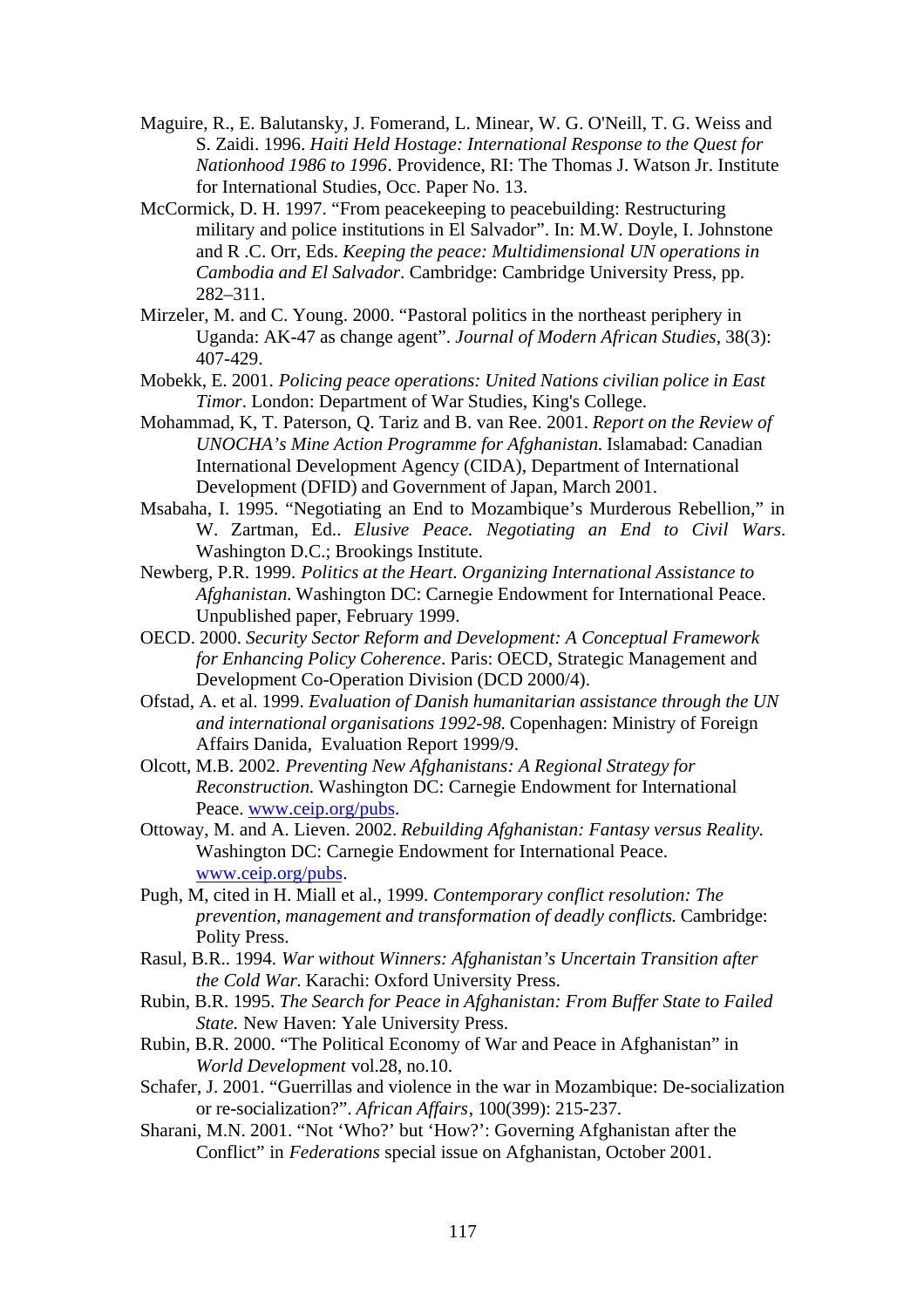- Skuse, A. (n.d.) *Radio, Politics and Trust in Afghanistan: A Social History of Broadcasting*, unpublished manuscript, Social Development Department, UK Department of International Development.
- Small Arms Survey. 2001. *Small Arms Survey 2001: Profiling the Problem*. Oxford: Oxford University Press.
- Smith, C. 1993. *The diffusion of small arms and light weapons in Pakistan and northern India*: London Defence Studies, No. 20.
- Spears, I.S. 2000. *Angola, the United Nations and the challenge of civil wars*. Paper presented to the Conference organised by the International Development Research Centre, on "Time for renewed international commitments to peace in Angola. Lessons learned and ways forward" in Maputo, Mozambique 19-20 June 2000.
- Stanley, W. and R. Loosle. Online. "El Salvador: The Civilian Police Component of Peace Operations". *http://www.ndu.edu/inss/books/policing/chapter4.html.* Accessed: 15 March 2002.
- Starr, S.F. 2001. "A Federated Afghanistan?" in *Central Asia Caucasus Biweekly Briefing,* 7 November 2001.
- Stedman, J. S. 2001. "International Implementation of Peace Agreements in Civil Wars. Findings from a Study of Sixteen Cases," In: C. A. Crocker et.al*., Turbulent Peace: The Challenge of Managing International Conflict.* Washington, D.C.: US Institute of Peace.
- Stevenson, J. 2000. *Preventing conflict: The role of the Bretton Woods Institutions,* Oxford/New York: Oxford University Press, for International Institute for Strategic Studies, London. (Adelphi Paper 336).
- Strand, A, A.W.Najimi and N. Leader. 1999. *NGO Coordination in Afghanistan: An Evaluation Report.* Peshawar: ACBAR, ANCB and ICC.
- Strand, A, K.B. Harpviken and A.W. Najimi. 2001. *Afghanistan: Current Humanitarian Challenges.* CMI Report R 2001:5. Bergen: Chr. Michelsen Institute.
- Suhrke, A., K.B. Harpviken and A. Strand. 2002. *Peace-building Strategies for Afghanistan. Part I: Lessons from Past Experiences in Afghanistan*. Bergen: CMI. (Prepared for the Norwegian Ministry of Foreign Affairs 14 January 2002).
- Suhrke. A., A. Knudsen and A. Ofstad. 2002. *A Decade of Peacebuilding: Lessons for Afghanistan.* Bergen, CMI. Vol. II of Peacebuilding Strategies for Afghanistan. (Prepared for the Norwegian Ministry of Foreign Affairs 2 April 2002).
- Sørbø, G. et al. 2000. *After war: Reconciliation and democratisation in divided societies – Lessons learned. The Bergen Seminar on Development 2000.* Bergen: Chr. Michelsen Institute. (CMI Conference Report)
- UN Development Group. 2001. *Draft Working Paper for a Preliminary Strategy on Recovery for Afghanistan.* New York.
- UN/IMTF, 2002. *United Nations Assistance Mission in Afghanistan (UNAMA): Mission Structure*, Working Paper No. 2, 14 January 2002.
- UNDP. 2001a. *Afghanistan Crisis, UNDP Strategy*, 30 October 2001.
- UNDP. 2001b. *UNDP and Recovery in Afghanistan: Strategies, International Experience and Lessons Learned in Recovery, Post Rehabilitation and Development.* Paper presented at the Islamabad Conference, 27-29 November 2001.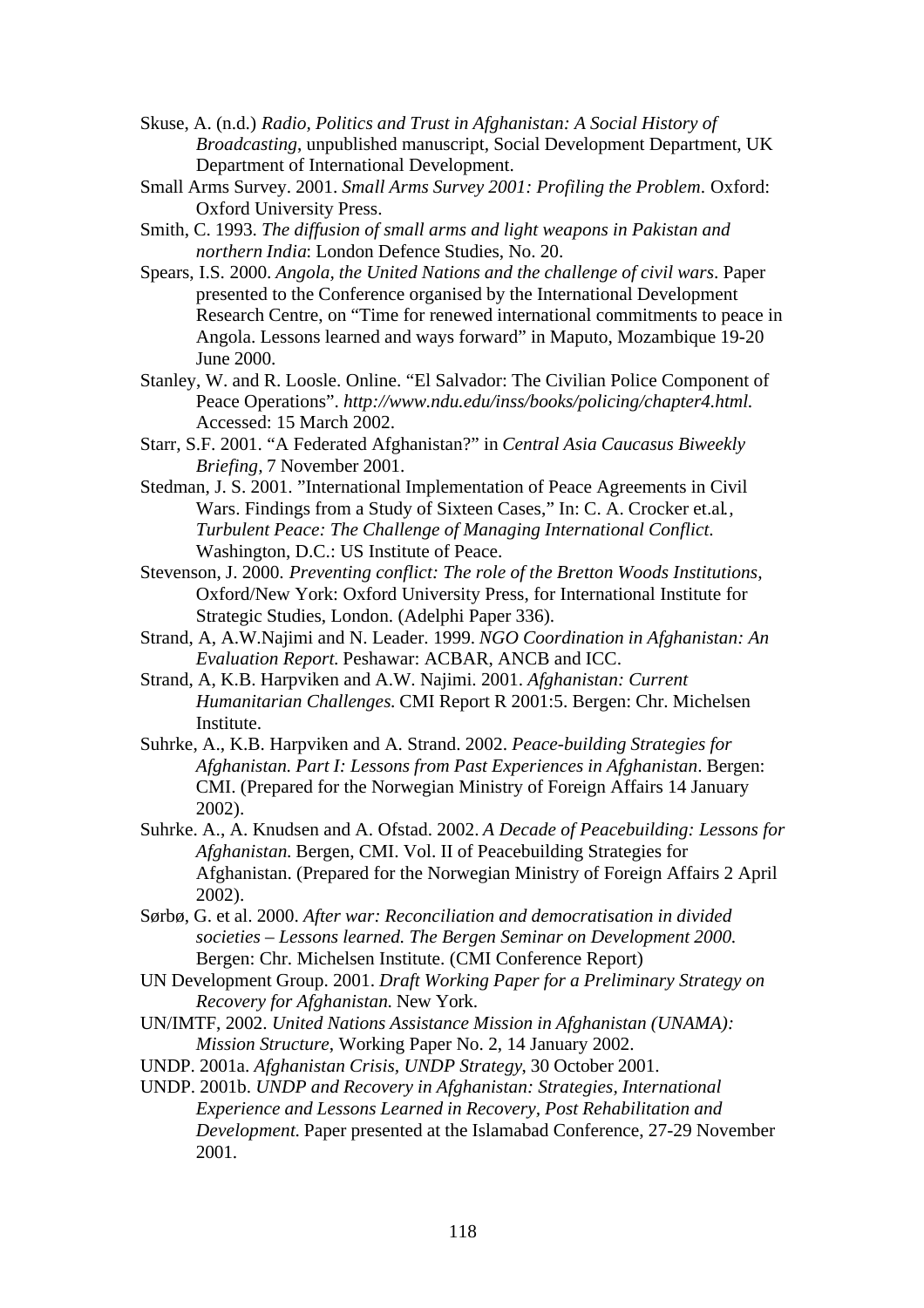- UNDP. 2002. *Learning from experience for Afghanistan.* Second Afghanistan Programming Workshop, New York 4-5 February 2002. New York: United Nations Development Programme, Evaluation Office & Regional Bureau for Asia and the Pacific.
- UNDP/World Bank/ADB. 2001. Conference "Preparing for Afghanistan's Reconstruction". Islamabad, 27-29 November 2001.
- United Nations Gender Mission. 1997. *Report of the UN Inter-Agency Gender Mission to Afghanistan.* New York: Office of the Special Advisor on Gender Issues and Advancement of Women.
- United Nations General Assembly / Security Council. 2001. *The Situation in Afghanistan and its Implications for International Peace and Security.* Report of the Secretary-General, A/55/1028-S/2001/789. New York.
- United Nations Security Council. 2001. *Resolution on the Situation in Afghanistan.* S/RES/1386 (2001).
- United Nations. 1995*. The United Nations and El Salvador, 1990-1995*. New York: United Nations, DPI.
- United Nations. 1998. *Strategic Framework for Afghanistan. Towards a Principled Approach to Peace and Reconstruction.* 18 September 1988. www.pcpafg.org/assist…strategy/sfa/strategic%20framework.html.
- United Nations. 2000a. Report to the Security Council on Kosovo, S/20000/363 (29 April 2000).
- United Nations. 2000b. *Report of the Secretary-General on the United Nations Mission in Bosnia and Herzegovina.* Report to the Security Council. S/2000/529.
- United Nations. 2001a. *Report of the Secretary-General on the United Nations Interim Administration Mission in Kosovo.* Report to the Security Council, S/2001/926 (2 October 2001)
- United Nations. 2001b. *Report of the Secretary-General on the United Nations Mission in Bosnia and Herzegovnia.* Report to the Security Council. S/2001/571. (7 June 2001).
- United Nations. 2002. *Report of the Secretary-General on the United Nations Interim Administration Mission in Kosovo.* Report to the Security Council, S/2002/62 (15 January 2002)
- UNOCHA Mine Action Programme for Afghanistan. 2001. *Mine Action Thematic Sector: UNDP/WB/ADB Needs Assessment for Afghanistan.* Islamabad. Draft, 16 December 2001.
- UNOCHA. 1998. *Making a Reality of Principled Common Programming.* Islamabad: UNOCHA.
- UNOCHA/UNCO. 2000. *Afghanistan 2001 Appeal.* Geneva/Islamabad: OCHA/UNCO.
- Van Brabant, K. & T. Killick. 1999. *The Use of Development Incentives and Disincentives in Influencing Conflict or Civil Violence: Case study: Afghanistan*. Paris: OECD/DAC, 1999.
- van Ree, B. 1995. *A Concept for Demining of Low Priority Areas in Afghanistan.* Islamabad: UNOCHA.
- Weiss, T. G. 1999. *Military-Civilian Interactions: Intervening in Humanitarian Crises*. Lanham, Maryland: Rowman and Littlefield.
- Wood, E. and A. Segovia. 1995. "Macroeconomic policy and the Salvadoran peace accords". *World Development,* 23(23): 2079-2099.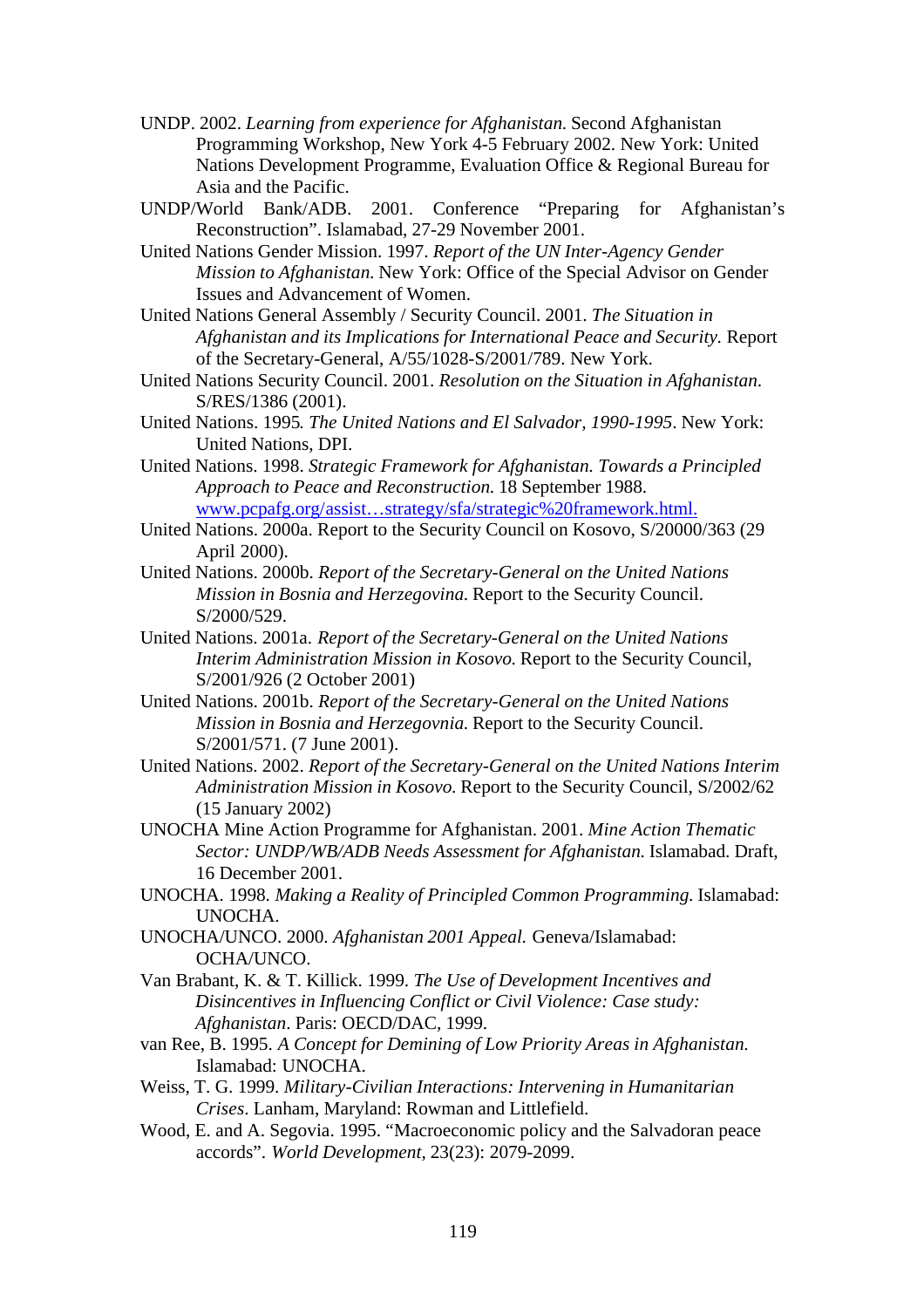- Woodward, S. 1999. "Bosnia and Herzegovina: How not to end a civil war". In: B. F. Walter and J. Snyder, Eds. *Civil Wars, Insecurity, and Intervention*. New York: Columbia University Press.
- Woodward, S. 2002. "International peace agreements to end civil wars: Economic priorities for successful implementation" (Paper at Department of Political Science, The Graduate Center, The City University of New York, and the International Institute for Strategic Studies, London.
- World Bank. 1997. *A framework for World Bank involvement in post-conflict reconstruction.* Washington DC, April 1997.
- World Bank. 1998. *The World Bank's experience with post-conflict reconstruction*. Washington DC, 4 May 1998. (Report no. 17769)
- World Bank. 1998. *Post-Conflict Reconstruction: The Role of the World Bank.* Washington DC.
- World Bank. 2001a. *Brief Overview of Afghanistan's Economy*. Islamabad, 5 October 2001.
- World Bank. 2001b. *Afghanistan. World Bank Approach Paper.* Paper presented at the Islamabad Conference 27-29 November 2001.
- Zartman, W. I. 1965. *Ripe for Resolution. Conflict and Intervention in Africa.* Oxford University Press.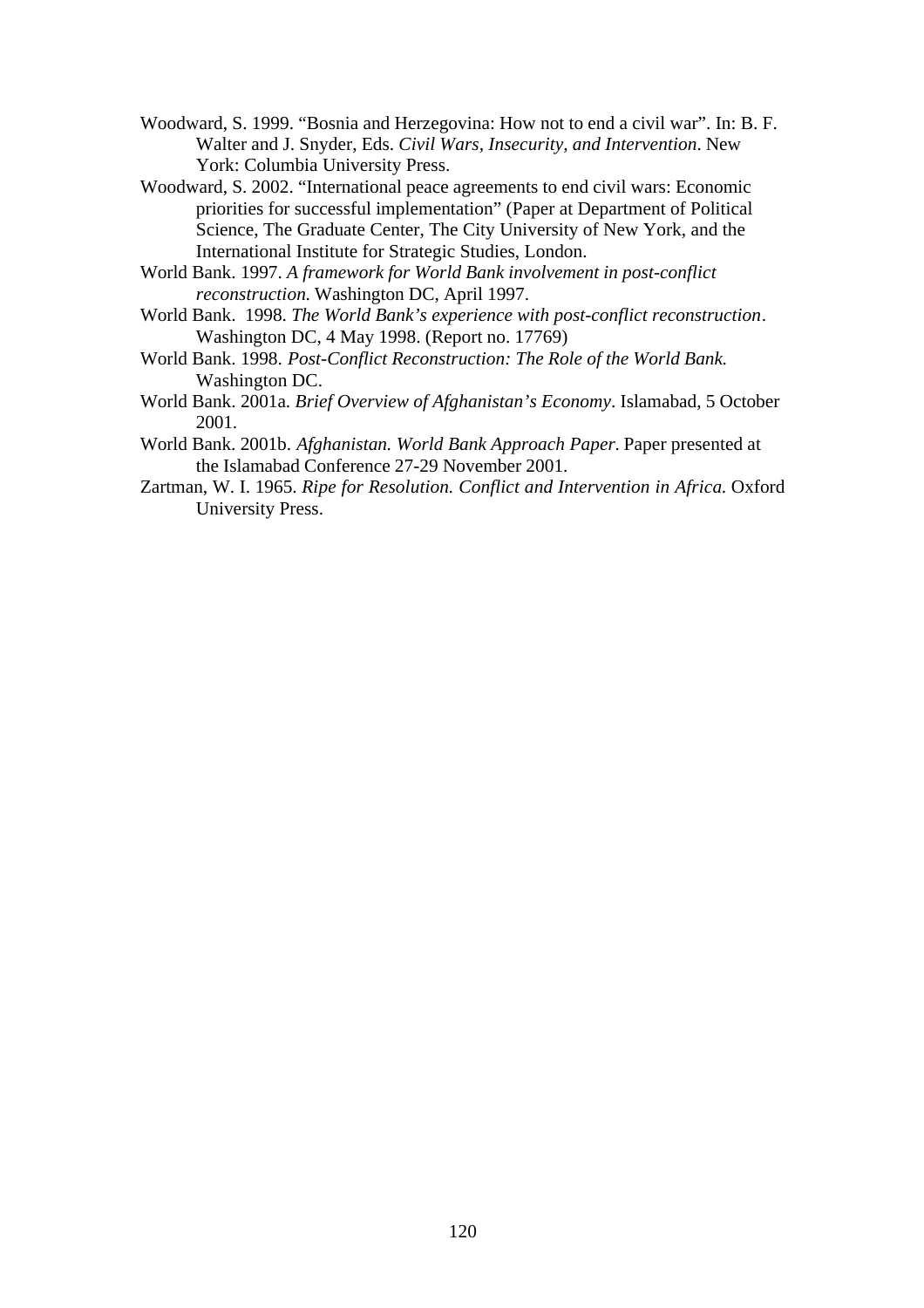# **Summary**

This report examines lessons from previous peacebuilding efforts in Afghanistan, and from other countries, in order to highlight issues of central relevance for the present phase of peacebuilding and economic recovery. It consists of two papers commissioned by the Norwegian Ministry of Foreign Affairs. The report argues that the most promising strategy is to strengthen national institutions. At the same time, the report warns against a rapid infusion of funds for reconstruction, and proposes a careful start with a long-term perspective. Placing a large assistance package on the table at the present time may encourage a fight over "the spoils of peace", and entrench the power of the warlords.

There is no blueprint for peacebuilding based on experiences from other countries, but relevant lessons are nevertheless found. Innovation, risk-taking and flexibility are important in formulating strategies. Most important in Afghanistan is to establish institutions that will prevent future conflict among the victors. Employment generation and external budget support to core state functions are essential, while security sector reforms will be difficult and require a longterm approach. The modest UN mission will leave a "light footprint", but other actors seem to counteract this positive feature.